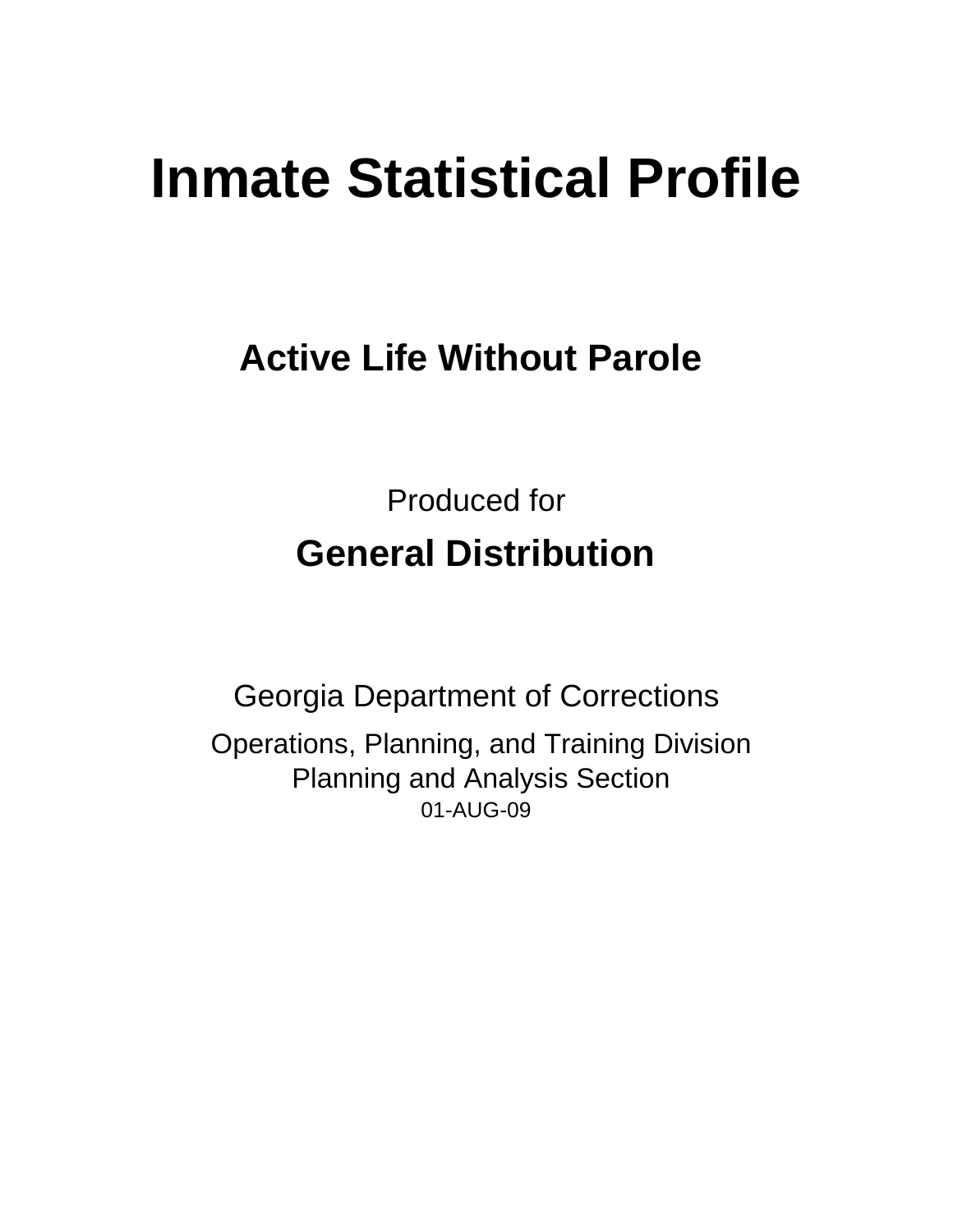**Contents** 

**Active Life Without Parole** 

Produced for **General Distribution**

# Table of Contents

| <b>Demographic information</b>                                       |
|----------------------------------------------------------------------|
| 5 Current age, broken out in ten year age groups                     |
| 6 Race group                                                         |
| 7 Hispanic Origin                                                    |
| 8 Marital status, self-reported at entry to prison                   |
| 9 Number of children, self-reported at entry to prison               |
| 10 Religious affiliation, self-reported at entry to prison           |
| 11 Home county - self-reported at entry to prison                    |
| 14 Socioeconomic class, self-reported at entry to prison             |
| 15 Environment to age 16, self-reported at entry to prison           |
| 16 Guardian status to age 16, self-reported at entry to prison       |
| 17 Employment status before prison, self-reported at entry to prison |
| 18 Age at admission                                                  |
| 20 Age at release                                                    |
| 21 Height, measured at entry to prison                               |
| 22 Weight, measured at entry to prison                               |
| 23 Military service                                                  |
| <b>Correctional information</b>                                      |
| 24 Type of admission to prison                                       |
| 25 Current / last security status                                    |
| 26 Current / last institution type                                   |
| 27 Institution type - transitional centers                           |
| 28 Institution type - mental hospitals                               |
| 29 Institution type - county prisons                                 |
| 30 Institution type - state prisons                                  |
| 31 Institution type - private prisons                                |
| 32 Institution type - prison annexes                                 |
| 33 Institution type - pre-release centers                            |
| 34 Institution type - inmate boot camp                               |
| 35 Number of disciplinary reports                                    |
| 36 Number of transfers                                               |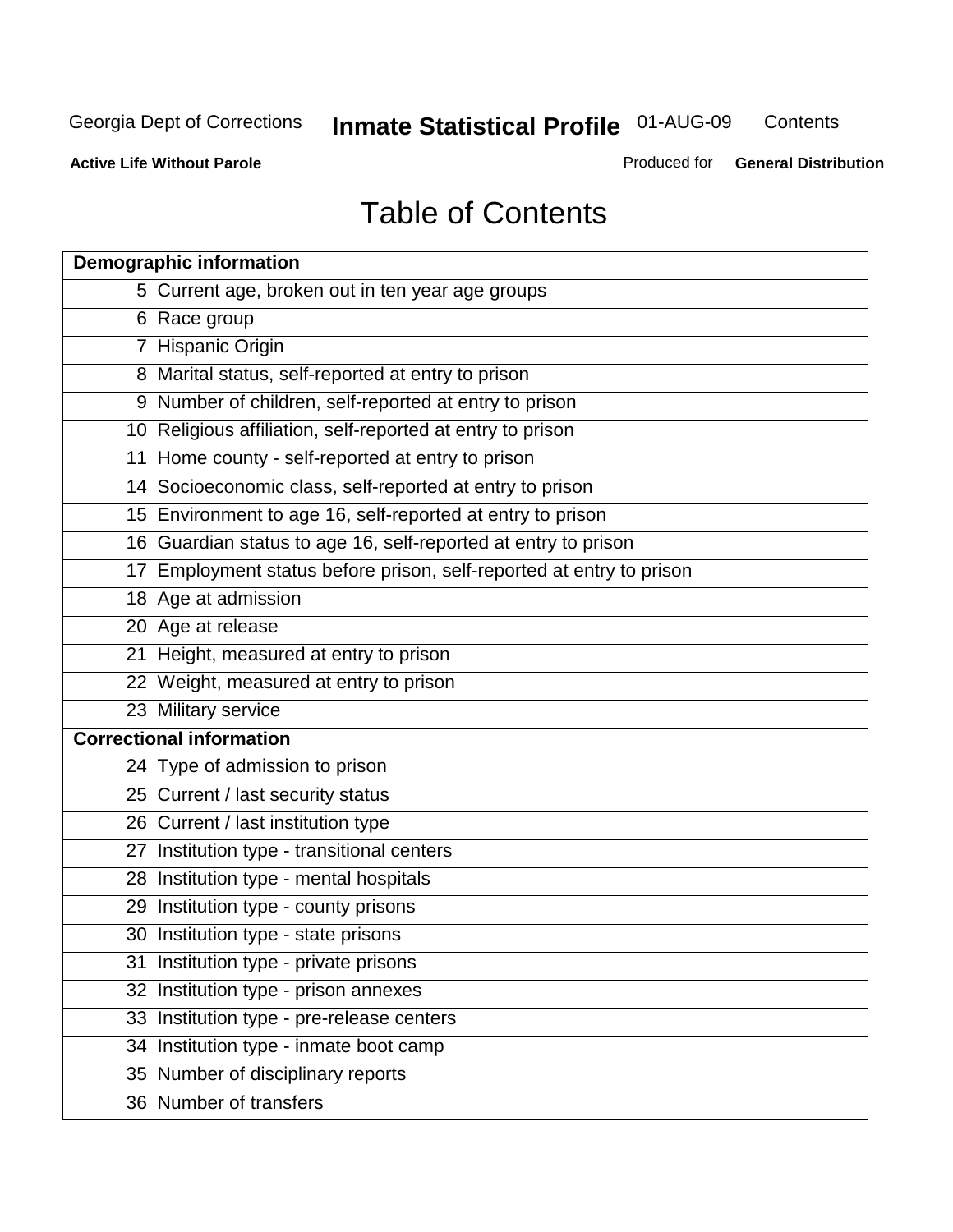**Contents** 

**Active Life Without Parole** 

Produced for **General Distribution**

# Table of Contents

| <b>Correctional information</b>                                  |
|------------------------------------------------------------------|
| 37 Number of escapes                                             |
| 38 Actual release type                                           |
| 39 Time served in current (or last) institution                  |
| Educational, psychological and physical information              |
| 40 Highest grade level attained                                  |
| 41 Culture fair IQ scores                                        |
| 42 Wide Range Achievement Test (WRAT) reading score              |
| 43 Wide Range Achievement Test (WRAT) math score                 |
| 44 Wide Range Achievement Test (WRAT) spelling score             |
| 45 Scope of substance abuse - summary                            |
| 46 Scope of substance abuse - detail                             |
| 47 Current / last mental health treatment level                  |
| 48 PULHESDWIT medical scale - 'P' overall condition ('P'hysical) |
| 49 PULHESDWIT medical scale - 'U' upper body                     |
| 50 PULHESDWIT medical scale - 'L' lower body                     |
| 51 PULHESDWIT medical scale - 'H' hearing                        |
| 52 PULHESDWIT medical scale - 'E' vision                         |
| 53 PULHESDWIT medical scale -'S' psychiatric                     |
| 54 PULHESDWIT medical scale - 'D' dental                         |
| 55 PULHESDWIT medical scale - 'W' work ability                   |
| 56 PULHESDWIT medical scale - 'I' impairment                     |
| 57 PULHESDWIT medical scale - 'T' transportability               |
| 58 Criminality in family, self-reported                          |
| 59 Alcoholism in family, self-reported                           |
| 60 Drug abuse in family, self-reported                           |
| Subjected to frequent beatings, self-reported<br>61              |
| 62 Father absent during inmate's childhood                       |
| 63 Mother absent during inmate's childhood                       |
| <b>Crimes and criminal history information</b>                   |
| 64 Number of prior Georgia incarcerations                        |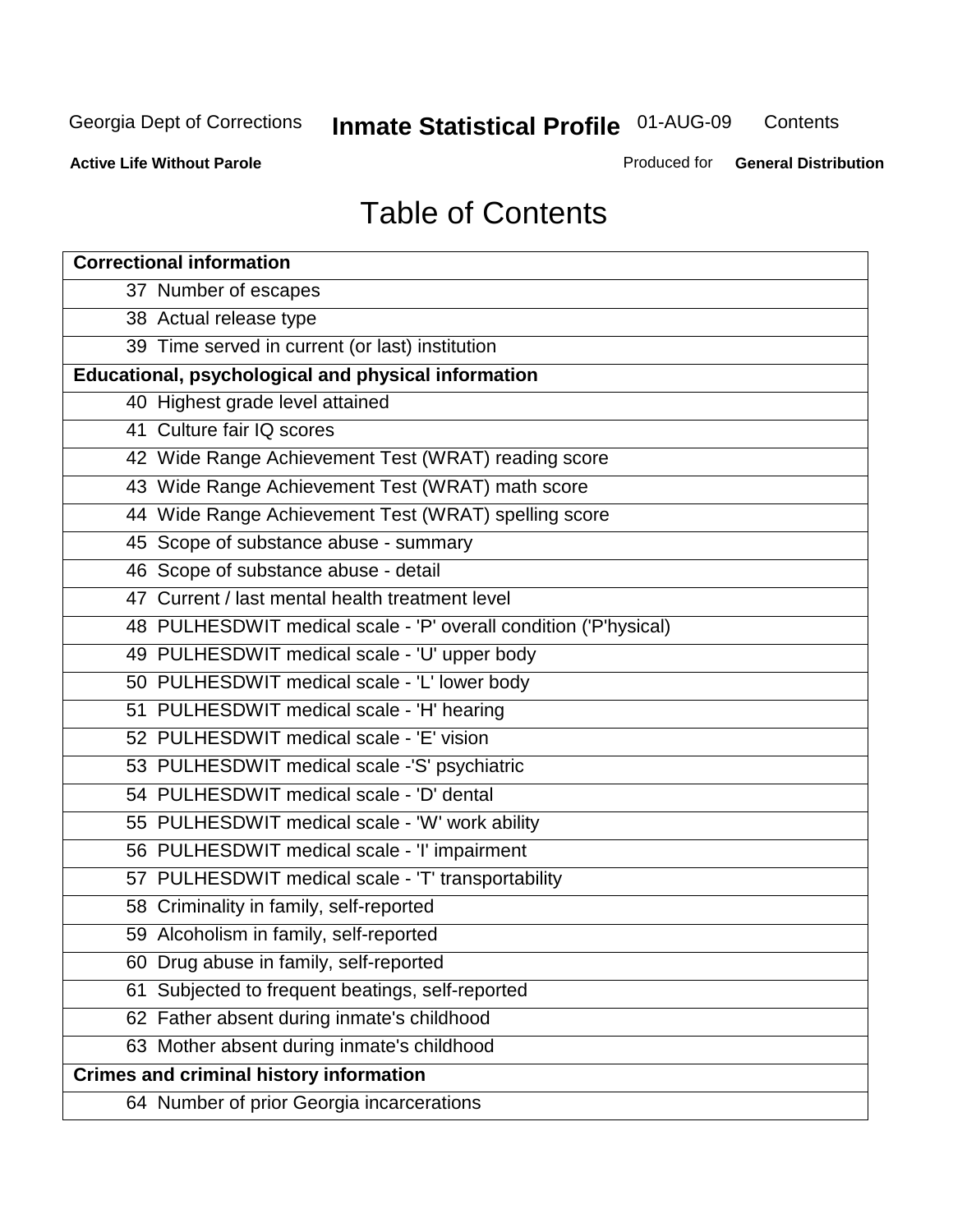**Contents** 

**Active Life Without Parole** 

Produced for **General Distribution**

# Table of Contents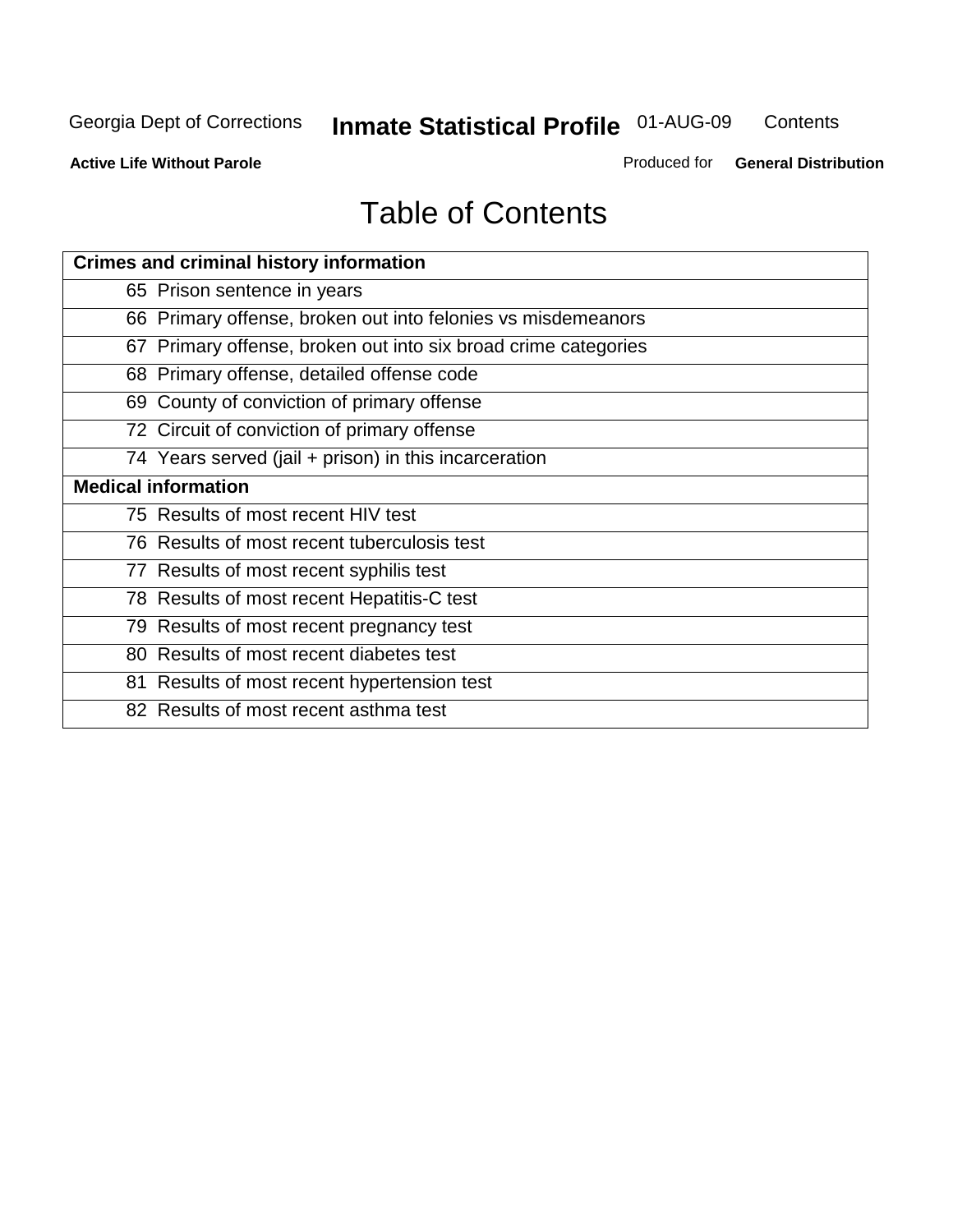#### **Active Life Without Parole**

#### Produced for **General Distribution**

#### Current age, broken out in ten-year age groups

|                          |                 | <b>Male</b> |         |              | <b>Female</b> |       | <b>Total</b>    |            |
|--------------------------|-----------------|-------------|---------|--------------|---------------|-------|-----------------|------------|
| <b>Current Age</b>       | <b>Count</b>    | Col %       | Row %   | <b>Count</b> | Col %         | Row % | <b>Total</b>    | Col %      |
| <b>Twenties (20-29)</b>  | 41              | 7.82%       | 95.35%  |              | 22.22%        | 4.65% | 43              | 8.07%      |
| <b>Thirties (30-39)</b>  | 182             | 34.73%      | 99.45%  |              | 11.11%        | 0.55% |                 | 183 34.33% |
| <b>Forties (40-49)</b>   | 173             | 33.02%      | 97.74%  | 4            | 44.44%        | 2.26% | 177             | 33.21%     |
| <b>Fifties (50-59)</b>   | 95              | 18.13%      | 97.94%  | 2            | 22.22%        | 2.06% | 97 <sub>1</sub> | 18.20%     |
| <b>Sixties (60-69)</b>   | 23 <sub>1</sub> | 4.39%       | 100.00% |              |               |       | 23              | 4.32%      |
| Seventy + (70 and above) | 10              | 1.91%       | 100.00% |              |               |       | 10 <sup>1</sup> | 1.88%      |
| <b>Total Reported</b>    | 524             | 100%        | 98.31%  | 9            | 100%          | 1.69% | 533             | 100.0%     |

| <b>Not Reported</b> |      |            |
|---------------------|------|------------|
| <b>Total</b>        | EO.  | ran        |
| $\mathbf{v}$ and    | JZ4. | <u>ააა</u> |

| Mean (average)       | 42.63 | 40.89 | 42.60 |
|----------------------|-------|-------|-------|
| Median (middle)      |       |       |       |
| Mode (most frequent) | 40    |       |       |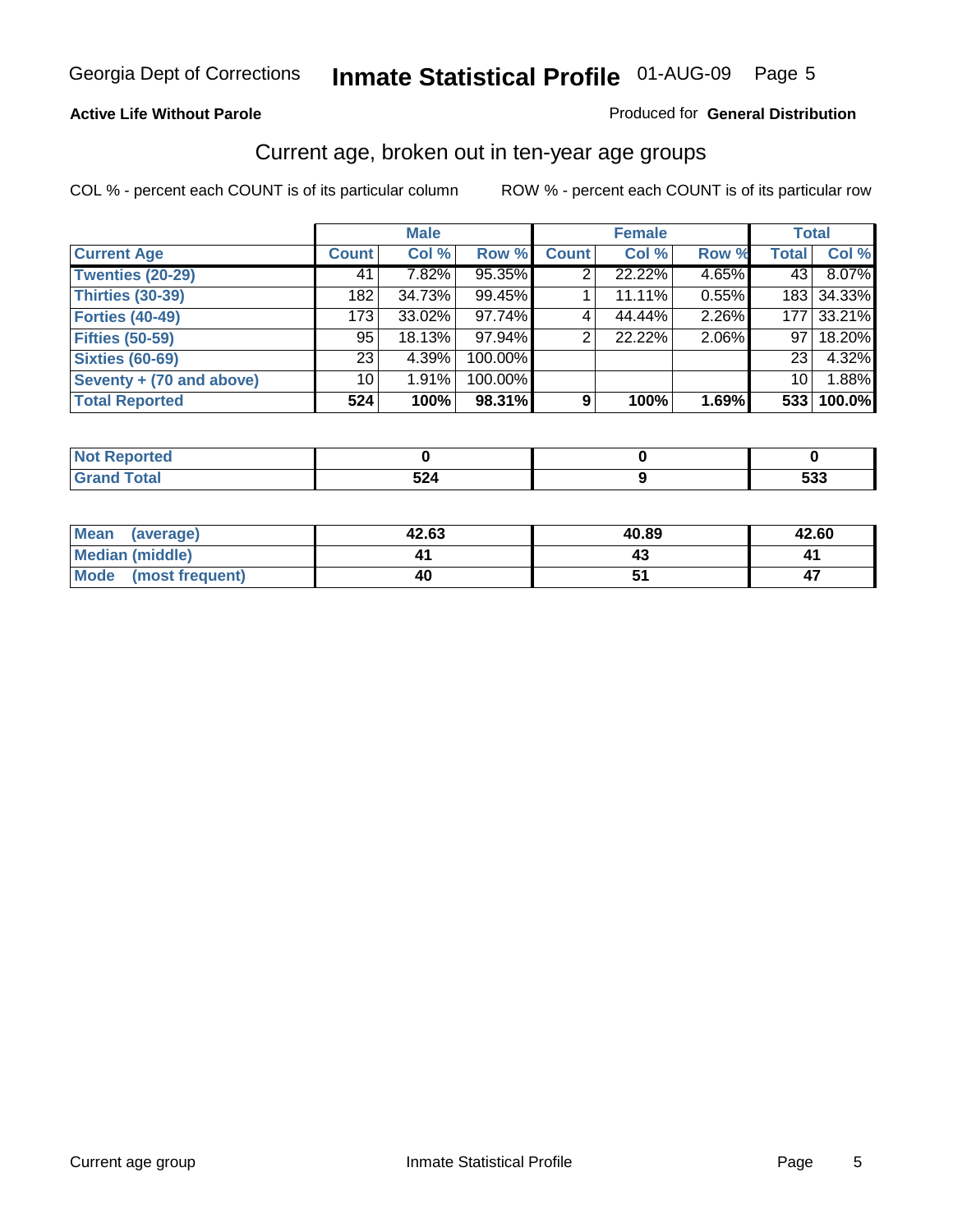**Active Life Without Parole** 

Produced for **General Distribution**

### Race group

|                       |              | <b>Male</b> |                    |   | <b>Female</b> |          |       | <b>Total</b> |
|-----------------------|--------------|-------------|--------------------|---|---------------|----------|-------|--------------|
| <b>Race Group</b>     | <b>Count</b> | Col %       | <b>Row % Count</b> |   | Col %         | Row %    | Total | Col %        |
| <b>White</b>          | 134          | 25.62%      | 95.71%             | 6 | 66.67%        | $4.29\%$ | 140   | 26.32%       |
| <b>Black</b>          | 389          | 74.38%      | 99.23%             | ◠ | $33.33\%$     | $.77\%$  | 392   | 73.68%       |
| <b>Total Reported</b> | 523          | 100%        | 98.31%             |   | 100%          | 1.69%    | 532   | 100%         |

| eported<br>$\sim$ . The set of $\sim$ |     |     |
|---------------------------------------|-----|-----|
| $\mathcal{L}$ and $\mathcal{L}$       | ちつん | につつ |
| $ -$                                  | JZ4 | უკ  |

| $^1$ Mo. | Rlack | White | 3lack |
|----------|-------|-------|-------|
| .        |       |       |       |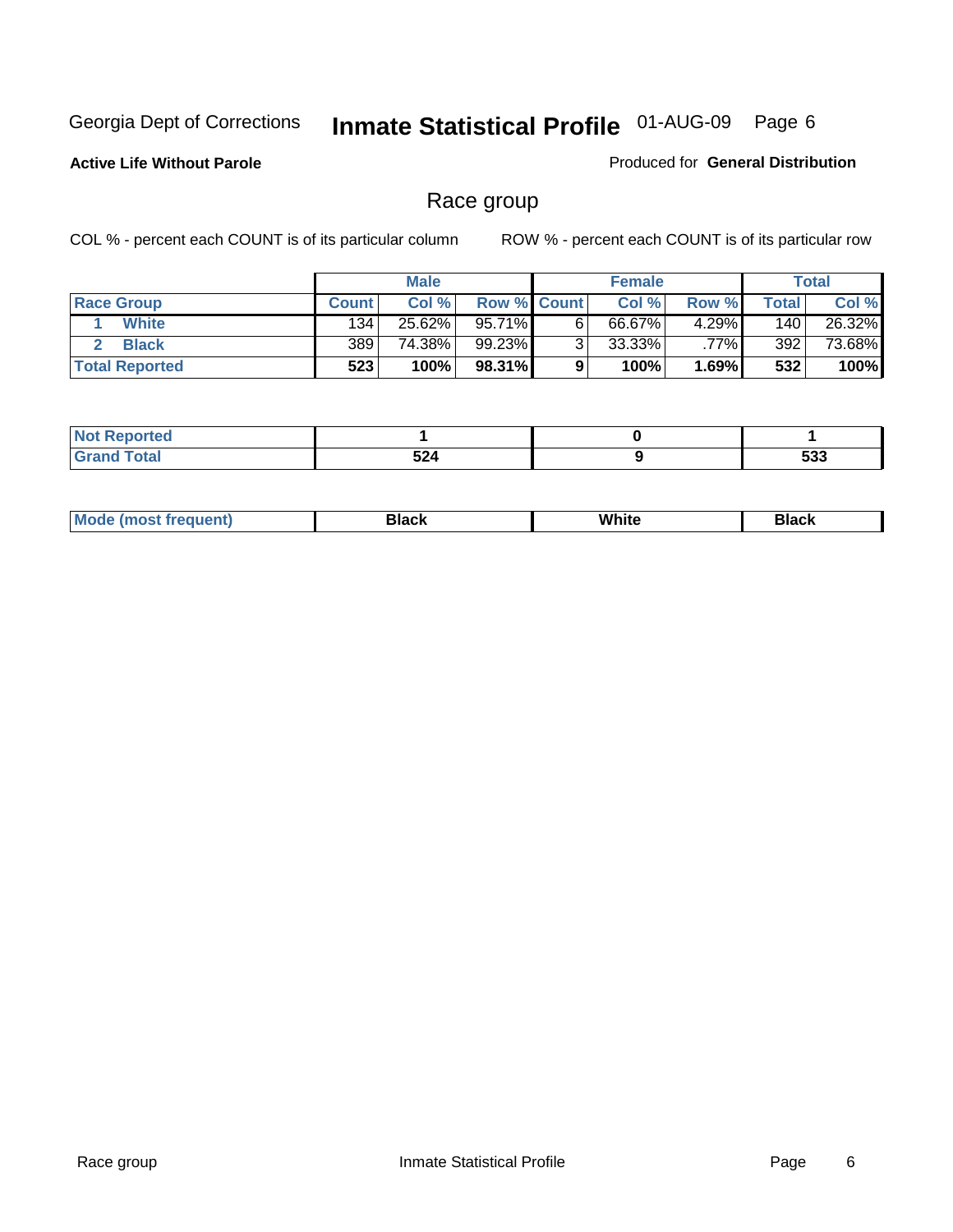**Active Life Without Parole** 

Produced for **General Distribution**

#### Hispanic Origin

COL % - percent each COUNT is of its particular column ROW % - percent each COUNT is of its particular row

|                        |                 | <b>Male</b> |                    |   | <b>Female</b> |         |              | <b>Total</b> |
|------------------------|-----------------|-------------|--------------------|---|---------------|---------|--------------|--------------|
| <b>Hispanic Origin</b> | <b>Count</b>    | Col %       | <b>Row % Count</b> |   | Col %         | Row %   | <b>Total</b> | Col %        |
| <b>Non Hispanic</b>    | 514             | $98.09\%$   | 98.28%             | 9 | $100.00\%$    | $.72\%$ | 523          | 98.12%       |
| <b>Hispanic</b>        | 10 <sub>1</sub> | $1.91\%$    | 100.00%            |   |               |         | 10           | $.88\%$      |
| <b>Total Reported</b>  | 524             | 100%        | 98.31%             | 9 | 100%          | 1.69%   | 533          | 100%         |

**An inmate is counted as Hispanic if** 

**(a) he self-reported as Hispanic during the diagnostic process, or** 

**(b) his primary language is Spanish, or** 

**(c) he claimed birth or citizenship in Spain or a Latin American country, or** 

**(d) he had a common Spanish surname such as Lopez or Garcia**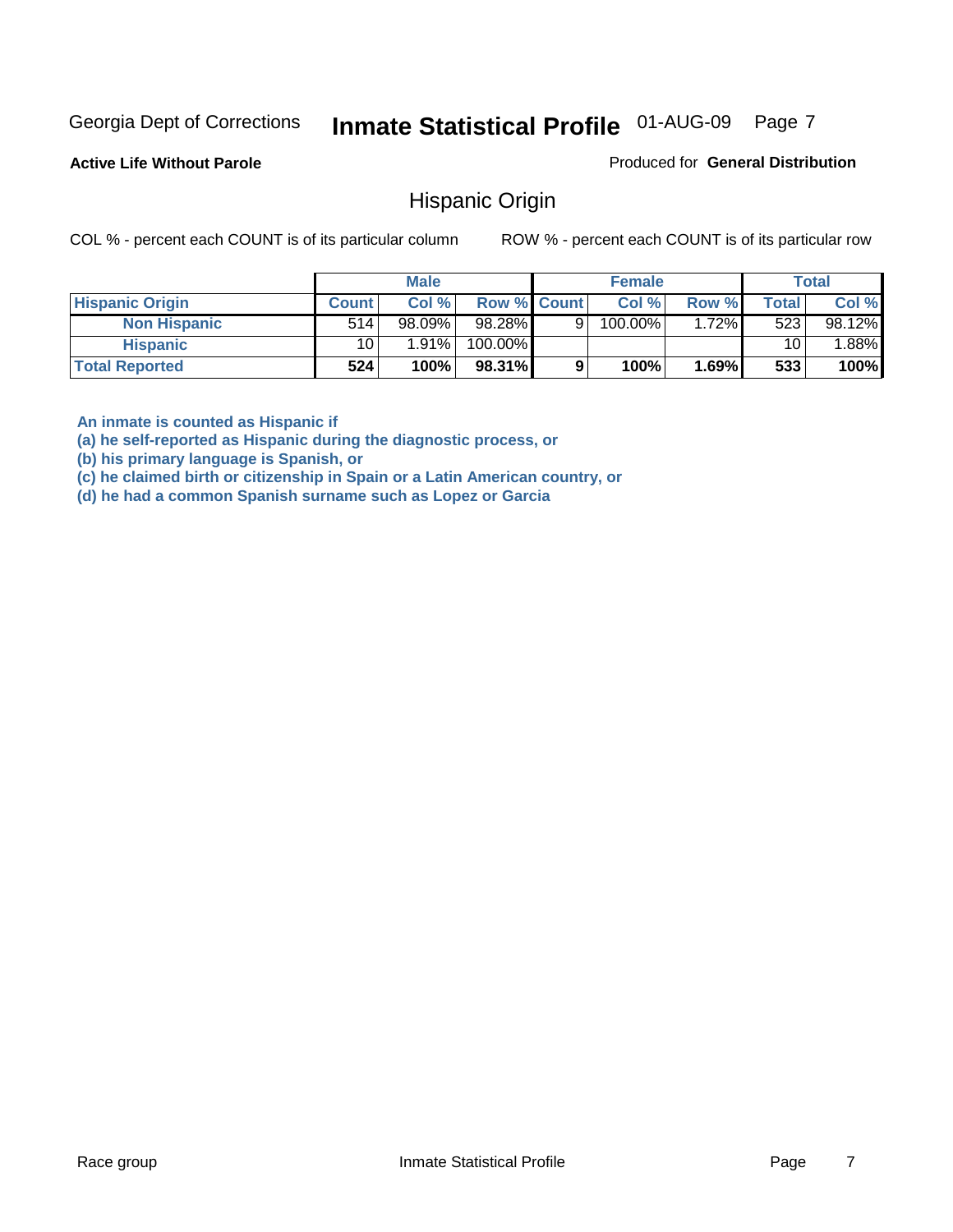#### **Active Life Without Parole**

#### Produced for **General Distribution**

### Marital status, self-reported at entry to prison

|                                | <b>Male</b>     |          |         | <b>Female</b>  |        |        | <b>Total</b> |        |
|--------------------------------|-----------------|----------|---------|----------------|--------|--------|--------------|--------|
| <b>Marital Status</b>          | <b>Count</b>    | Col %    | Row %   | <b>Count</b>   | Col %  | Row %  | <b>Total</b> | Col %  |
| <b>Single</b>                  | 298             | 58.55%   | 98.35%  | $\overline{5}$ | 55.56% | 1.65%  | 303          | 58.49% |
| <b>Married</b><br>$\mathbf{2}$ | 71              | 13.95%   | 98.61%  |                | 11.11% | 1.39%  | 72           | 13.90% |
| <b>Separated</b><br>3          | 20              | 3.93%    | 100.00% |                |        |        | 20           | 3.86%  |
| <b>Divorced</b><br>4           | 59              | 11.59%   | 98.33%  |                | 11.11% | 1.67%  | 60           | 11.58% |
| <b>Widowed</b><br>5            | 18 <sub>1</sub> | $3.54\%$ | 90.00%  | 2              | 22.22% | 10.00% | 20           | 3.86%  |
| <b>Common Law</b><br>6         | 43              | 8.45%    | 100.00% |                |        |        | 43           | 8.30%  |
| <b>Total Reported</b>          | 509             | 100%     | 98.26%  | 9              | 100%   | 1.74%  | 518          | 100%   |

|                  | . .   |
|------------------|-------|
| <b>ro</b><br>◡▴┭ | $-00$ |

| <b>Mode (most frequent)</b><br>Sinale<br>≒ınale |
|-------------------------------------------------|
|-------------------------------------------------|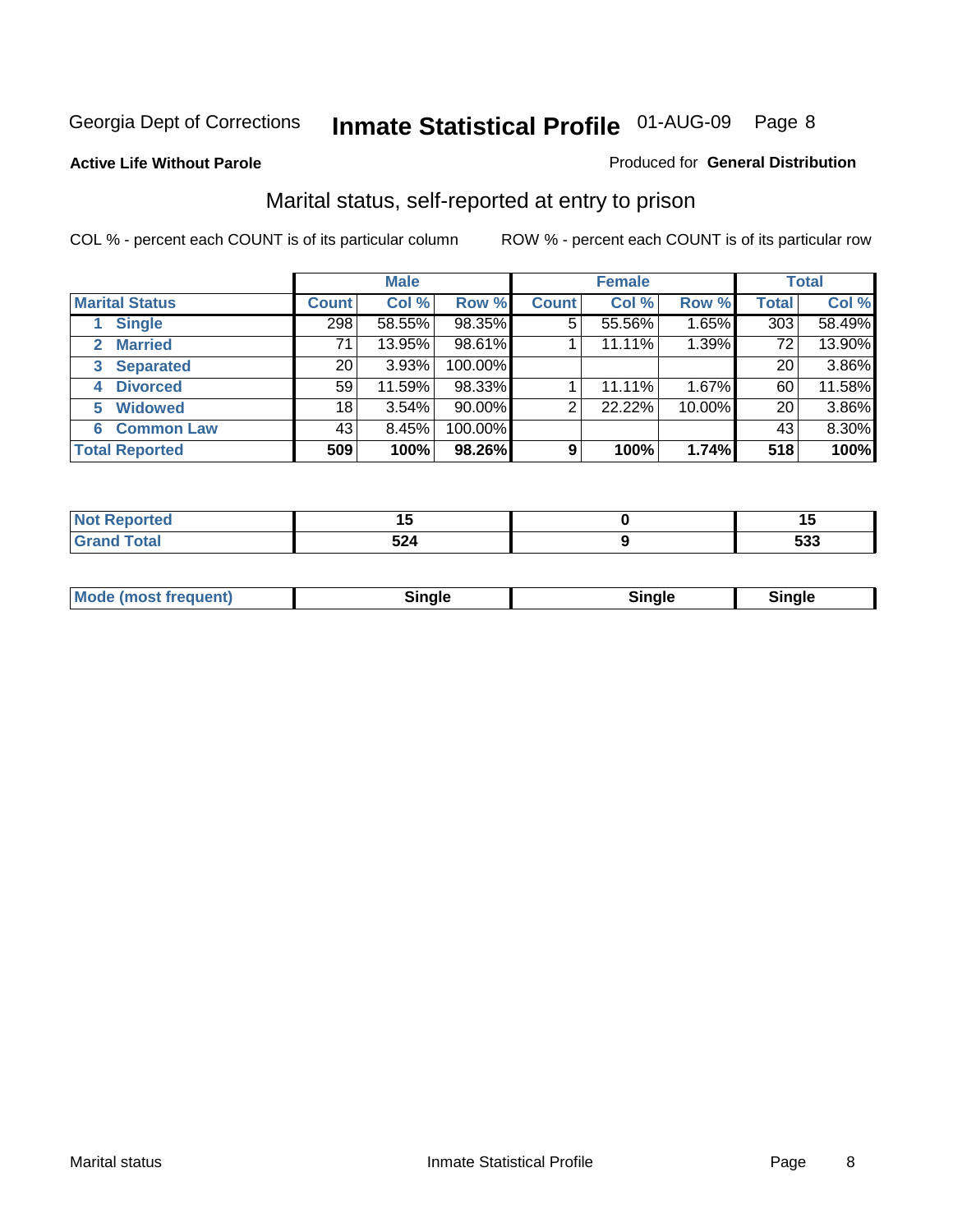#### **Active Life Without Parole**

#### Produced for **General Distribution**

### Number of children, self reported at entry to prison

|                           |                | <b>Male</b> |         |              | <b>Female</b> |       | <b>Total</b>   |        |
|---------------------------|----------------|-------------|---------|--------------|---------------|-------|----------------|--------|
| <b>Number of Children</b> | <b>Count</b>   | Col %       | Row %   | <b>Count</b> | Col %         | Row % | <b>Total</b>   | Col %  |
| $\bf{0}$                  | 195            | 37.36%      | 98.98%  | 2            | 22.22%        | 1.02% | 197            | 37.10% |
|                           | 132            | 25.29%      | 97.06%  | 4            | 44.44%        | 2.94% | 136            | 25.61% |
| $\overline{2}$            | 86             | 16.48%      | 97.73%  | 2            | 22.22%        | 2.27% | 88             | 16.57% |
| 3                         | 51             | 9.77%       | 100.00% |              |               |       | 51             | 9.60%  |
| 4                         | 28             | 5.36%       | 96.55%  |              | 11.11%        | 3.45% | 29             | 5.46%  |
| 5                         | 15             | 2.87%       | 100.00% |              |               |       | 15             | 2.82%  |
| $6\phantom{a}$            | 6              | 1.15%       | 100.00% |              |               |       | 6              | 1.13%  |
| 7                         | 2              | 0.38%       | 100.00% |              |               |       | 2              | 0.38%  |
| 8                         |                | 0.19%       | 100.00% |              |               |       |                | 0.19%  |
| 9                         | $\overline{2}$ | 0.38%       | 100.00% |              |               |       | $\overline{2}$ | 0.38%  |
| 10                        |                | 0.19%       | 100.00% |              |               |       |                | 0.19%  |
| Over 10                   | 3              | 0.57%       | 100.00% |              |               |       | 3              | 0.56%  |
| <b>Total Reported</b>     | 522            | 100%        | 98.31%  | 9            | 100%          | 1.69% | 531            | 100%   |

| nrteu<br>.               |     |            |
|--------------------------|-----|------------|
| <b>otal</b>              | -0  | <b>roo</b> |
| $\sim$ . $\sim$ . $\sim$ | JZ4 | <u>ააა</u> |

| <b>Mean</b><br>(average) | .47 | 33. ا | 1.46 |
|--------------------------|-----|-------|------|
| <b>Median (middle)</b>   |     |       |      |
| Mode (most frequent)     |     |       |      |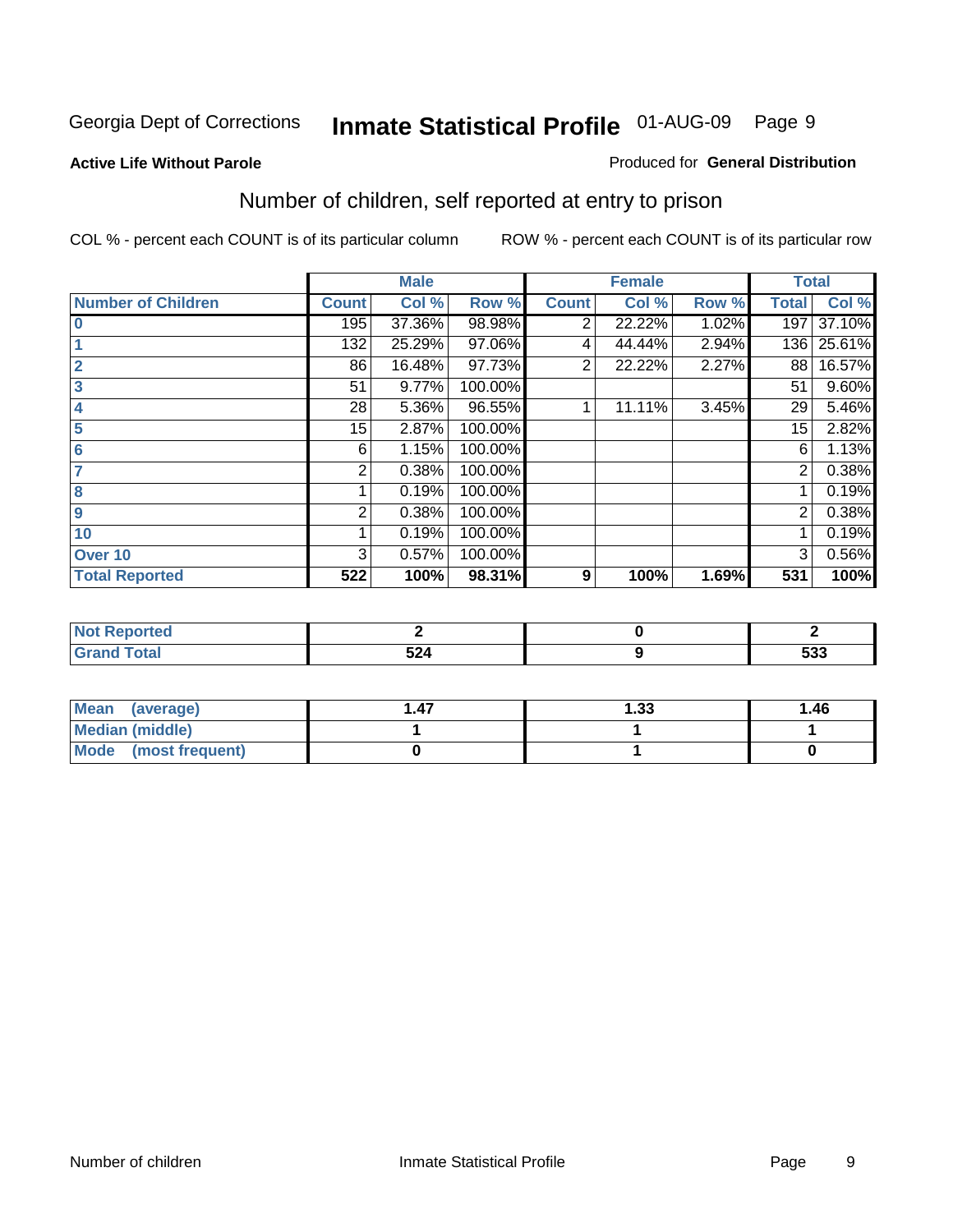#### **Active Life Without Parole**

#### Produced for **General Distribution**

### Religious affiliation, self-reported at entry to prison

|              |                              |              | <b>Male</b> |         |                | <b>Female</b> |       |              | <b>Total</b> |
|--------------|------------------------------|--------------|-------------|---------|----------------|---------------|-------|--------------|--------------|
|              | <b>Religious Affiliation</b> | <b>Count</b> | Col %       | Row %   | <b>Count</b>   | Col %         | Row % | <b>Total</b> | Col %        |
|              | <b>Islam</b>                 | 30           | 6.67%       | 100.00% |                |               |       | 30           | 6.54%        |
| $\mathbf{2}$ | <b>Catholic</b>              | 16           | 3.56%       | 100.00% |                |               |       | 16           | 3.49%        |
| 3            | <b>Baptist</b>               | 195          | 43.33%      | 97.01%  | 6              | 66.67%        | 2.99% | 201          | 43.79%       |
| 4            | <b>Methodist</b>             | 6            | 1.33%       | 100.00% |                |               |       | 6            | 1.31%        |
| 7            | <b>Chc Of God</b>            |              | .22%        | 100.00% |                |               |       |              | .22%         |
| 8            | <b>Holiness</b>              | 13           | 2.89%       | 92.86%  |                | 11.11%        | 7.14% | 14           | 3.05%        |
| 9            | <b>Jewish</b>                |              | .22%        | 100.00% |                |               |       |              | .22%         |
| 12           | <b>Hindu</b>                 |              | .22%        | 100.00% |                |               |       |              | .22%         |
| 16           | <b>Seven D Ad</b>            | 4            | .89%        | 100.00% |                |               |       | 4            | .87%         |
| 17           | <b>Jehovah Wt</b>            | 9            | 2.00%       | 100.00% |                |               |       | 9            | 1.96%        |
| 18           | <b>Latr Day S</b>            |              | .22%        | 100.00% |                |               |       |              | .22%         |
| 20           | <b>Other Prot</b>            | 64           | 14.22%      | 96.97%  | $\overline{2}$ | 22.22%        | 3.03% | 66           | 14.38%       |
| 96           | <b>None</b>                  | 109          | 24.22%      | 100.00% |                |               |       | 109          | 23.75%       |
|              | <b>Total Reported</b>        | 450          | 100%        | 98.04%  | 9              | 100%          | 1.96% | 459          | 100%         |

| <b>Reported</b> |               |     |
|-----------------|---------------|-----|
| <b>otal</b>     | 5 9 Л<br>,,,, | 533 |

| <b>Mode (most frequent)</b><br>3aptist<br>3aptisi<br>Baptist |  |  |
|--------------------------------------------------------------|--|--|
|                                                              |  |  |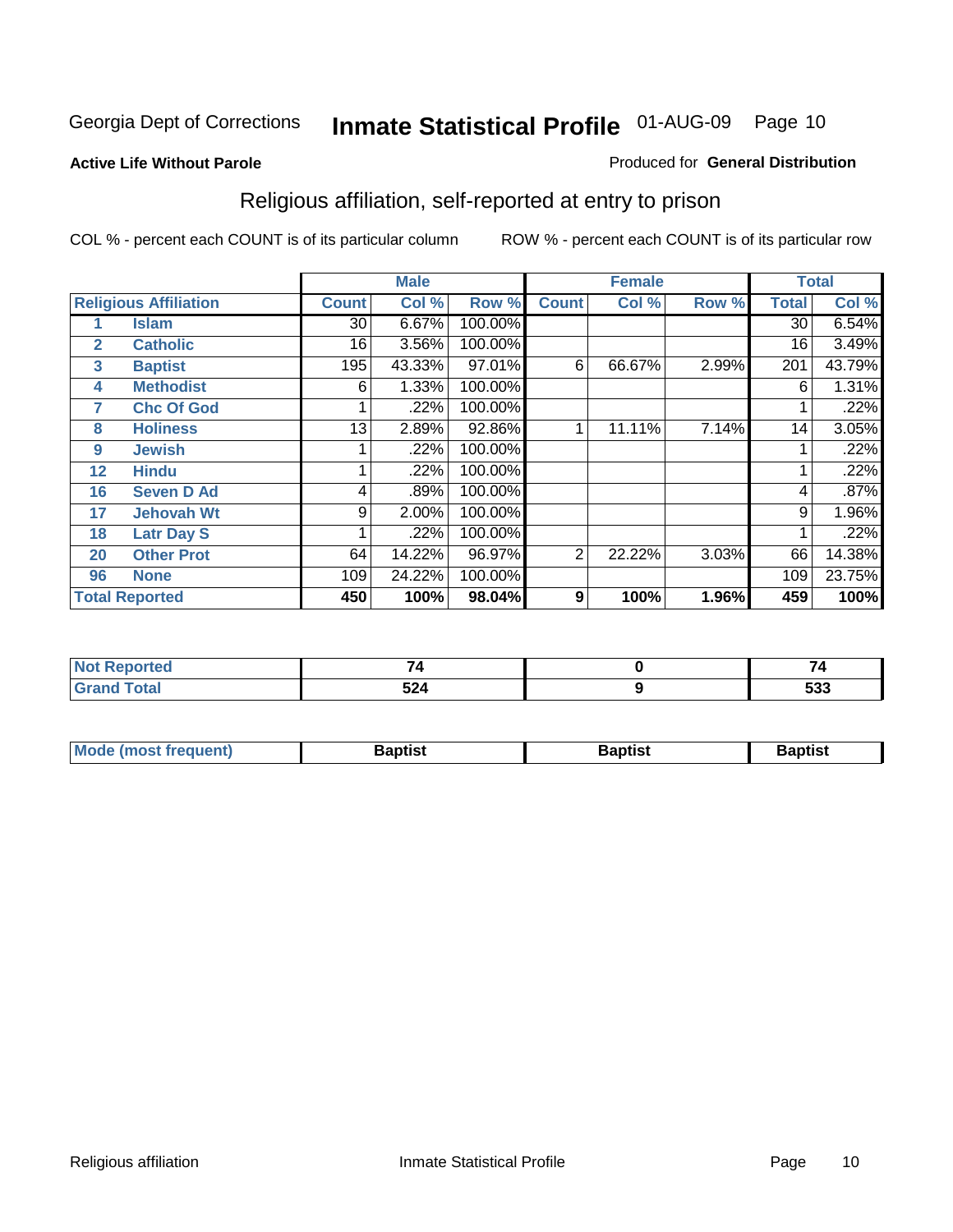#### **Active Life Without Parole**

#### Produced for **General Distribution**

### Home county, self-reported at entry to prison

|                |                      |                         | <b>Male</b> |         |              | <b>Female</b> |         | <b>Total</b>    |       |
|----------------|----------------------|-------------------------|-------------|---------|--------------|---------------|---------|-----------------|-------|
|                | <b>Home County</b>   | <b>Count</b>            | Col %       | Row %   | <b>Count</b> | Col %         | Row %   | <b>Total</b>    | Col % |
| $\overline{1}$ | <b>Appling</b>       | $\overline{2}$          | .40%        | 100.00% |              |               |         | $\overline{2}$  | .40%  |
| $\overline{2}$ | <b>Atkinson</b>      | 1                       | .20%        | 100.00% |              |               |         | 1               | .20%  |
| 5              | <b>Baldwin</b>       | 4                       | .81%        | 100.00% |              |               |         | 4               | .79%  |
| 7              | <b>Barrow</b>        | 3                       | .61%        | 100.00% |              |               |         | $\overline{3}$  | .60%  |
| 8              | <b>Bartow</b>        | 4                       | .81%        | 100.00% |              |               |         | 4               | .79%  |
| 9              | <b>Ben Hill</b>      | $\overline{3}$          | .61%        | 100.00% |              |               |         | $\overline{3}$  | .60%  |
| 10             | <b>Berrien</b>       | 1                       | .20%        | 100.00% |              |               |         | 1               | .20%  |
| 11             | <b>Bibb</b>          | 11                      | 2.22%       | 100.00% |              |               |         | 11              | 2.18% |
| 12             | <b>Bleckley</b>      | $\overline{3}$          | .61%        | 100.00% |              |               |         | 3               | .60%  |
| 14             | <b>Brooks</b>        | 1                       | .20%        | 100.00% |              |               |         | 1               | .20%  |
| 16             | <b>Bulloch</b>       | $\overline{3}$          | .61%        | 75.00%  | 1            | 11.11%        | 25.00%  | 4               | .79%  |
| 17             | <b>Burke</b>         | 4                       | .81%        | 100.00% |              |               |         | 4               | .79%  |
| 18             | <b>Butts</b>         | 1                       | .20%        | 100.00% |              |               |         | 1               | .20%  |
| 20             | <b>Camden</b>        | $\overline{5}$          | 1.01%       | 100.00% |              |               |         | $\overline{5}$  | .99%  |
| 22             | <b>Carroll</b>       | $\overline{2}$          | .40%        | 100.00% |              |               |         | $\overline{2}$  | .40%  |
| 25             | <b>Chatham</b>       | 28                      | 5.66%       | 100.00% |              |               |         | $\overline{28}$ | 5.56% |
| 26             | <b>Chattahoochee</b> | 1                       | .20%        | 100.00% |              |               |         | 1               | .20%  |
| 28             | <b>Cherokee</b>      | $\overline{2}$          | .40%        | 100.00% |              |               |         | $\overline{2}$  | .40%  |
| 29             | <b>Clarke</b>        | $\overline{12}$         | 2.42%       | 100.00% |              |               |         | $\overline{12}$ | 2.38% |
| 31             | <b>Clayton</b>       | 14                      | 2.83%       | 93.33%  | 1            | 11.11%        | 6.67%   | $\overline{15}$ | 2.98% |
| 33             | <b>Cobb</b>          | $\overline{19}$         | 3.84%       | 100.00% |              |               |         | $\overline{19}$ | 3.77% |
| 34             | <b>Coffee</b>        | 3                       | .61%        | 100.00% |              |               |         | $\overline{3}$  | .60%  |
| 35             | <b>Colquitt</b>      | $\overline{\mathbf{c}}$ | .40%        | 100.00% |              |               |         | $\overline{2}$  | .40%  |
| 36             | <b>Columbia</b>      | $\overline{3}$          | .61%        | 100.00% |              |               |         | $\overline{3}$  | .60%  |
| 37             | <b>Cook</b>          | $\overline{3}$          | .61%        | 100.00% |              |               |         | $\overline{3}$  | .60%  |
| 38             | <b>Coweta</b>        | 1                       | .20%        | 100.00% |              |               |         | 1               | .20%  |
| 40             | <b>Crisp</b>         | 2                       | .40%        | 100.00% |              |               |         | $\overline{2}$  | .40%  |
| 43             | <b>Decatur</b>       | 1                       | .20%        | 100.00% |              |               |         | 1               | .20%  |
| 44             | <b>Dekalb</b>        | $\overline{33}$         | 6.67%       | 100.00% |              |               |         | $\overline{33}$ | 6.55% |
| 46             | <b>Dooly</b>         | 1                       | .20%        | 100.00% |              |               |         | 1               | .20%  |
| 47             | <b>Dougherty</b>     | $\overline{18}$         | 3.64%       | 100.00% |              |               |         | $\overline{18}$ | 3.57% |
| 48             | <b>Douglas</b>       | 7                       | 1.41%       | 87.50%  | 1            | 11.11%        | 12.50%  | 8               | 1.59% |
| 51             | <b>Effingham</b>     | 1                       | .20%        | 100.00% |              |               |         | 1               | .20%  |
| 52             | <b>Elbert</b>        | $\overline{2}$          | .40%        | 100.00% |              |               |         | $\overline{2}$  | .40%  |
| 56             | <b>Fayette</b>       | $\overline{3}$          | .61%        | 100.00% |              |               |         | $\overline{3}$  | .60%  |
| 57             | <b>Floyd</b>         | 4                       | .81%        | 100.00% |              |               |         | 4               | .79%  |
| 58             | <b>Forsyth</b>       |                         |             |         | $\mathbf{1}$ | 11.11%        | 100.00% | 1               | .20%  |
| 59             | <b>Franklin</b>      | $\overline{3}$          | .61%        | 100.00% |              |               |         | $\overline{3}$  | .60%  |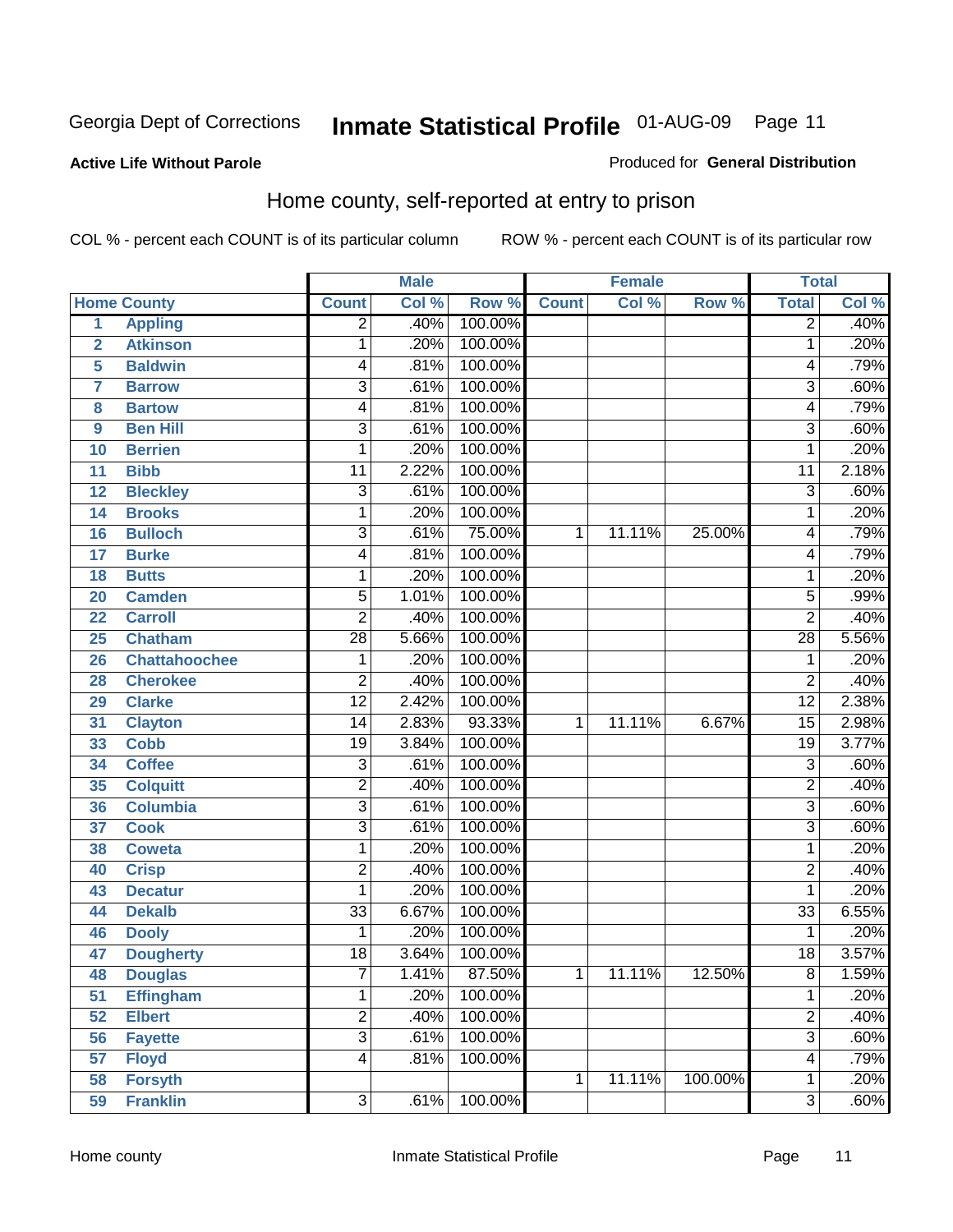#### **Active Life Without Parole**

#### Produced for **General Distribution**

### Home county, self-reported at entry to prison

|     |                    |                 | <b>Male</b> |         |              | <b>Female</b> |        | <b>Total</b>            |        |
|-----|--------------------|-----------------|-------------|---------|--------------|---------------|--------|-------------------------|--------|
|     | <b>Home County</b> | <b>Count</b>    | Col %       | Row %   | <b>Count</b> | Col %         | Row %  | <b>Total</b>            | Col %  |
| 60  | <b>Fulton</b>      | $\overline{59}$ | 11.92%      | 98.33%  | 1            | 11.11%        | 1.67%  | 60                      | 11.90% |
| 61  | <b>Gilmer</b>      | 1               | .20%        | 100.00% |              |               |        | 1                       | .20%   |
| 63  | <b>Glynn</b>       | 10              | 2.02%       | 100.00% |              |               |        | $\overline{10}$         | 1.98%  |
| 66  | <b>Greene</b>      | 1               | .20%        | 100.00% |              |               |        | 1                       | .20%   |
| 67  | <b>Gwinnett</b>    | 10              | 2.02%       | 100.00% |              |               |        | $\overline{10}$         | 1.98%  |
| 68  | <b>Habersham</b>   | 1               | .20%        | 100.00% |              |               |        | 1                       | .20%   |
| 69  | <b>Hall</b>        | 8               | 1.62%       | 100.00% |              |               |        | 8                       | 1.59%  |
| 70  | <b>Hancock</b>     | $\overline{2}$  | .40%        | 100.00% |              |               |        | $\overline{2}$          | .40%   |
| 71  | <b>Haralson</b>    | 2               | .40%        | 100.00% |              |               |        | 2                       | .40%   |
| 72  | <b>Harris</b>      | 1               | .20%        | 100.00% |              |               |        | 1                       | .20%   |
| 73  | <b>Hart</b>        | 2               | .40%        | 100.00% |              |               |        | $\overline{2}$          | .40%   |
| 75  | <b>Henry</b>       | $\overline{3}$  | .61%        | 100.00% |              |               |        | $\overline{3}$          | .60%   |
| 76  | <b>Houston</b>     | $\overline{7}$  | 1.41%       | 100.00% |              |               |        | 7                       | 1.39%  |
| 78  | <b>Jackson</b>     | 4               | .81%        | 100.00% |              |               |        | $\overline{\mathbf{4}}$ | .79%   |
| 80  | <b>Jeff Davis</b>  | 1               | .20%        | 100.00% |              |               |        | 1                       | .20%   |
| 81  | <b>Jefferson</b>   | 1               | .20%        | 100.00% |              |               |        | 1                       | .20%   |
| 82  | <b>Jenkins</b>     | $\overline{2}$  | .40%        | 100.00% |              |               |        | 2                       | .40%   |
| 87  | <b>Laurens</b>     | $\overline{3}$  | .61%        | 100.00% |              |               |        | $\overline{3}$          | .60%   |
| 88  | Lee                | 1               | .20%        | 100.00% |              |               |        | 1                       | .20%   |
| 89  | <b>Liberty</b>     | 4               | .81%        | 100.00% |              |               |        | 4                       | .79%   |
| 90  | <b>Lincoln</b>     | 1               | .20%        | 100.00% |              |               |        | 1                       | .20%   |
| 91  | Long               | 1               | .20%        | 100.00% |              |               |        | 1                       | .20%   |
| 92  | <b>Lowndes</b>     | 4               | .81%        | 100.00% |              |               |        | 4                       | .79%   |
| 96  | <b>Marion</b>      | 1               | .20%        | 100.00% |              |               |        | 1                       | .20%   |
| 97  | <b>Mcduffie</b>    | 1               | .20%        | 100.00% |              |               |        | 1                       | .20%   |
| 98  | <b>Mcintosh</b>    | $\overline{2}$  | .40%        | 100.00% |              |               |        | $\overline{2}$          | .40%   |
| 100 | <b>Miller</b>      | $\mathbf{1}$    | .20%        | 100.00% |              |               |        | 1                       | .20%   |
| 101 | <b>Mitchell</b>    | 1               | .20%        | 100.00% |              |               |        | 1                       | .20%   |
| 102 | <b>Monroe</b>      | 1               | .20%        | 100.00% |              |               |        | 1                       | .20%   |
| 104 | <b>Morgan</b>      | 1               | .20%        | 100.00% |              |               |        | 1                       | .20%   |
| 106 | <b>Muscogee</b>    | $\overline{13}$ | 2.63%       | 100.00% |              |               |        | $\overline{13}$         | 2.58%  |
| 107 | <b>Newton</b>      | 2               | .40%        | 66.67%  | 1            | 11.11%        | 33.33% | 3                       | .60%   |
| 109 | <b>Oglethorpe</b>  | $\overline{2}$  | .40%        | 100.00% |              |               |        | $\overline{2}$          | .40%   |
| 110 | <b>Paulding</b>    | 1               | .20%        | 100.00% |              |               |        | 1                       | .20%   |
| 113 | <b>Pierce</b>      | 1               | .20%        | 100.00% |              |               |        | 1                       | .20%   |
| 114 | <b>Pike</b>        | $\overline{3}$  | .61%        | 75.00%  | 1            | 11.11%        | 25.00% | 4                       | .79%   |
| 115 | <b>Polk</b>        | 1               | .20%        | 100.00% |              |               |        | 1                       | .20%   |
| 117 | <b>Putnam</b>      | $\overline{2}$  | .40%        | 100.00% |              |               |        | $\overline{2}$          | .40%   |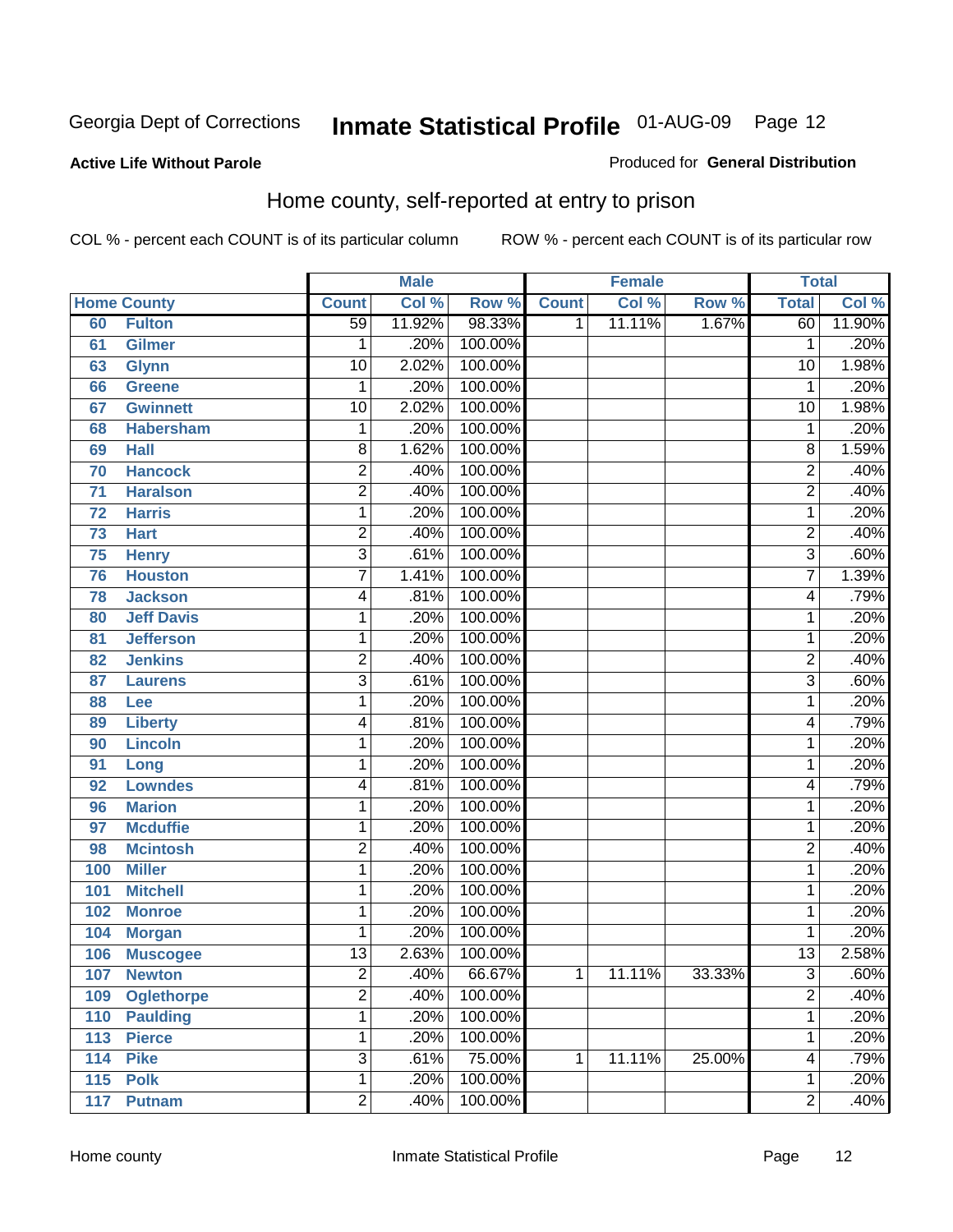#### **Active Life Without Parole**

#### Produced for **General Distribution**

### Home county, self-reported at entry to prison

|     |                      |                 | <b>Male</b> |         |                | <b>Female</b> |        | <b>Total</b>    |          |
|-----|----------------------|-----------------|-------------|---------|----------------|---------------|--------|-----------------|----------|
|     | <b>Home County</b>   | <b>Count</b>    | Col %       | Row %   | <b>Count</b>   | Col %         | Row %  | <b>Total</b>    | Col %    |
| 119 | <b>Rabun</b>         | 1               | .20%        | 100.00% |                |               |        | 1               | .20%     |
| 120 | <b>Randolph</b>      | $\overline{2}$  | .40%        | 100.00% |                |               |        | $\overline{2}$  | .40%     |
| 121 | <b>Richmond</b>      | $\overline{19}$ | 3.84%       | 95.00%  | 1              | 11.11%        | 5.00%  | $\overline{20}$ | 3.97%    |
| 122 | <b>Rockdale</b>      | 1               | .20%        | 100.00% |                |               |        | 1               | .20%     |
| 125 | <b>Seminole</b>      | 1               | .20%        | 100.00% |                |               |        |                 | .20%     |
| 126 | <b>Spalding</b>      | $\overline{5}$  | 1.01%       | 100.00% |                |               |        | $\overline{5}$  | .99%     |
| 127 | <b>Stephens</b>      | 2               | .40%        | 100.00% |                |               |        | $\overline{2}$  | .40%     |
| 129 | <b>Sumter</b>        | 1               | .20%        | 100.00% |                |               |        | 1               | .20%     |
| 132 | <b>Tattnall</b>      | 1               | .20%        | 100.00% |                |               |        | 1               | .20%     |
| 134 | <b>Telfair</b>       | 1               | .20%        | 100.00% |                |               |        | 1               | .20%     |
| 136 | <b>Thomas</b>        | $\overline{3}$  | .61%        | 100.00% |                |               |        | 3               | .60%     |
| 137 | <b>Tift</b>          | 4               | .81%        | 100.00% |                |               |        | $\overline{4}$  | .79%     |
| 138 | <b>Toombs</b>        | 6               | 1.21%       | 100.00% |                |               |        | 6               | 1.19%    |
| 141 | <b>Troup</b>         | 1               | .20%        | 100.00% |                |               |        | 1               | .20%     |
| 142 | <b>Turner</b>        | 1               | .20%        | 100.00% |                |               |        | 1               | .20%     |
| 144 | <b>Union</b>         | 1               | .20%        | 100.00% |                |               |        | 1               | .20%     |
| 145 | <b>Upson</b>         | $\overline{2}$  | .40%        | 100.00% |                |               |        | 2               | .40%     |
| 146 | <b>Walker</b>        | 4               | .81%        | 80.00%  | 1              | 11.11%        | 20.00% | $\overline{5}$  | .99%     |
| 147 | <b>Walton</b>        | $\overline{3}$  | .61%        | 100.00% |                |               |        | $\overline{3}$  | .60%     |
| 148 | <b>Ware</b>          | 6               | 1.21%       | 100.00% |                |               |        | 6               | 1.19%    |
| 150 | <b>Washington</b>    | $\overline{3}$  | .61%        | 100.00% |                |               |        | $\overline{3}$  | .60%     |
| 151 | <b>Wayne</b>         | $\overline{3}$  | .61%        | 100.00% |                |               |        | $\overline{3}$  | .60%     |
| 155 | <b>Whitfield</b>     | 3               | .61%        | 100.00% |                |               |        | 3               | .60%     |
| 158 | <b>Wilkinson</b>     | 1               | .20%        | 100.00% |                |               |        | 1               | .20%     |
| 160 | <b>Unknown</b>       | 47              | 9.49%       | 100.00% |                |               |        | 47              | $9.33\%$ |
|     | <b>Total Rported</b> | 495             | 100%        | 98.21%  | $\overline{9}$ | 100%          | 1.79%  | 504             | 100%     |

| τeα<br>. | ~<br>__   | 29           |
|----------|-----------|--------------|
|          | 524<br>-- | r n n<br>ააა |

| Mode | (most frequent) | <b>ulton</b> | <b>Walker</b><br>_____ | <b>ulton</b> |
|------|-----------------|--------------|------------------------|--------------|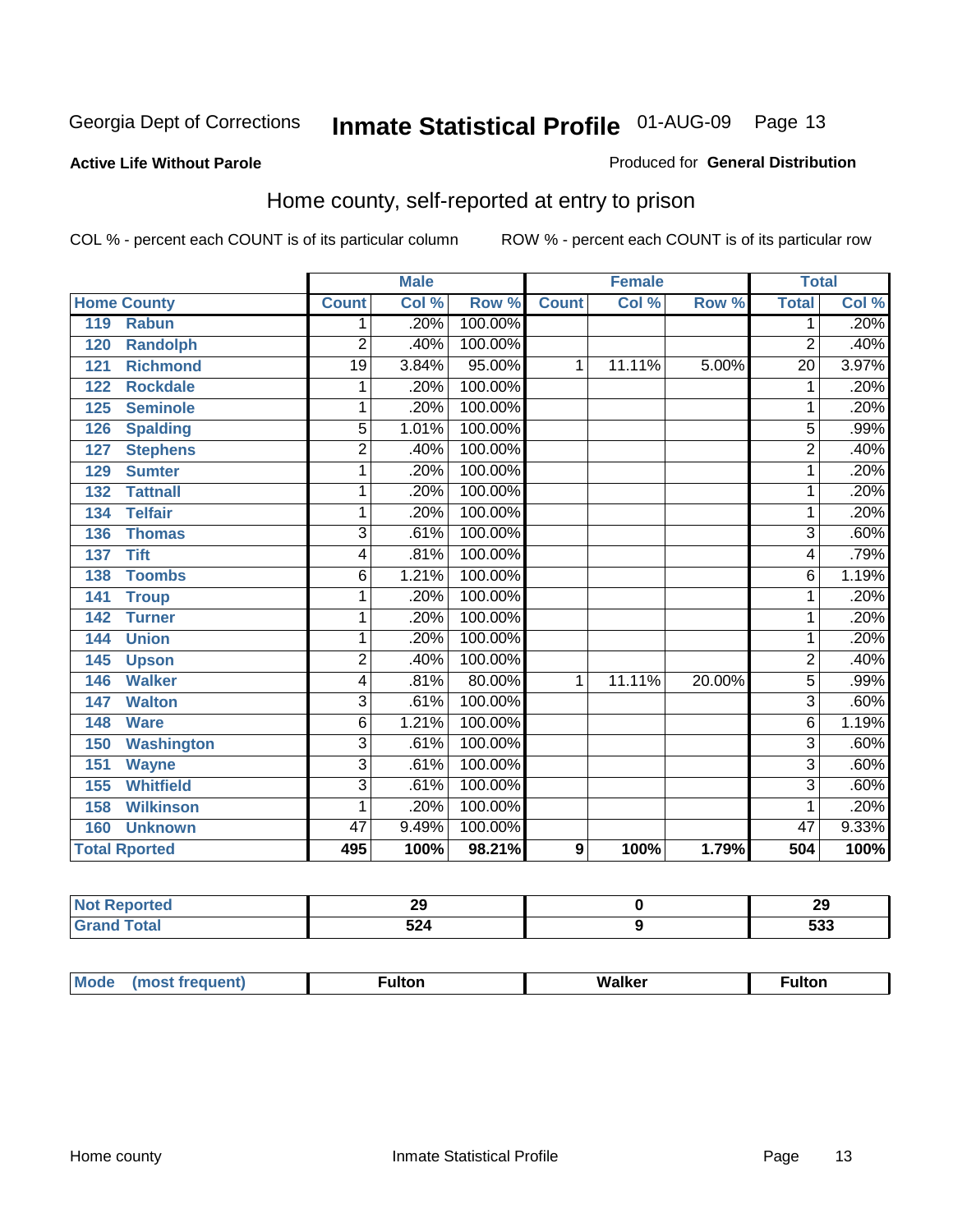#### **Active Life Without Parole**

#### Produced for **General Distribution**

### Socioeconomic class, self-reported at entry to prison

|                            |              | <b>Male</b> |            |              | <b>Female</b> |       |              | <b>Total</b> |
|----------------------------|--------------|-------------|------------|--------------|---------------|-------|--------------|--------------|
| <b>Socioeconomic Class</b> | <b>Count</b> | Col %       | Row %      | <b>Count</b> | Col %         | Row % | <b>Total</b> | Col %        |
| <b>Welfare</b>             | 31           | 6.28%       | 100.00%    |              |               |       | 31           | 6.18%        |
| <b>Occ Employ</b>          | 22           | 4.45%       | $100.00\%$ |              |               |       | 22           | 4.38%        |
| <b>Minimum Std</b>         | 259          | 52.43%      | $99.62\%$  |              | 12.50%        | .38%  | 260          | 51.79%       |
| <b>Middle</b>              | 182          | 36.84%      | 96.30%     |              | 87.50%        | 3.70% | 189          | 37.65%       |
| <b>Total Reported</b>      | 494          | 100%        | 98.41%     |              | 100%          | 1.59% | 502          | 100%         |

|          | $\sim$<br>ึงเ |                   |
|----------|---------------|-------------------|
| $-1 - 1$ | $-0.4$<br>524 | rno<br><u>ააა</u> |

| M<br>Mir<br>Mi<br><b>Middle</b><br><b>C</b> ta<br>Sta<br>oτu<br>.<br>the contract of the contract of the contract of the contract of the contract of the contract of the contract of<br>- - - - |
|-------------------------------------------------------------------------------------------------------------------------------------------------------------------------------------------------|
|-------------------------------------------------------------------------------------------------------------------------------------------------------------------------------------------------|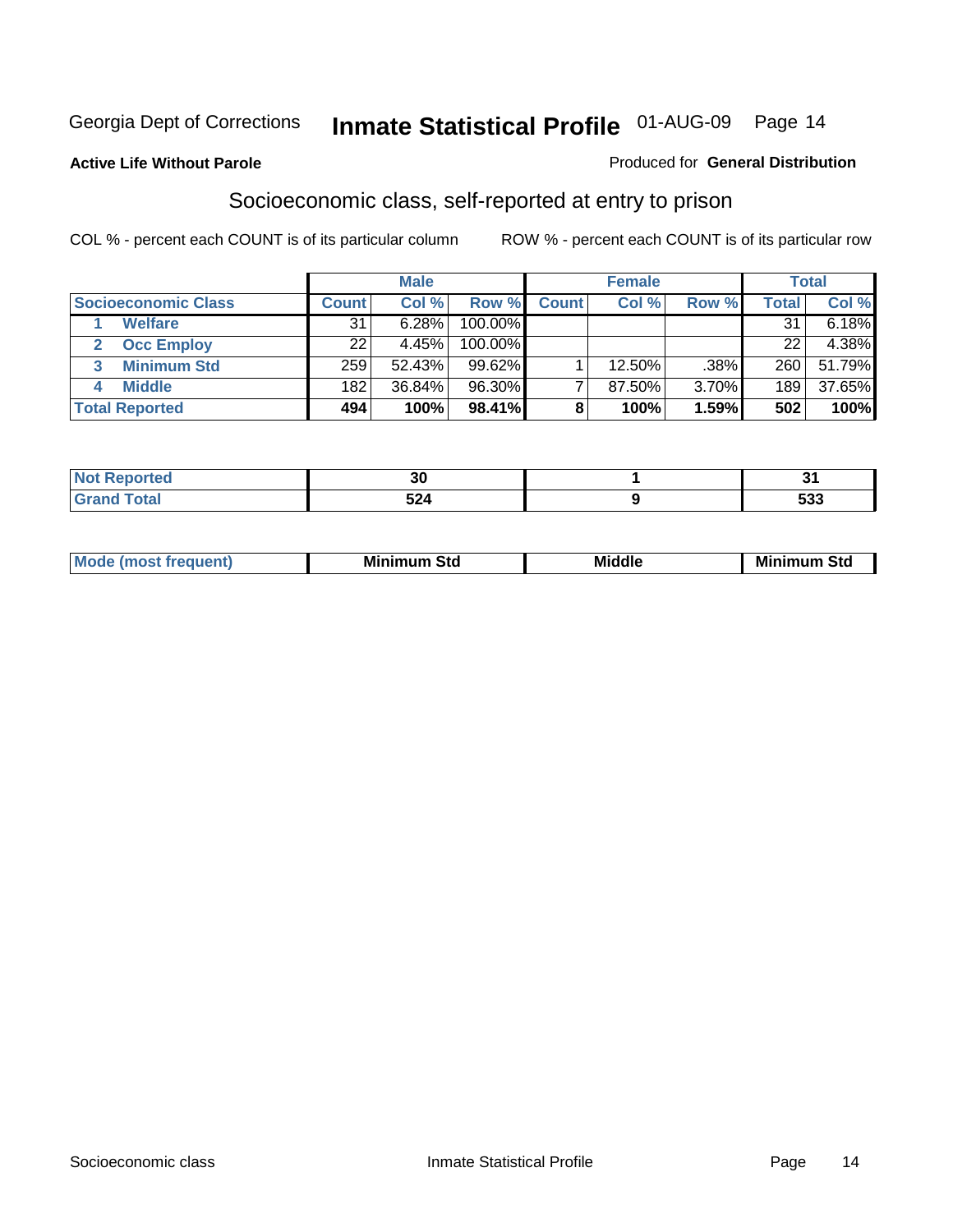#### **Active Life Without Parole**

#### Produced for **General Distribution**

### Environment to age 16, self-reported at entry to prison

|                                    |                  | <b>Male</b> |         |              | <b>Female</b> |        |              | <b>Total</b> |
|------------------------------------|------------------|-------------|---------|--------------|---------------|--------|--------------|--------------|
| <b>Environment to age 16</b>       | <b>Count</b>     | Col %       | Row %   | <b>Count</b> | Col %         | Row %  | <b>Total</b> | Col %        |
| <b>Rural/Farm</b>                  | 9                | 1.79%       | 100.00% |              |               |        |              | 1.75%        |
| <b>Rural/Nfarm</b><br>$\mathbf{z}$ | 23               | 4.56%       | 85.19%  |              | 44.44%        | 14.81% | 27           | 5.26%        |
| <b>S.M.S.A</b><br>3                | 209 <sub>1</sub> | 41.47%      | 99.52%  |              | 11.11%        | .48%   | 210          | 40.94%       |
| <b>Urban</b><br>4                  | 104              | 20.63%      | 98.11%  |              | 22.22%        | 1.89%  | 106          | 20.66%       |
| <b>Small Town</b><br>5             | 159              | 31.55%      | 98.76%  | ⌒            | 22.22%        | 1.24%  | 161          | 31.38%       |
| <b>Total Reported</b>              | 504              | 100%        | 98.25%  | 9            | 100%          | 1.75%  | 513          | 100%         |

| <b>rted</b>           | ZV  | $\sim$<br>ZU        |
|-----------------------|-----|---------------------|
| <b>Total</b><br>Grand | 524 | r <u>n</u> n<br>ააა |

| Mo<br><b>CONTRACTOR</b><br>. M S<br>M<br>---<br>Nfarn<br>.<br>_____<br>______ |  |  |
|-------------------------------------------------------------------------------|--|--|
|                                                                               |  |  |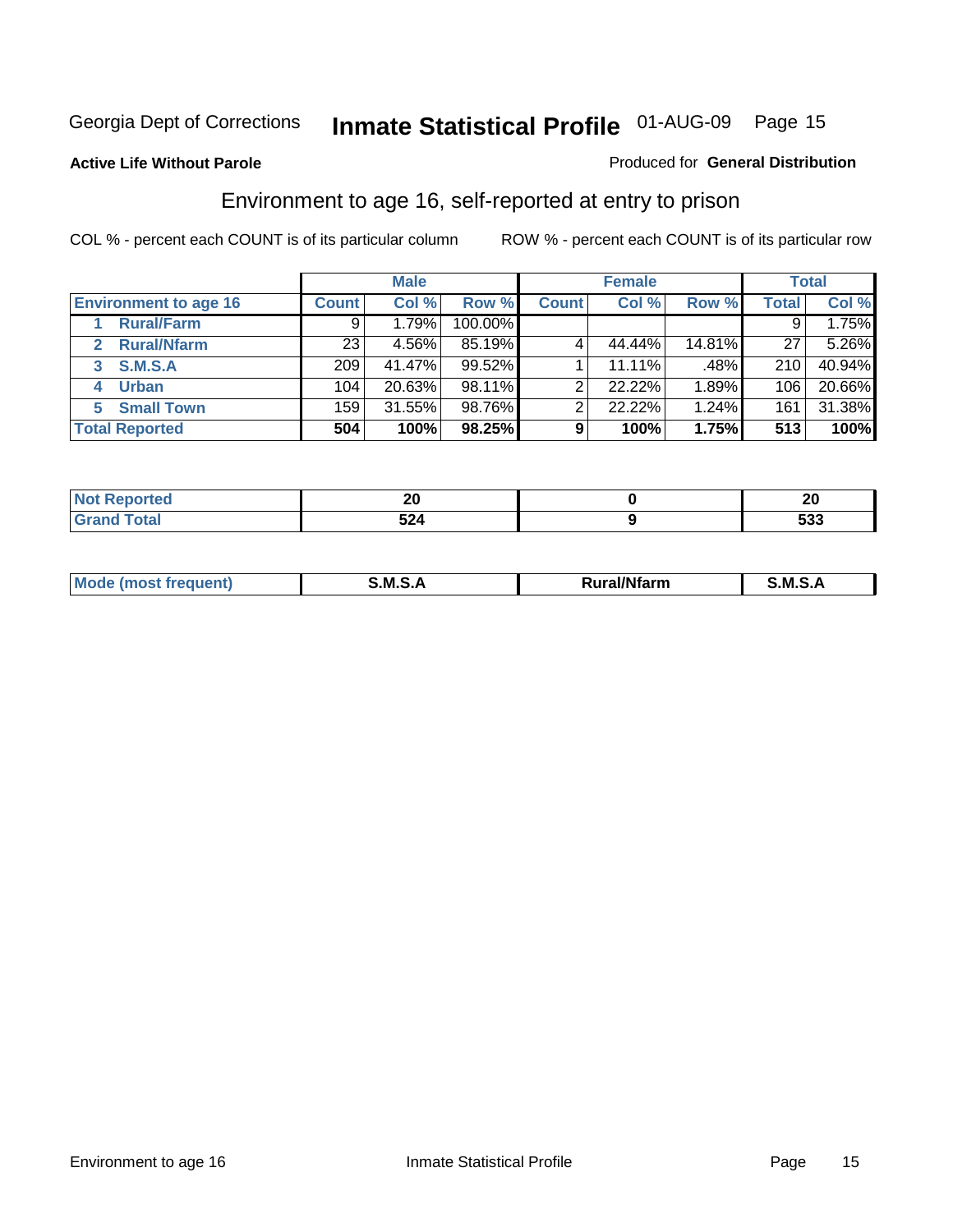#### **Active Life Without Parole**

#### Produced for **General Distribution**

### Guardian status to age 16, self-reported at entry to prison

|                                  |              | <b>Male</b> |         |              | <b>Female</b> |       |              | <b>Total</b> |
|----------------------------------|--------------|-------------|---------|--------------|---------------|-------|--------------|--------------|
| <b>Guardian Status To Age 16</b> | <b>Count</b> | Col %       | Row %   | <b>Count</b> | Col %         | Row % | <b>Total</b> | Col %        |
| 2 Father Only                    | 9            | 2.17%       | 100.00% |              |               |       | 9            | 2.14%        |
| <b>3 Both Parents</b>            | 174          | 42.03%      | 97.21%  | 5            | 71.43%        | 2.79% | 179          | 42.52%       |
| <b>4 Mother Only</b>             | 164          | 39.61%      | 99.39%  |              | 14.29%        | .61%  | 165          | 39.19%       |
| <b>6 Oth Female</b>              | 16           | 3.86%       | 100.00% |              |               |       | 16           | 3.80%        |
| <b>7 Oth Male</b>                | 3            | .72%        | 100.00% |              |               |       | 3            | .71%         |
| 8 Step-Parents                   | 12           | 2.90%       | 100.00% |              |               |       | 12           | 2.85%        |
| 9 Foster Home                    | 9            | 2.17%       | 100.00% |              |               |       | 9            | 2.14%        |
| <b>10 Grand Parents</b>          | 27           | 6.52%       | 96.43%  |              | 14.29%        | 3.57% | 28           | 6.65%        |
| <b>Total Reported</b>            | 414          | 100%        | 98.34%  | ⇁            | 100%          | 1.66% | 421          | 100%         |

| $\overline{10}$<br>u<br>$\sim$ | 119<br>. .        |
|--------------------------------|-------------------|
| -^*<br>JL-T                    | <b>EOO</b><br>უკკ |

| <b>Mode (most frequent)</b> | <b>Both Parents</b> | <b>Both Parents</b> | <b>IBoth I</b><br>Parents |
|-----------------------------|---------------------|---------------------|---------------------------|
|                             |                     |                     |                           |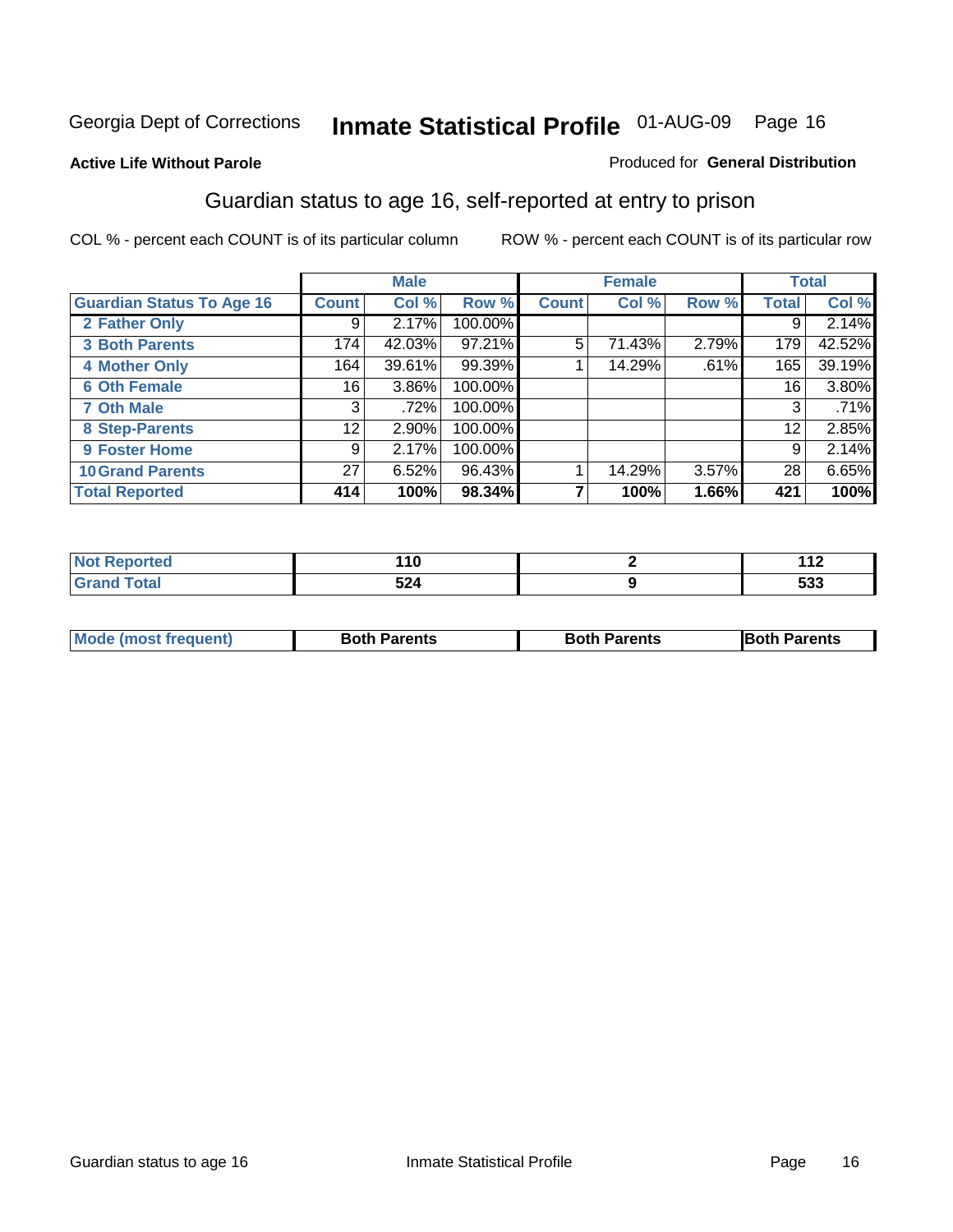#### **Active Life Without Parole**

#### Produced for **General Distribution**

### Employment status before prison, self-reported at entry to prison

|              |                          |              | <b>Male</b> |         |              | <b>Female</b> |       |       | <b>Total</b> |
|--------------|--------------------------|--------------|-------------|---------|--------------|---------------|-------|-------|--------------|
|              | <b>Employment Status</b> | <b>Count</b> | Col %       | Row %   | <b>Count</b> | Col %         | Row % | Total | Col %        |
|              | <b>Full Time</b>         | 253          | 55.97%      | 98.06%  | 5            | 71.43%        | 1.94% | 258   | 56.21%       |
| $\mathbf{2}$ | <b>Part Time</b>         | 28           | 6.19%       | 100.00% |              |               |       | 28    | 6.10%        |
| 3            | Unempl $<$ 6m            | 45           | 9.96%       | 97.83%  |              | 14.29%        | 2.17% | 46    | 10.02%       |
| 4            | Unempl > 6m              | 74           | 16.37%      | 98.67%  |              | 14.29%        | 1.33% | 75    | 16.34%       |
| 5            | <b>Never Workd</b>       | 31           | 6.86%       | 100.00% |              |               |       | 31    | 6.75%        |
| 6            | <b>Student</b>           | 2            | .44%        | 100.00% |              |               |       | 2     | .44%         |
|              | <b>Incapable</b>         | 19           | 4.20%       | 100.00% |              |               |       | 19    | 4.14%        |
|              | <b>Total Reported</b>    | 452          | 100%        | 98.47%  |              | 100%          | 1.53% | 459   | 100%         |

| тео.                     | 70<br>$\mathbf{r}$ | $-$ |
|--------------------------|--------------------|-----|
| <b>Coto</b> "<br>_______ | 59 A<br>JZ4        | 533 |

| Mo<br>reouem | ш | ،me<br>uı<br>the contract of the contract of the contract of the contract of the contract of the contract of the contract of | ⊺ime<br>้นเ |
|--------------|---|------------------------------------------------------------------------------------------------------------------------------|-------------|
|              |   |                                                                                                                              |             |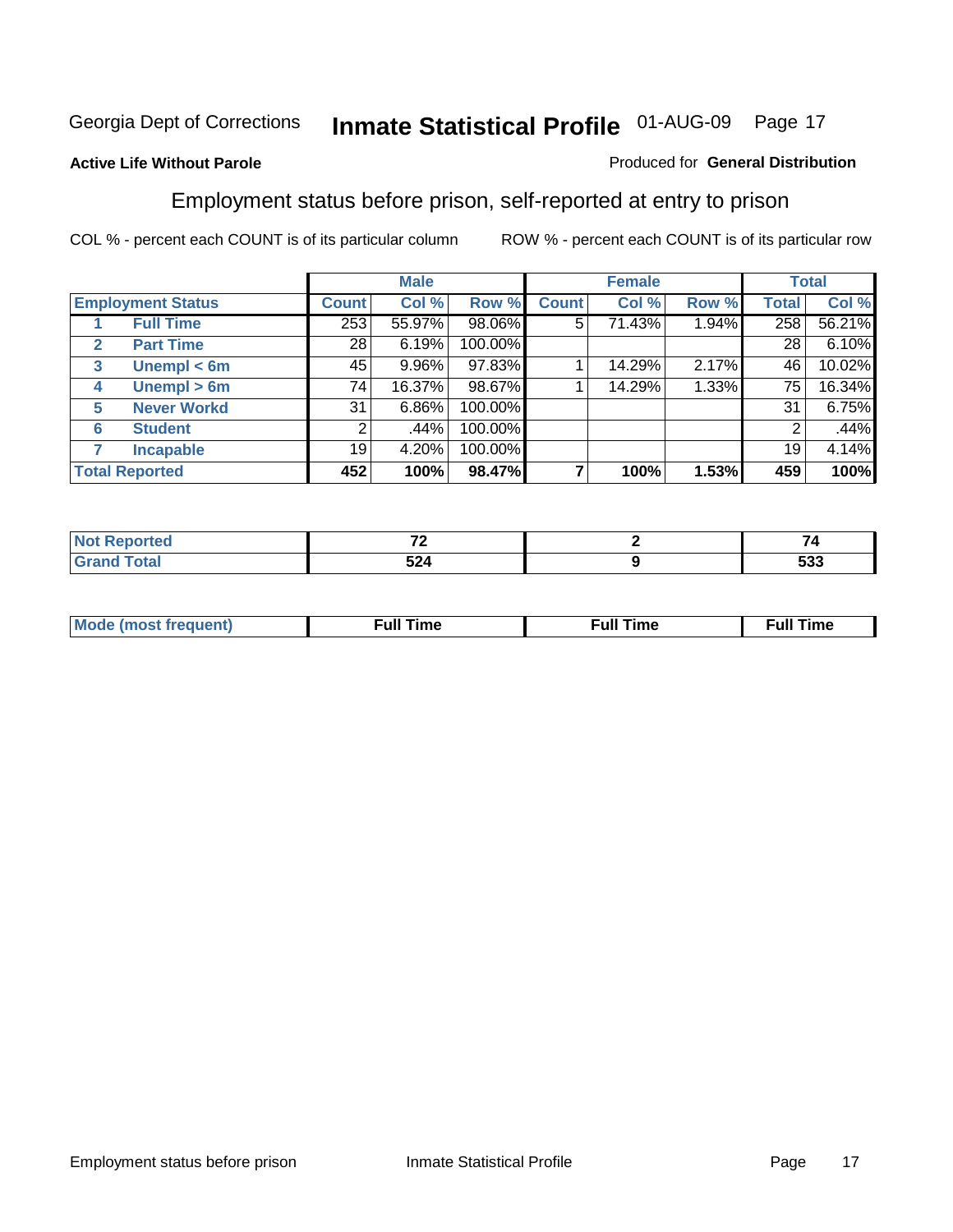#### **Active Life Without Parole**

Produced for **General Distribution**

### Age at admission

|                         |                 | <b>Male</b> |         |                | <b>Female</b> |        |                 | <b>Total</b> |
|-------------------------|-----------------|-------------|---------|----------------|---------------|--------|-----------------|--------------|
| <b>Age At Admission</b> | <b>Count</b>    | Col %       | Row %   | <b>Count</b>   | Col %         | Row %  | <b>Total</b>    | Col %        |
| 15                      | 1               | 0.19%       | 100.00% |                |               |        | 1               | 0.19%        |
| 16                      | 1               | 0.19%       | 100.00% |                |               |        | 1               | 0.19%        |
| $\overline{17}$         | $\overline{c}$  | 0.38%       | 100.00% |                |               |        | 2               | 0.38%        |
| 18                      | $\overline{3}$  | 0.57%       | 100.00% |                |               |        | $\overline{3}$  | 0.56%        |
| 19                      | 11              | 2.10%       | 100.00% |                |               |        | 11              | 2.06%        |
| 20                      | $\overline{6}$  | 1.15%       | 85.71%  | 1              | 11.11%        | 14.29% | $\overline{7}$  | 1.31%        |
| 21                      | $\overline{16}$ | 3.05%       | 100.00% |                |               |        | 16              | 3.00%        |
| 22                      | 25              | 4.77%       | 100.00% |                |               |        | $\overline{25}$ | 4.69%        |
| 23                      | $\overline{17}$ | 3.24%       | 94.44%  | 1              | 11.11%        | 5.56%  | 18              | 3.38%        |
| 24                      | $\overline{16}$ | 3.05%       | 100.00% |                |               |        | 16              | 3.00%        |
| 25                      | $\overline{17}$ | 3.24%       | 94.44%  | 1              | 11.11%        | 5.56%  | $\overline{18}$ | 3.38%        |
| 26                      | $\overline{20}$ | 3.82%       | 100.00% |                |               |        | $\overline{20}$ | 3.75%        |
| 27                      | $\overline{18}$ | 3.44%       | 100.00% |                |               |        | 18              | 3.38%        |
| 28                      | $\overline{21}$ | 4.01%       | 100.00% |                |               |        | $\overline{21}$ | 3.94%        |
| 29                      | $\overline{20}$ | 3.82%       | 100.00% |                |               |        | $\overline{20}$ | 3.75%        |
| 30                      | $\overline{15}$ | 2.86%       | 100.00% |                |               |        | 15              | 2.81%        |
| 31                      | $\overline{20}$ | 3.82%       | 100.00% |                |               |        | 20              | 3.75%        |
| 32                      | 20              | 3.82%       | 95.24%  | 1              | 11.11%        | 4.76%  | $\overline{21}$ | 3.94%        |
| 33                      | $\overline{14}$ | 2.67%       | 100.00% |                |               |        | $\overline{14}$ | 2.63%        |
| 34                      | 11              | 2.10%       | 100.00% |                |               |        | 11              | 2.06%        |
| 35                      | $\overline{16}$ | 3.05%       | 94.12%  | 1              | 11.11%        | 5.88%  | $\overline{17}$ | 3.19%        |
| 36                      | $\overline{26}$ | 4.96%       | 100.00% |                |               |        | 26              | 4.88%        |
| 37                      | $\overline{21}$ | 4.01%       | 100.00% |                |               |        | $\overline{21}$ | 3.94%        |
| 38                      | $\overline{15}$ | 2.86%       | 100.00% |                |               |        | $\overline{15}$ | 2.81%        |
| 39                      | $\overline{16}$ | 3.05%       | 100.00% |                |               |        | 16              | 3.00%        |
| 40                      | $\overline{11}$ | 2.10%       | 100.00% |                |               |        | 11              | 2.06%        |
| 41                      | $\overline{17}$ | 3.24%       | 100.00% |                |               |        | $\overline{17}$ | 3.19%        |
| 42                      | 14              | 2.67%       | 100.00% |                |               |        | 14              | 2.63%        |
| 43                      | $\overline{13}$ | 2.48%       | 100.00% |                |               |        | $\overline{13}$ | 2.44%        |
| 44                      | 10              | 1.91%       | 90.91%  | 1              | 11.11%        | 9.09%  | 11              | 2.06%        |
| 45                      | 14              | 2.67%       | 100.00% |                |               |        | 14              | 2.63%        |
| 46                      | 12              | 2.29%       | 85.71%  | 2              | 22.22%        | 14.29% | 14              | 2.63%        |
| 47                      | 10              | 1.91%       | 100.00% |                |               |        | 10              | 1.88%        |
| 48                      | $\overline{9}$  | 1.72%       | 90.00%  | $\overline{1}$ | 11.11%        | 10.00% | 10              | 1.88%        |
| 49                      | $\overline{9}$  | 1.72%       | 100.00% |                |               |        | 9               | 1.69%        |
| 50                      | 3               | 0.57%       | 100.00% |                |               |        | $\overline{3}$  | 0.56%        |
| 51                      | $\overline{3}$  | 0.57%       | 100.00% |                |               |        | $\overline{3}$  | 0.56%        |
| 52                      | $\overline{6}$  | 1.15%       | 100.00% |                |               |        | 6               | 1.13%        |
| 54                      | $\overline{c}$  | 0.38%       | 100.00% |                |               |        | $\overline{c}$  | 0.38%        |
| 55                      | $\mathbf{1}$    | 0.19%       | 100.00% |                |               |        | 1               | 0.19%        |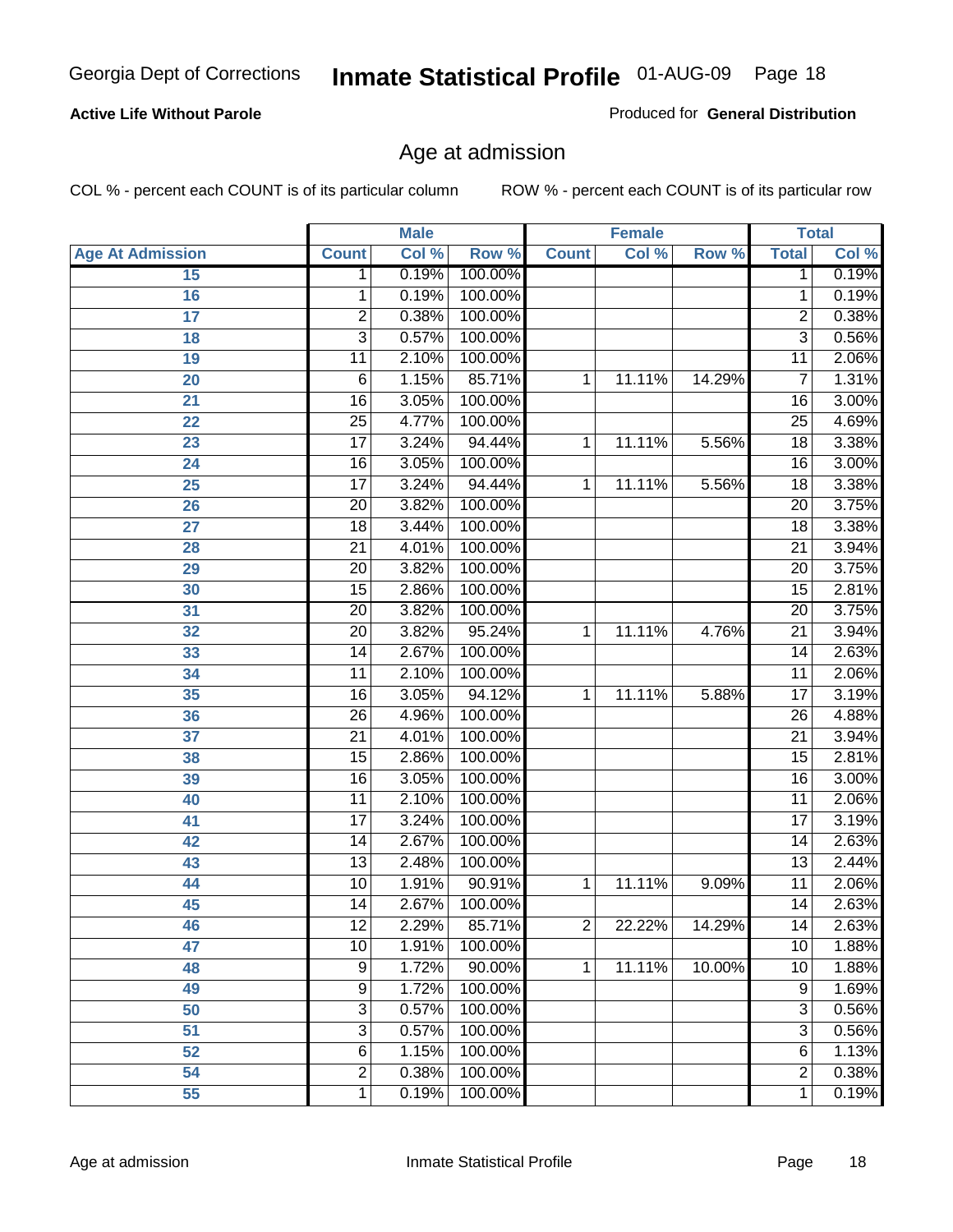#### **Active Life Without Parole**

Produced for **General Distribution**

### Age at admission

|                         |                | <b>Male</b> |         |              | <b>Female</b> |       |              | <b>Total</b> |
|-------------------------|----------------|-------------|---------|--------------|---------------|-------|--------------|--------------|
| <b>Age At Admission</b> | <b>Count</b>   | Col %       | Row %   | <b>Count</b> | Col %         | Row % | <b>Total</b> | Col %        |
| 56                      | 3              | 0.57%       | 100.00% |              |               |       | 3            | 0.56%        |
| 57                      | 6              | 1.15%       | 100.00% |              |               |       | 6            | 1.13%        |
| 58                      | 2              | 0.38%       | 100.00% |              |               |       | 2            | 0.38%        |
| 60                      |                | 0.19%       | 100.00% |              |               |       |              | 0.19%        |
| 62                      |                | 0.19%       | 100.00% |              |               |       |              | 0.19%        |
| 63                      |                | 0.19%       | 100.00% |              |               |       |              | 0.19%        |
| 64                      | 3 <sub>l</sub> | 0.57%       | 100.00% |              |               |       | 3            | 0.56%        |
| 65                      |                | 0.19%       | 100.00% |              |               |       |              | 0.19%        |
| 66                      |                | 0.19%       | 100.00% |              |               |       |              | 0.19%        |
| 67                      |                | 0.19%       | 100.00% |              |               |       |              | 0.19%        |
| 69                      |                | 0.19%       | 100.00% |              |               |       |              | 0.19%        |
| 71                      |                | 0.19%       | 100.00% |              |               |       |              | 0.19%        |
| <b>Total Reported</b>   | 524            | 100%        | 98.31%  | 9            | 100%          | 1.69% | 533          | 100%         |

| <b>rted</b> |                                           |     |
|-------------|-------------------------------------------|-----|
| `otal       | 524                                       | よつつ |
| _____       | $\sim$ $\sim$ $\sim$ $\sim$ $\sim$ $\sim$ | ააა |

| <b>Mean</b><br>(average)       | 34.52 | 35.44 | 34.54    |
|--------------------------------|-------|-------|----------|
| <b>Median (middle)</b>         |       | 35    | າາ<br>აა |
| <b>Mode</b><br>(most frequent) | 36    | 46    | 36       |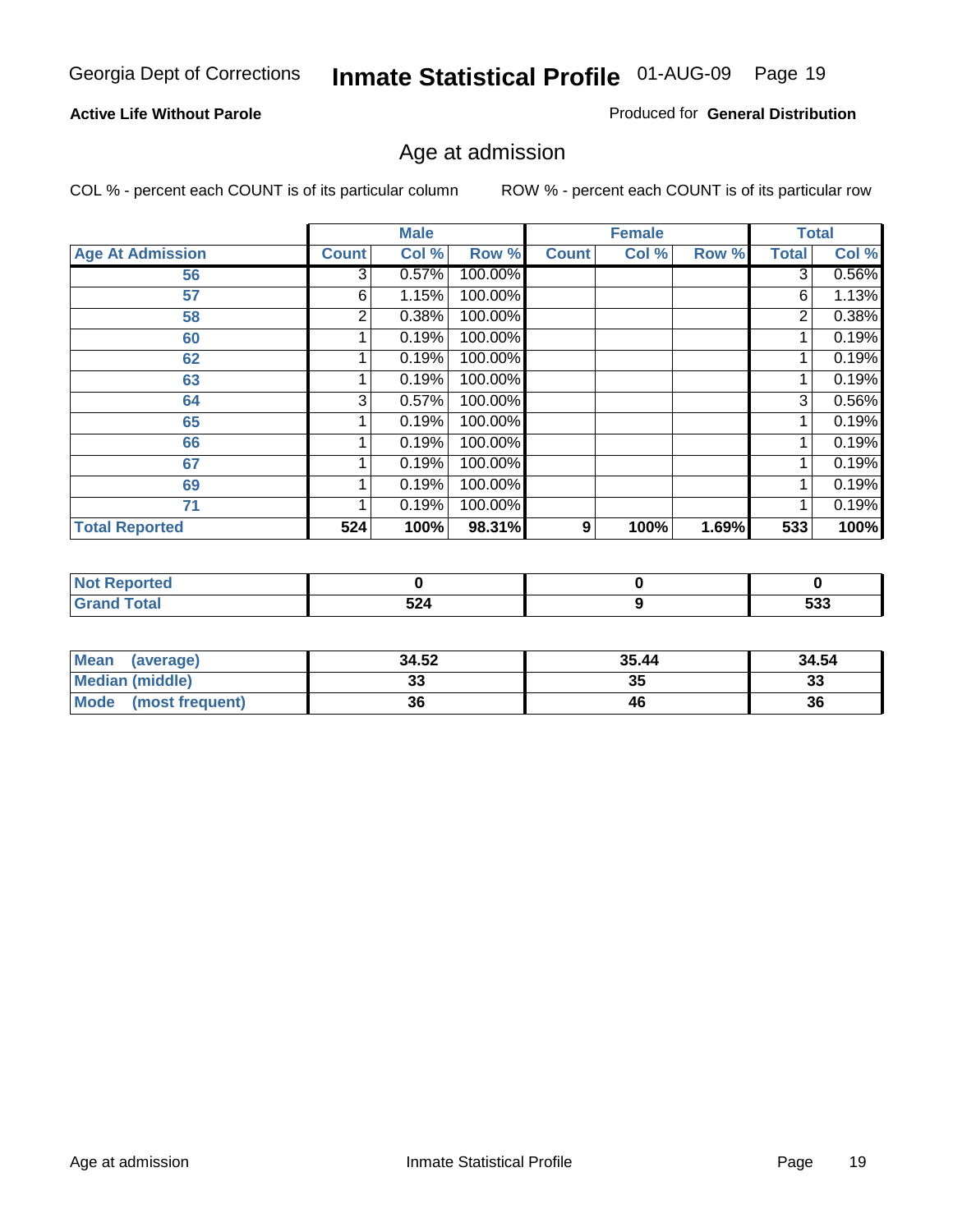#### **Active Life Without Parole**

Produced for **General Distribution**

### Age at release

|                       |              | <b>Male</b> |       |              | <b>Female</b> |       | Total        |          |
|-----------------------|--------------|-------------|-------|--------------|---------------|-------|--------------|----------|
| <b>Age At Release</b> | <b>Count</b> | Col%        | Row % | <b>Count</b> | Col %         | Row % | <b>Total</b> | Col $\%$ |
| <b>Total Reported</b> |              |             |       |              |               |       |              |          |

| <b>Still Active</b> | 524 | 533 |
|---------------------|-----|-----|
| <b>Not Reported</b> |     |     |
| <b>Grand Total</b>  | 524 | 533 |

| <b>Mean</b><br>(average) | N/A | N/A | N/A |
|--------------------------|-----|-----|-----|
| Median (middle)          | N/A | N/A | N/A |
| Mode<br>(most frequent)  | N/A | N/A | N/A |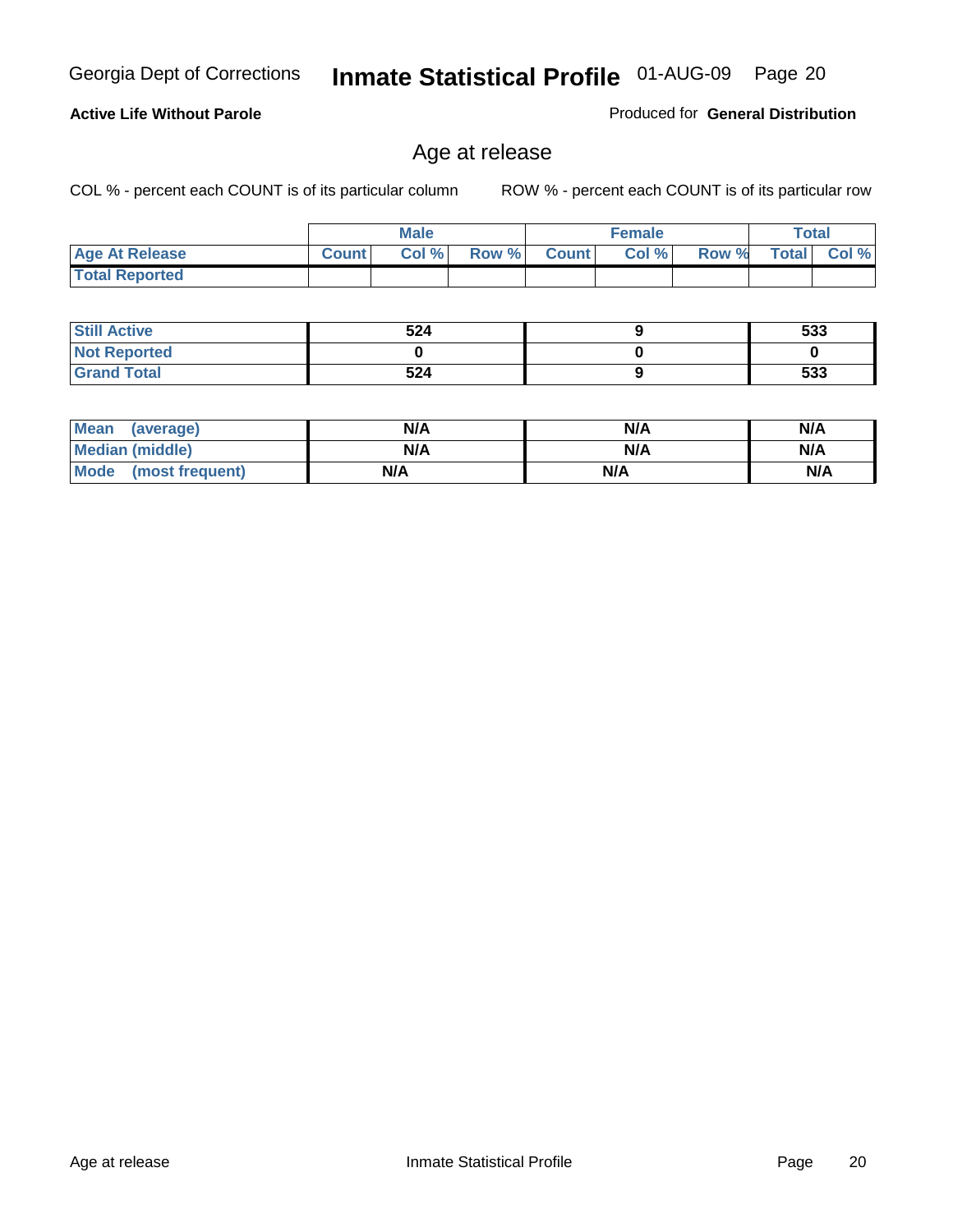#### **Active Life Without Parole**

#### Produced for **General Distribution**

### Height, measured at entry to prison

|                       |                         | <b>Male</b> |         |                | <b>Female</b> |        | <b>Total</b>    |        |
|-----------------------|-------------------------|-------------|---------|----------------|---------------|--------|-----------------|--------|
| <b>Height</b>         | <b>Count</b>            | Col %       | Row %   | <b>Count</b>   | Col %         | Row %  | <b>Total</b>    | Col %  |
| 5'01''                | $\overline{3}$          | 0.58%       | 100.00% |                |               |        | $\overline{3}$  | 0.57%  |
| 5'02"                 | 1                       | 0.19%       | 100.00% |                |               |        | 1               | 0.19%  |
| 5'03"                 | $\overline{\mathbf{c}}$ | 0.39%       | 50.00%  | $\overline{2}$ | 22.22%        | 50.00% | 4               | 0.76%  |
| 5'04"                 | 3                       | 0.58%       | 60.00%  | $\overline{2}$ | 22.22%        | 40.00% | 5               | 0.95%  |
| 5'05"                 | 17                      | 3.28%       | 89.47%  | $\overline{2}$ | 22.22%        | 10.53% | 19              | 3.61%  |
| 5'06"                 | $\overline{37}$         | 7.14%       | 100.00% |                |               |        | $\overline{37}$ | 7.02%  |
| 5'07''                | 33                      | 6.37%       | 94.29%  | $\overline{2}$ | 22.22%        | 5.71%  | 35              | 6.64%  |
| 5'08"                 | 52                      | 10.04%      | 98.11%  | 1              | 11.11%        | 1.89%  | 53              | 10.06% |
| 5'09"                 | 64                      | 12.36%      | 100.00% |                |               |        | 64              | 12.14% |
| 5'10''                | 75                      | 14.48%      | 100.00% |                |               |        | 75              | 14.23% |
| 5'11''                | 70                      | 13.51%      | 100.00% |                |               |        | 70              | 13.28% |
| 6'00"                 | 58                      | 11.20%      | 100.00% |                |               |        | 58              | 11.01% |
| 6'01''                | 38                      | 7.34%       | 100.00% |                |               |        | 38              | 7.21%  |
| 6'02"                 | 28                      | 5.41%       | 100.00% |                |               |        | 28              | 5.31%  |
| 6'03"                 | 17                      | 3.28%       | 100.00% |                |               |        | 17              | 3.23%  |
| 6'04"                 | 12                      | 2.32%       | 100.00% |                |               |        | 12              | 2.28%  |
| 6'05"                 | $\,6$                   | 1.16%       | 100.00% |                |               |        | 6               | 1.14%  |
| 6'06"                 | $\overline{2}$          | 0.39%       | 100.00% |                |               |        | 2               | 0.38%  |
| <b>Total Reported</b> | 518                     | 100%        | 98.29%  | 9              | 100%          | 1.71%  | 527             | 100%   |

| portea<br>. <b>.</b> . |           |                          |
|------------------------|-----------|--------------------------|
| $\sim$ 40 $\sim$       | 524<br>◡← | <b>roo</b><br><u>ააა</u> |

| <b>Mean</b><br>(average) | 5'10" | 5'05" | 5'10"  |
|--------------------------|-------|-------|--------|
| Median (middle)          | 5'10" | 5'05" | 5'10"  |
| Mode<br>(most frequent)  | 5'10" | 5'04" | 5'10'' |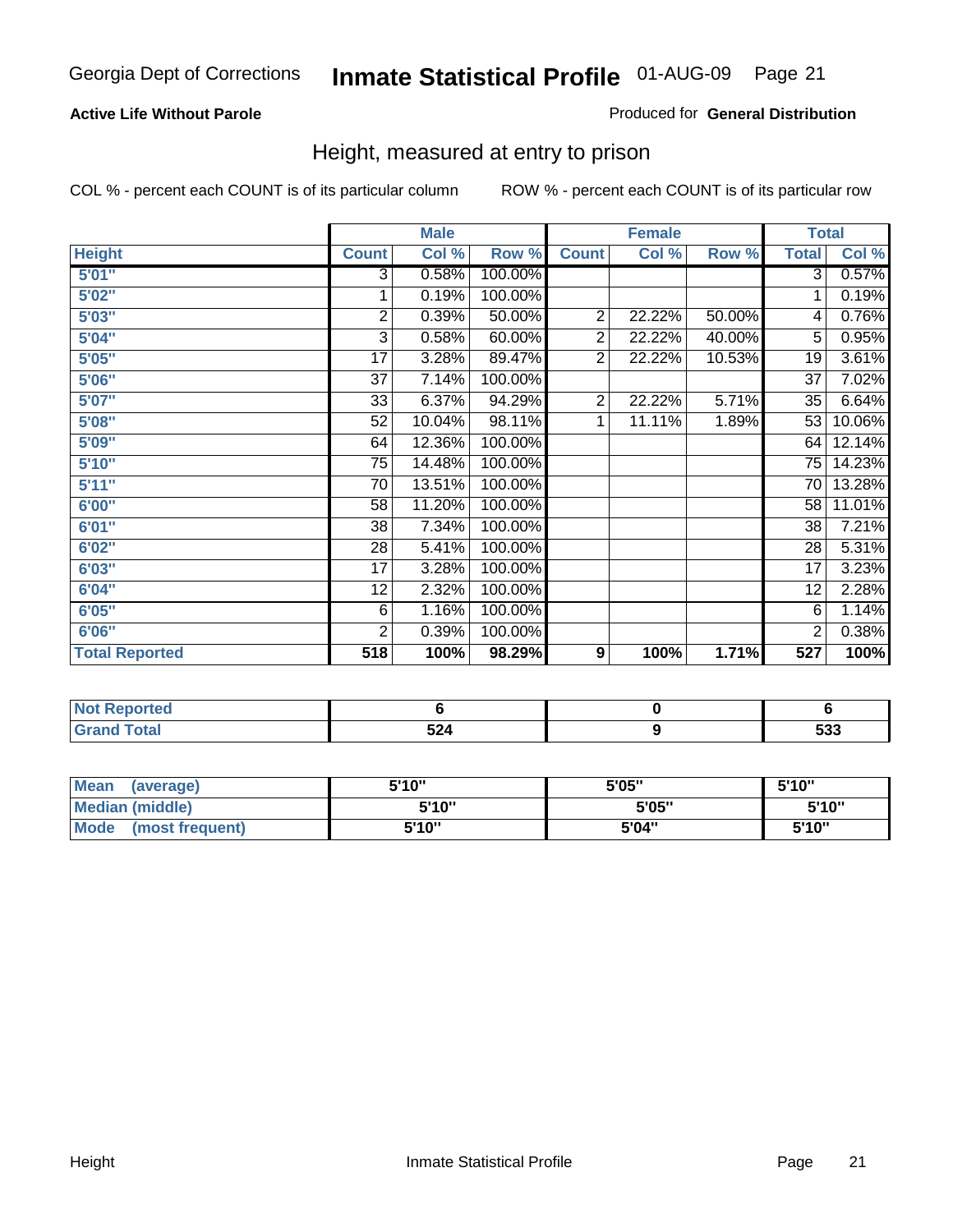#### **Active Life Without Parole**

#### Produced for **General Distribution**

### Weight, measured at entry to prison

|                       |                 | <b>Male</b> |         |                | <b>Female</b> |         | <b>Total</b>    |        |
|-----------------------|-----------------|-------------|---------|----------------|---------------|---------|-----------------|--------|
| <b>Weight</b>         | <b>Count</b>    | Col %       | Row %   | <b>Count</b>   | Col %         | Row %   | <b>Total</b>    | Col %  |
| 110 - 119 pounds      |                 |             |         | 1.             | 11.11%        | 100.00% | 1               | 0.19%  |
| 120 - 129 pounds      | $\overline{2}$  | 0.39%       | 100.00% |                |               |         | $\overline{2}$  | 0.38%  |
| 130 - 139 pounds      | 14              | 2.70%       | 93.33%  | 1              | 11.11%        | 6.67%   | 15              | 2.85%  |
| 140 - 149 pounds      | 24              | 4.63%       | 96.00%  | 1              | 11.11%        | 4.00%   | 25              | 4.74%  |
| 150 - 159 pounds      | 44              | 8.49%       | 97.78%  | 1              | 11.11%        | 2.22%   | 45              | 8.54%  |
| 160 - 169 pounds      | 73              | 14.09%      | 98.65%  | 1              | 11.11%        | 1.35%   | 74              | 14.04% |
| 170 - 179 pounds      | 68              | 13.13%      | 97.14%  | $\overline{2}$ | 22.22%        | 2.86%   | 70              | 13.28% |
| 180 - 189 pounds      | $\overline{76}$ | 14.67%      | 100.00% |                |               |         | $\overline{76}$ | 14.42% |
| 190 - 199 pounds      | 39              | 7.53%       | 100.00% |                |               |         | 39              | 7.40%  |
| 200 - 209 pounds      | 40              | 7.72%       | 97.56%  | 1              | 11.11%        | 2.44%   | 41              | 7.78%  |
| 210 - 219 pounds      | 34              | 6.56%       | 100.00% |                |               |         | 34              | 6.45%  |
| 220 - 229 pounds      | 34              | 6.56%       | 100.00% |                |               |         | $\overline{34}$ | 6.45%  |
| 230 - 239 pounds      | 28              | 5.41%       | 100.00% |                |               |         | 28              | 5.31%  |
| 240 - 249 pounds      | 14              | 2.70%       | 100.00% |                |               |         | 14              | 2.66%  |
| 250 - 259 pounds      | 11              | 2.12%       | 100.00% |                |               |         | 11              | 2.09%  |
| 260 - 269 pounds      | 4               | 0.77%       | 80.00%  | 1              | 11.11%        | 20.00%  | $\overline{5}$  | 0.95%  |
| 270 - 279 pounds      | $\mathbf{1}$    | 0.19%       | 100.00% |                |               |         | 1               | 0.19%  |
| 280 - 289 pounds      | 6               | 1.16%       | 100.00% |                |               |         | 6               | 1.14%  |
| 290 - 299 pounds      | $\overline{2}$  | 0.39%       | 100.00% |                |               |         | $\overline{2}$  | 0.38%  |
| 320 - 329 pounds      | $\overline{c}$  | 0.39%       | 100.00% |                |               |         | $\overline{2}$  | 0.38%  |
| 330 - 339 pounds      | 1               | 0.19%       | 100.00% |                |               |         | 1               | 0.19%  |
| 400 pounds and over   | 1               | 0.19%       | 100.00% |                |               |         | 1               | 0.19%  |
| <b>Total Reported</b> | 518             | 100%        | 98.29%  | 9              | 100%          | 1.71%   | 527             | 100%   |

| <b>Reported</b>       |     |     |
|-----------------------|-----|-----|
| <b>otal</b><br>$\sim$ | 524 | 533 |

| <b>Mean</b><br>(average) | 190 | 169 | 190 |
|--------------------------|-----|-----|-----|
| Median (middle)          | 183 | 164 | 183 |
| Mode<br>(most frequent)  | 170 | 260 | 170 |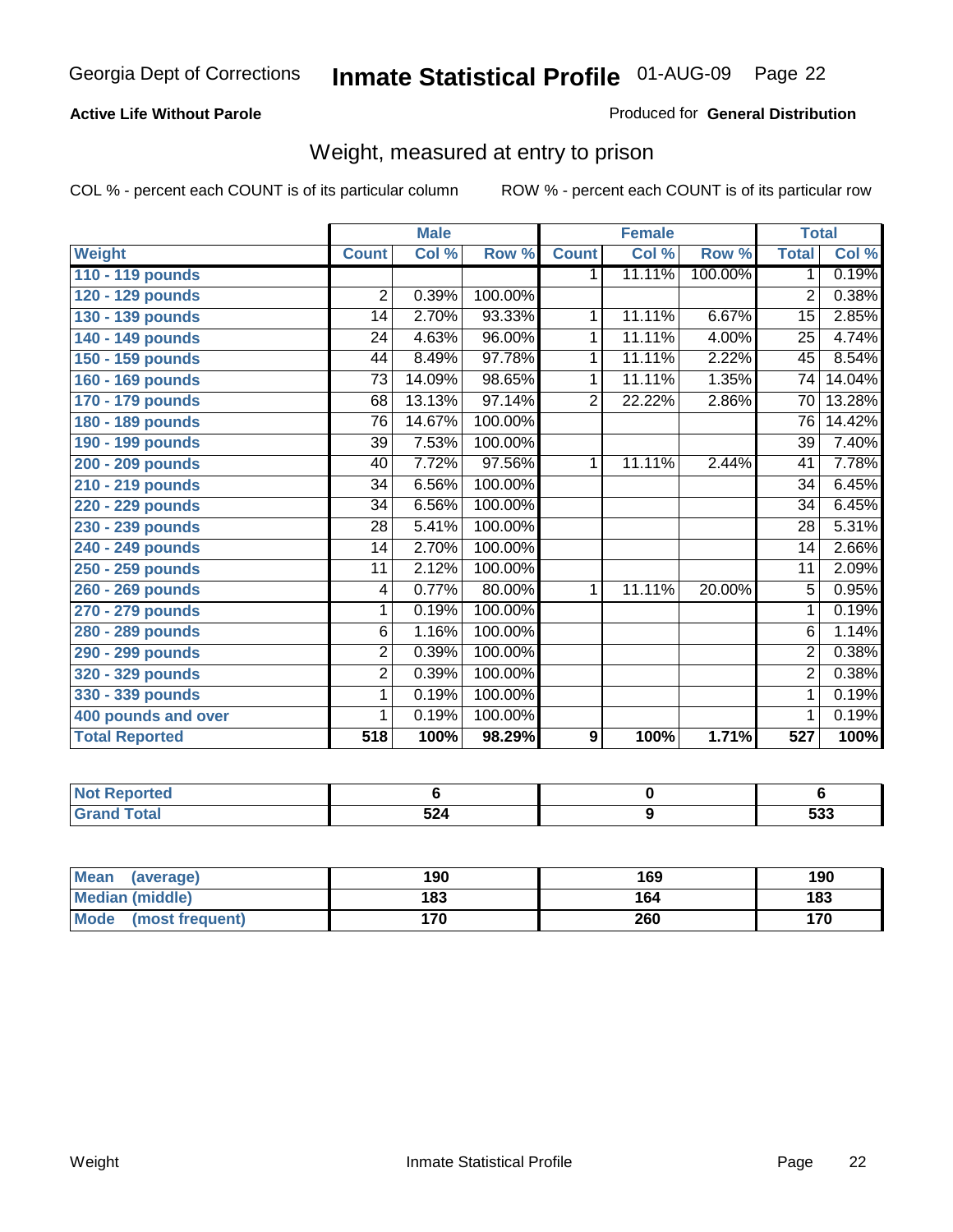**Active Life Without Parole** 

Produced for **General Distribution**

### Military service

|                         |              | <b>Male</b> |                    |   | <b>Female</b> |       |       | <b>Total</b> |
|-------------------------|--------------|-------------|--------------------|---|---------------|-------|-------|--------------|
| <b>Military service</b> | <b>Count</b> | Col %       | <b>Row % Count</b> |   | Col %         | Row % | Total | Col %        |
| <b>Air Force</b>        | 6            | 1.68%       | 100.00%            |   |               |       |       | 1.63%        |
| <b>Army</b>             | 35           | 9.78%       | 100.00%            |   |               |       | 35    | 9.54%        |
| <b>Navy</b><br>3        |              | ا 84%.      | 100.00%            |   |               |       |       | .82%         |
| <b>Marines</b><br>4     | 3            | .84%        | 100.00%            |   |               |       | 3     | .82%         |
| 96 None                 | 311          | 86.87%      | 97.19%             | 9 | 100.00%       | 2.81% | 320   | 87.19%       |
| <b>Total Reported</b>   | 358          | 100%        | 97.55%             | 9 | 100%          | 2.45% | 367   | 100%         |

| <b>orted</b> | 1 C C<br>l OO<br>__     | 166<br>$ -$              |
|--------------|-------------------------|--------------------------|
| $C = 4 - 7$  | <b>FA</b><br><b>524</b> | <b>raa</b><br><u>ეეე</u> |

| M<br><b>IVUII</b><br>.<br>. |
|-----------------------------|
|-----------------------------|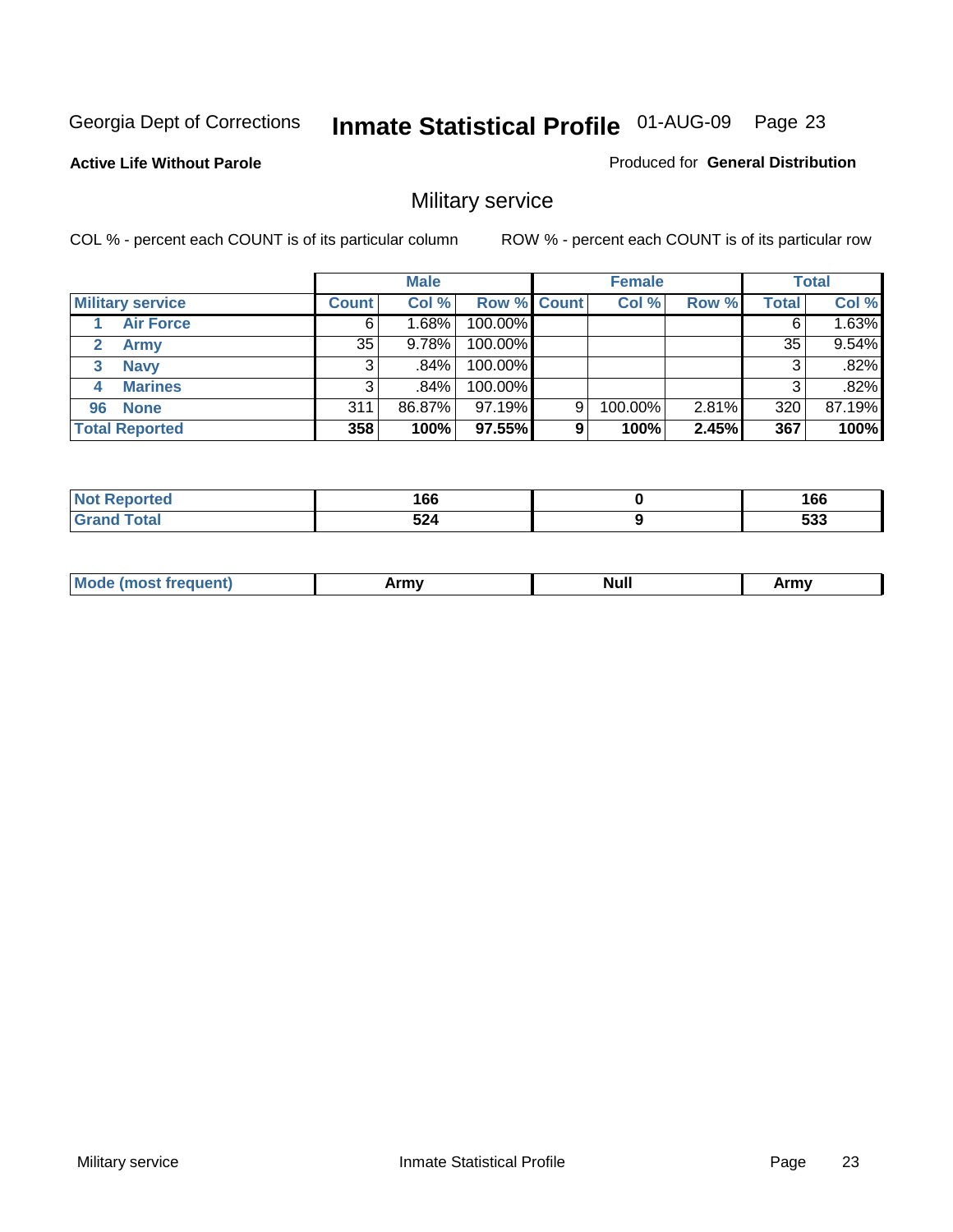#### **Active Life Without Parole**

#### Produced for **General Distribution**

### Type of admission to prison

|    |                             |                 | <b>Male</b> |                    |   | <b>Female</b> |       |              | <b>Total</b> |
|----|-----------------------------|-----------------|-------------|--------------------|---|---------------|-------|--------------|--------------|
|    | <b>Type of Admission</b>    | <b>Count</b>    | Col %       | <b>Row % Count</b> |   | Col %         | Row % | <b>Total</b> | Col %        |
|    | <b>Committed From Court</b> | 152             | 29.06%      | 97.44%             | 4 | 44.44%        | 2.56% | 156          | 29.32%       |
| 3  | <b>Parole Rev/New Sent</b>  | 37 <sup>1</sup> | 7.07%       | 100.00%            |   |               |       | 37           | 6.95%        |
| 4  | <b>Par Rev/No New Sent</b>  | 8               | 1.53%       | 100.00%            |   |               |       | 8            | 1.50%        |
| 6  | <b>Prob Viol/Partial</b>    | 6               | 1.15%       | 100.00%            |   |               |       | 6            | 1.13%        |
| 9  | <b>Prob Rev/Remainder</b>   | 11              | 2.10%       | 100.00%            |   |               |       | 11           | 2.07%        |
| 10 | <b>New Sent/Par Rev Pnd</b> |                 | .19%        | 100.00%            |   |               |       |              | .19%         |
| 11 | <b>Life W/O Parole</b>      | 307             | 58.70%      | 98.40%             | 5 | 55.56%        | 1.60% | 312          | 58.65%       |
| 30 | <b>Par Rev/Rsn Unknown</b>  |                 | .19%        | 100.00%            |   |               |       |              | .19%         |
|    | <b>Total Reported</b>       | 523             | 100%        | 98.31%             | 9 | 100%          | 1.69% | 532          | 100%         |

| Reported<br><b>NOT</b>        |              |                   |
|-------------------------------|--------------|-------------------|
| <b>Total</b><br>Gra<br>$\sim$ | - ^ ^<br>JZ4 | ran<br><u>ააა</u> |

| Mode (most frequent) | f W/O Par | Lf W/O Par | f W/O Par |
|----------------------|-----------|------------|-----------|
|                      |           |            |           |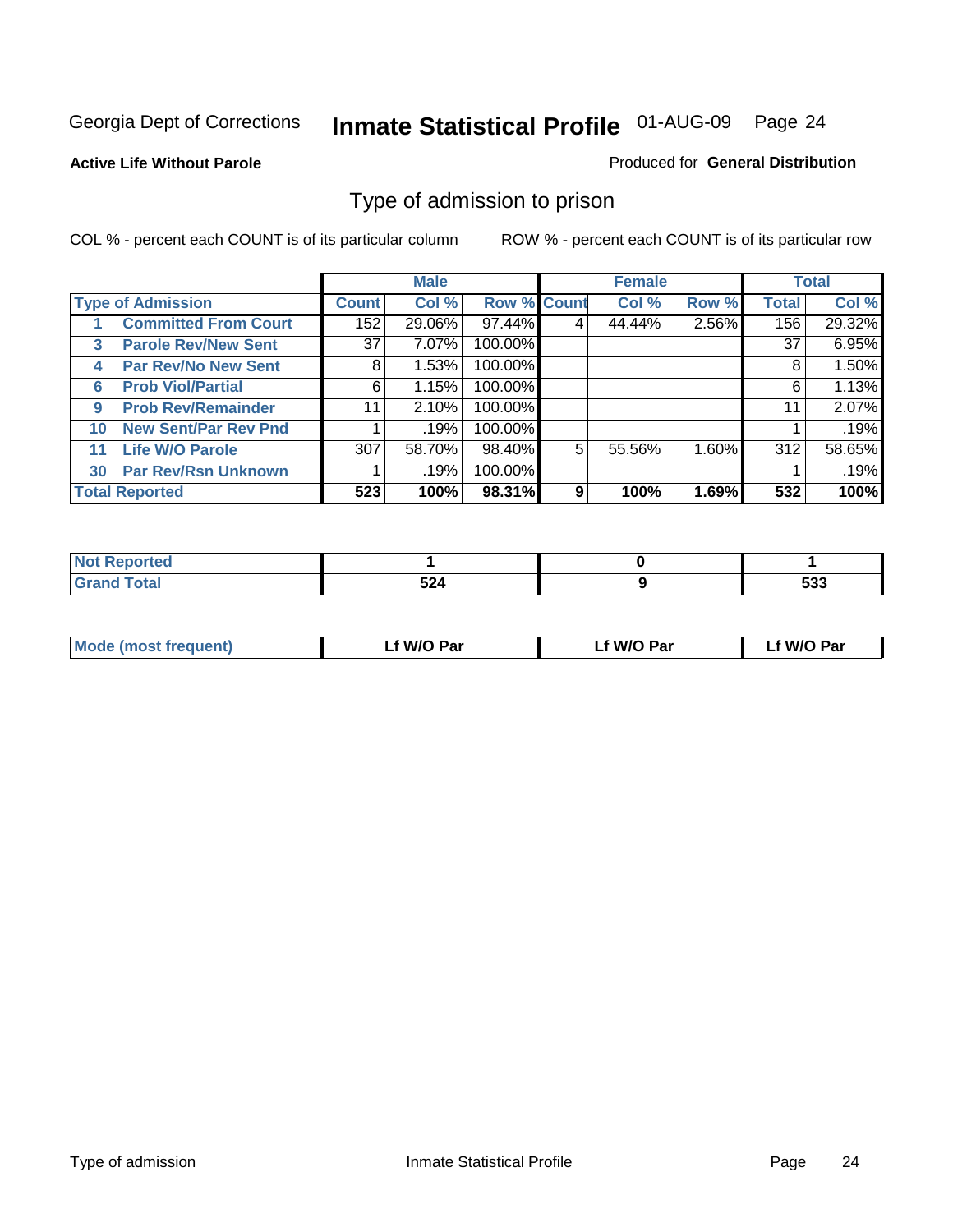**Active Life Without Parole** 

Produced for **General Distribution**

### Current / last security status

|                        |              | <b>Male</b> |                    |   | <b>Female</b> |       |       | <b>Total</b> |
|------------------------|--------------|-------------|--------------------|---|---------------|-------|-------|--------------|
| <b>Security Status</b> | <b>Count</b> | Col %       | <b>Row % Count</b> |   | Col %         | Row % | Total | Col %        |
| 3 Minimum              |              | .77%        | $100.00\%$         |   | .00%          |       |       | .76%         |
| 4 Medium               | 27           | 5.20%       | $100.00\%$         |   | $.00\%$       |       | 27    | 5.11%        |
| 5 Close                | 487          | 93.83%      | $98.19\%$          | 9 | 100.00%       | 1.81% | 496   | 93.94%       |
| 6 Maximum              |              | .19%        | 100.00%            |   | .00%          |       |       | .19%         |
| <b>Total Reported</b>  | 519          | 100%        | 98.3%              | 9 | 100%          | 1.7%  | 528   | 100%         |

| <b>Still being diagnosed</b> |     |     |
|------------------------------|-----|-----|
| <b>Not Reported</b>          |     |     |
| <b>Grand Total</b>           | 524 | 533 |

| <b>Mode</b><br><b>OSE</b><br>∵lose<br>(most frequent)<br>oseث<br>- - - -<br>- - - -<br>- - - - |  |
|------------------------------------------------------------------------------------------------|--|
|------------------------------------------------------------------------------------------------|--|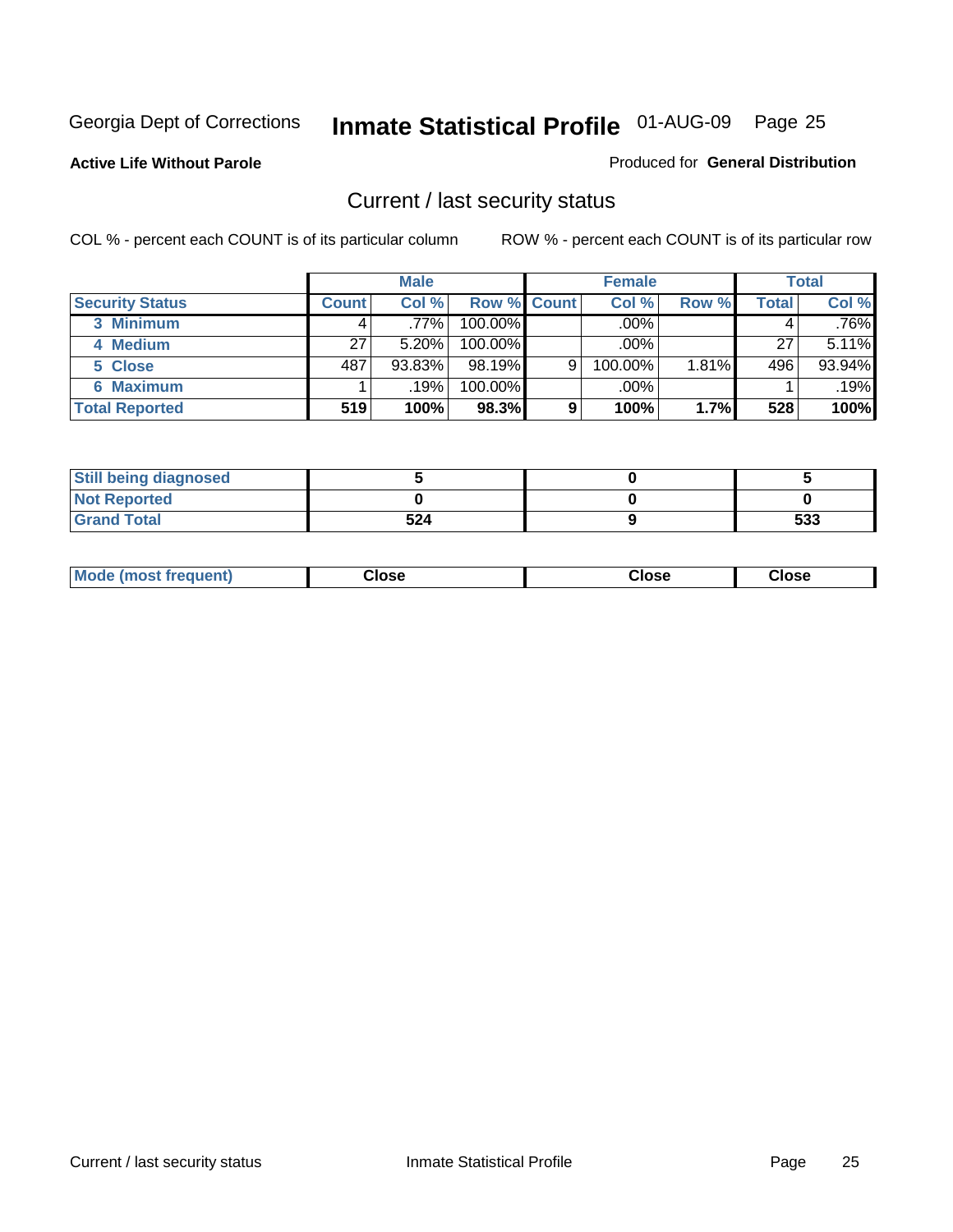**Active Life Without Parole** 

Produced for **General Distribution**

### Current / last type of institution

|                            |              | <b>Male</b> |                    | <b>Female</b> |       |       | <b>Total</b> |
|----------------------------|--------------|-------------|--------------------|---------------|-------|-------|--------------|
| <b>Type of Institution</b> | <b>Count</b> | Col %       | <b>Row % Count</b> | Col%          | Row % | Total | Col %        |
| <b>State Prison</b>        | 523          | 99.81%      | 98.31%             | 100.00%       | .69%  | 532   | 99.81%       |
| <b>Private Prison</b>      |              | 19%         | 100.00%            |               |       |       | 19%          |
| <b>Total Reported</b>      | 524          | 100%        | 98.31%             | 100%          | 1.69% | 533   | 100%         |

| н<br>.   |                   |            |
|----------|-------------------|------------|
| -<br>--- | - -<br>- -<br>◡▵┭ | ---<br>JJJ |

| <b>Mode (most frequent)</b> | State Prison | <b>State Prison</b> | <b>State Prison</b> |
|-----------------------------|--------------|---------------------|---------------------|
|                             |              |                     |                     |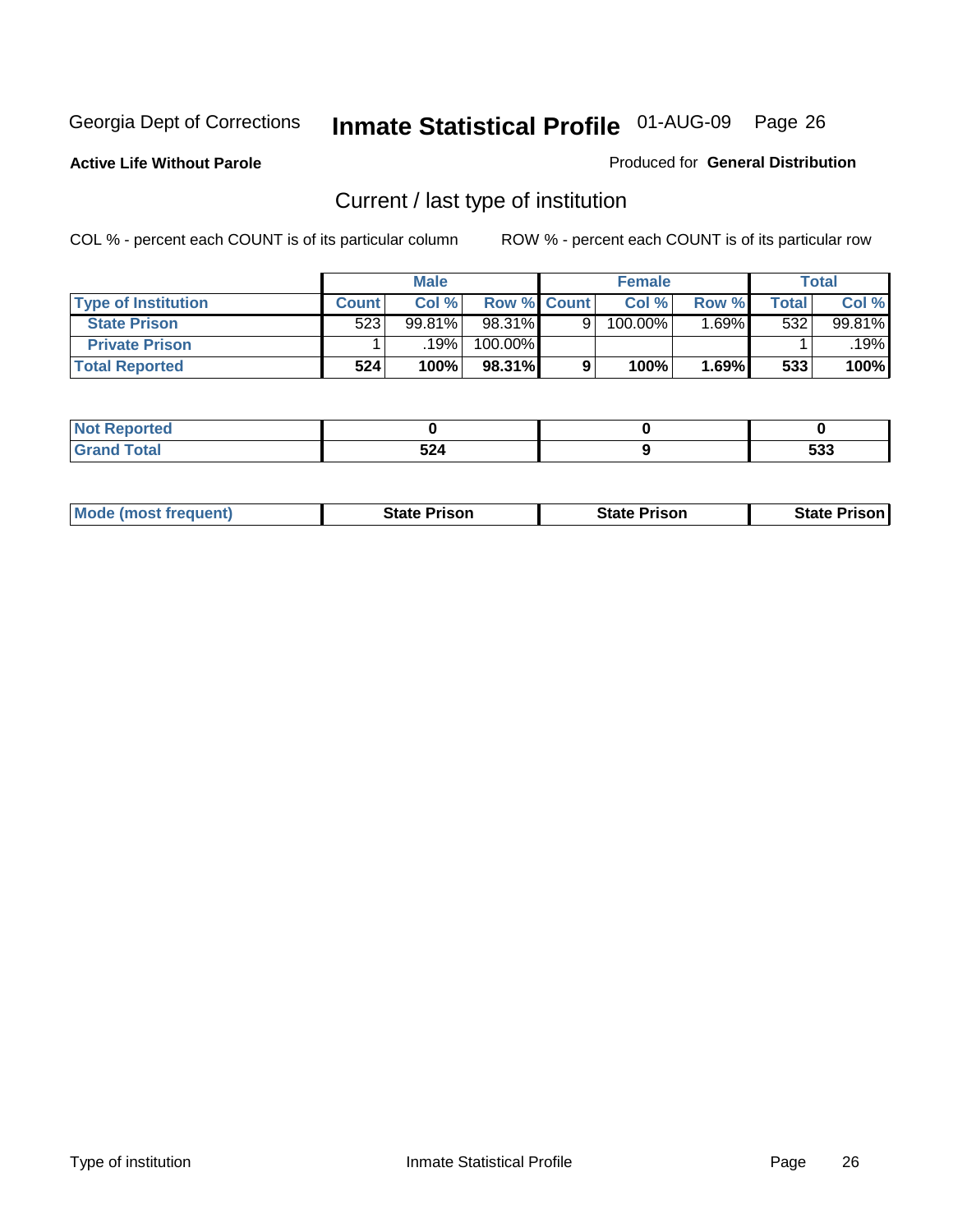**Active Life Without Parole** 

Produced for **General Distribution**

### Institution type - transitional centers

|                                          |              | Male  |                    | <b>Female</b> |             | <b>Total</b> |
|------------------------------------------|--------------|-------|--------------------|---------------|-------------|--------------|
| <b>Institution Type - Trans. Centers</b> | <b>Count</b> | Col % | <b>Row % Count</b> | Col %         | Row % Total | Col %        |
| <b>Total Reported</b>                    |              |       |                    |               |             |              |

| rtea<br>20 NGL 2<br>  |  |  |
|-----------------------|--|--|
| into!<br>---<br>_____ |  |  |

| Mode (most frequent) | <b>Null</b> | <b>Null</b> | <b>Null</b> |
|----------------------|-------------|-------------|-------------|
|                      |             |             |             |
|                      |             |             |             |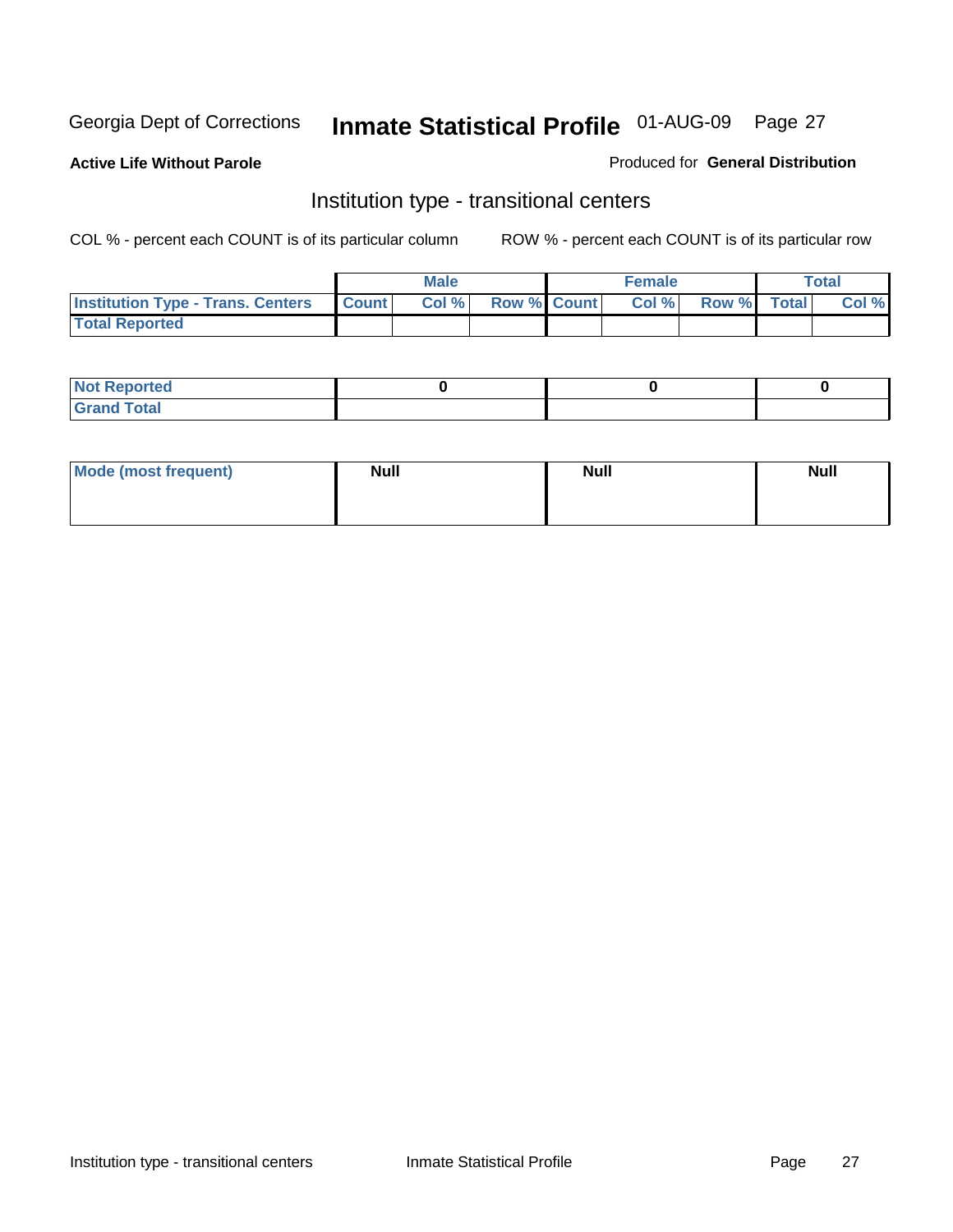**Active Life Without Parole** 

Produced for **General Distribution**

### Institution type - mental hospitals

|                                                    | Male |                    | <b>Female</b> |                    | <b>Total</b> |
|----------------------------------------------------|------|--------------------|---------------|--------------------|--------------|
| <b>Institution Type - Mental Hospitals Count  </b> | Col% | <b>Row % Count</b> | Col%          | <b>Row % Total</b> | Col %        |
| <b>Total Reported</b>                              |      |                    |               |                    |              |

| <b>Not Reported</b> |  |  |
|---------------------|--|--|
| <b>Fotal</b><br>Cro |  |  |

| Mode (most frequent) | <b>Null</b> | <b>Null</b> | <b>Null</b> |
|----------------------|-------------|-------------|-------------|
|                      |             |             |             |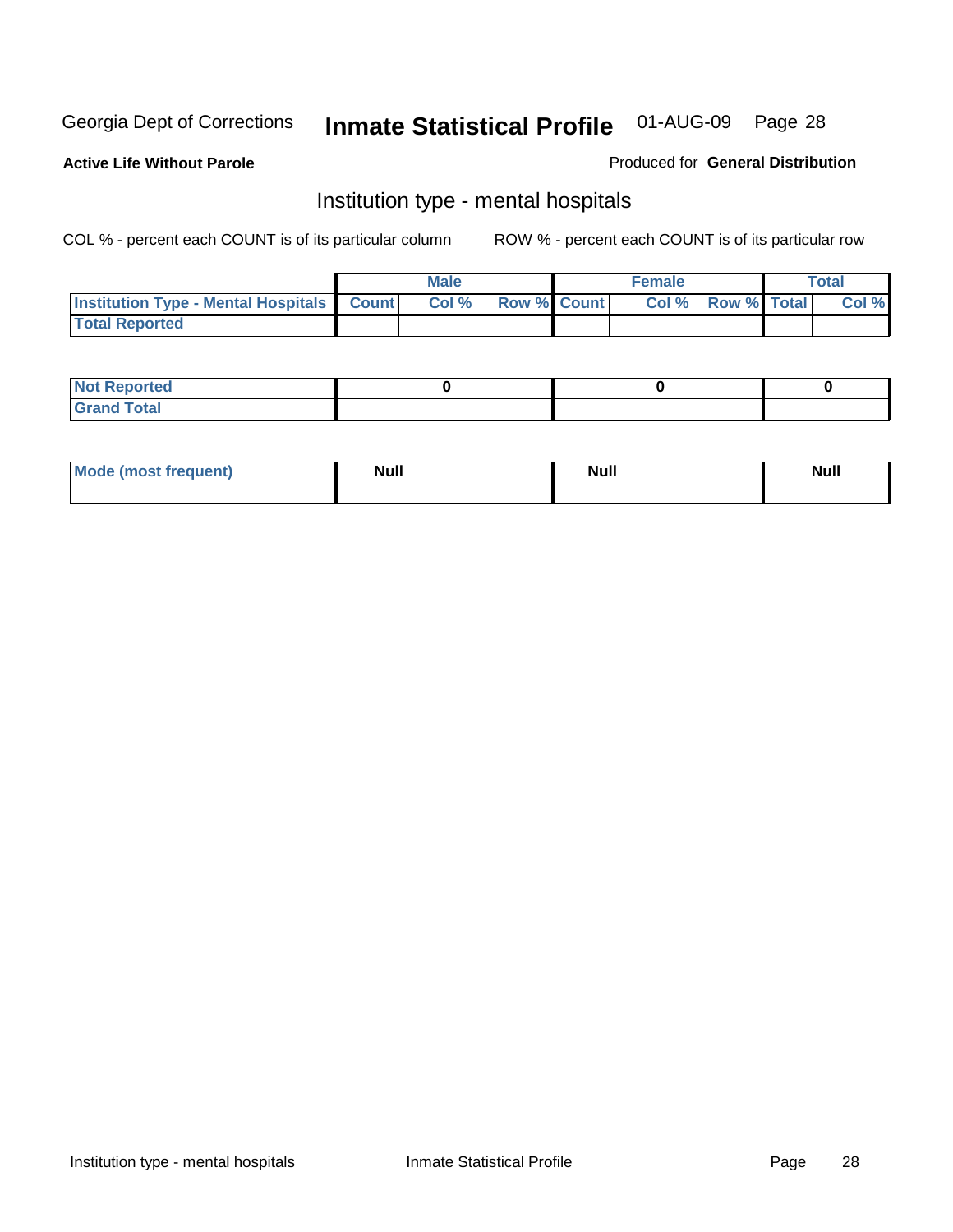**Active Life Without Parole** 

Produced for **General Distribution**

### Institution type - county prisons

|                                                    | <b>Male</b> |                          | <b>Female</b> |       |              | Total |
|----------------------------------------------------|-------------|--------------------------|---------------|-------|--------------|-------|
| <b>Institution Type - County Prisons   Count  </b> | Col %       | <b>Row % Count Col %</b> |               | Row % | <b>Total</b> | Col % |
| <b>Total Reported</b>                              |             |                          |               |       |              |       |

| <b>Not Reported</b>        |  |  |
|----------------------------|--|--|
| <b>Total</b><br>.Grar<br>_ |  |  |

| <b>Mo</b><br>frequent) | NI. . II<br>1u 11 | <b>Moll</b> | <b>Null</b> |
|------------------------|-------------------|-------------|-------------|
|                        |                   |             |             |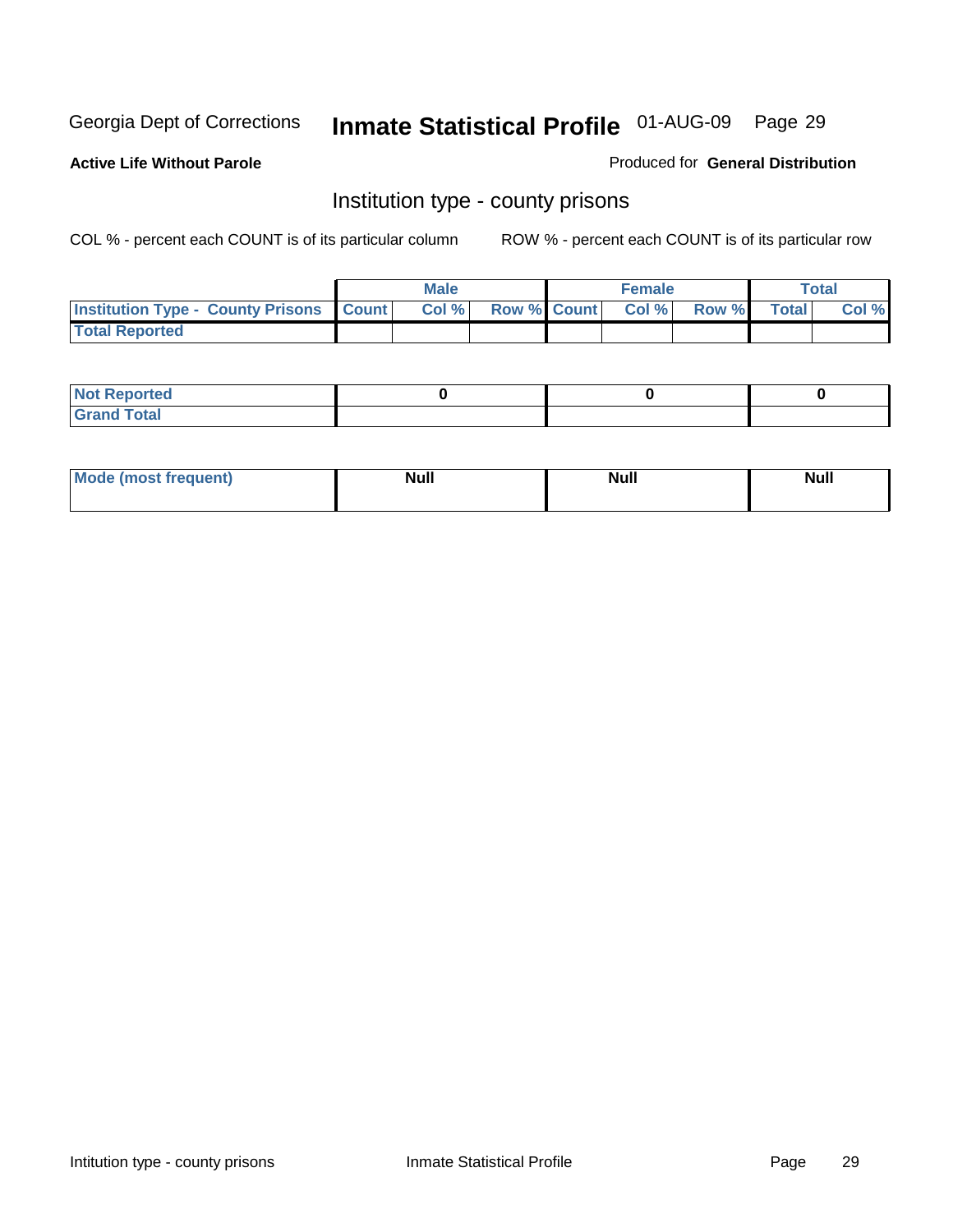#### **Active Life Without Parole**

#### Produced for **General Distribution**

### Institution type - state prisons

|     |                                         | <b>Male</b>     |                           | <b>Female</b> |                |        | <b>Total</b> |                 |          |
|-----|-----------------------------------------|-----------------|---------------------------|---------------|----------------|--------|--------------|-----------------|----------|
|     | <b>Institution Type - State Prisons</b> | <b>Count</b>    | $\overline{\text{Col}}$ % | Row %         | <b>Count</b>   | Col %  | Row %        | <b>Total</b>    | Col %    |
|     | 532 Augusta State Med.                  | $\overline{25}$ | 4.78%                     | 100.00%       |                |        |              | $\overline{25}$ | 4.70%    |
|     | <b>Prison</b>                           |                 |                           |               |                |        |              |                 |          |
| 553 | <b>Baldwin State Prison</b>             | 17              | 3.25%                     | 100.00%       |                |        |              | 17              | 3.20%    |
| 547 | <b>Calhoun State Prison</b>             | 5               | .96%                      | 100.00%       |                |        |              | 5               | .94%     |
| 523 | <b>Coastal State Prison</b>             |                 | .19%                      | 100.00%       |                |        |              |                 | .19%     |
| 503 | <b>Dodge State Prison</b>               | 1               | .19%                      | 100.00%       |                |        |              | 1               | .19%     |
| 521 | <b>Ga Diag &amp; Class Pris</b>         | $\overline{13}$ | 2.49%                     | 100.00%       |                |        |              | $\overline{13}$ | 2.44%    |
| 522 | <b>Ga Diag &amp; Class Pris-</b>        | 10              | 1.91%                     | 100.00%       |                |        |              | 10              | 1.88%    |
|     | <b>Perm</b>                             |                 |                           |               |                |        |              |                 |          |
| 517 | <b>Ga State Prison</b>                  | 14              | 2.68%                     | 100.00%       |                |        |              | 14              | 2.63%    |
| 541 | <b>Hancock State Prison</b>             | 57              | 10.90%                    | 100.00%       |                |        |              | 57              | 10.71%   |
| 540 | <b>Hays State Prison</b>                | 53              | 10.13%                    | 100.00%       |                |        |              | 53              | $9.96\%$ |
| 545 | <b>Johnson State Prison</b>             | 1               | .19%                      | 100.00%       |                |        |              | 1               | .19%     |
| 549 | <b>Macon State Prison</b>               | $\overline{75}$ | 14.34%                    | 100.00%       |                |        |              | $\overline{75}$ | 14.10%   |
| 519 | <b>Men'S State Prison</b>               | 5               | .96%                      | 100.00%       |                |        |              | 5               | .94%     |
| 554 | <b>Metro State Prison (W)</b>           |                 |                           |               | 7              | 77.78% | 100.00%      | 7               | 1.32%    |
| 505 | <b>Phillips State Prison</b>            | 17              | 3.25%                     | 100.00%       |                |        |              | 17              | 3.20%    |
| 557 | <b>Pulaski State Prison (W)</b>         |                 |                           |               | $\overline{2}$ | 22.22% | 100.00%      | 2               | .38%     |
| 550 | <b>Smith State Prison</b>               | 54              | 10.33%                    | 100.00%       |                |        |              | 54              | 10.15%   |
| 542 | <b>Telfair State Prison</b>             | 76              | 14.53%                    | 100.00%       |                |        |              | 76              | 14.29%   |
| 537 | <b>Valdosta State Prison</b>            | 45              | 8.60%                     | 100.00%       |                |        |              | 45              | 8.46%    |
| 501 | <b>Ware State Prison</b>                | $\overline{53}$ | 10.13%                    | 100.00%       |                |        |              | 53              | $9.96\%$ |
| 552 | <b>Washington Sp</b>                    | 1               | .19%                      | 100.00%       |                |        |              |                 | .19%     |
|     | <b>Total Reported</b>                   | 523             | 100%                      | 98.31%        | 9              | 100%   | 1.69%        | 532             | 100%     |

| <b>Reported</b><br> |            |             |
|---------------------|------------|-------------|
| <b>c</b> otal       | につつ<br>ວ∠ວ | roc.<br>◡◡▵ |

| Mode (most frequent) | 542 Telfair State Prison | <b>554 Metro State Prison (W)</b> | 542 Telfair State<br><b>Prison</b> |
|----------------------|--------------------------|-----------------------------------|------------------------------------|
|----------------------|--------------------------|-----------------------------------|------------------------------------|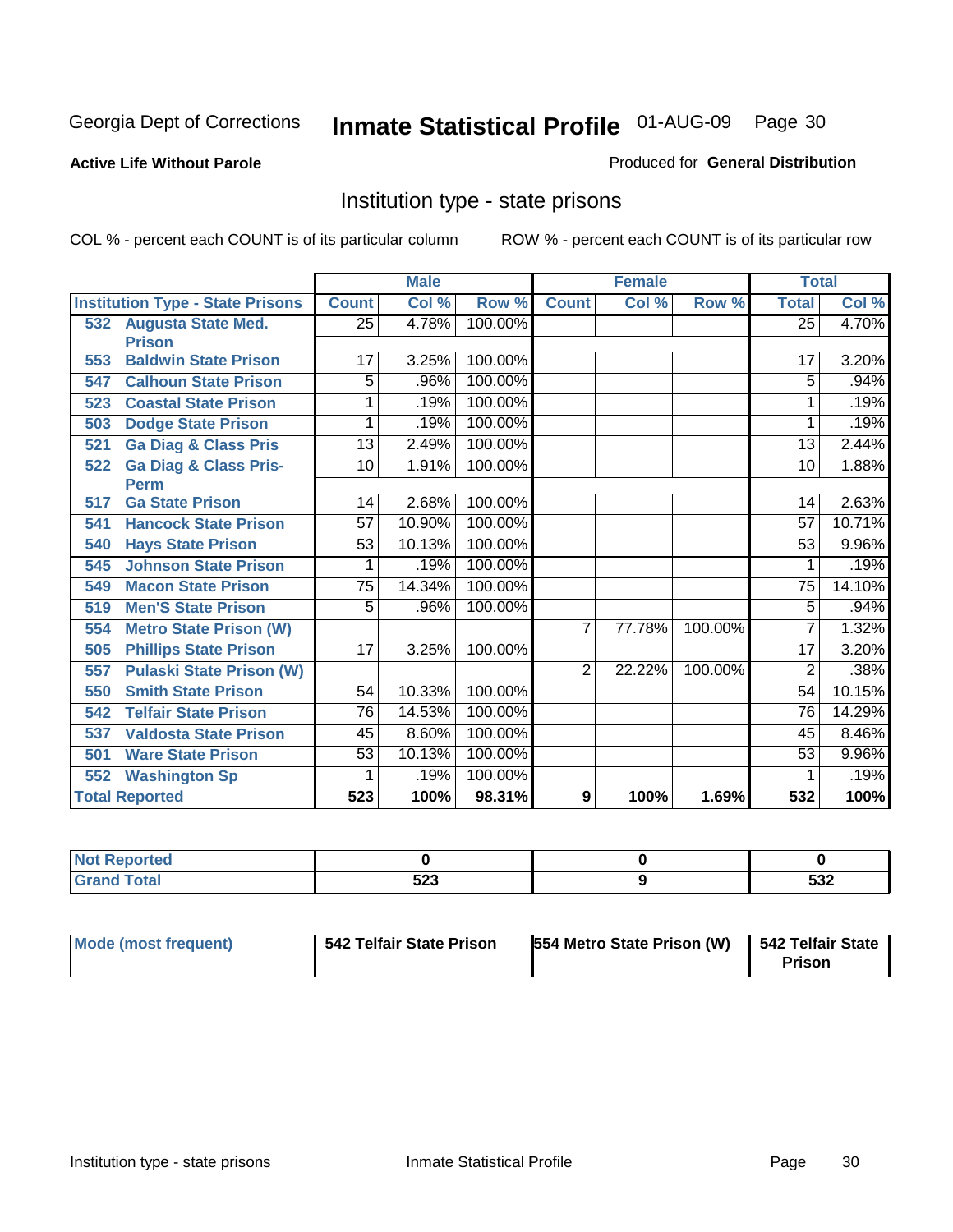**Active Life Without Parole** 

Produced for **General Distribution**

### Institution type - private prisons

|                                           |              | <b>Male</b> |                    | <b>Female</b> |              |       | Total   |
|-------------------------------------------|--------------|-------------|--------------------|---------------|--------------|-------|---------|
| <b>Institution Type - Private Prisons</b> | <b>Count</b> | Col %       | <b>Row % Count</b> | Col%          | <b>Row</b> % | Total | Col %   |
| 567 D Ray James Corr Fac                  |              | 100.00%     | $100.00\%$         |               |              |       | 100.00% |
| <b>Total Reported</b>                     |              | 100%        | 100%               |               | %            |       | 100%    |

| rtea<br>$\sim$<br>.      |  |  |
|--------------------------|--|--|
| int<br><b>TULAI</b><br>- |  |  |

| Mode (most frequent) | 567 D Ray James Corr Fac | <b>Null</b> | <b>567 D Ray James</b><br><b>Corr Fac</b> |
|----------------------|--------------------------|-------------|-------------------------------------------|
|----------------------|--------------------------|-------------|-------------------------------------------|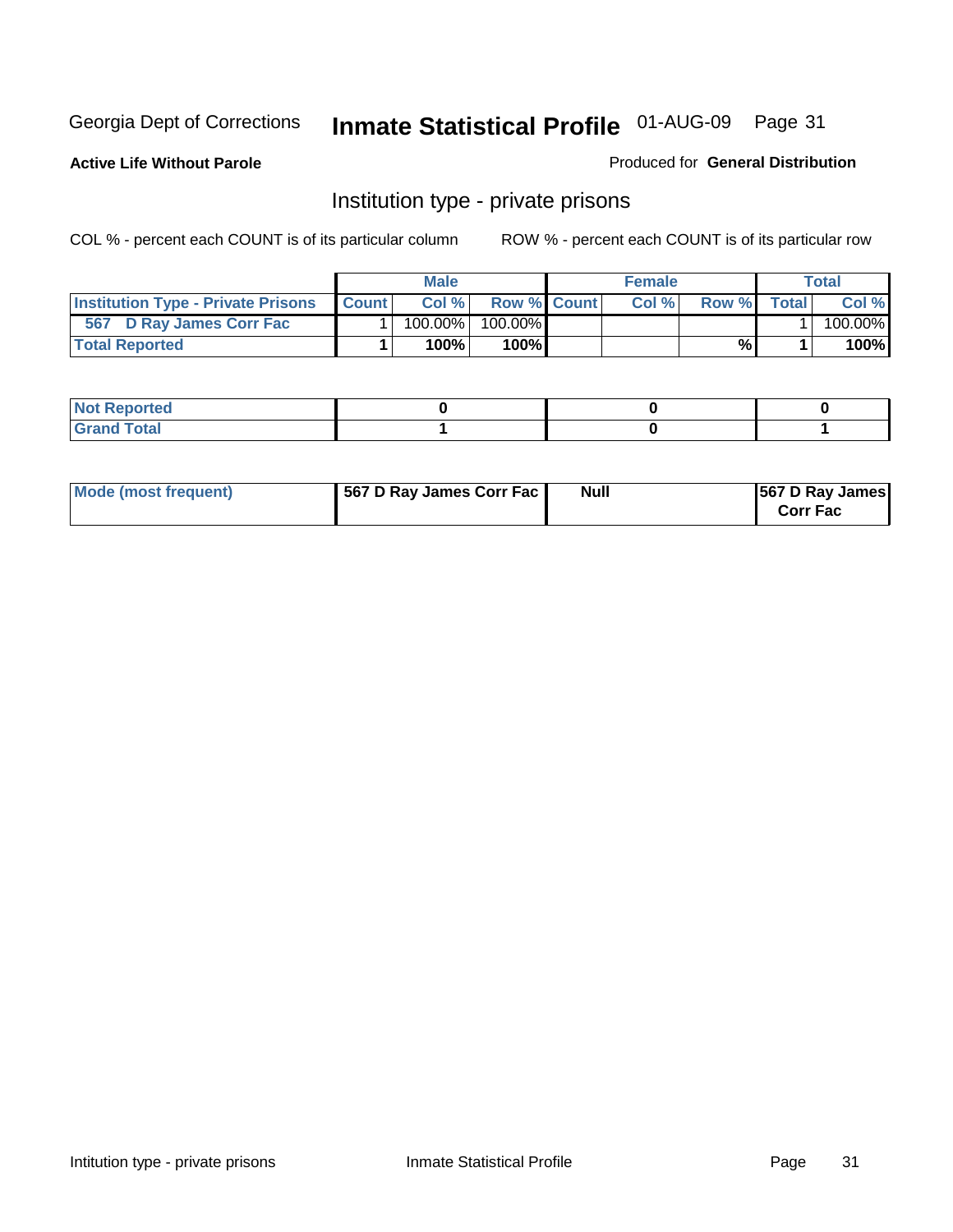**Active Life Without Parole** 

Produced for **General Distribution**

### Institution type - prison annexes

|                                                | <b>Male</b> |                    | <b>Female</b> |             | <b>Total</b> |
|------------------------------------------------|-------------|--------------------|---------------|-------------|--------------|
| <b>Institution Type - Prison Annexes Count</b> | Col %       | <b>Row % Count</b> | Col %         | Row % Total | Col %        |
| <b>Total Reported</b>                          |             |                    |               |             |              |

| <b>Not</b><br><b>Reported</b>    |  |  |
|----------------------------------|--|--|
| <b>Total</b><br>Gran<br>$\sim$ . |  |  |

| Mode (most frequent) | <b>Null</b> | <b>Null</b> | <b>Null</b> |
|----------------------|-------------|-------------|-------------|
|                      |             |             |             |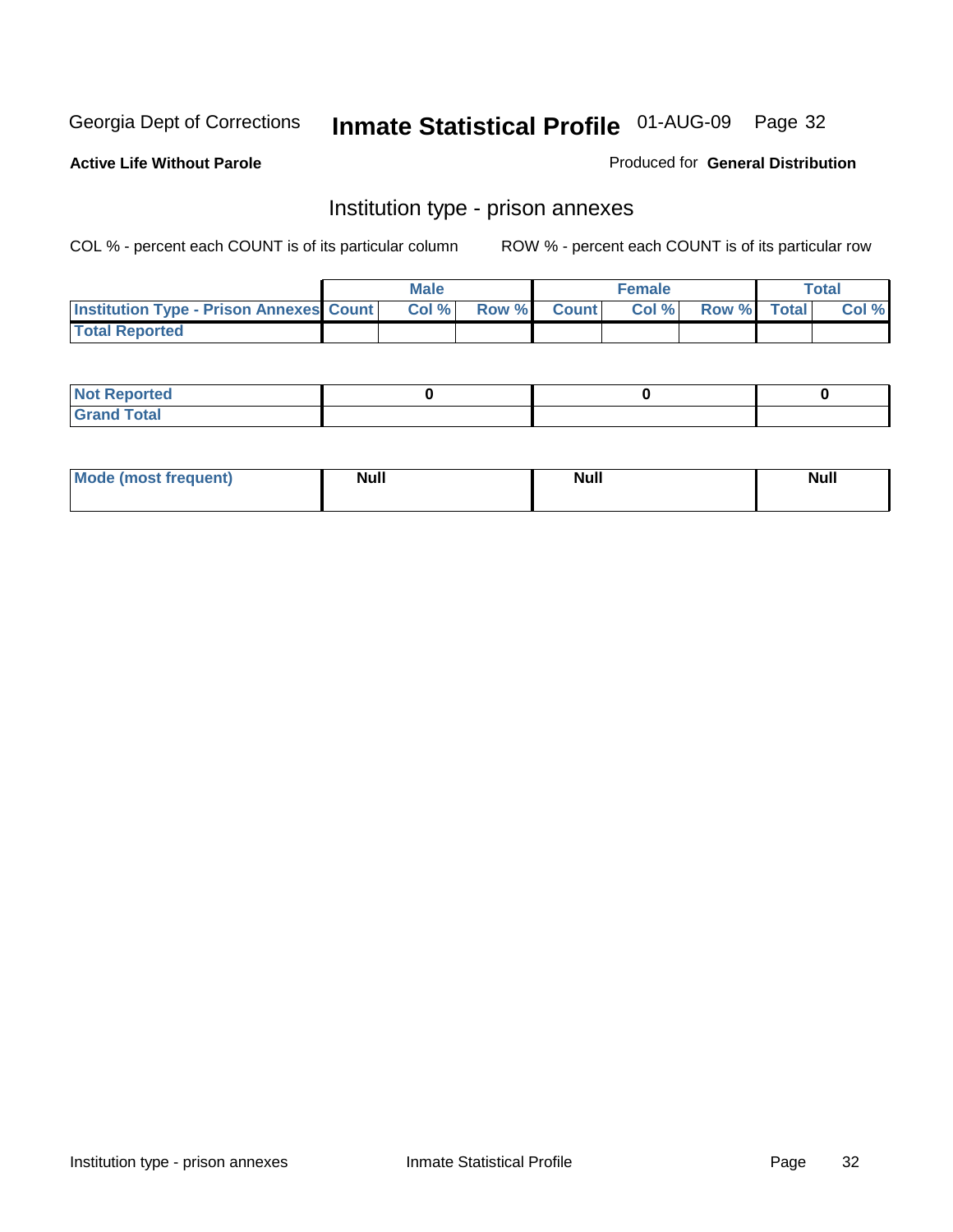**Active Life Without Parole** 

Produced for **General Distribution**

#### Institution type - pre-release centers

|                                                | <b>Male</b> |             | <b>Female</b> |             | <b>Total</b> |
|------------------------------------------------|-------------|-------------|---------------|-------------|--------------|
| <b>Institution Type - Prison Annexes Count</b> | Col %       | Row % Count | Col %         | Row % Total | Col %        |
| <b>Total Reported</b>                          |             |             |               |             |              |

| <b>Not</b><br><b>Reported</b>    |  |  |
|----------------------------------|--|--|
| <b>Total</b><br>Gran<br>$\sim$ . |  |  |

| Mode (most frequent) | <b>Null</b> | <b>Null</b> | <b>Null</b> |
|----------------------|-------------|-------------|-------------|
|                      |             |             |             |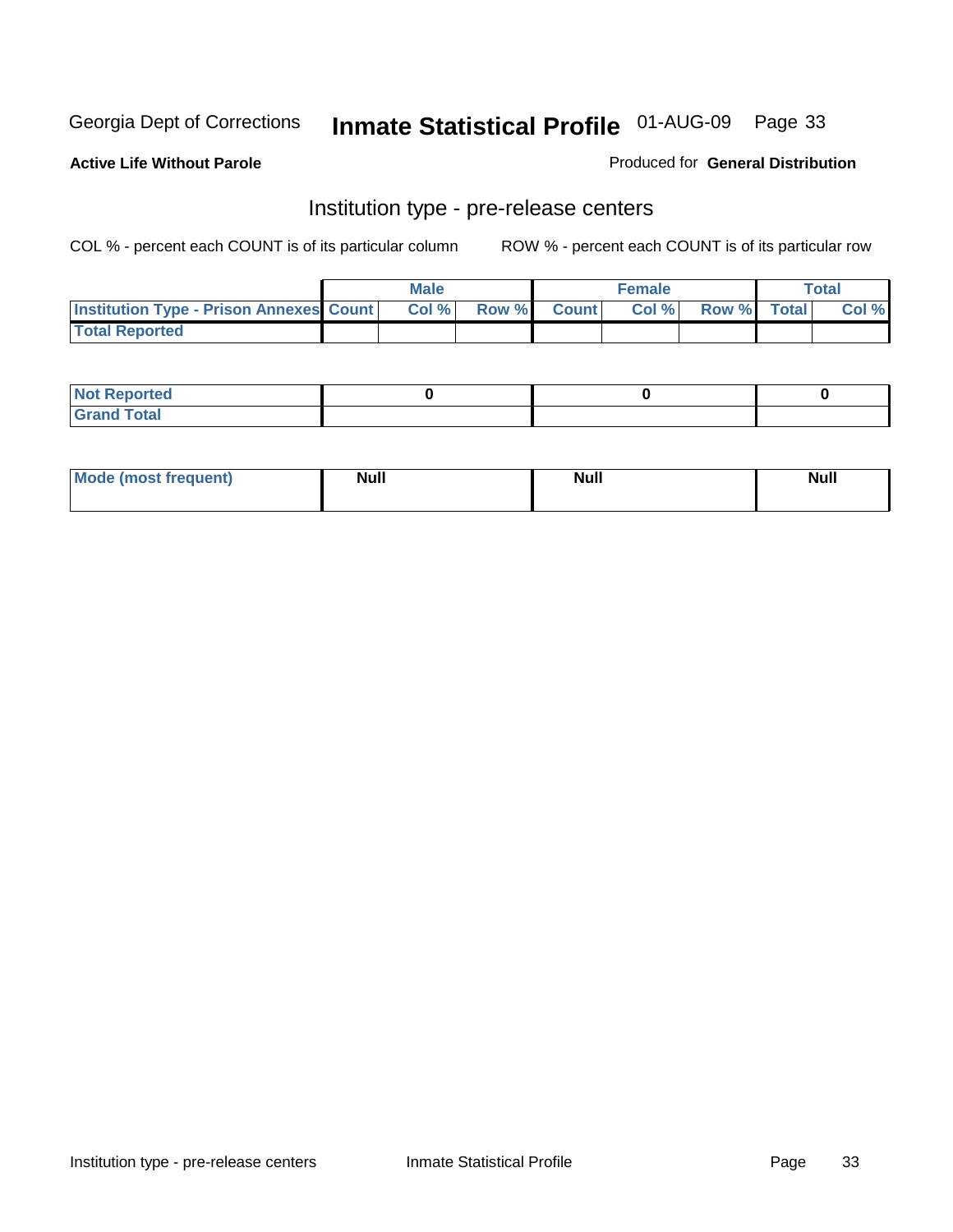**Active Life Without Parole** 

Produced for **General Distribution**

### Institution type - inmate boot camp

|                                      |              | Male  |             | <b>Female</b> |             | <b>Total</b> |
|--------------------------------------|--------------|-------|-------------|---------------|-------------|--------------|
| <b>Institution Type - Boot Camps</b> | <b>Count</b> | Col % | Row % Count | Col %         | Row % Total | Col %        |
| <b>Total Rported</b>                 |              |       |             |               |             |              |

| <b>Not Reported</b>           |  |  |
|-------------------------------|--|--|
| <b>Total</b><br>Gra<br>$\sim$ |  |  |

| <b>Mode (most frequent)</b> | <b>Null</b> | <b>Null</b> | <b>Null</b> |
|-----------------------------|-------------|-------------|-------------|
|                             |             |             |             |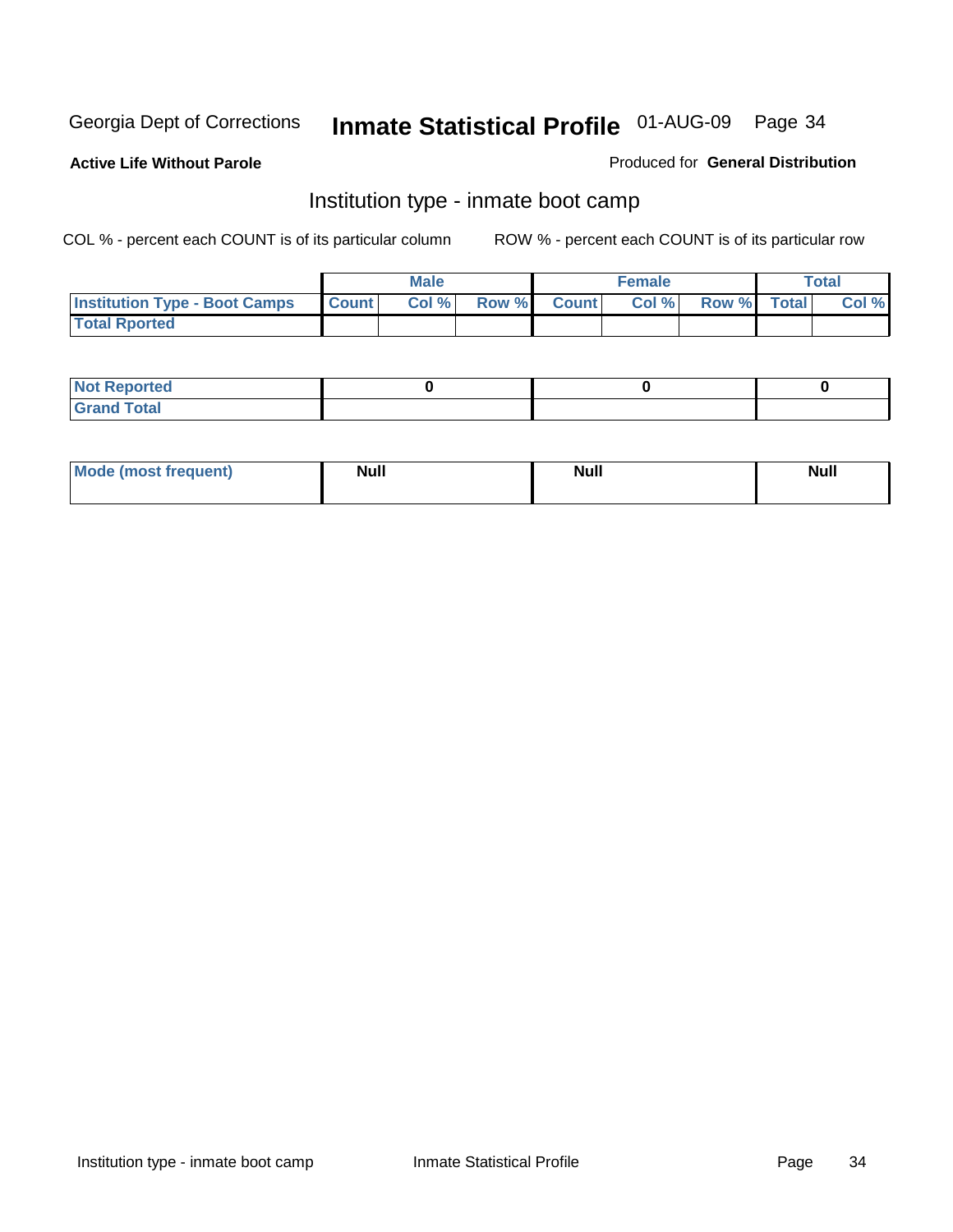#### **Active Life Without Parole**

#### Produced for **General Distribution**

### Number of disciplinary reports

|                                       |                 | <b>Male</b> |             |   | <b>Female</b> |          |              | <b>Total</b> |
|---------------------------------------|-----------------|-------------|-------------|---|---------------|----------|--------------|--------------|
| <b>Number of Disciplinary Reports</b> | <b>Count</b>    | Col %       | Row % Count |   | Col %         | Row %    | <b>Total</b> | Col %        |
|                                       | 122             | 23.28%      | 96.83%      | 4 | 44.44%        | 3.17%    | 126          | 23.64%       |
|                                       | 64              | 12.21%      | 98.46%      |   | 11.11%        | $1.54\%$ | 65           | 12.20%       |
|                                       | 41              | 7.82%       | 97.62%      |   | 11.11%        | 2.38%    | 42           | 7.88%        |
| 3                                     | 41              | 7.82%       | 97.62%      |   | 11.11%        | 2.38%    | 42           | 7.88%        |
|                                       | 30 <sub>1</sub> | 5.73%       | 100.00%     |   |               |          | 30           | 5.63%        |
| 5                                     | 24              | 4.58%       | 100.00%     |   |               |          | 24           | 4.50%        |
| <b>More Than 5</b>                    | 202             | 38.55%      | 99.02%      | 2 | 22.22%        | 0.98%    | 204          | 38.27%       |
| <b>Total Reported</b>                 | 524             | 100%        | 98.31%      | 9 | 100%          | 1.69%    | 533          | 100%         |

| .<br>N<br>тес  |                             |              |
|----------------|-----------------------------|--------------|
| T <sub>1</sub> | -^<br>JL-1<br>$\sim$ $\sim$ | r n n<br>უაა |

| Mean (average)       | 7.84 | 6.56 | 7.82 |
|----------------------|------|------|------|
| Median (middle)      |      |      |      |
| Mode (most frequent) |      |      |      |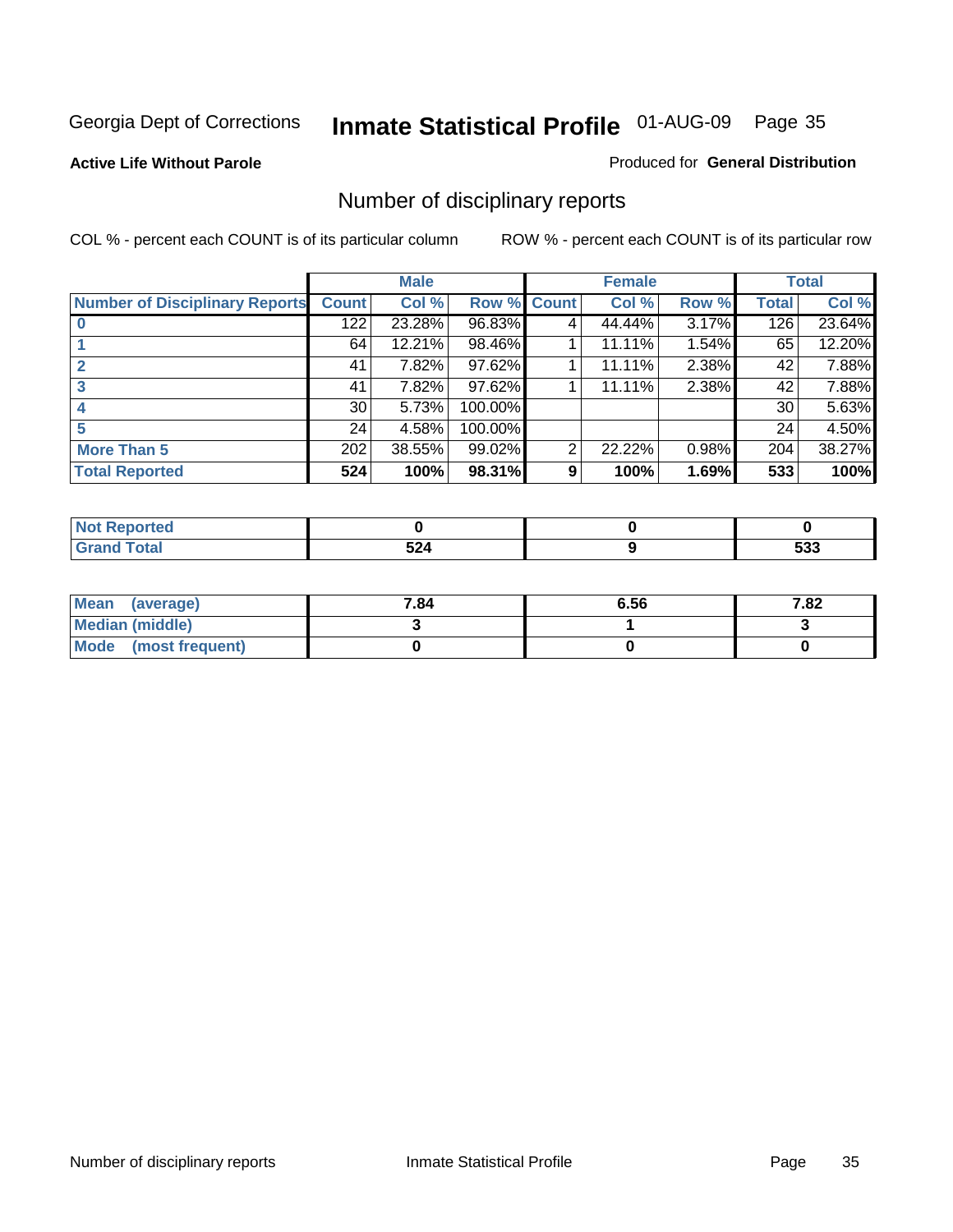#### **Active Life Without Parole**

#### Produced for **General Distribution**

#### Number of transfers

|                            |         | <b>Male</b> |         |              | <b>Female</b> |        |              | <b>Total</b> |
|----------------------------|---------|-------------|---------|--------------|---------------|--------|--------------|--------------|
| <b>Number of Transfers</b> | Count l | Col %       | Row %   | <b>Count</b> | Col %         | Row %  | <b>Total</b> | Col %        |
|                            |         | 1.34%       | 77.78%  | 2            | 22.22%        | 22.22% | 9            | 1.69%        |
|                            | 113     | 21.56%      | 98.26%  | 2            | 22.22%        | 1.74%  | 115          | 21.58%       |
|                            | 121     | 23.09%      | 98.37%  | 2            | 22.22%        | 1.63%  | 123          | 23.08%       |
|                            | 100     | 19.08%      | 97.09%  | 3            | 33.33%        | 2.91%  | 103          | 19.32%       |
|                            | 53      | 10.11%      | 100.00% |              |               |        | 53           | 9.94%        |
|                            | 41      | 7.82%       | 100.00% |              |               |        | 41           | 7.69%        |
| <b>More Than 5</b>         | 89      | 16.98%      | 100.00% |              |               |        | 89           | 16.70%       |
| <b>Total Reported</b>      | 524     | 100%        | 98.31%  | 9            | 100%          | 1.69%  | 533          | 100%         |

| .<br>N<br>тео    |                                                                     |            |
|------------------|---------------------------------------------------------------------|------------|
| $T \sim$ for $T$ | -^<br>--<br>$\sim$ $\sim$ $\sim$ $\sim$ $\sim$ $\sim$ $\sim$ $\sim$ | -^*<br>უაა |

| Mean (average)         | 3.42 | 1.67 | 3.39 |
|------------------------|------|------|------|
| <b>Median (middle)</b> |      |      |      |
| Mode (most frequent)   |      |      |      |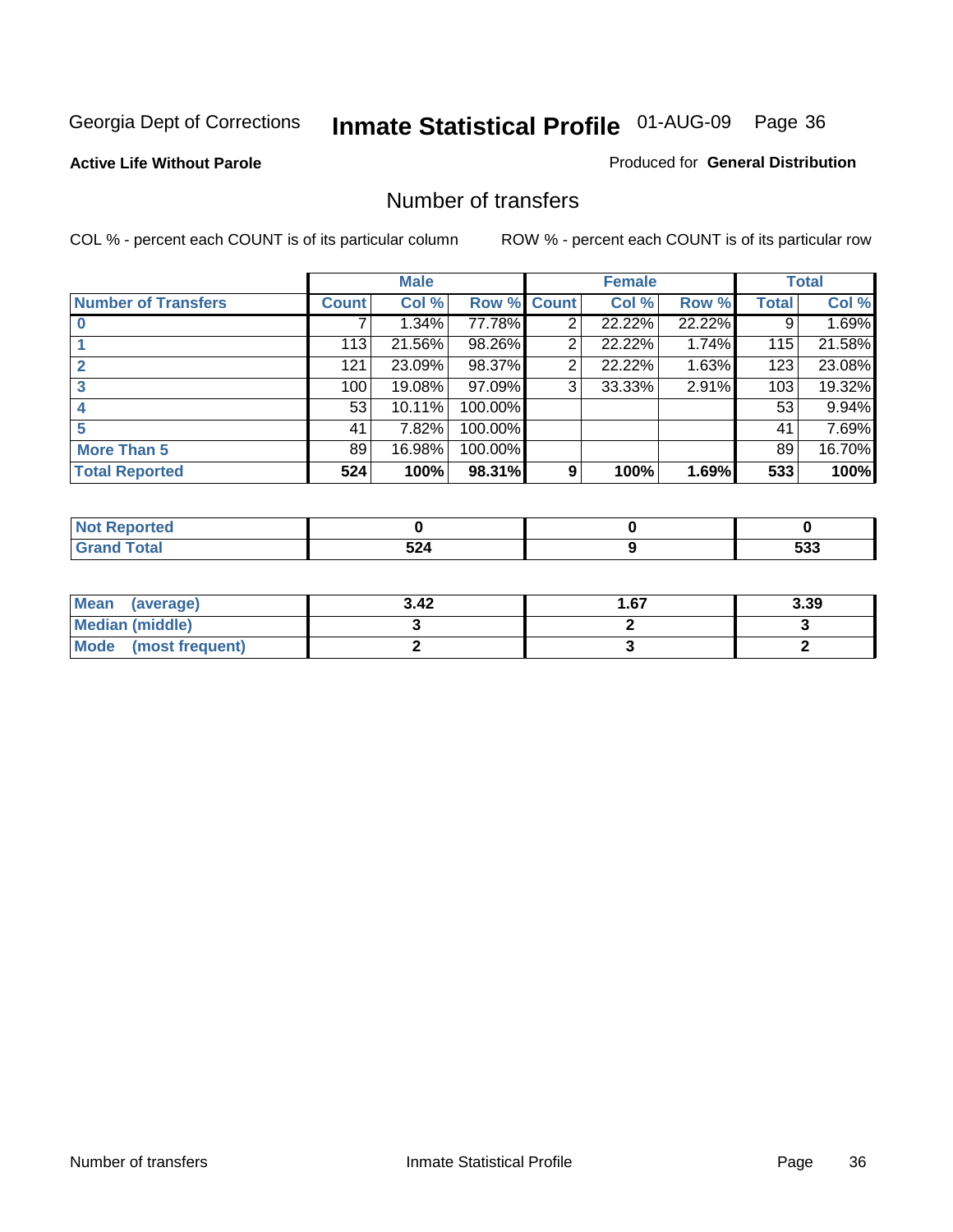**Active Life Without Parole** 

Produced for **General Distribution**

## Number of escapes

|                       |         | <b>Male</b> |                    |   | <b>Female</b> |          |              | <b>Total</b> |
|-----------------------|---------|-------------|--------------------|---|---------------|----------|--------------|--------------|
| Number of Escapes     | Count l | Col %       | <b>Row % Count</b> |   | Col %         | Row %    | <b>Total</b> | Col %        |
|                       | 523     | 99.81%      | $98.31\%$          | 9 | 100.00%       | $1.69\%$ | 532          | 99.81%       |
|                       |         | 0.19%       | 100.00%            |   |               |          |              | 0.19%        |
| <b>Total Reported</b> | 524     | 100%        | 98.31%             |   | 100%          | 1.69%    | 533          | 100%         |

| n eo             |     |            |
|------------------|-----|------------|
| <b>otal</b>      | -л  | r n n      |
| $\mathbf{v}$ and | ◡▴┭ | <u>ეაა</u> |

| Mean (average)       |  |  |
|----------------------|--|--|
| Median (middle)      |  |  |
| Mode (most frequent) |  |  |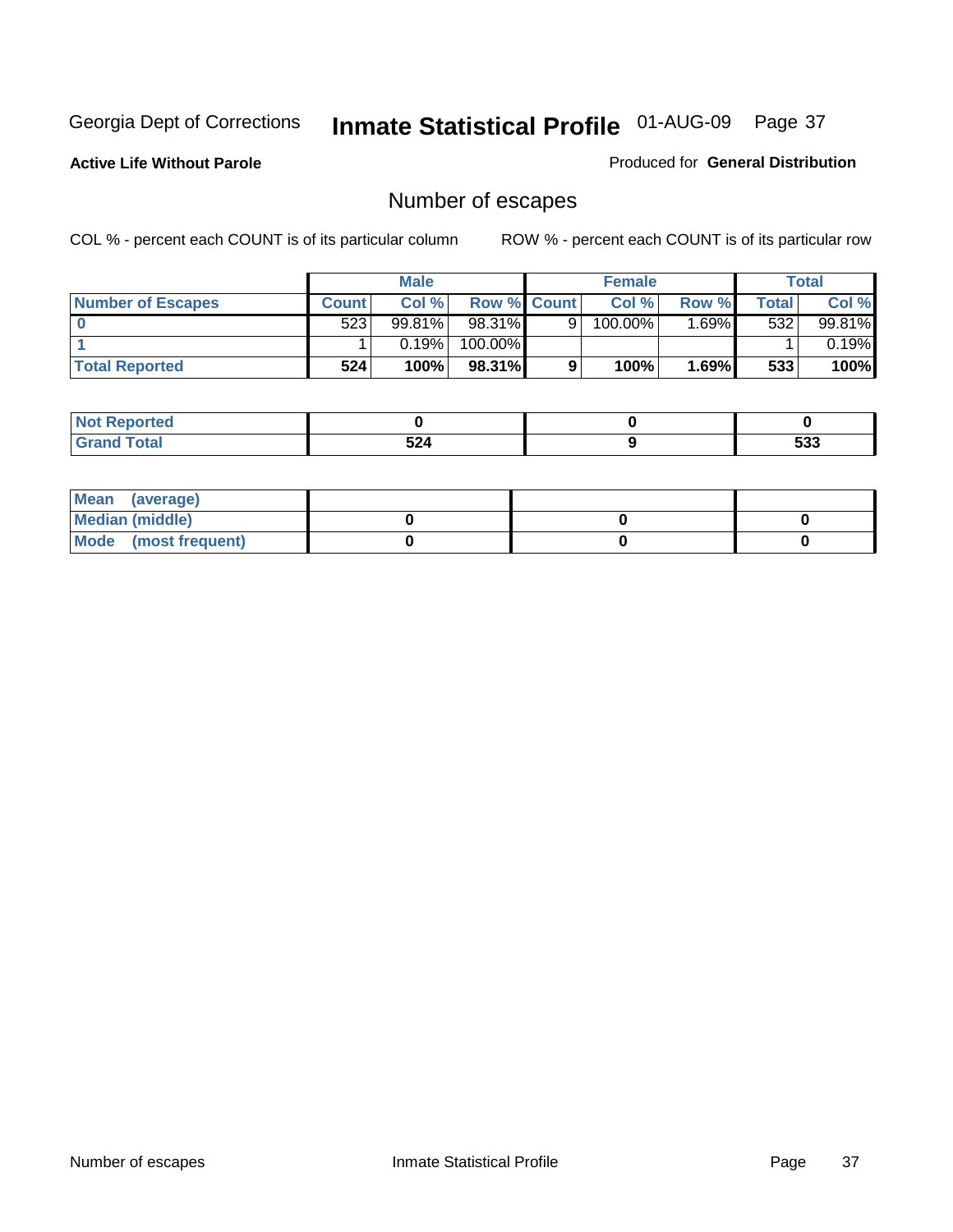**Active Life Without Parole** 

Produced for **General Distribution**

## Actual release type

|                            |              | <b>Male</b> |                    | <b>Female</b> |       |              | Total |
|----------------------------|--------------|-------------|--------------------|---------------|-------|--------------|-------|
| <b>Actual Release Type</b> | <b>Count</b> | Col %       | <b>Row % Count</b> | Col %         | Row % | <b>Total</b> | Col % |
| <b>Total Reported</b>      |              | $\%$        | %                  | %             | %     |              | %     |

| <b>Still Active</b> | 524 | 533 |
|---------------------|-----|-----|
| <b>Not Reported</b> |     |     |
| <b>Grand Total</b>  | 524 | 533 |

| M<br>_____<br>_____ | NI | Null | $\cdots$ |
|---------------------|----|------|----------|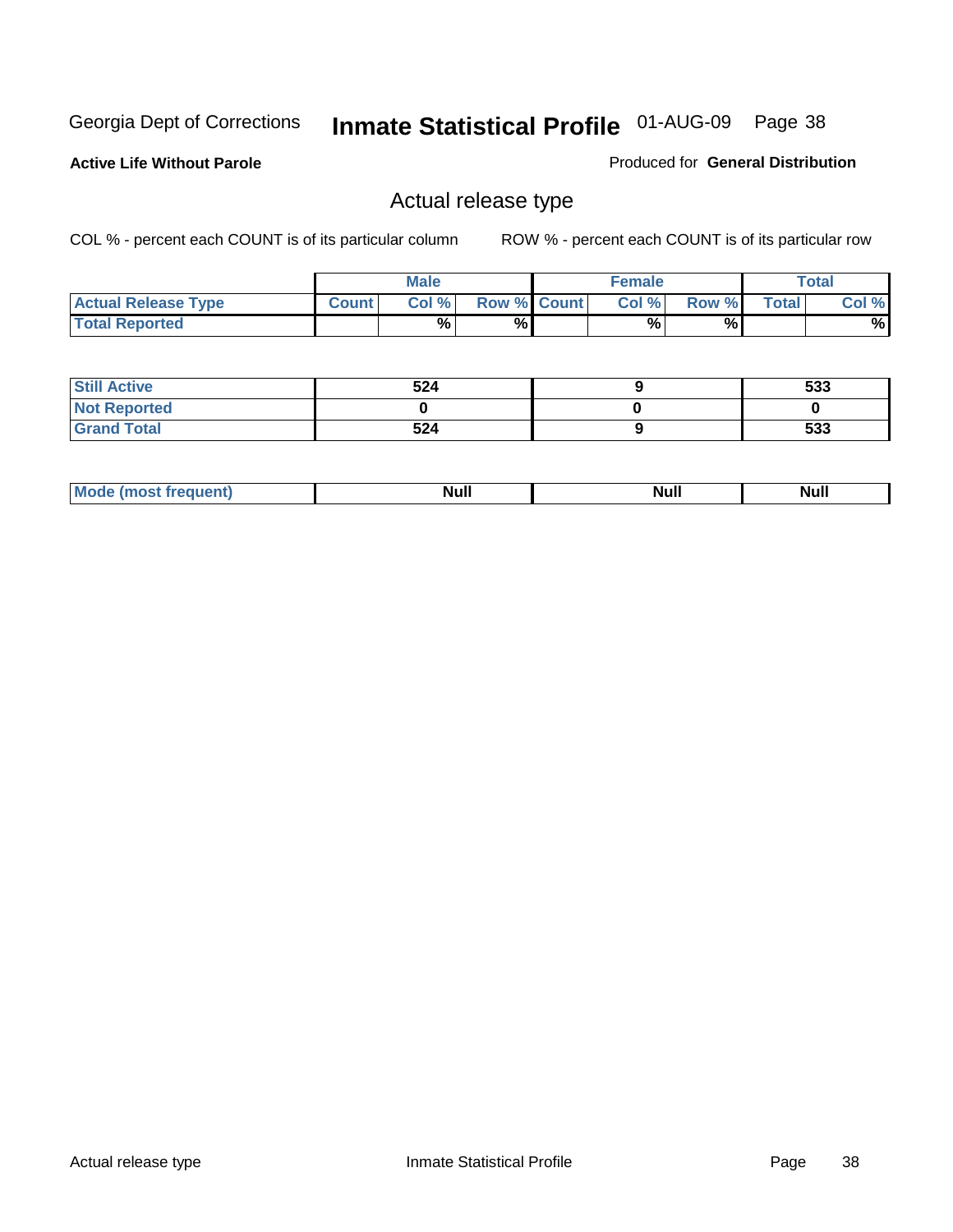#### **Active Life Without Parole**

#### Produced for **General Distribution**

## Time served in current (or last) institution

|                            |              | <b>Male</b> |         |                | <b>Female</b> |       |                 | <b>Total</b> |
|----------------------------|--------------|-------------|---------|----------------|---------------|-------|-----------------|--------------|
| <b>Time In Institution</b> | <b>Count</b> | Col %       | Row %   | <b>Count</b>   | Col %         | Row % | <b>Total</b>    | Col %        |
| 0 to 3 months              | 63           | 12.02%      | 100.00% |                |               |       | 63              | 11.82%       |
| 3.01 to 6 months           | 53           | 10.11%      | 100.00% |                |               |       | 53              | 9.94%        |
| 6.01 to 9 months           | 39           | 7.44%       | 100.00% |                |               |       | 39              | 7.32%        |
| 9.01 to 12 months          | 33           | 6.30%       | 94.29%  | $\overline{2}$ | 22.22%        | 5.71% | 35              | 6.57%        |
| 12.01 to 18 months         | 67           | 12.79%      | 93.06%  | $\overline{5}$ | 55.56%        | 6.94% | 72              | 13.51%       |
| 18.01 to 24 months         | 40           | 7.63%       | 100.00% |                |               |       | 40              | 7.50%        |
| $2.01$ to 3 years          | 54           | 10.31%      | 100.00% |                |               |       | 54              | 10.13%       |
| 3.01 to 4 years            | 49           | 9.35%       | 100.00% |                |               |       | 49              | 9.19%        |
| 4.01 to 5 years            | 32           | 6.11%       | 94.12%  | $\overline{2}$ | 22.22%        | 5.88% | 34              | 6.38%        |
| 5.01 to 6 years            | 17           | 3.24%       | 100.00% |                |               |       | 17              | 3.19%        |
| 6.01 to 7 years            | 24           | 4.58%       | 100.00% |                |               |       | 24              | 4.50%        |
| 7.01 to 8 years            | 23           | 4.39%       | 100.00% |                |               |       | 23              | 4.32%        |
| 8.01 to 9 years            | 10           | 1.91%       | 100.00% |                |               |       | 10 <sup>1</sup> | 1.88%        |
| 9.01 to 10 years           | 9            | 1.72%       | 100.00% |                |               |       | 9               | 1.69%        |
| Over 10 years              | 11           | 2.10%       | 100.00% |                |               |       | 11              | 2.06%        |
| <b>Total Reported</b>      | 524          | 100%        | 98.31%  | 9              | 100%          | 1.69% | 533             | 100%         |

| <b>Reported</b><br><b>Not</b> |     |                     |
|-------------------------------|-----|---------------------|
| <b>Total</b>                  | 524 | r n n<br><u>ააა</u> |

| <b>Mean</b><br>(average) | 32 months | 22 months | 32 months |  |
|--------------------------|-----------|-----------|-----------|--|
| Median (middle)          | 19 months | 12 months | 18 months |  |
| Mode (most frequent)     | 16 months | ' months  | months    |  |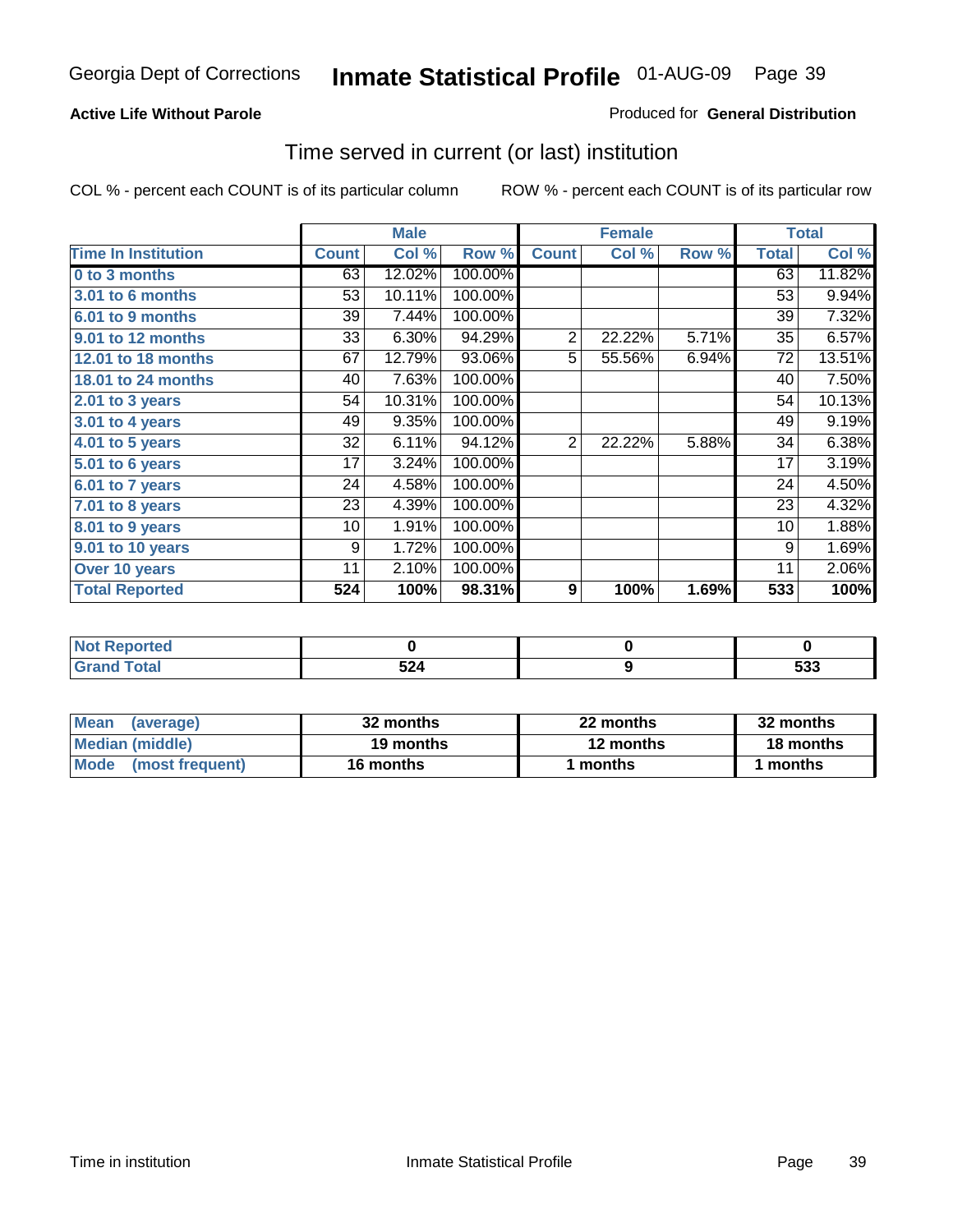#### **Active Life Without Parole**

#### Produced for **General Distribution**

## Highest grade level attained

|                              |                 | <b>Male</b> |         |                | <b>Female</b> |       |                 | <b>Total</b> |
|------------------------------|-----------------|-------------|---------|----------------|---------------|-------|-----------------|--------------|
| <b>Grade Level</b>           | <b>Count</b>    | Col %       | Row %   | <b>Count</b>   | Col %         | Row % | <b>Total</b>    | Col %        |
| No school at all             | 1               | 0.20%       | 100.00% |                |               |       | $\mathbf 1$     | 0.19%        |
| <b>Grade 1</b>               | 1               | 0.20%       | 100.00% |                |               |       | 1               | 0.19%        |
| <b>Grade 2</b>               | 1               | 0.20%       | 100.00% |                |               |       | 1               | 0.19%        |
| <b>Grade 4</b>               | 3               | 0.59%       | 100.00% |                |               |       | $\overline{3}$  | 0.58%        |
| Grade 5                      | 5               | 0.98%       | 100.00% |                |               |       | $\overline{5}$  | 0.97%        |
| Grade 6                      | 7               | 1.38%       | 100.00% |                |               |       | $\overline{7}$  | 1.35%        |
| <b>Grade 7</b>               | 20              | 3.93%       | 100.00% |                |               |       | 20              | 3.86%        |
| <b>Grade 8</b>               | 51              | 10.02%      | 100.00% |                |               |       | 51              | 9.85%        |
| <b>Grade 9</b>               | 69              | 13.56%      | 98.57%  | 1              | 11.11%        | 1.43% | 70              | 13.51%       |
| Grade 10                     | 106             | 20.83%      | 98.15%  | $\overline{2}$ | 22.22%        | 1.85% | 108             | 20.85%       |
| Grade 11                     | $\overline{70}$ | 13.75%      | 97.22%  | $\overline{2}$ | 22.22%        | 2.78% | $\overline{72}$ | 13.90%       |
| <b>Grade 12 or GED</b>       | 83              | 16.31%      | 97.65%  | $\overline{2}$ | 22.22%        | 2.35% | 85              | 16.41%       |
| <b>Some tech school</b>      | 13              | 2.55%       | 100.00% |                |               |       | 13              | 2.51%        |
| <b>Completed tech school</b> | 14              | 2.75%       | 100.00% |                |               |       | 14              | 2.70%        |
| College, 1 year              | $\overline{16}$ | 3.14%       | 100.00% |                |               |       | 16              | 3.09%        |
| College, 2 year              | $\overline{20}$ | 3.93%       | 90.91%  | $\overline{2}$ | 22.22%        | 9.09% | $\overline{22}$ | 4.25%        |
| College, 3 year              | 10              | 1.96%       | 100.00% |                |               |       | 10              | 1.93%        |
| <b>Bachelor's degree</b>     | 12              | 2.36%       | 100.00% |                |               |       | 12              | 2.32%        |
| <b>Master's degree</b>       | 4               | 0.79%       | 100.00% |                |               |       | 4               | 0.77%        |
| Ph.D. degree                 | 1               | 0.20%       | 100.00% |                |               |       | 1               | 0.19%        |
| Law degree                   | $\overline{2}$  | 0.39%       | 100.00% |                |               |       | $\overline{2}$  | 0.39%        |
| <b>Total Reported</b>        | 509             | 100%        | 98.26%  | 9              | 100%          | 1.74% | 518             | 100%         |

| and an additional and<br>orteo. | $\ddot{\phantom{1}}$<br>$\sim$ | '                    |
|---------------------------------|--------------------------------|----------------------|
| ั้วtaเ                          | -^<br>◡▴┭                      | r <u>n</u> n<br>ີວວວ |

| <b>Mean</b><br>(average) | 10.62    | 11.44           | 10.63    |
|--------------------------|----------|-----------------|----------|
| Median (middle)          | Grade 10 | Grade 11        | Grade 10 |
| Mode<br>(most frequent)  | Grade 10 | Grade 12 or GED | Grade 10 |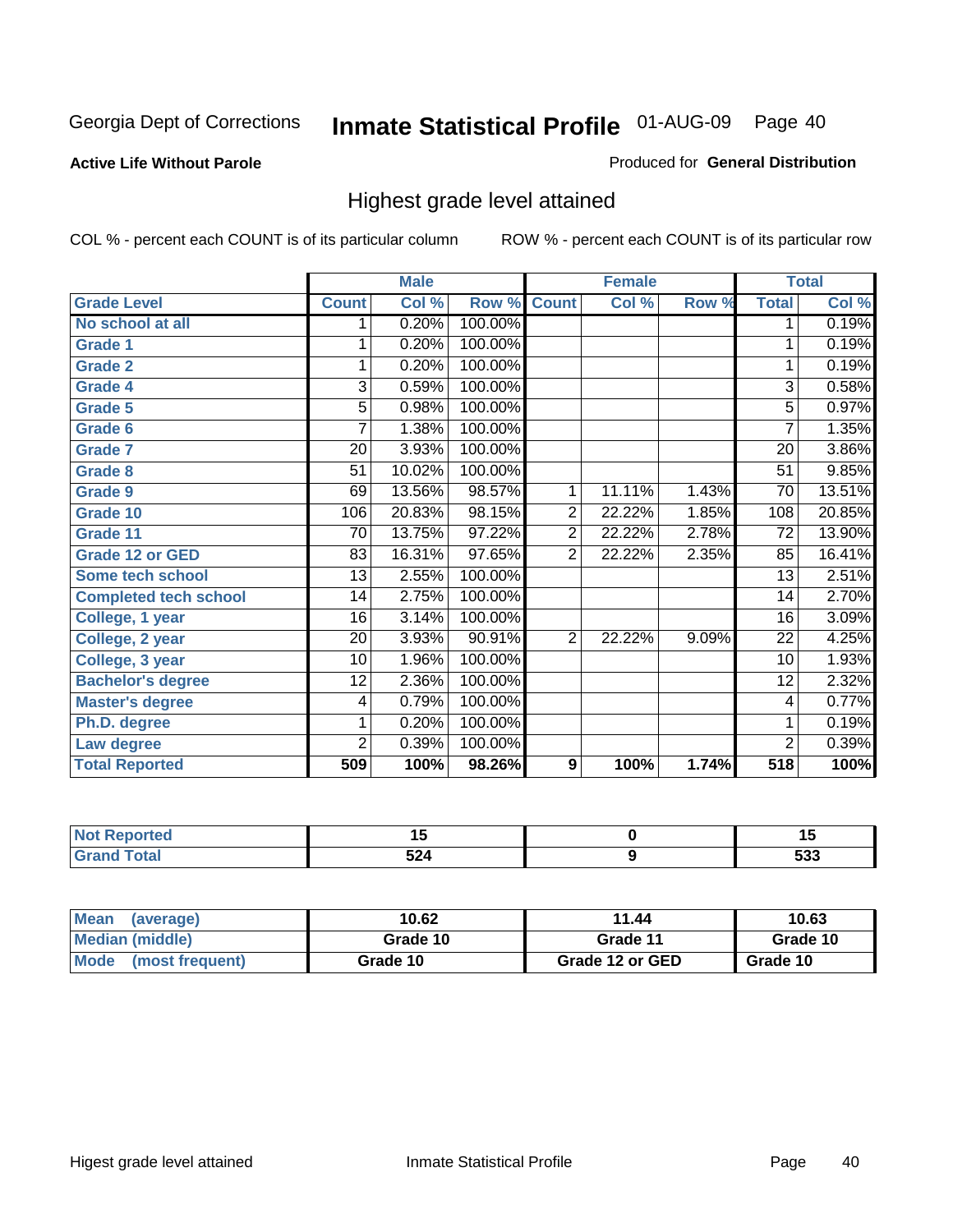#### **Active Life Without Parole**

#### Produced for **General Distribution**

## Culture fair IQ scores

|                       |              | <b>Male</b> |             |                | <b>Female</b> |          |              | <b>Total</b> |
|-----------------------|--------------|-------------|-------------|----------------|---------------|----------|--------------|--------------|
| <b>IQ Scores</b>      | <b>Count</b> | Col %       | Row % Count |                | Col %         | Row %    | <b>Total</b> | Col %        |
| $60 - 69$             | 22           | 4.73%       | 100.00%     |                |               |          | 22           | 4.64%        |
| $70 - 79$             | 35           | 7.53%       | 100.00%     |                |               |          | 35           | 7.38%        |
| $80 - 89$             | 77           | 16.56%      | 97.47%      | $\overline{2}$ | 22.22%        | $2.53\%$ | 79           | 16.67%       |
| $90 - 99$             | 80           | 17.20%      | 97.56%      | 2              | 22.22%        | 2.44%    | 82           | 17.30%       |
| $100 - 109$           | 129          | 27.74%      | 99.23%      |                | 11.11%        | 0.77%    | 130          | 27.43%       |
| $110 - 119$           | 101          | 21.72%      | 98.06%      | 2              | 22.22%        | 1.94%    | 103          | 21.73%       |
| $120 - 129$           | 21           | 4.52%       | 95.45%      | 1              | 11.11%        | 4.55%    | 22           | 4.64%        |
| $130 - 139$           |              |             |             |                | 11.11%        | 100.00%  |              | 0.21%        |
| <b>Total Reported</b> | 465          | 100%        | 98.10%      | 9              | 100%          | 1.90%    | 474          | 100%         |

| <b>Not Reported</b>  | 56  | 56  |
|----------------------|-----|-----|
| Not Valid (under 60) |     |     |
| <b>Grand Total</b>   | 524 | 533 |

| <b>Mean</b><br>(average) | 98  | 108 | 98  |
|--------------------------|-----|-----|-----|
| <b>Median (middle)</b>   | 101 | 102 | 101 |
| Mode (most frequent)     | 105 | 96  | 105 |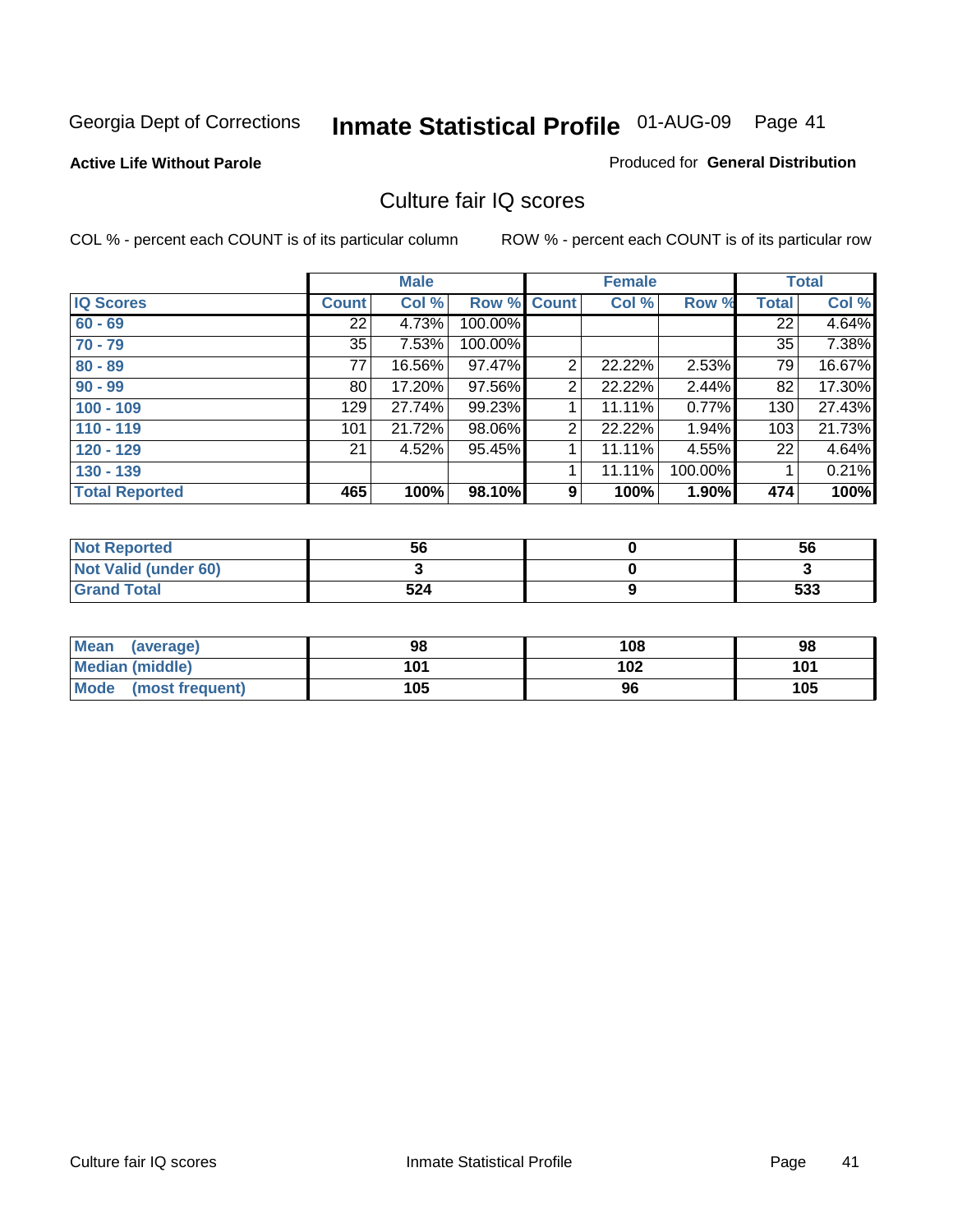#### **Active Life Without Parole**

### Produced for **General Distribution**

## Wide Range Achievement Test (WRAT) reading score

|                           |                 | <b>Male</b> |         |              | <b>Female</b> |       |                 | <b>Total</b> |
|---------------------------|-----------------|-------------|---------|--------------|---------------|-------|-----------------|--------------|
| <b>WRAT Reading Score</b> | <b>Count</b>    | Col %       | Row %   | <b>Count</b> | Col %         | Row % | <b>Total</b>    | Col %        |
| 0.1 to 0.9                | $\overline{12}$ | 2.54%       | 100.00% |              |               |       | $\overline{12}$ | 2.49%        |
| 1.0 to 1.9                | 13              | 2.75%       | 100.00% |              |               |       | 13              | 2.70%        |
| 2.0 to 2.9                | 26              | 5.50%       | 96.30%  | 1            | 11.11%        | 3.70% | $\overline{27}$ | 5.60%        |
| 3.0 to 3.9                | 29              | 6.13%       | 100.00% |              |               |       | 29              | 6.02%        |
| 4.0 to 4.9                | 37              | 7.82%       | 100.00% |              |               |       | 37              | 7.68%        |
| 5.0 to 5.9                | 46              | 9.73%       | 97.87%  | 1            | $11.11\%$     | 2.13% | 47              | 9.75%        |
| 6.0 to 6.9                | 39              | 8.25%       | 100.00% |              |               |       | 39              | 8.09%        |
| 7.0 to 7.9                | 17              | 3.59%       | 100.00% |              |               |       | 17              | 3.53%        |
| 8.0 to 8.9                | 32              | 6.77%       | 100.00% |              |               |       | 32              | 6.64%        |
| 9.0 to 9.9                | 41              | 8.67%       | 97.62%  | 1            | 11.11%        | 2.38% | 42              | 8.71%        |
| 10.0 to 10.9              | 11              | 2.33%       | 91.67%  | 1            | 11.11%        | 8.33% | 12              | 2.49%        |
| 11.0 to 11.9              | 29              | 6.13%       | 100.00% |              |               |       | 29              | 6.02%        |
| 12.0 to 12.9              | 89              | 18.82%      | 98.89%  | 1            | 11.11%        | 1.11% | 90              | 18.67%       |
| 13                        | 52              | 10.99%      | 92.86%  | 4            | 44.44%        | 7.14% | 56              | 11.62%       |
| <b>Total Reported</b>     | 473             | 100%        | 98.13%  | 9            | 100%          | 1.87% | 482             | 100.0%       |
|                           |                 |             |         |              |               |       |                 |              |
| <b>Not Reported</b>       |                 | 51          |         |              | $\pmb{0}$     |       |                 | 51           |
| <b>Grand Total</b>        |                 | 524         |         |              | 9             |       |                 | 533          |

| <b>Mean</b><br>(average)       | 8.24 | 10.31 | 8.28 |
|--------------------------------|------|-------|------|
| <b>Median (middle)</b>         | 8.5  | 12.9  | 8.5  |
| <b>Mode</b><br>(most frequent) | 12.8 | . J   |      |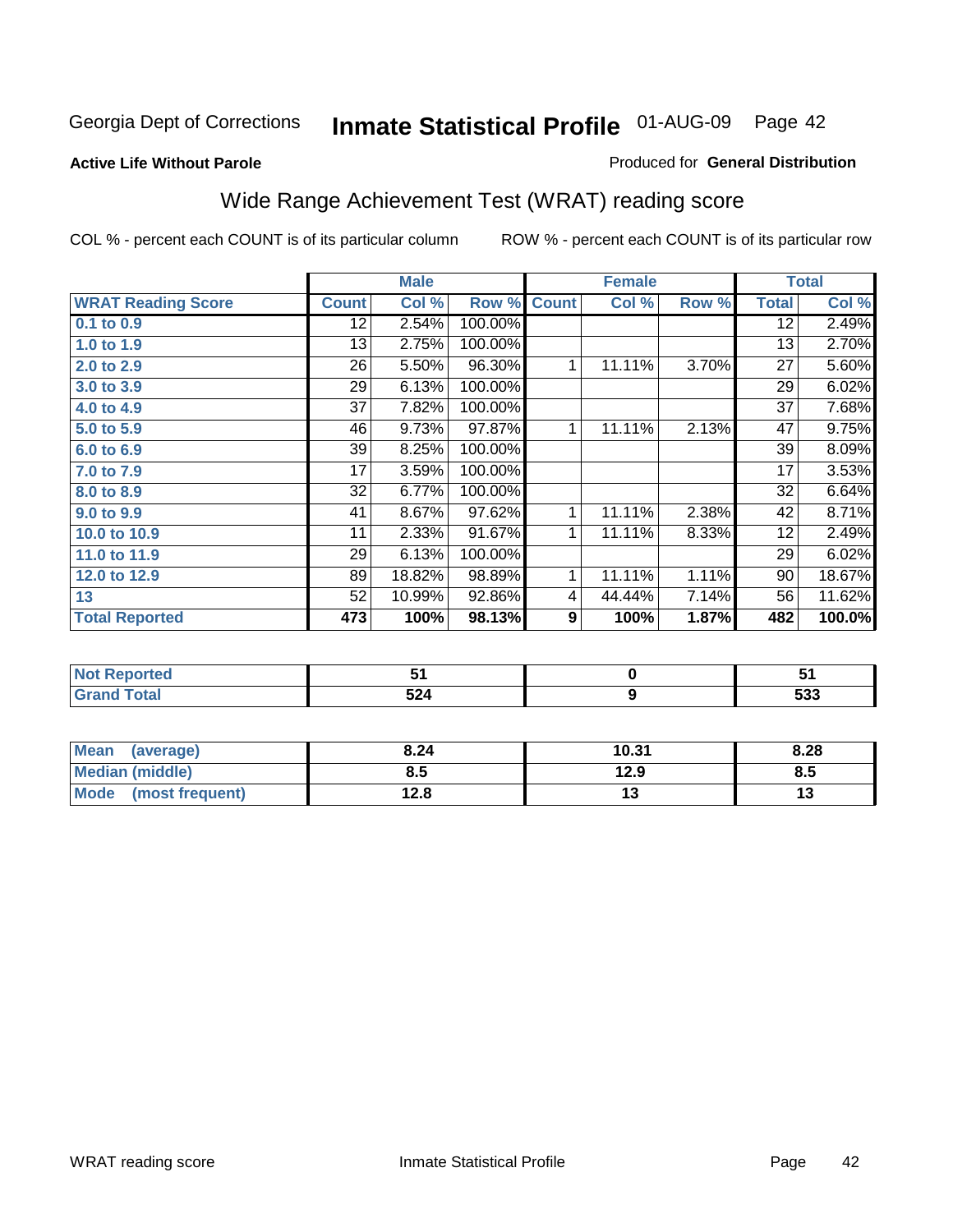## Georgia Dept of Corrections **Inmate Statistical Profile** 01-AUG-09 Page 43

#### **Active Life Without Parole**

#### Produced for **General Distribution**

## Wide Range Achievement Test (WRAT) math score

|                              |              | <b>Male</b> |         |                | <b>Female</b>    |        |                | <b>Total</b> |
|------------------------------|--------------|-------------|---------|----------------|------------------|--------|----------------|--------------|
| <b>WRAT Mathematic Score</b> | <b>Count</b> | Col %       | Row %   | <b>Count</b>   | Col %            | Row %  | <b>Total</b>   | Col %        |
| 0.1 to 0.9                   | 2            | 0.42%       | 100.00% |                |                  |        | $\overline{2}$ | 0.41%        |
| 1.0 to 1.9                   | 4            | 0.85%       | 100.00% |                |                  |        | 4              | 0.83%        |
| 2.0 to 2.9                   | 18           | 3.81%       | 100.00% |                |                  |        | 18             | 3.73%        |
| 3.0 to 3.9                   | 33           | 6.98%       | 100.00% |                |                  |        | 33             | 6.85%        |
| 4.0 to 4.9                   | 49           | 10.36%      | 98.00%  | 1              | 11.11%           | 2.00%  | 50             | 10.37%       |
| 5.0 to 5.9                   | 61           | 12.90%      | 100.00% |                |                  |        | 61             | 12.66%       |
| 6.0 to 6.9                   | 101          | 21.35%      | 99.02%  | 1              | 11.11%           | 0.98%  | 102            | 21.16%       |
| 7.0 to 7.9                   | 61           | 12.90%      | 98.39%  | 1              | 11.11%           | 1.61%  | 62             | 12.86%       |
| 8.0 to 8.9                   | 32           | 6.77%       | 96.97%  | $\mathbf{1}$   | 11.11%           | 3.03%  | 33             | 6.85%        |
| 9.0 to 9.9                   | 46           | 9.73%       | 95.83%  | $\overline{2}$ | 22.22%           | 4.17%  | 48             | 9.96%        |
| 10.0 to 10.9                 | 26           | 5.50%       | 96.30%  | 1              | 11.11%           | 3.70%  | 27             | 5.60%        |
| 11.0 to 11.9                 | 14           | 2.96%       | 100.00% |                |                  |        | 14             | 2.90%        |
| 12.0 to 12.9                 | 18           | 3.81%       | 94.74%  | 1              | 11.11%           | 5.26%  | 19             | 3.94%        |
| 13                           | 8            | 1.69%       | 88.89%  | 1 <sub>1</sub> | 11.11%           | 11.11% | 9              | 1.87%        |
| <b>Total Reported</b>        | 473          | 100%        | 98.13%  | 9              | 100%             | 1.87%  | 482            | 100%         |
|                              |              |             |         |                |                  |        |                |              |
| <b>Not Reported</b>          |              | 51          |         |                | $\pmb{0}$        |        |                | 51           |
| <b>Grand Total</b>           |              | 524         |         |                | $\boldsymbol{9}$ |        |                | 533          |

| Mean (average)       | 7.02 | 9.16 | 7.06 |
|----------------------|------|------|------|
| Median (middle)      | 6.9  | J.Z  | 6.9  |
| Mode (most frequent) | 6.9  | 1 .a | 6.9  |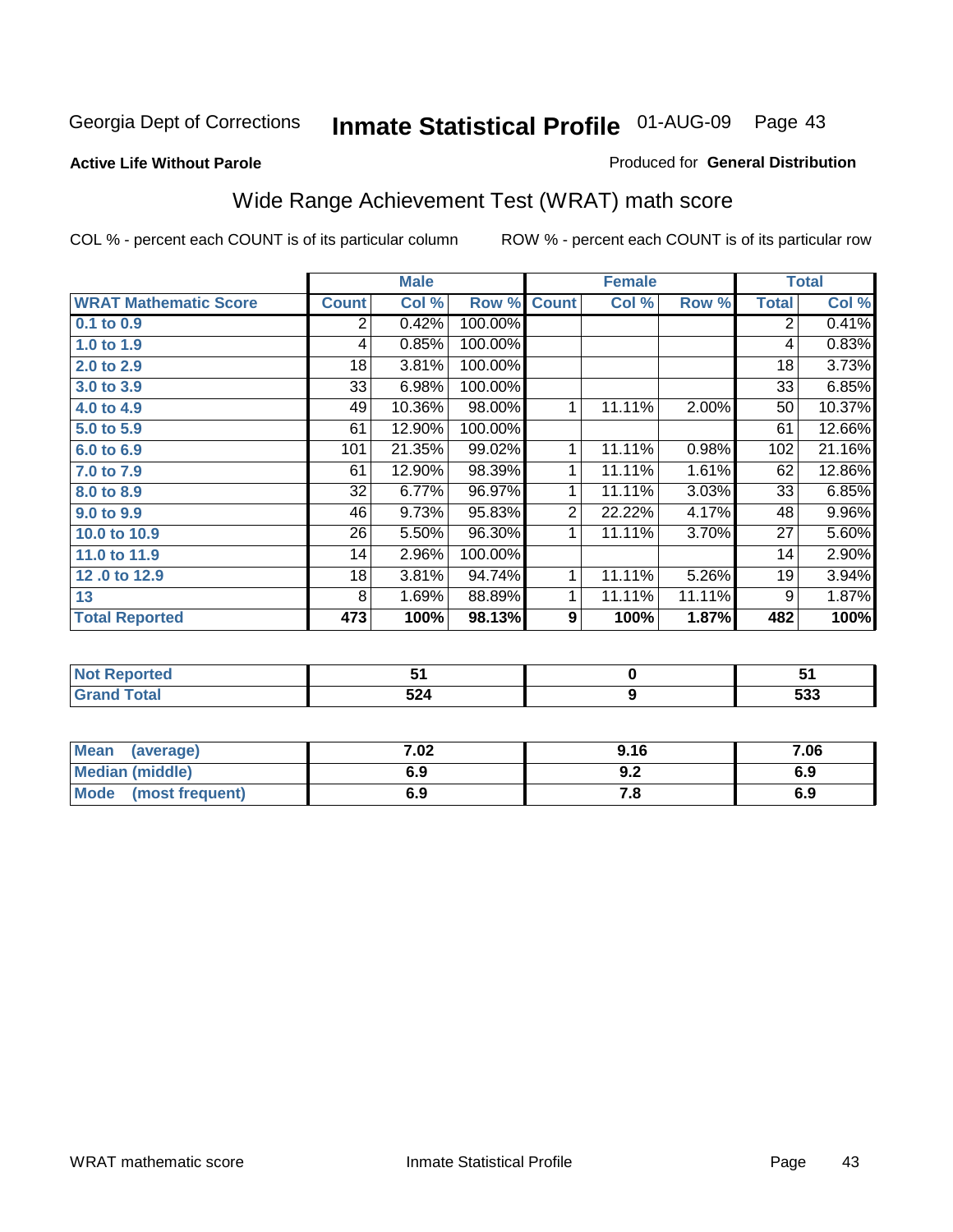#### **Active Life Without Parole**

#### Produced for **General Distribution**

## Wide Range Achievement Test (WRAT) spelling score

|                            |              | <b>Male</b> |         |                | <b>Female</b>    |       |              | <b>Total</b> |
|----------------------------|--------------|-------------|---------|----------------|------------------|-------|--------------|--------------|
| <b>WRAT Spelling Score</b> | <b>Count</b> | Col %       | Row %   | <b>Count</b>   | Col %            | Row % | <b>Total</b> | Col %        |
| 0.1 to 0.9                 |              | 1.48%       | 100.00% |                |                  |       | 7            | 1.46%        |
| 1.0 to 1.9                 | 18           | 3.81%       | 100.00% |                |                  |       | 18           | 3.74%        |
| 2.0 to 2.9                 | 36           | 7.63%       | 100.00% |                |                  |       | 36           | 7.48%        |
| 3.0 to 3.9                 | 30           | 6.36%       | 100.00% |                |                  |       | 30           | 6.24%        |
| 4.0 to 4.9                 | 44           | 9.32%       | 97.78%  | 1              | 11.11%           | 2.22% | 45           | $9.36\%$     |
| 5.0 to 5.9                 | 45           | 9.53%       | 100.00% |                |                  |       | 45           | 9.36%        |
| 6.0 to 6.9                 | 52           | 11.02%      | 98.11%  | 1              | 11.11%           | 1.89% | 53           | 11.02%       |
| 7.0 to 7.9                 | 38           | 8.05%       | 100.00% |                |                  |       | 38           | 7.90%        |
| 8.0 to 8.9                 | 37           | 7.84%       | 100.00% |                |                  |       | 37           | 7.69%        |
| 9.0 to 9.9                 | 37           | 7.84%       | 100.00% |                |                  |       | 37           | 7.69%        |
| 10.0 to 10.9               | 31           | 6.57%       | 96.88%  | $\mathbf{1}$   | 11.11%           | 3.13% | 32           | 6.65%        |
| 11.0 to 11.9               | 28           | 5.93%       | 93.33%  | $\overline{c}$ | 22.22%           | 6.67% | 30           | 6.24%        |
| 12.0 to 12.9               | 44           | 9.32%       | 93.62%  | $\overline{3}$ | 33.33%           | 6.38% | 47           | 9.77%        |
| 13                         | 25           | 5.30%       | 96.15%  | 1              | 11.11%           | 3.85% | 26           | 5.41%        |
| <b>Total Reported</b>      | 472          | 100%        | 98.13%  | 9              | 100%             | 1.87% | 481          | 100.0%       |
|                            |              |             |         |                |                  |       |              |              |
| <b>Not Reported</b>        |              | 52          |         |                | $\pmb{0}$        |       |              | 52           |
| <b>Grand Total</b>         |              | 524         |         |                | $\boldsymbol{9}$ |       |              | 533          |

| Mean (average)       | 7.37 | 10.42 | 7.42 |
|----------------------|------|-------|------|
| Median (middle)      | . J  | 11.3  | r. 1 |
| Mode (most frequent) | 8.5  | 12.3  | 8.5  |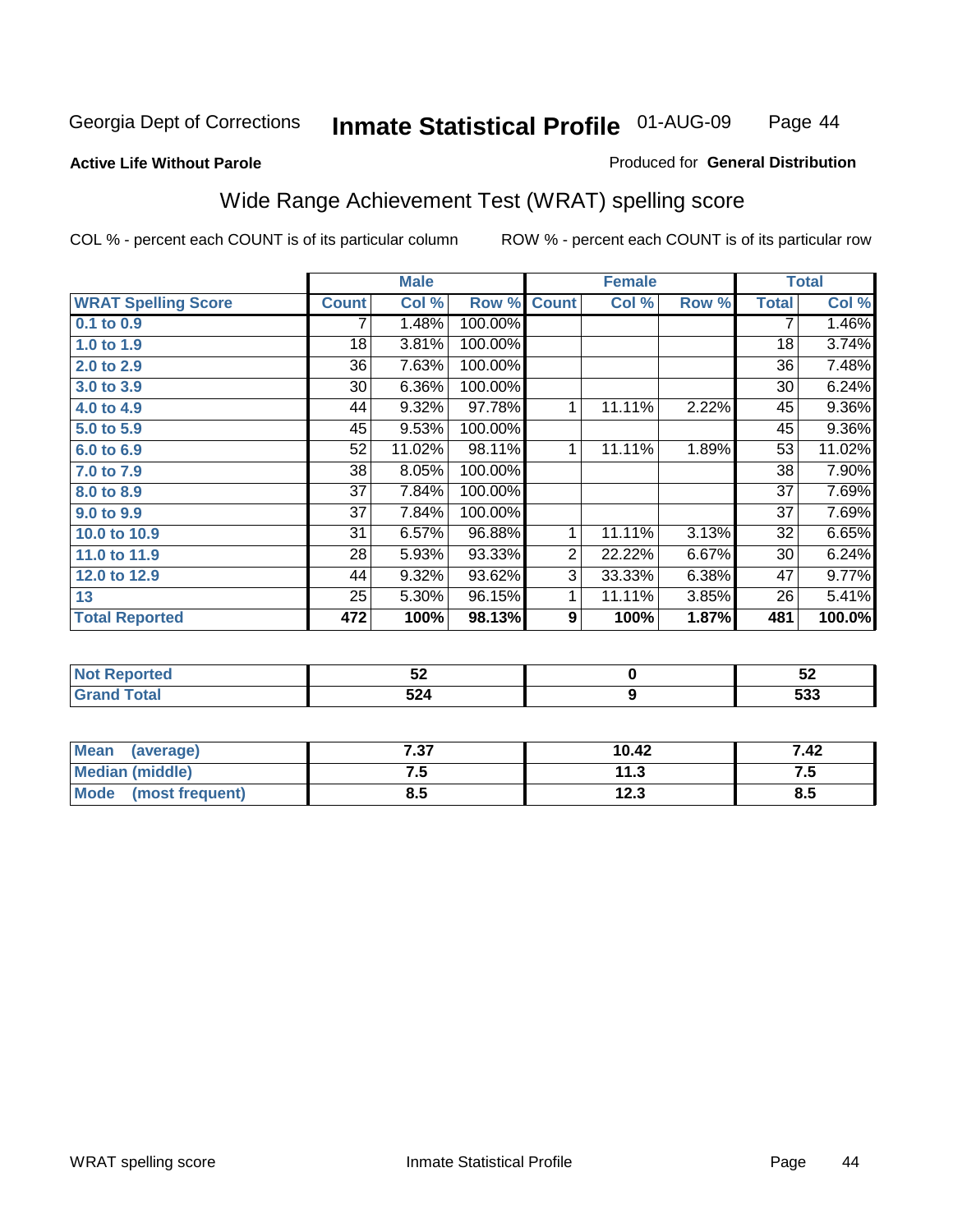#### **Active Life Without Parole**

#### Produced for **General Distribution**

## Scope of substance abuse - summary

|                        |              | <b>Male</b> |            |              | <b>Female</b> |       |       | <b>Total</b> |
|------------------------|--------------|-------------|------------|--------------|---------------|-------|-------|--------------|
| <b>Substance Abuse</b> | <b>Count</b> | Col %       | Row %      | <b>Count</b> | Col %         | Row % | Total | Col %        |
| <b>None</b>            | 179          | 34.16%      | 97.81%     |              | 44.44%        | 2.19% | 183   | 34.33%       |
| Drugs only             | 197          | 37.60%      | 98.50%     |              | $33.33\%$     | 1.50% | 200   | 37.52%       |
| <b>Alcohol only</b>    | 34           | 6.49%       | $100.00\%$ |              |               |       | 34    | 6.38%        |
| Drugs and alcohol      | 114          | 21.76%      | 98.28%     |              | $22.22\%$     | 1.72% | 116   | 21.76%       |
| <b>Total Reported</b>  | 524          | 100%        | 98.31%     | 9            | 100%          | 1.69% | 533   | 100%         |

| <b>Not</b><br>Reported         |                             |             |
|--------------------------------|-----------------------------|-------------|
| <b>Total</b><br><b>'</b> Gran⊾ | . .<br>ວ∠4<br>$\sim$ $\sim$ | - 20<br>უაა |

|  | Mode<br>ונוצוווי | Druas onlv | None | only<br>Pruas . |
|--|------------------|------------|------|-----------------|
|--|------------------|------------|------|-----------------|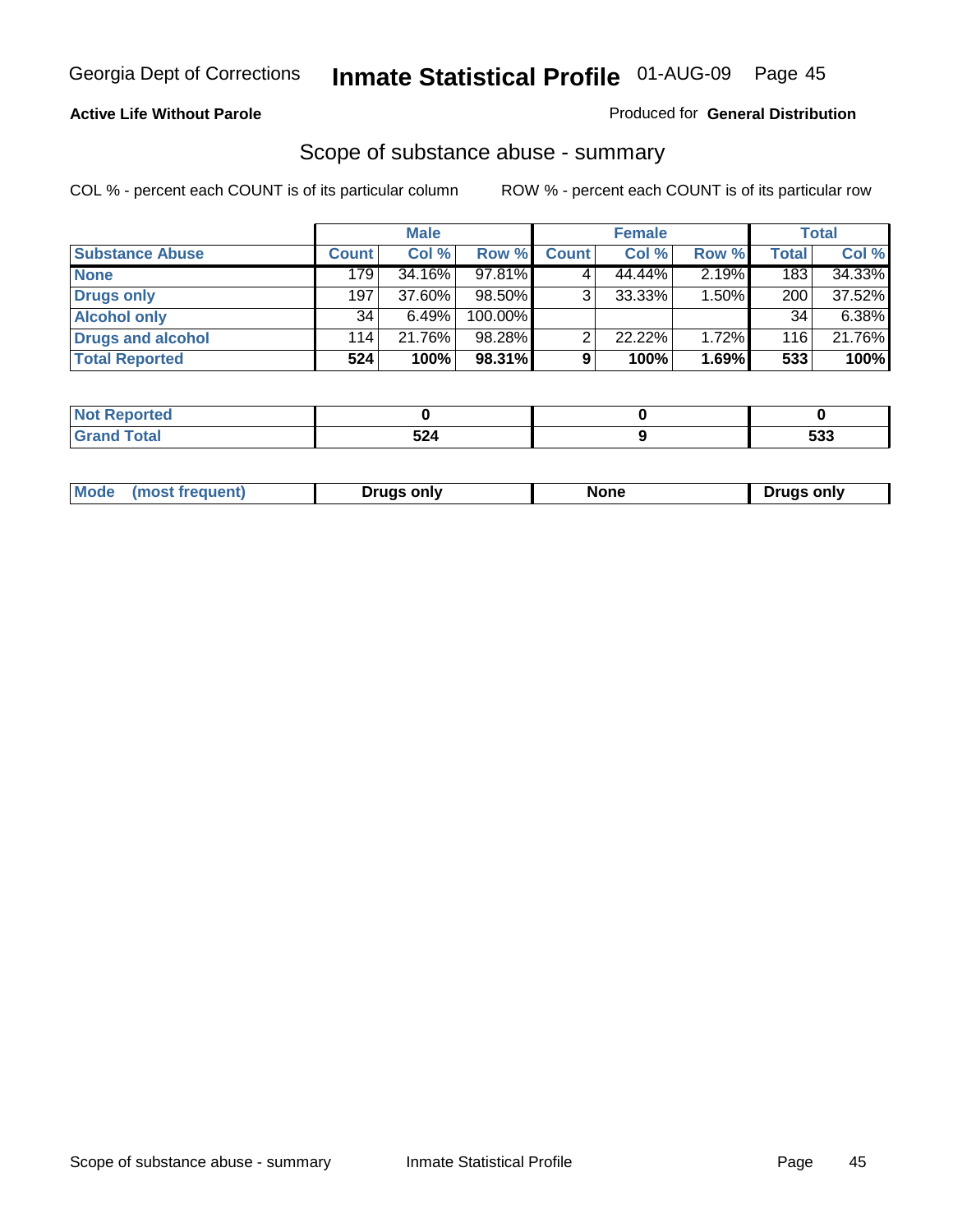#### **Active Life Without Parole**

#### Produced for **General Distribution**

## Scope of substance abuse - detail

|                                      |                | <b>Male</b> |         |              | <b>Female</b> |       |              | <b>Total</b> |
|--------------------------------------|----------------|-------------|---------|--------------|---------------|-------|--------------|--------------|
| <b>Substance Abuse</b>               | <b>Count</b>   | Col %       | Row %   | <b>Count</b> | Col %         | Row % | <b>Total</b> | Col %        |
| No drug or alcohol problems          | 179            | 34.16%      | 97.81%  | 4            | 44.44%        | 2.19% | 183          | 34.33%       |
| Drug addiction but no alcohol        | 3              | 0.57%       | 100.00% |              |               |       | 3            | 0.56%        |
| <b>Drug addiction and alcohol</b>    | 3              | 0.57%       | 100.00% |              |               |       | 3            | 0.56%        |
| abuse                                |                |             |         |              |               |       |              |              |
| <b>Drug addiction and alcoholism</b> | $\overline{2}$ | 0.38%       | 100.00% |              |               |       | 2            | 0.38%        |
| No drug problem but alcohol          | 28             | 5.34%       | 100.00% |              |               |       | 28           | 5.25%        |
| abuse                                |                |             |         |              |               |       |              |              |
| No drug problem but alcoholism       | 6              | 1.15%       | 100.00% |              |               |       | 6            | 1.13%        |
| Drug experiment but no alcohol       | 118            | 22.52%      | 99.16%  | 1            | 11.11%        | 0.84% | 119          | 22.33%       |
| <b>Drug experiment &amp; alcohol</b> | 13             | 2.48%       | 100.00% |              |               |       | 13           | 2.44%        |
| abuse                                |                |             |         |              |               |       |              |              |
| Drug experiment & alcoholism         | 8              | 1.53%       | 100.00% |              |               |       | 8            | 1.50%        |
| Drug abuse but no alcohol            | 76             | 14.50%      | 97.44%  | 2            | 22.22%        | 2.56% | 78           | 14.63%       |
| Drug abuse and alcohol abuse         | 74             | 14.12%      | 98.67%  |              | 11.11%        | 1.33% | 75           | 14.07%       |
| Drug abuse and alcoholism            | 14             | 2.67%       | 93.33%  |              | 11.11%        | 6.67% | 15           | 2.81%        |
| <b>Total Reported</b>                | 524            | 100%        | 98.31%  | 9            | 100%          | 1.69% | 533          | 100%         |

| <b>Not Reported</b> |             |                   |
|---------------------|-------------|-------------------|
| <b>Total</b>        | ra 1<br>524 | にへへ<br><u>ააა</u> |

| Mode (most frequent) | No drug or alcohol problems No drug or alcohol problems No drug or alcohol |          |
|----------------------|----------------------------------------------------------------------------|----------|
|                      |                                                                            | problems |
|                      |                                                                            |          |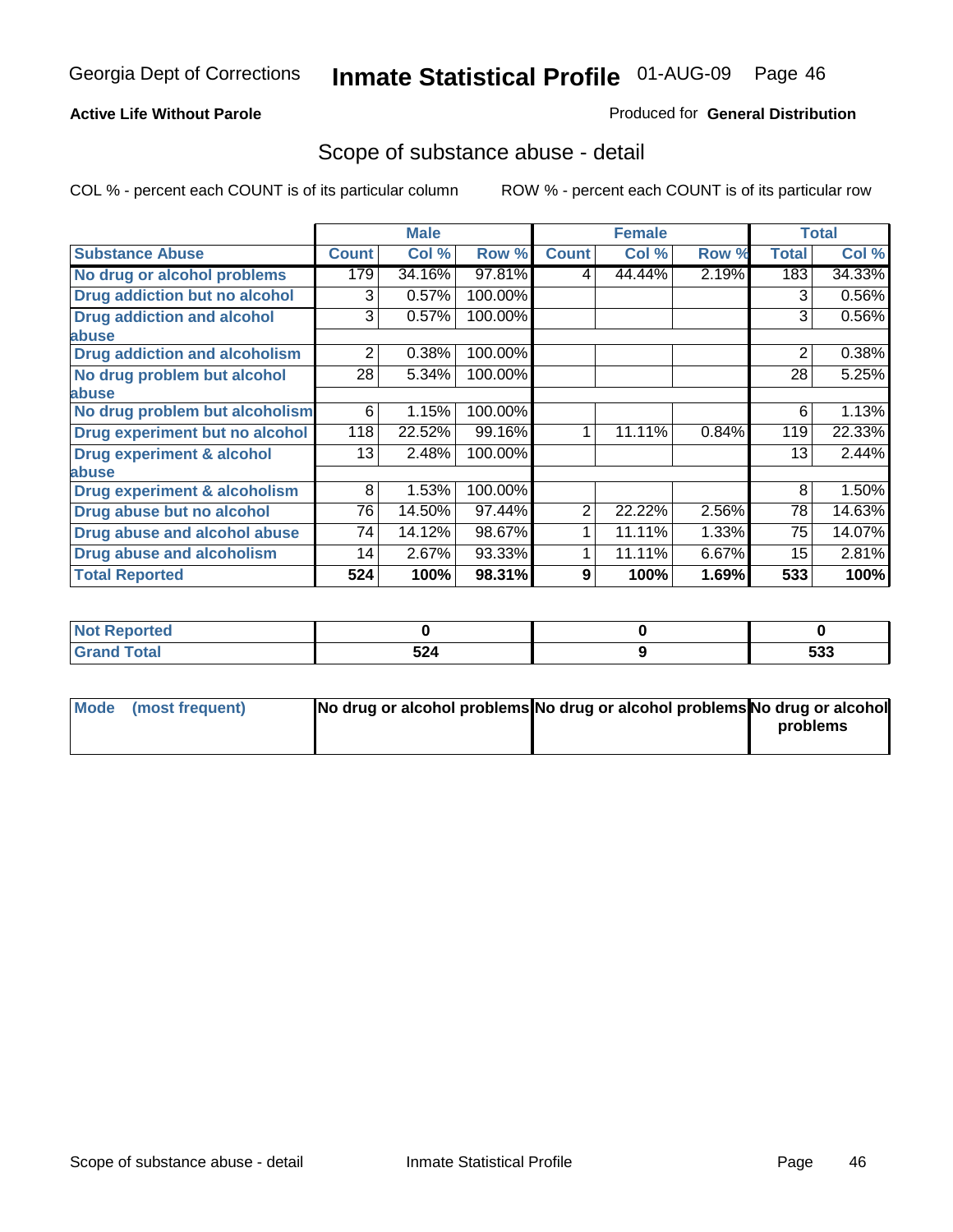#### **Active Life Without Parole**

#### Produced for **General Distribution**

## Current / last mental health treatment level

|                                    |              | <b>Male</b> |           |              | <b>Female</b> |       |              | <b>Total</b> |
|------------------------------------|--------------|-------------|-----------|--------------|---------------|-------|--------------|--------------|
| <b>Mental Health Treatment Lev</b> | <b>Count</b> | Col %       | Row %     | <b>Count</b> | Col %         | Row % | <b>Total</b> | Col %        |
| 1 No problem at current time       | 67           | 34.01%      | $98.53\%$ |              | 16.67%        | 1.47% | 68           | 33.50%       |
| 2 Receiving outpatient             | 97           | 49.24%      | 95.10%    | 5            | 83.33%        | 4.90% | 102          | 50.25%       |
| treatment                          |              |             |           |              |               |       |              |              |
| 3 Inpatient, moderate              | 28           | 14.21%      | 100.00%   |              |               |       | 28           | 13.79%       |
| treatment                          |              |             |           |              |               |       |              |              |
| 4 Inpatient, intensive             | 5            | 2.54%       | 100.00%   |              |               |       | 5            | 2.46%        |
| treatment                          |              |             |           |              |               |       |              |              |
| <b>Total Evaluated</b>             | 197          | 100%        | 97.04%    | 6            | 100%          | 2.96% | 203          | 100%         |

| Never had MH evaluation | - פח<br>JL I | 330         |
|-------------------------|--------------|-------------|
| $T0+0$                  | 524          | - 22<br>ააა |

| <b>Median (middle)</b>         | <b>Receiving outpatient</b><br>treatment | <b>Receiving outpatient</b><br>treatment | Receiving<br>outpatient<br>treatment |
|--------------------------------|------------------------------------------|------------------------------------------|--------------------------------------|
| <b>Mode</b><br>(most frequent) | <b>Receiving outpatient</b><br>treatment | <b>Receiving outpatient</b><br>treatment | Receiving<br>outpatient<br>treatment |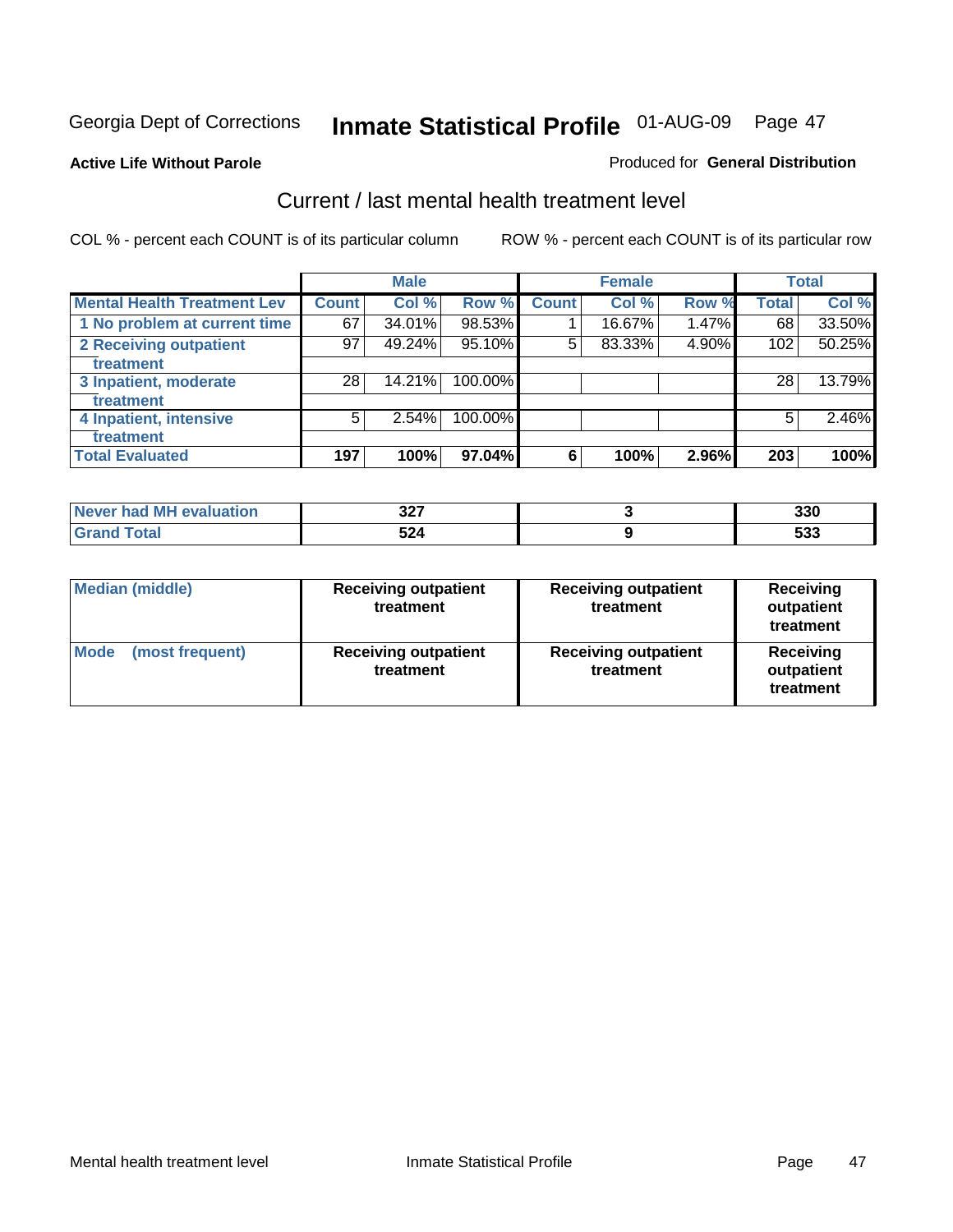### **Active Life Without Parole**

### Produced for **General Distribution**

## PULHESDWIT medical scale - 'P' overall condition ('P'hysical)

|                                   |                 | <b>Male</b> |             |   | <b>Female</b> |       |                 | <b>Total</b> |
|-----------------------------------|-----------------|-------------|-------------|---|---------------|-------|-----------------|--------------|
| 'P' Overall Condition             | Count l         | Col %       | Row % Count |   | Col %         | Row % | <b>Total</b>    | Col %        |
| 1 No medical illness              | 360             | 68.97%      | 98.63%      | 5 | 55.56%        | 1.37% | 365             | 68.74%       |
| 2 Well-controlled chronic illness | 133             | 25.48%      | 97.08%      |   | 44.44%        | 2.92% | 137             | 25.80%       |
| 3 Poorly-controlled chronic       | 26 <sub>1</sub> | 4.98%       | 100.00%     |   |               |       | 26 <sub>1</sub> | 4.90%        |
| <b>illness</b>                    |                 |             |             |   |               |       |                 |              |
| 4 Significant problems requiring  | 3               | 0.57%       | 100.00%     |   |               |       | 3               | $0.56\%$     |
| special housing                   |                 |             |             |   |               |       |                 |              |
| <b>Total Reported</b>             | 522             | 100%        | 98.31%      | 9 | 100%          | 1.69% | 531             | 100%         |

| Not Reported |                    |                   |
|--------------|--------------------|-------------------|
| <b>otal</b>  | <b>FO.</b><br>-525 | につつ<br><u>ეაა</u> |

| Mode<br>(most frequent) | 1 No medical illness | 1 No medical illness | 1 No medical<br>illness |
|-------------------------|----------------------|----------------------|-------------------------|
|-------------------------|----------------------|----------------------|-------------------------|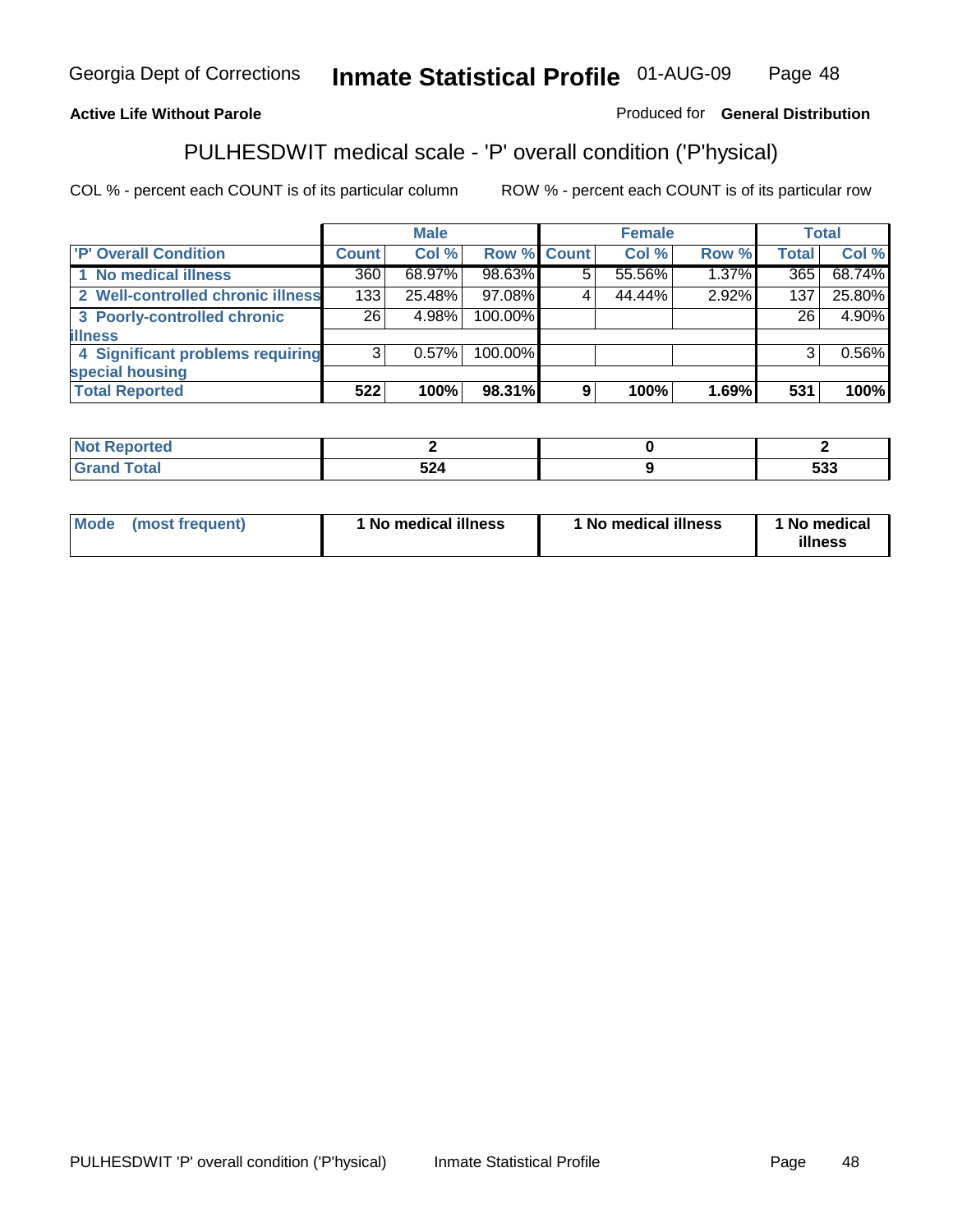### **Active Life Without Parole**

Produced for **General Distribution**

## PULHESDWIT medical scale - 'U' upper body

|                              |              | <b>Male</b> |         |              | <b>Female</b> |       |              | <b>Total</b> |
|------------------------------|--------------|-------------|---------|--------------|---------------|-------|--------------|--------------|
| <b>U' Upper Body</b>         | <b>Count</b> | Col %       | Row %   | <b>Count</b> | Col %         | Row % | <b>Total</b> | Col %        |
| 1 Upper bones, joints,       | 496          | 95.02%      | 98.41%  | 8            | 88.89%        | 1.59% | 504          | 94.92%       |
| muscles all OK               |              |             |         |              |               |       |              |              |
| 2 One or both arms minimally | 22           | 4.21%       | 95.65%  |              | 11.11%        | 4.35% | 23           | 4.33%        |
| limited                      |              |             |         |              |               |       |              |              |
| 3 One or both arms           | 3            | 0.57%       | 100.00% |              |               |       | 3            | 0.56%        |
| moderately limited           |              |             |         |              |               |       |              |              |
| 4 One arm disabled,          |              | 0.19%       | 100.00% |              |               |       |              | 0.19%        |
| paralyzed, or amputated      |              |             |         |              |               |       |              |              |
| <b>Total Reported</b>        | 522          | 100%        | 98.31%  | 9            | 100%          | 1.69% | 531          | 100%         |

| N <sub>of</sub><br><b>Reported</b><br>$\sim$ |                       |             |
|----------------------------------------------|-----------------------|-------------|
| T <sub>ofol</sub>                            | EN A<br>344<br>$\sim$ | につつ<br>. აა |

|  | Mode (most frequent) | 1 Upper bones, joints,<br>muscles all OK | 1 Upper bones, joints,<br>muscles all OK | 1 Upper bones,<br>joints, muscles all<br>ΟK |
|--|----------------------|------------------------------------------|------------------------------------------|---------------------------------------------|
|--|----------------------|------------------------------------------|------------------------------------------|---------------------------------------------|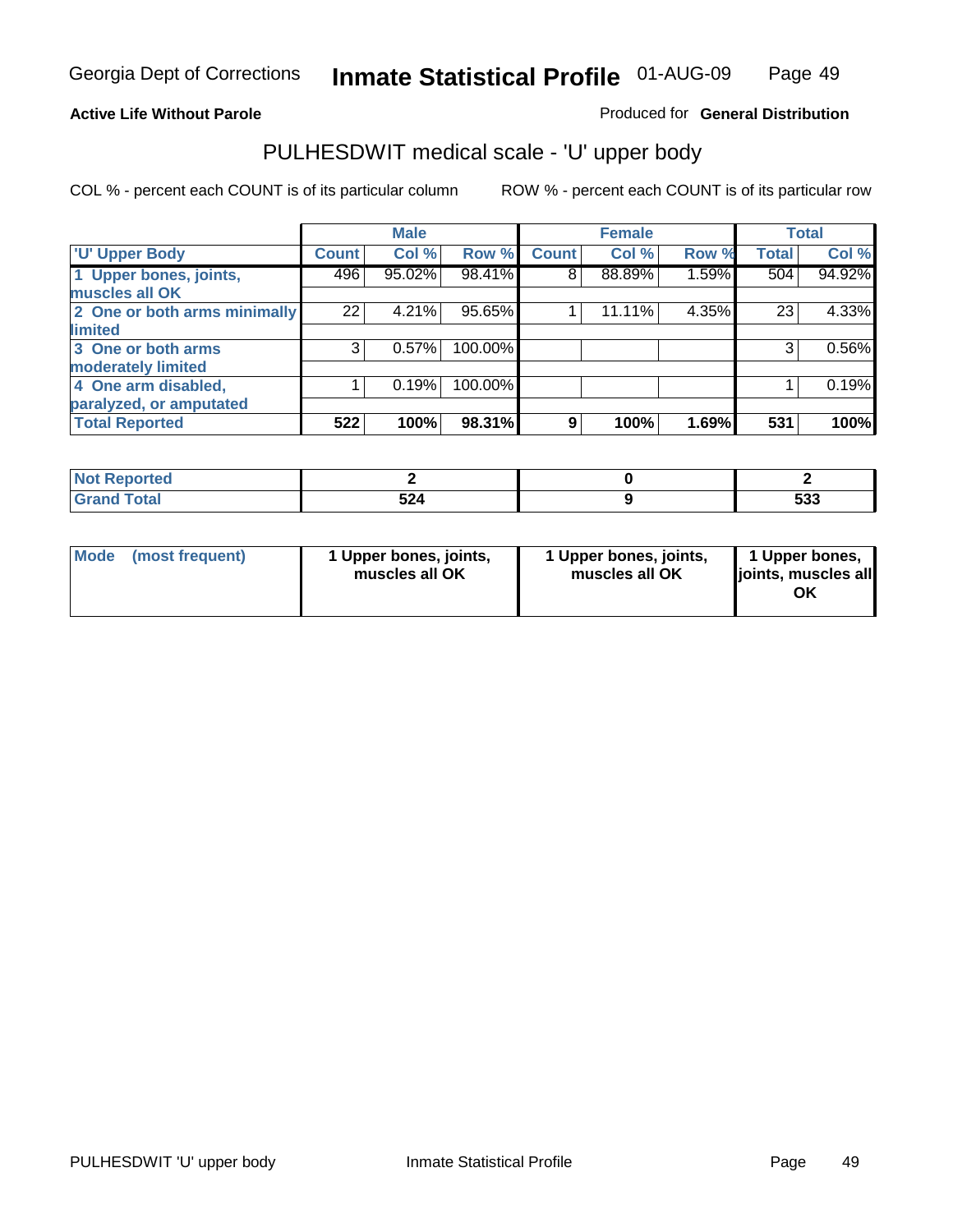#### **Active Life Without Parole**

#### Produced for **General Distribution**

## PULHESDWIT medical scale - 'L' lower body

|                                |              | <b>Male</b> |         |              | <b>Female</b> |       |              | <b>Total</b> |
|--------------------------------|--------------|-------------|---------|--------------|---------------|-------|--------------|--------------|
| 'L' Lower Body                 | <b>Count</b> | Col %       | Row %   | <b>Count</b> | Col %         | Row % | <b>Total</b> | Col %        |
| 1 Lower bones, joints,         | 441          | 84.48%      | 98.22%  | 8            | 88.89%        | 1.78% | 449          | 84.56%       |
| muscles all OK                 |              |             |         |              |               |       |              |              |
| 2 One or both legs minimally   | 67           | 12.84%      | 98.53%  |              | 11.11%        | 1.47% | 68           | 12.81%       |
| limited                        |              |             |         |              |               |       |              |              |
| 3 One or both legs             | 11           | 2.11%       | 100.00% |              |               |       | 11           | 2.07%        |
| moderately limited             |              |             |         |              |               |       |              |              |
| 4 One leg disabled, paralyzed, | 3            | 0.57%       | 100.00% |              |               |       | 3            | 0.56%        |
| or amputated                   |              |             |         |              |               |       |              |              |
| <b>Total Reported</b>          | 522          | 100%        | 98.31%  | 9            | 100%          | 1.69% | 531          | 100%         |

| <b>rted</b><br>w                             |             |                   |
|----------------------------------------------|-------------|-------------------|
| $f \wedge f \wedge f$<br><b>TULAI</b><br>. . | ra 1<br>524 | rae<br><u>ააა</u> |

|  | Mode (most frequent) | 1 Lower bones, joints,<br>muscles all OK | 1 Lower bones, joints,<br>muscles all OK | 1 Lower bones,<br>joints, muscles all<br>OK |
|--|----------------------|------------------------------------------|------------------------------------------|---------------------------------------------|
|--|----------------------|------------------------------------------|------------------------------------------|---------------------------------------------|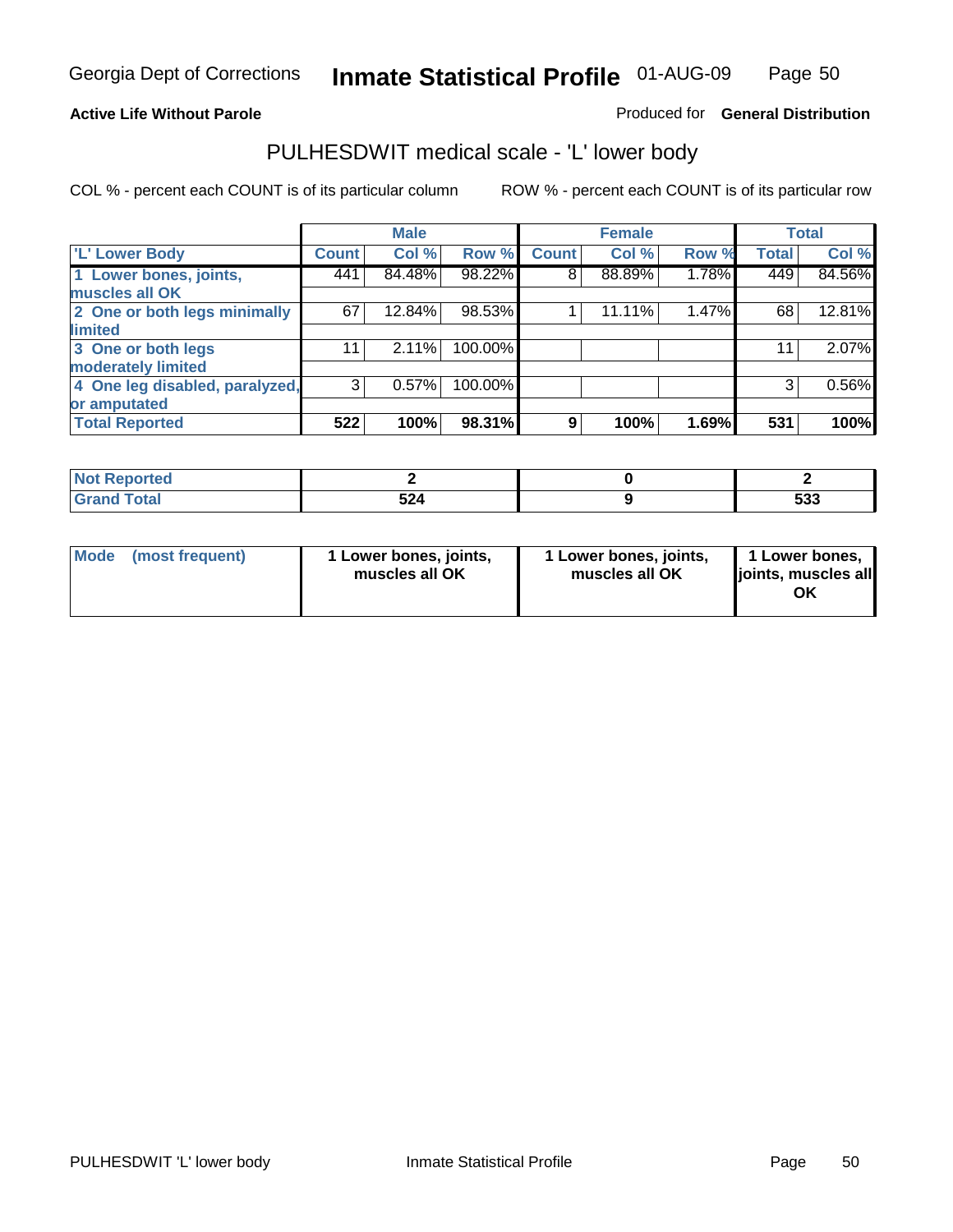**Active Life Without Parole** 

Produced for **General Distribution**

## PULHESDWIT medical scale - 'H' hearing

|                                |              | <b>Male</b> |             |   | <b>Female</b> |          | Total |        |
|--------------------------------|--------------|-------------|-------------|---|---------------|----------|-------|--------|
| 'H' Hearing                    | <b>Count</b> | Col%        | Row % Count |   | Col%          | Row %    | Total | Col %  |
| 1 Normal hearing both ears     | 517          | $99.04\%$   | 98.29%      | 9 | $100.00\%$    | $1.71\%$ | 526   | 99.06% |
| 2 Some loss in one ear with    | 5            | $0.96\%$    | 100.00%     |   |               |          |       | 0.94%  |
| other OK, or mild loss in both |              |             |             |   |               |          |       |        |
| <b>Total Reported</b>          | 522          | 100%        | 98.31%      |   | 100%          | 1.69%    | 531   | 100%   |

| <b>orted</b><br>$\sim$ |                                  |     |
|------------------------|----------------------------------|-----|
| <b>c</b> otal          | <b>FA</b><br>--<br>$\sim$ $\sim$ | 533 |

| Mode (most frequent) | 1 Normal hearing both ears 1 Normal hearing both ears 1 Normal hearing | both ears |
|----------------------|------------------------------------------------------------------------|-----------|
|                      |                                                                        |           |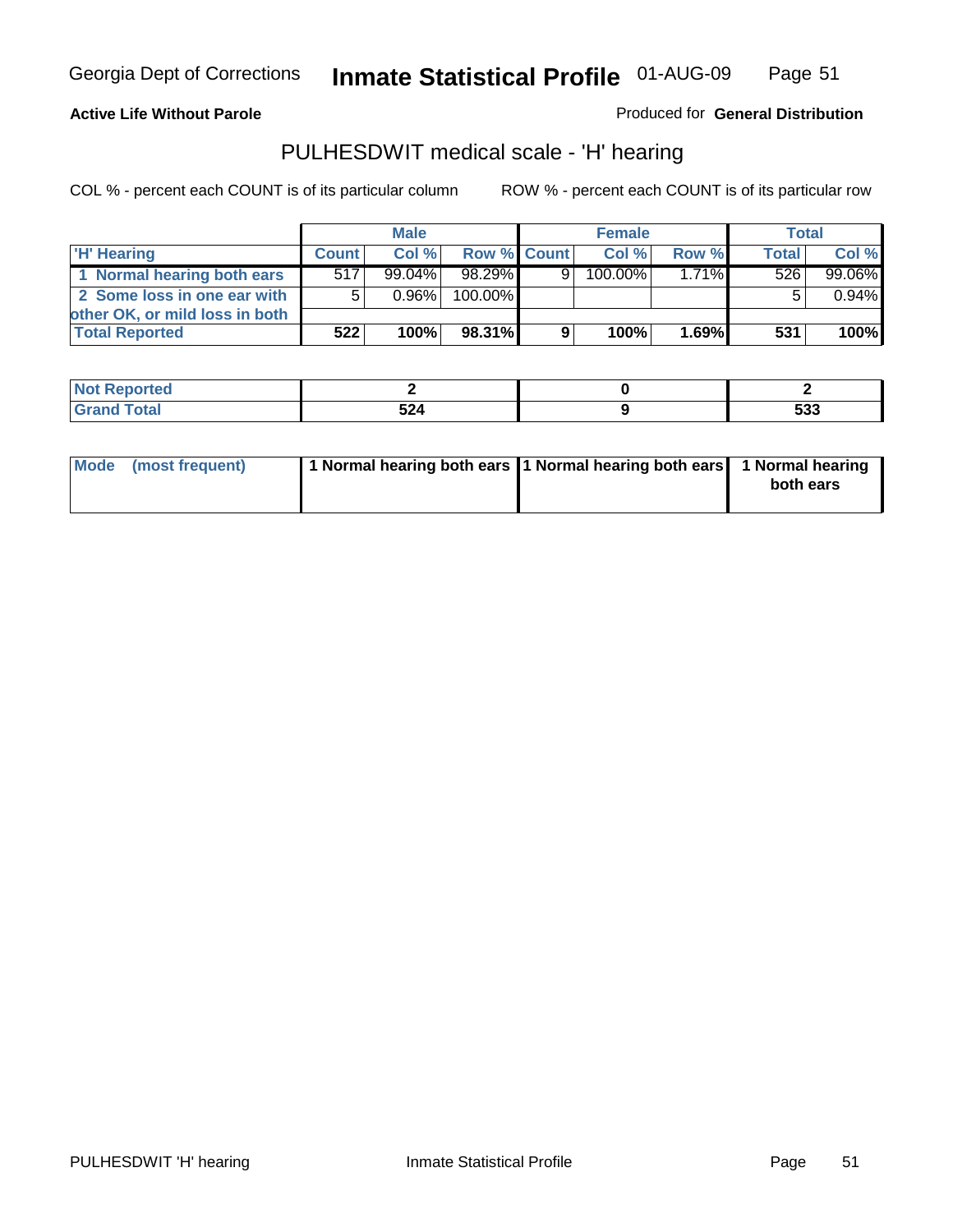#### **Active Life Without Parole**

#### Produced for **General Distribution**

## PULHESDWIT medical scale - 'E' vision

|                                |              | <b>Male</b> |             |   | <b>Female</b> |          |              | Total  |
|--------------------------------|--------------|-------------|-------------|---|---------------|----------|--------------|--------|
| <b>E' Vision</b>               | <b>Count</b> | Col %       | Row % Count |   | Col %         | Row %    | <b>Total</b> | Col %  |
| 1 Correctable to 20/40 in both | 434          | 83.14%      | 98.64%      |   | 66.67%        | 1.36%    | 440          | 82.86% |
| eyes                           |              |             |             |   |               |          |              |        |
| 2 Correctable to 20/70 in one  | 80           | $15.33\%$   | 96.39%      |   | 33.33%        | $3.61\%$ | 83           | 15.63% |
| eye, may be blind in other     |              |             |             |   |               |          |              |        |
| 3 Correctable to 20/200 in one | 8            | 1.53%       | 100.00%     |   |               |          |              | 1.51%  |
| eye, may be blind in other     |              |             |             |   |               |          |              |        |
| <b>Total Reported</b>          | 522          | 100%        | 98.31%      | 9 | 100%          | 1.69%    | 531          | 100%   |

| <b>prted</b>                    |             |                   |
|---------------------------------|-------------|-------------------|
| <b>otal</b><br>$\mathbf{v}$ and | 524<br>JL-1 | raa<br><u>ააა</u> |

| Mode (most frequent) | 1 Correctable to 20/40 in<br>both eyes | 1 Correctable to 20/40 in   1 Correctable to<br>both eves | 20/40 in both eyes |
|----------------------|----------------------------------------|-----------------------------------------------------------|--------------------|
|----------------------|----------------------------------------|-----------------------------------------------------------|--------------------|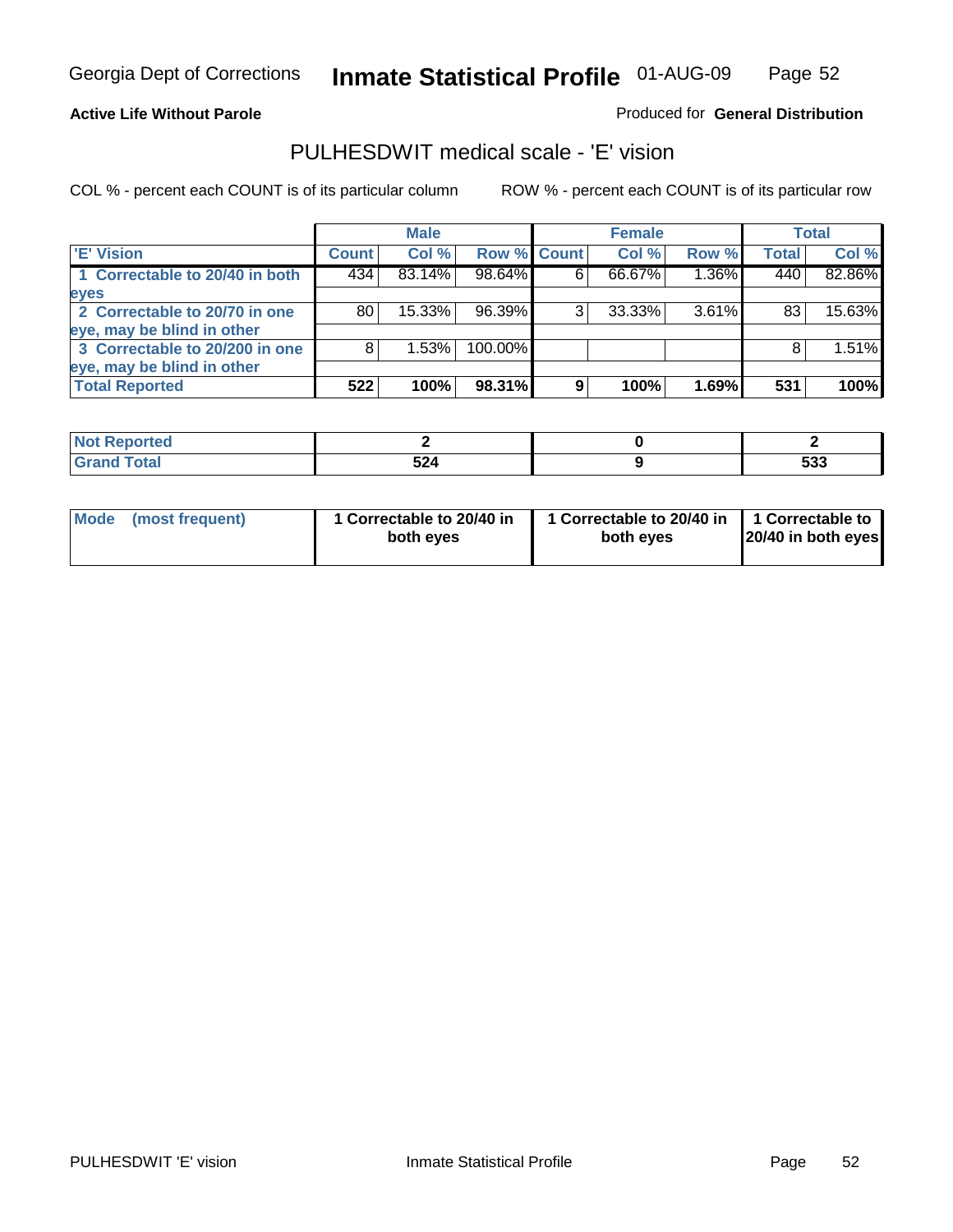### **Active Life Without Parole**

### Produced for **General Distribution**

## PULHESDWIT medical scale - 'S' pSychiatric

|                                |              | <b>Male</b> |                    |   | <b>Female</b> |       |              | <b>Total</b> |
|--------------------------------|--------------|-------------|--------------------|---|---------------|-------|--------------|--------------|
| 'S' pSychiatric                | <b>Count</b> | Col %       | <b>Row % Count</b> |   | Col %         | Row % | <b>Total</b> | Col %        |
| 1 No impairment or disorders   | 422          | 82.58%      | 99.29%             | 3 | 50.00%        | 0.71% | 425          | 82.21%       |
| 2 Stable, or in remission, or  | 57           | 11.15%      | 95.00%             | 3 | 50.00%        | 5.00% | 60           | 11.61%       |
| mild impairment or retardation |              |             |                    |   |               |       |              |              |
| 3 Requires moderate inpatient  | 29           | 5.68%       | 100.00%            |   |               |       | 29           | 5.61%        |
| treatment                      |              |             |                    |   |               |       |              |              |
| 4 Requires intensive inpatient | 3            | 0.59%       | 100.00%            |   |               |       | 3            | 0.58%        |
| treatment                      |              |             |                    |   |               |       |              |              |
| <b>Total Reported</b>          | 511          | 100%        | 98.84%             | 6 | 100%          | 1.16% | 517          | 100.0%       |

| prtea       |           | יי                |
|-------------|-----------|-------------------|
| <b>otal</b> | ミウム<br>ےכ | <b>FOO</b><br>ຉຉຉ |

| <b>1 No impairment or disorders</b> | 1 No impairment or | 1 No impairment or |
|-------------------------------------|--------------------|--------------------|
| Mode (most frequent)                | disorders          | disorders          |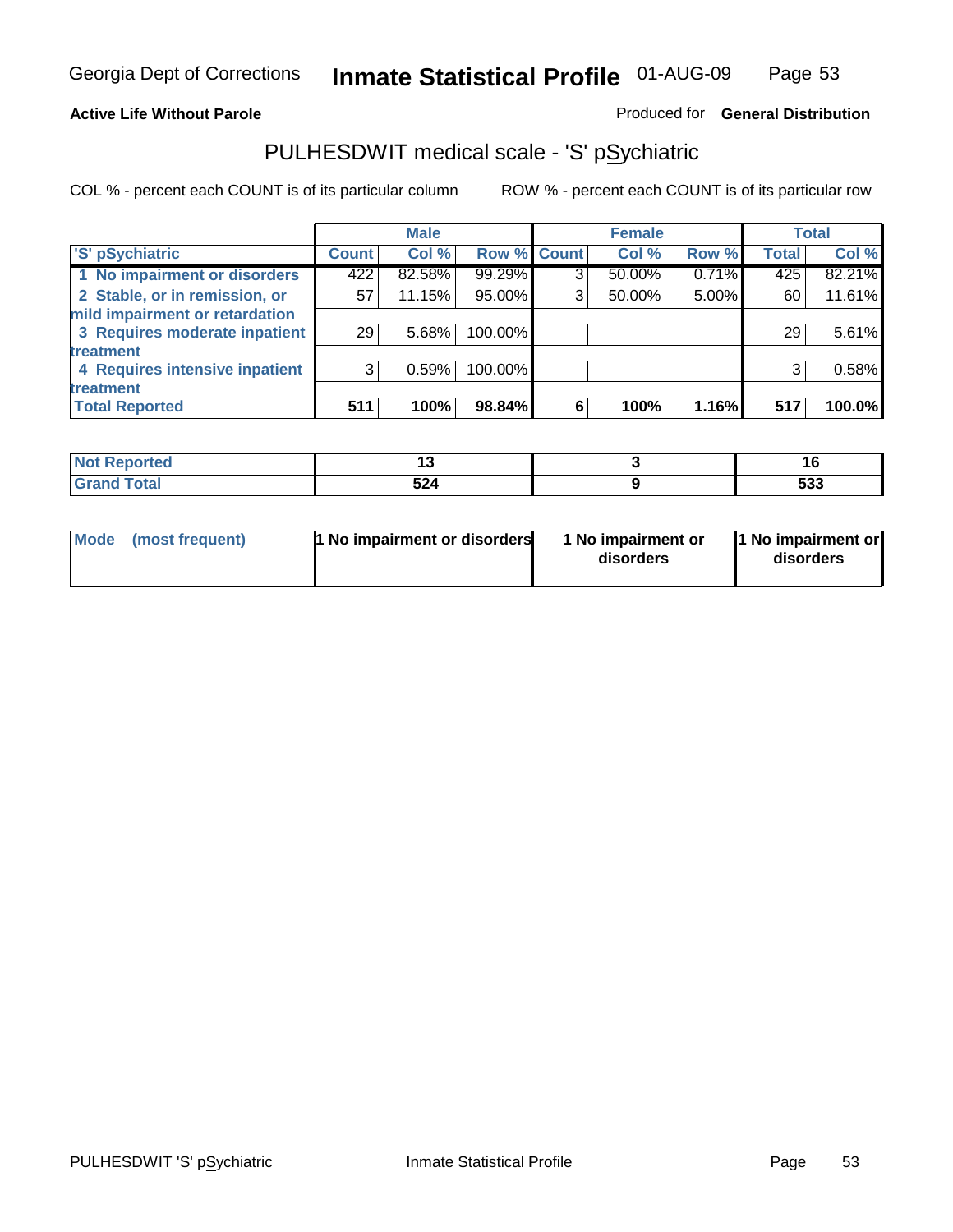#### **Active Life Without Parole**

Produced for **General Distribution**

## PULHESDWIT medical scale - 'D' dental

|                                 |              | <b>Male</b> |             |   | <b>Female</b> |       |              | <b>Total</b> |
|---------------------------------|--------------|-------------|-------------|---|---------------|-------|--------------|--------------|
| <b>D' Dental</b>                | <b>Count</b> | Col %       | Row % Count |   | Col %         | Row % | <b>Total</b> | Col %        |
| 1 Minimal routine dental health | 356          | 69.94%      | 98.89%      | 4 | 66.67%        | 1.11% | 360          | 69.90%       |
| <b>needs</b>                    |              |             |             |   |               |       |              |              |
| 2 Moderate cavities and/or      | 122          | 23.97%      | 98.39%      | 2 | 33.33%        | 1.61% | 124          | 24.08%       |
| gum disease                     |              |             |             |   |               |       |              |              |
| 3 Extensive gum disease         | 30           | 5.89%       | 100.00%     |   |               |       | 30           | 5.83%        |
| and/or widespread decay         |              |             |             |   |               |       |              |              |
| 4 Urgent need for dental        |              | 0.20%       | 100.00%     |   |               |       |              | 0.19%        |
| <b>services</b>                 |              |             |             |   |               |       |              |              |
| <b>Total Reported</b>           | 509          | 100%        | 98.83%      | 6 | 100%          | 1.17% | 515          | 100%         |

| <b>Reported</b><br>-N. | . .   | нο         |
|------------------------|-------|------------|
| <b>otal</b>            | $-2A$ | -00        |
| $\sim$ .               | --    | <u>ააა</u> |

| <b>Mode</b> | (most frequent) | <b>Minimal routine dental</b><br>health needs | 1 Minimal routine dental 1 Minimal routine<br>health needs | dental health<br>needs |
|-------------|-----------------|-----------------------------------------------|------------------------------------------------------------|------------------------|
|             |                 |                                               |                                                            |                        |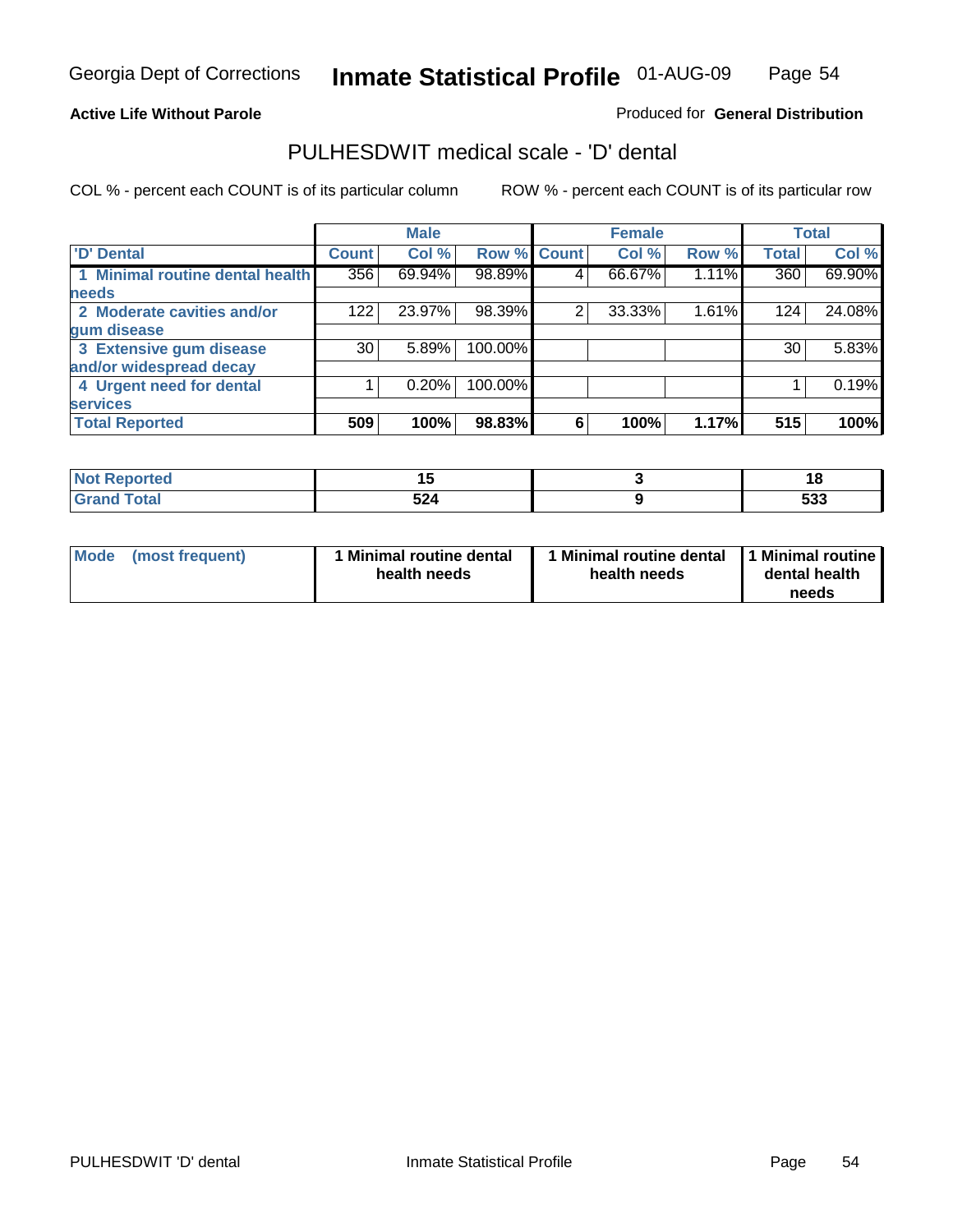### **Active Life Without Parole**

### Produced for **General Distribution**

## PULHESDWIT medical scale - 'W' work ability

|                                 |                 | <b>Male</b> |             |   | <b>Female</b> |       |              | <b>Total</b> |
|---------------------------------|-----------------|-------------|-------------|---|---------------|-------|--------------|--------------|
| <b>W' work ability</b>          | <b>Count</b>    | Col %       | Row % Count |   | Col %         | Row % | <b>Total</b> | Col %        |
| 1 Unrestricted work or activity | 403             | 77.20%      | 98.05%      | 8 | 88.89%        | 1.95% | 411          | 77.40%       |
| 2 Minor restrictions on type of | 100             | 19.16%      | 99.01%      |   | 11.11%        | 0.99% | 101          | 19.02%       |
| <b>work</b>                     |                 |             |             |   |               |       |              |              |
| 3 Moderate restrictions on type | 12 <sup>2</sup> | $2.30\%$    | 100.00%     |   |               |       | $12 \,$      | 2.26%        |
| of work                         |                 |             |             |   |               |       |              |              |
| 4 Major restrictions on type of |                 | $1.34\%$    | 100.00%     |   |               |       |              | 1.32%        |
| <b>work</b>                     |                 |             |             |   |               |       |              |              |
| <b>Total Reported</b>           | 522             | 100%        | 98.31%      | 9 | 100%          | 1.69% | 531          | 100%         |

| <b>Reported</b><br>NOT. |     |                   |
|-------------------------|-----|-------------------|
| <b>Total</b><br>C-r-    | 524 | raa<br><u>ააა</u> |

| Mode            | 1 Unrestricted work or | 1 Unrestricted work or | 1 Unrestricted   |
|-----------------|------------------------|------------------------|------------------|
| (most frequent) | activity               | activity               | work or activity |
|                 |                        |                        |                  |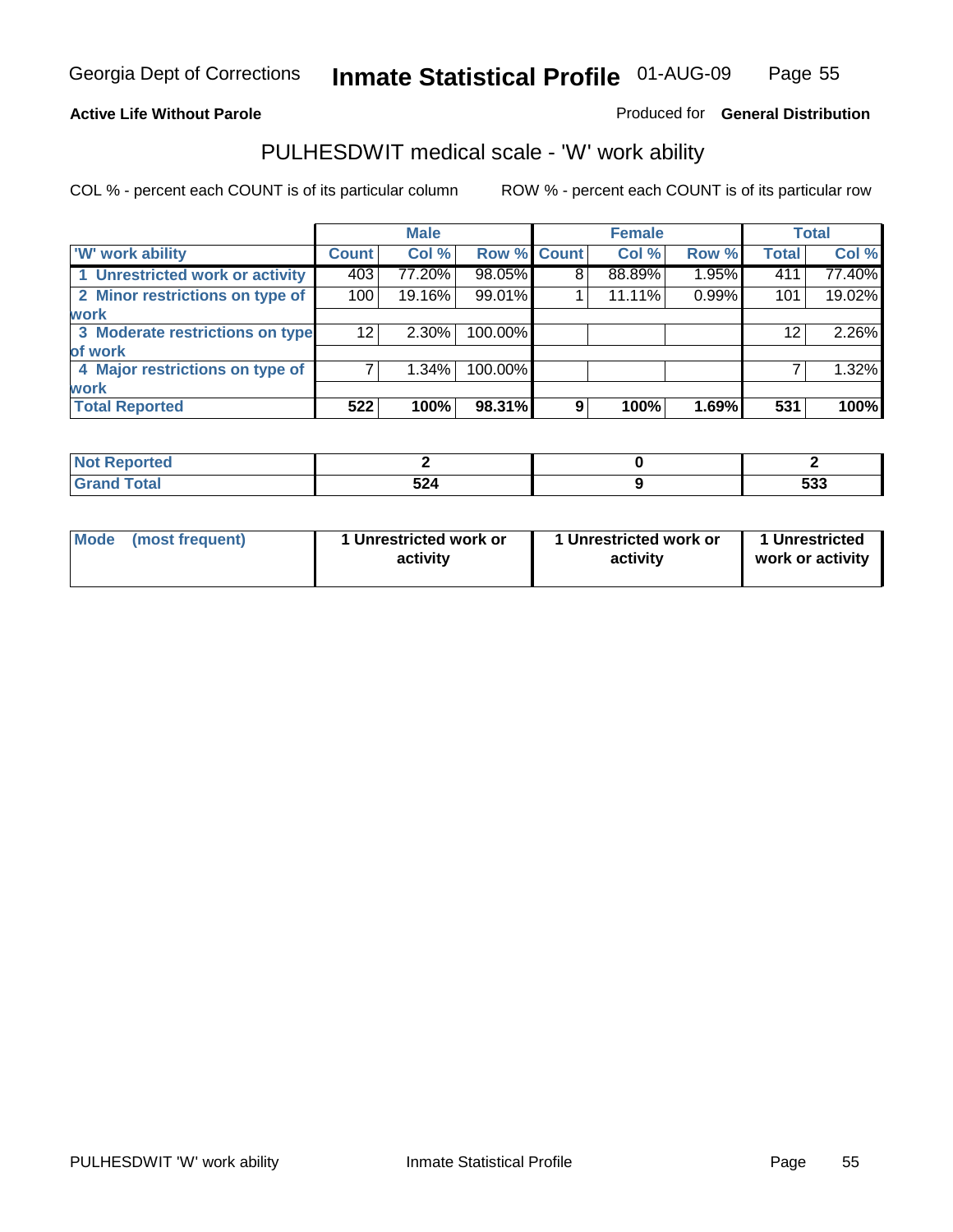#### **Active Life Without Parole**

### Produced for **General Distribution**

## PULHESDWIT medical scale - 'I' impairment

|                           |              | <b>Male</b> |                    |   | <b>Female</b> |       |              | <b>Total</b> |
|---------------------------|--------------|-------------|--------------------|---|---------------|-------|--------------|--------------|
| <b>T' Impairment</b>      | <b>Count</b> | Col %       | <b>Row % Count</b> |   | Col %         | Row % | <b>Total</b> | Col %        |
| 1 No impairments or       | 512          | 98.08%      | 98.27%             | 9 | 100.00%       | 1.73% | 521          | 98.12%       |
| disabilities              |              |             |                    |   |               |       |              |              |
| 2 Wheelchair-bound but    | 9            | 1.72%       | 100.00%            |   |               |       | 9            | 1.69%        |
| otherwise OK              |              |             |                    |   |               |       |              |              |
| 4 Needs moderate Assisted |              | 0.19%       | 100.00%            |   |               |       |              | 0.19%        |
| Living (level II)         |              |             |                    |   |               |       |              |              |
| <b>Total Reported</b>     | 522          | 100%        | 98.31%             | 9 | 100%          | 1.69% | 531          | 100%         |

| Reported<br>. |                  |            |
|---------------|------------------|------------|
| <b>Total</b>  | <b>ra</b><br>524 | rae<br>ააა |

| Mode            | 1 No impairments or | 1 No impairments or | 1 No impairments |
|-----------------|---------------------|---------------------|------------------|
| (most frequent) | disabilities        | disabilities        | or disabilities  |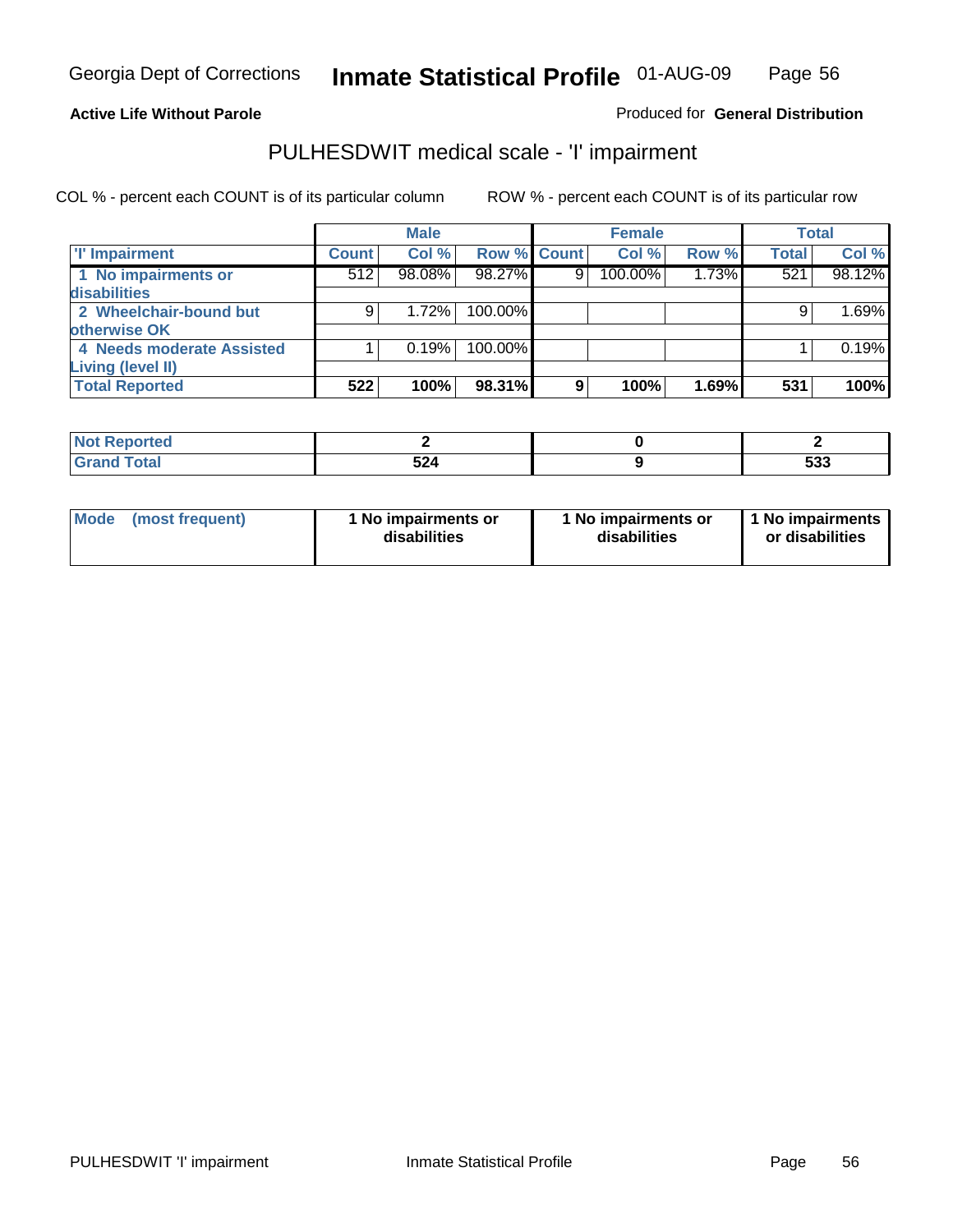#### **Inmate Statistical Profile** 01-AUG-09 Page Page 57

### **Active Life Without Parole Produced fo Seneral Distribution**

## PULHESDWIT medical scale - 'T' transportability

|                              |              | <b>Male</b> |             |                | <b>Female</b> |       |              | <b>Total</b> |
|------------------------------|--------------|-------------|-------------|----------------|---------------|-------|--------------|--------------|
| <b>T' Transportability</b>   | <b>Count</b> | Col %       | Row % Count |                | Col %         | Row % | <b>Total</b> | Col %        |
| 1 Can be transported in any  | 518          | 99.23%      | 98.29%      | 9 <sub>1</sub> | 100.00%       | 1.71% | 527          | 99.25%       |
| ordinary approved vehicle    |              |             |             |                |               |       |              |              |
| 2 Wheelchair-bound, not      | 3            | 0.57%       | 100.00%     |                |               |       |              | 0.56%        |
| needing special vehicle      |              |             |             |                |               |       |              |              |
| 3 Wheelchair-bound, requires |              | 0.19%       | 100.00%     |                |               |       |              | 0.19%        |
| special vehicle              |              |             |             |                |               |       |              |              |
| <b>Total Reported</b>        | 522          | 100%        | 98.31%      | 9              | 100%          | 1.69% | 531          | 100%         |

| Reported<br><b>NOT</b><br>$\cdots$ |             |            |
|------------------------------------|-------------|------------|
| `otal                              | co i<br>◡∠┭ | raa<br>უაა |

| Mode (most frequent) | 1 Can be transported in any 1 Can be transported in any | ordinary approved vehicle   ordinary approved vehicle   transported in any | 1 Can be<br>  ordinary approved  <br>vehicle |
|----------------------|---------------------------------------------------------|----------------------------------------------------------------------------|----------------------------------------------|
|----------------------|---------------------------------------------------------|----------------------------------------------------------------------------|----------------------------------------------|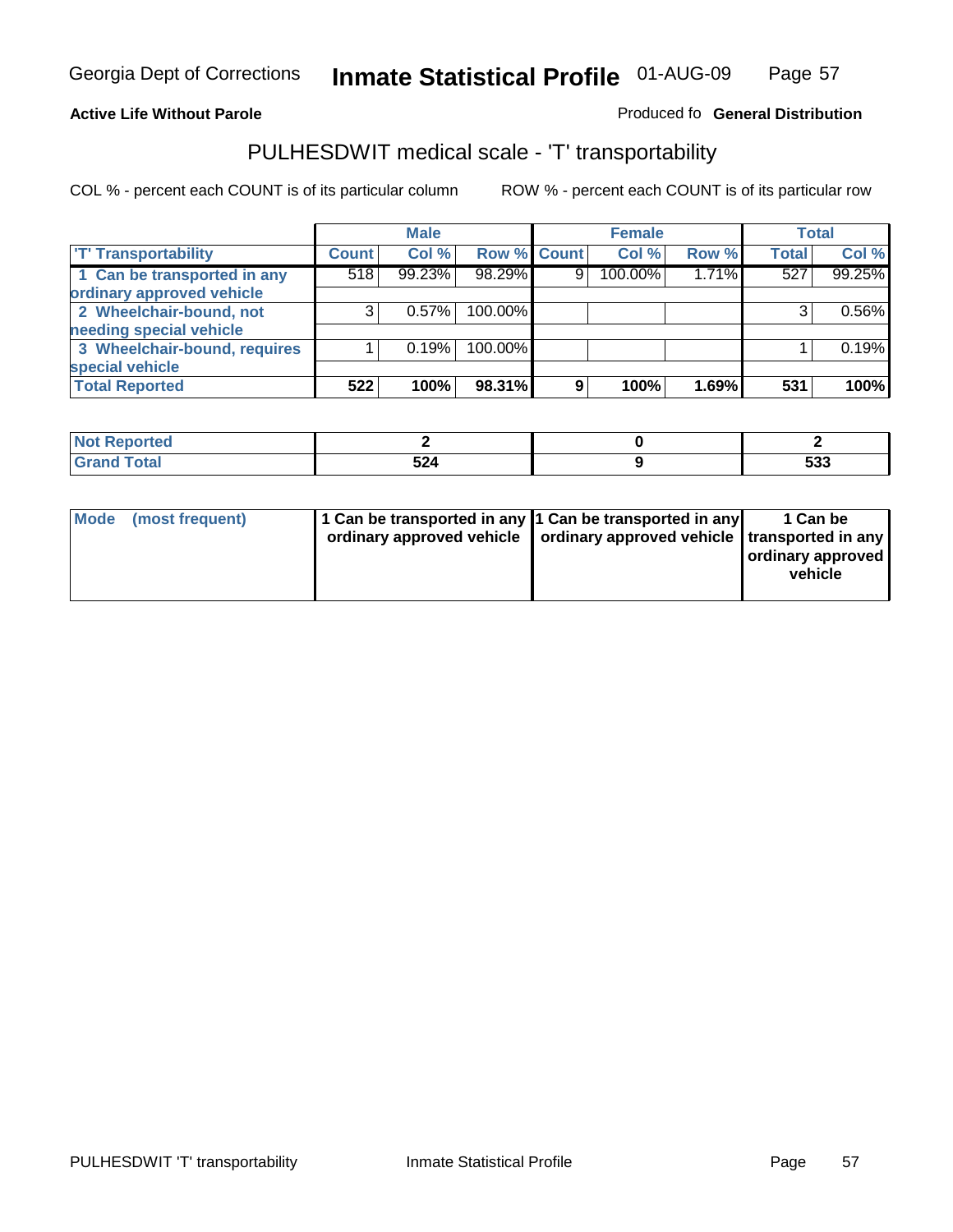#### **Active Life Without Parole**

#### Produced for **General Distribution**

## Criminality in family, self-reported

|                              |              | <b>Male</b> |        |              | <b>Female</b> |          |       | Total  |
|------------------------------|--------------|-------------|--------|--------------|---------------|----------|-------|--------|
| <b>Criminality In Family</b> | <b>Count</b> | Col %       | Row %  | <b>Count</b> | Col %         | Row %    | Total | Col %  |
| Yes, criminality in family   | 1551         | 29.98%      | 96.88% |              | 55.56%        | $3.13\%$ | 160   | 30.42% |
| No criminality in family     | 362          | 70.02%      | 98.91% | 4            | 44.44%        | 1.09%    | 366   | 69.58% |
| <b>Total Reported</b>        | 517'         | 100%        | 98.29% | 9            | 100%          | 1.71%    | 526   | 100%   |

| ported<br><b>NOT</b><br><b>IJCK</b> |                  |                     |
|-------------------------------------|------------------|---------------------|
| <b>otal</b><br>Gran<br>$\sim$       | 524<br>JLT<br>__ | r n n<br><u>ააა</u> |

|  | Mode (most frequent) | No criminality in family | Yes, criminality in family | No criminality in<br>family |
|--|----------------------|--------------------------|----------------------------|-----------------------------|
|--|----------------------|--------------------------|----------------------------|-----------------------------|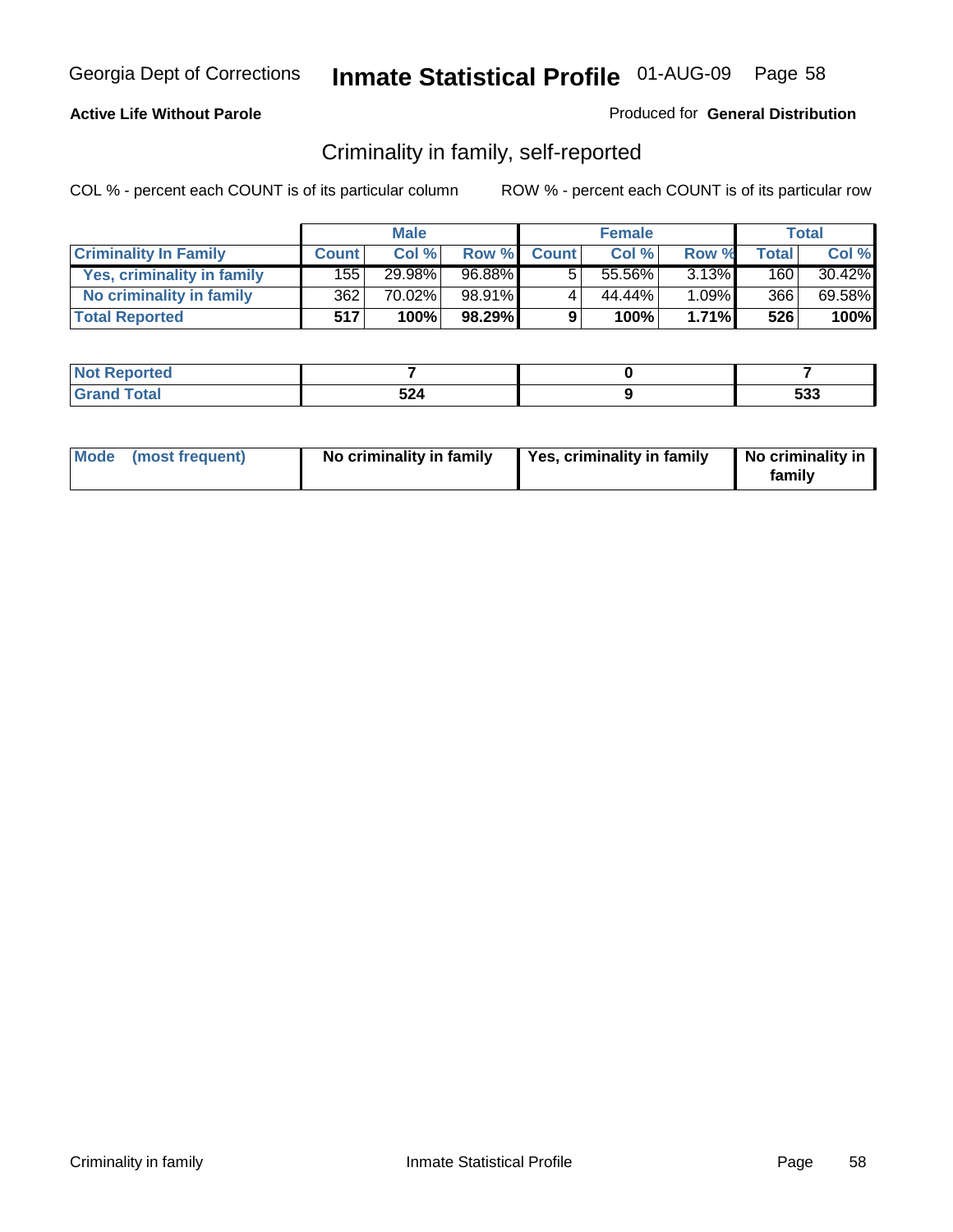#### **Active Life Without Parole**

#### Produced for **General Distribution**

## Alcoholism in family, self-reported

|                             |              | <b>Male</b> |        |              | <b>Female</b> |          |                  | Total  |
|-----------------------------|--------------|-------------|--------|--------------|---------------|----------|------------------|--------|
| <b>Alcoholism In Family</b> | <b>Count</b> | Col %       | Row %  | <b>Count</b> | Col %         | Row %    | Total            | Col %  |
| Yes, alcoholism in family   | 104          | $20.12\%$   | 98.11% |              | 22.22%        | $1.89\%$ | 106              | 20.15% |
| No alcoholism in family     | 413          | 79.88%      | 98.33% |              | 77.78%        | $1.67\%$ | 420 <sup>1</sup> | 79.85% |
| <b>Total Reported</b>       | 517          | 100%        | 98.29% | 9            | 100%          | 1.71%    | 526              | 100%   |

| <b>Not Reported</b> |     |       |
|---------------------|-----|-------|
| <b>Cotal</b>        | ドウオ | r n n |
| Cran                |     | ാാക   |

|  | Mode (most frequent) | No alcoholism in family | No alcoholism in family | No alcoholism in<br>familv |
|--|----------------------|-------------------------|-------------------------|----------------------------|
|--|----------------------|-------------------------|-------------------------|----------------------------|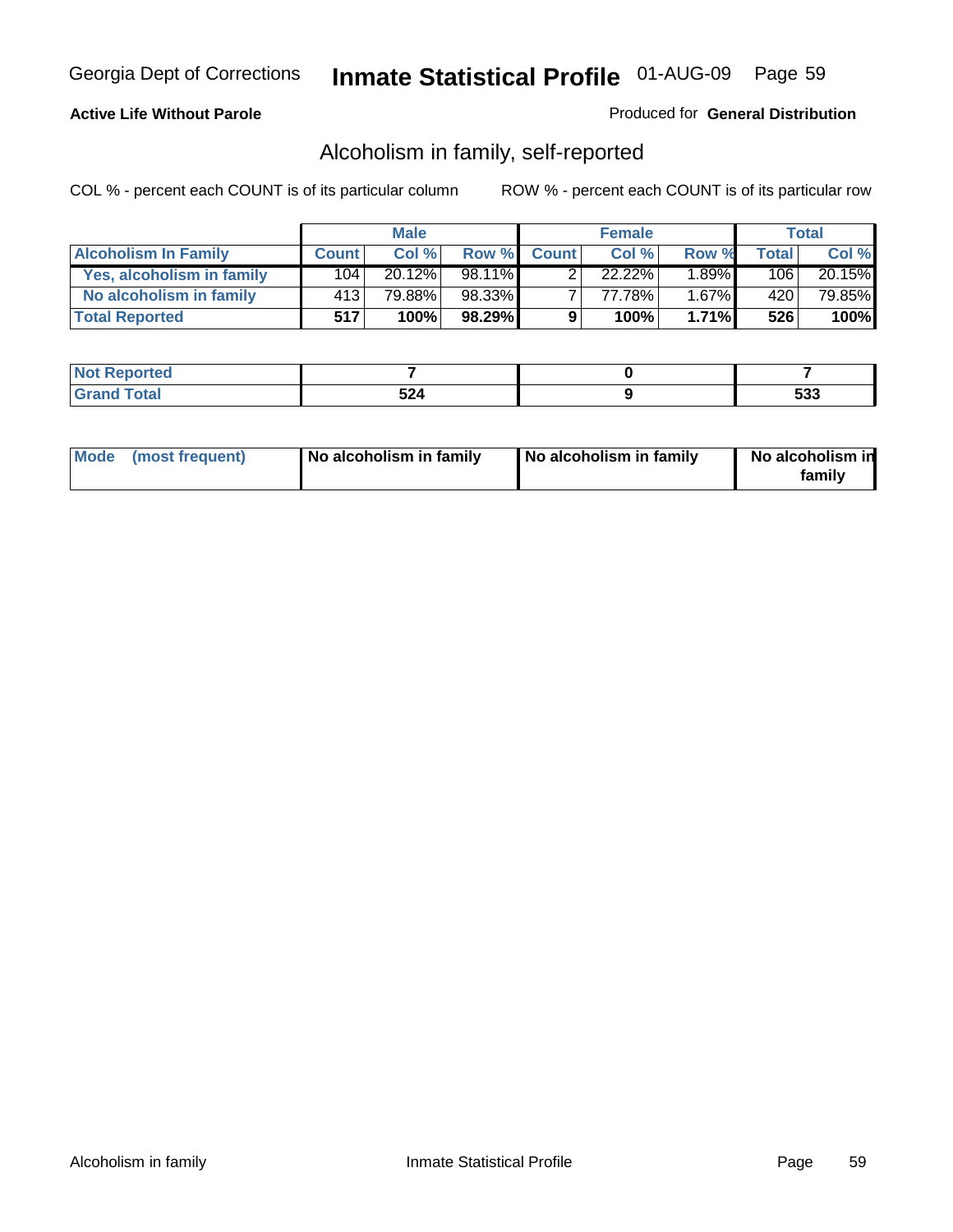#### **Active Life Without Parole**

Produced for **General Distribution**

## Drug abuse in family, self-reported

|                           |              | <b>Male</b> |        |              | <b>Female</b> |          |              | Total  |
|---------------------------|--------------|-------------|--------|--------------|---------------|----------|--------------|--------|
| Drug Abuse In Family      | <b>Count</b> | Col %       | Row %  | <b>Count</b> | Col %         | Row %    | <b>Total</b> | Col %  |
| Yes, drug abuse in family | 62           | 11.99%      | 96.88% |              | $22.22\%$     | $3.13\%$ | 64 l         | 12.17% |
| No drug abuse in family   | 455'         | 88.01%      | 98.48% | ⇁            | 77.78%        | $1.52\%$ | 462          | 87.83% |
| <b>Total Reported</b>     | 517          | 100%        | 98.29% | 9            | 100%          | $1.71\%$ | 526          | 100%   |

| oorted<br><b>NOT</b><br><b>NGI</b> |                   |              |
|------------------------------------|-------------------|--------------|
| <b>c</b> otal<br>Gran<br>$\sim$    | 72A<br>JLT<br>--- | $-00$<br>JJJ |

|  | Mode (most frequent) | No drug abuse in family | No drug abuse in family | No drug abuse in<br>family |
|--|----------------------|-------------------------|-------------------------|----------------------------|
|--|----------------------|-------------------------|-------------------------|----------------------------|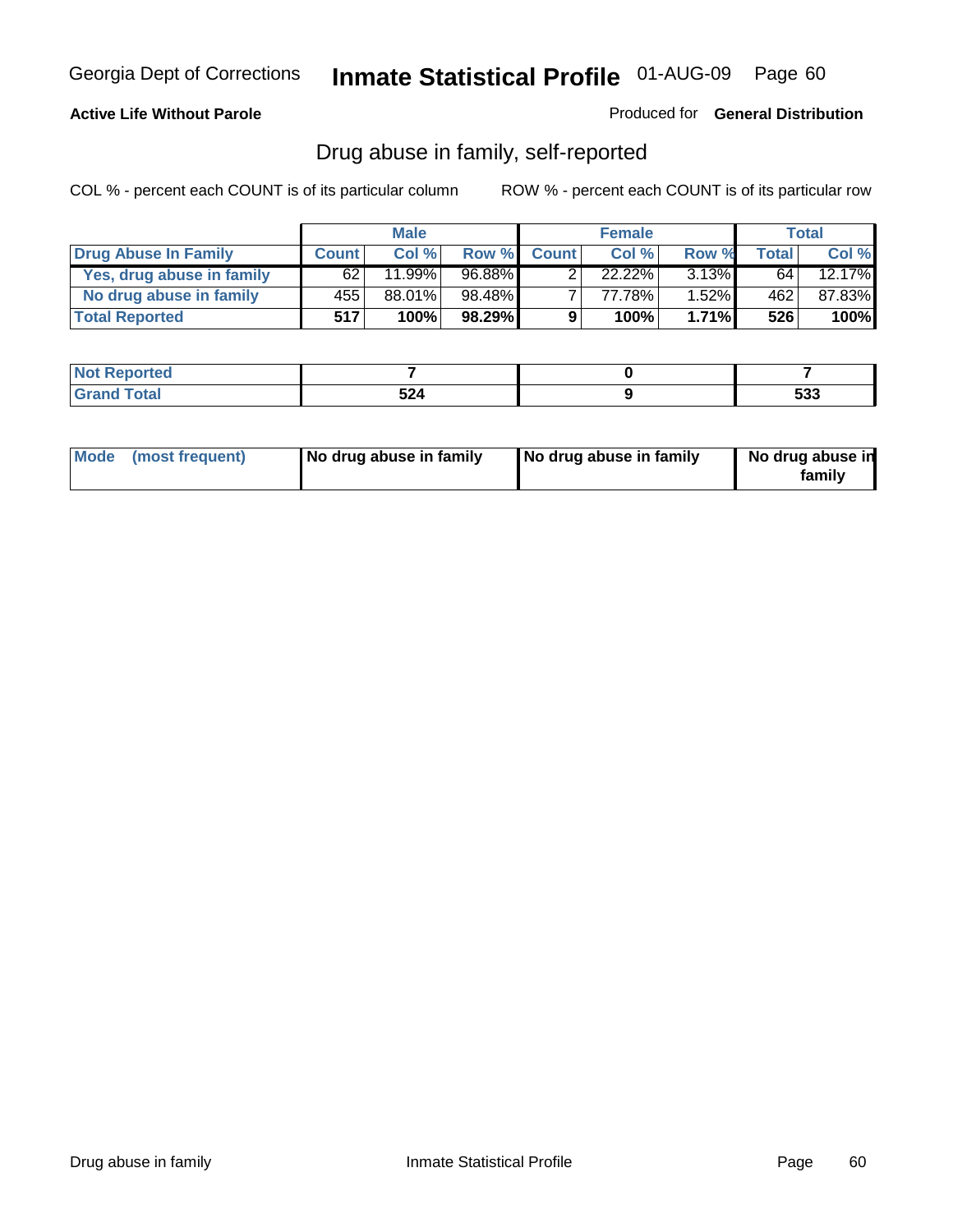#### **Active Life Without Parole**

#### Produced for **General Distribution**

## Subjected to frequent beatings, self-reported

|                            |              | <b>Male</b> |           |              | <b>Female</b> |       |       | <b>Total</b> |
|----------------------------|--------------|-------------|-----------|--------------|---------------|-------|-------|--------------|
| <b>Frequent beatings</b>   | <b>Count</b> | Col%        | Row %     | <b>Count</b> | Col%          | Row % | Total | Col %        |
| Yes, subjected to frequent | 33           | 6.38%       | $97.06\%$ |              | $11.11\%$     | 2.94% | 34    | 6.46%        |
| beatings                   |              |             |           |              |               |       |       |              |
| Not subjected to frequent  | 484          | $93.62\%$   | 98.37%    | 8            | 88.89%        | 1.63% | 492   | 93.54%       |
| beatings                   |              |             |           |              |               |       |       |              |
| <b>Total Reported</b>      | 517          | 100%        | 98.29%    | 9            | 100%          | 1.71% | 526   | 100%         |

| <b>Not Reported</b> |     |     |
|---------------------|-----|-----|
| <b>Grond Total</b>  | 524 | 533 |

| Mode<br>(most frequent) | beatings | Not subjected to frequent | Not subjected to frequent<br>beatings | Not subjected to<br><b>frequent beatings</b> |
|-------------------------|----------|---------------------------|---------------------------------------|----------------------------------------------|
|                         |          |                           |                                       |                                              |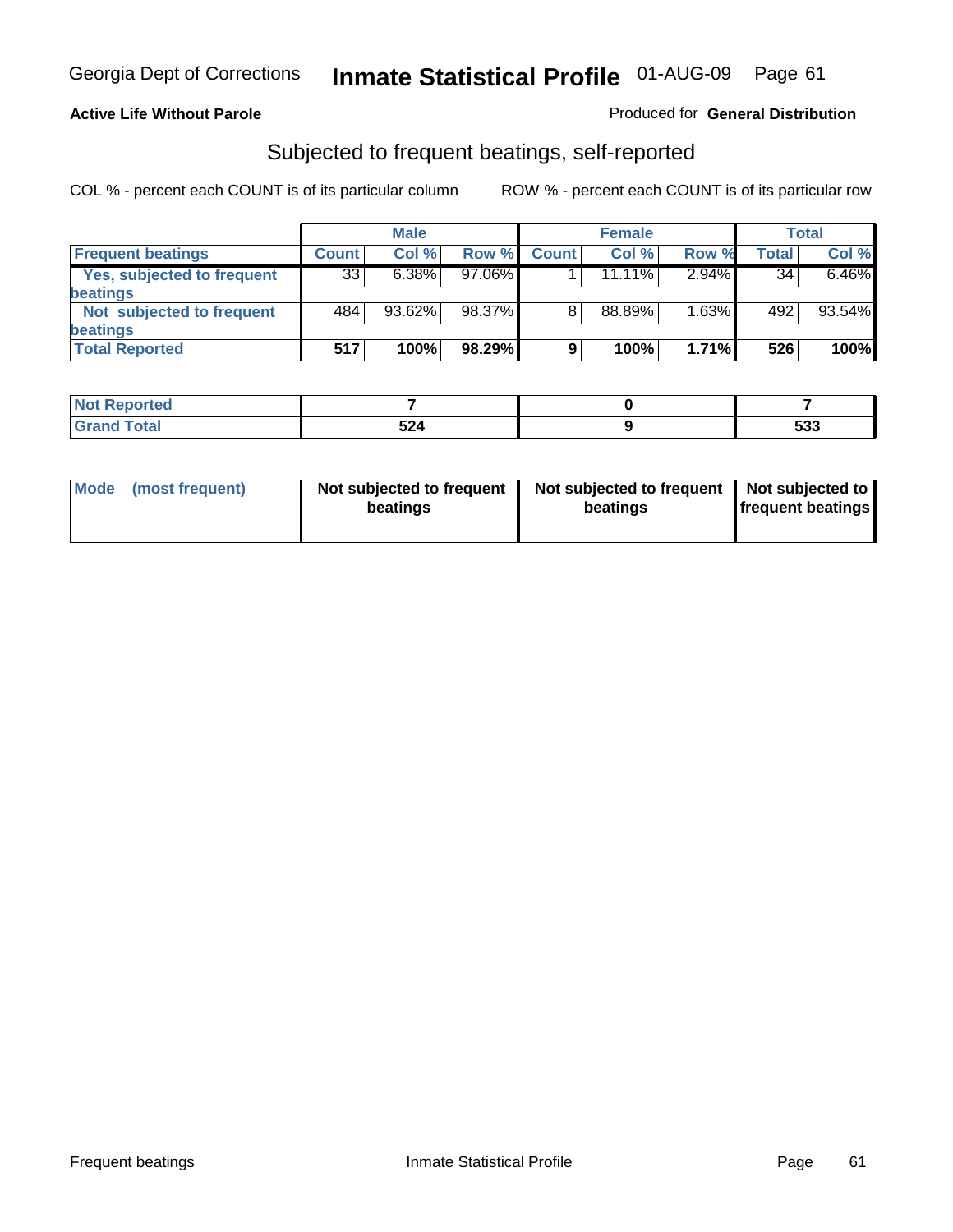### **Active Life Without Parole**

#### Produced for **General Distribution**

## Father absent during inmate's childhood

|                           |              | <b>Male</b> |         |              | <b>Female</b> |          |       | Total  |
|---------------------------|--------------|-------------|---------|--------------|---------------|----------|-------|--------|
| <b>Father Absent</b>      | <b>Count</b> | Col%        | Row %   | <b>Count</b> | Col %         | Row %    | Total | Col %  |
| Yes, father was absent    | 260          | 50.29%      | 98.86%  | 3            | 33.33%        | $14\%$   | 263   | 50.00% |
| No, father was not absent | 257          | 49.71%      | 97.72%  | $6^{\circ}$  | 66.67%        | $2.28\%$ | 263   | 50.00% |
| <b>Total Reported</b>     | 517          | $100\%$     | 98.29%I | 9            | 100%          | $1.71\%$ | 526   | 100%   |

| <b>Not Reported</b> |                                           |       |
|---------------------|-------------------------------------------|-------|
| Total               | 524                                       | r n n |
| Grano               | $\sim$ $\sim$ $\sim$ $\sim$ $\sim$ $\sim$ | ຉຉຉ   |

| Mode (most frequent) | Yes, father was absent | No, father was not absent No, father was not | absent |
|----------------------|------------------------|----------------------------------------------|--------|
|                      |                        |                                              |        |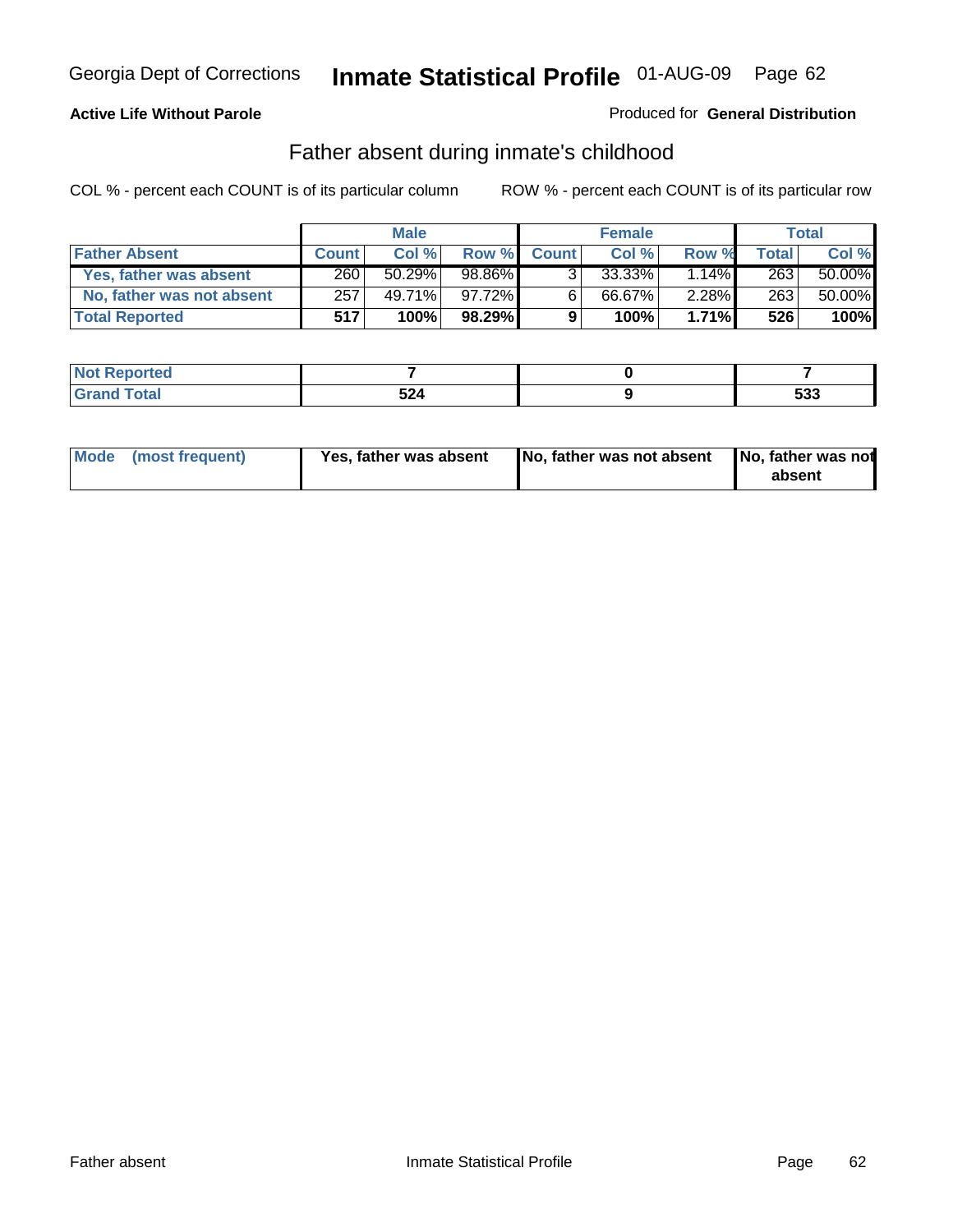#### **Active Life Without Parole**

#### Produced for **General Distribution**

# Mother absent during inmate's childhood

|                           |              | <b>Male</b> |           |              | <b>Female</b> |          |       | Total  |
|---------------------------|--------------|-------------|-----------|--------------|---------------|----------|-------|--------|
| <b>Mother Absent</b>      | <b>Count</b> | Col %       | Row %     | <b>Count</b> | Col%          | Row %    | Total | Col %  |
| Yes, mother was absent    | 76           | 14.70%      | $97.44\%$ |              | $22.22\%$     | $2.56\%$ | 78    | 14.83% |
| No, mother was not absent | 441          | 85.30%      | 98.44%    |              | 77.78%        | $1.56\%$ | 448   | 85.17% |
| <b>Total Reported</b>     | 517          | 100%        | 98.29%    | 9            | 100%          | 1.71%    | 526   | 100%   |

| <b>Not Reported</b> |                    |             |
|---------------------|--------------------|-------------|
| fotal<br>_____      | ドクオ<br>JL-1<br>___ | - 20<br>უაა |

| Mode (most frequent) | No, mother was not absent $\vert$ No, mother was not absent $\vert$ No, mother was | not absent |
|----------------------|------------------------------------------------------------------------------------|------------|
|                      |                                                                                    |            |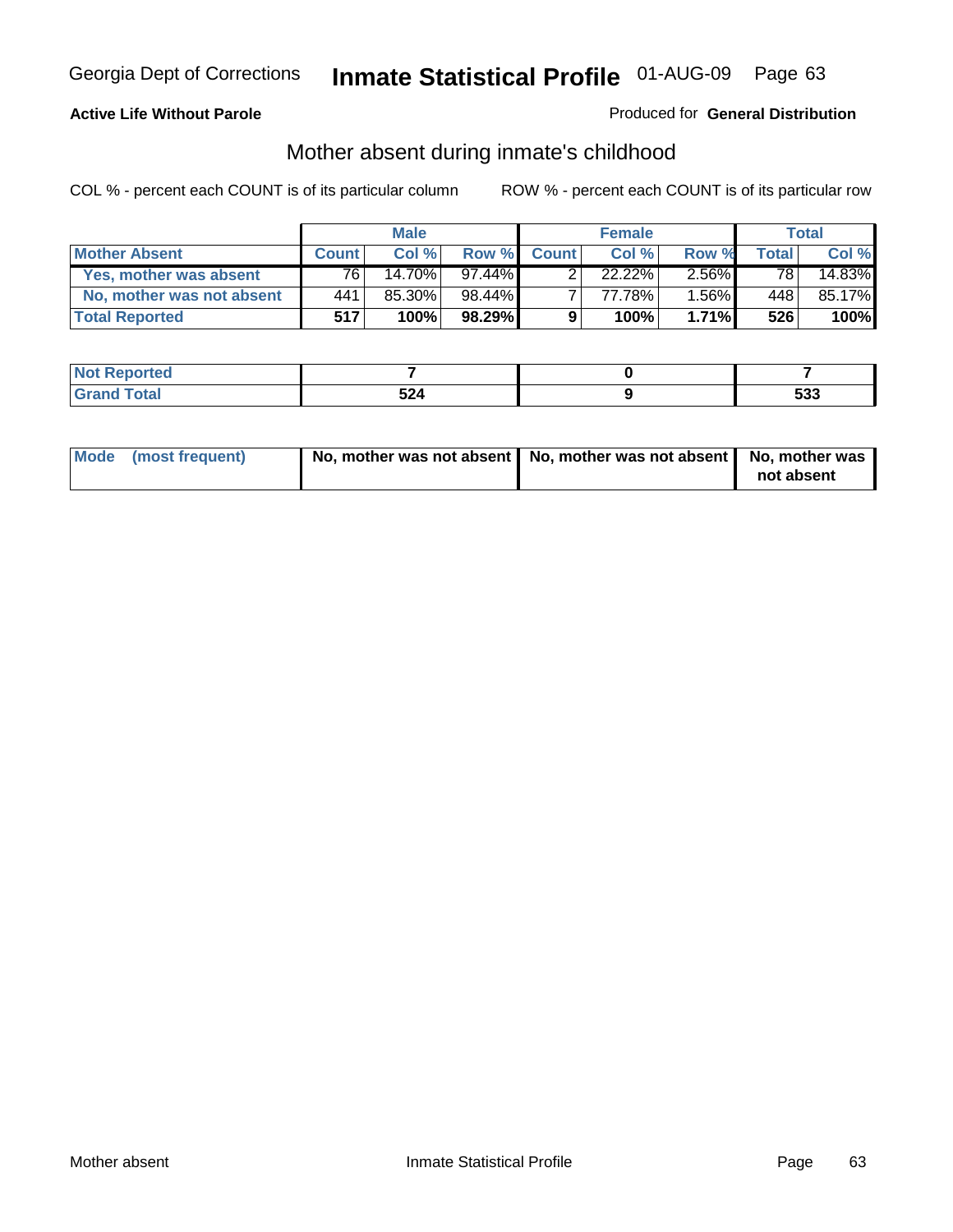#### **Active Life Without Parole**

#### Produced for **General Distribution**

## Number of prior Georgia incarcerations

|                                       |              | <b>Male</b> |                    |   | <b>Female</b> |       |       | <b>Total</b> |
|---------------------------------------|--------------|-------------|--------------------|---|---------------|-------|-------|--------------|
| <b>Num of Prior GA Incarcerations</b> | <b>Count</b> | Col %       | <b>Row % Count</b> |   | Col %         | Row % | Total | Col %        |
|                                       | 246          | 46.95%      | 96.85%             | 8 | 88.89%        | 3.15% | 254   | 47.65%       |
|                                       | 107          | 20.42%      | 100.00%            |   |               |       | 107   | 20.08%       |
|                                       | 63           | 12.02%      | 100.00%            |   |               |       | 63    | 11.82%       |
| 3                                     | 54           | 10.31%      | 98.18%             |   | 11.11%        | 1.82% | 55    | 10.32%       |
|                                       | 26           | 4.96%       | 100.00%            |   |               |       | 26    | 4.88%        |
|                                       | 14           | 2.67%       | 100.00%            |   |               |       | 14    | 2.63%        |
| <b>More Than 5</b>                    | 14           | 2.67%       | 100.00%            |   |               |       | 14    | 2.63%        |
| <b>Total Reported</b>                 | 524          | 100%        | 98.31%             | 9 | 100%          | 1.69% | 533   | 100.0%       |

| 4 - 1<br><b>Reported</b><br>-na |     |            |
|---------------------------------|-----|------------|
| <b>otal</b><br>$\sim$ .         | ◡▵┑ | にへへ<br>ააა |

| Mean (average)       | - 27<br>. . <i>.</i> . | . JJ | 1.25 |
|----------------------|------------------------|------|------|
| Median (middle)      |                        |      |      |
| Mode (most frequent) |                        |      |      |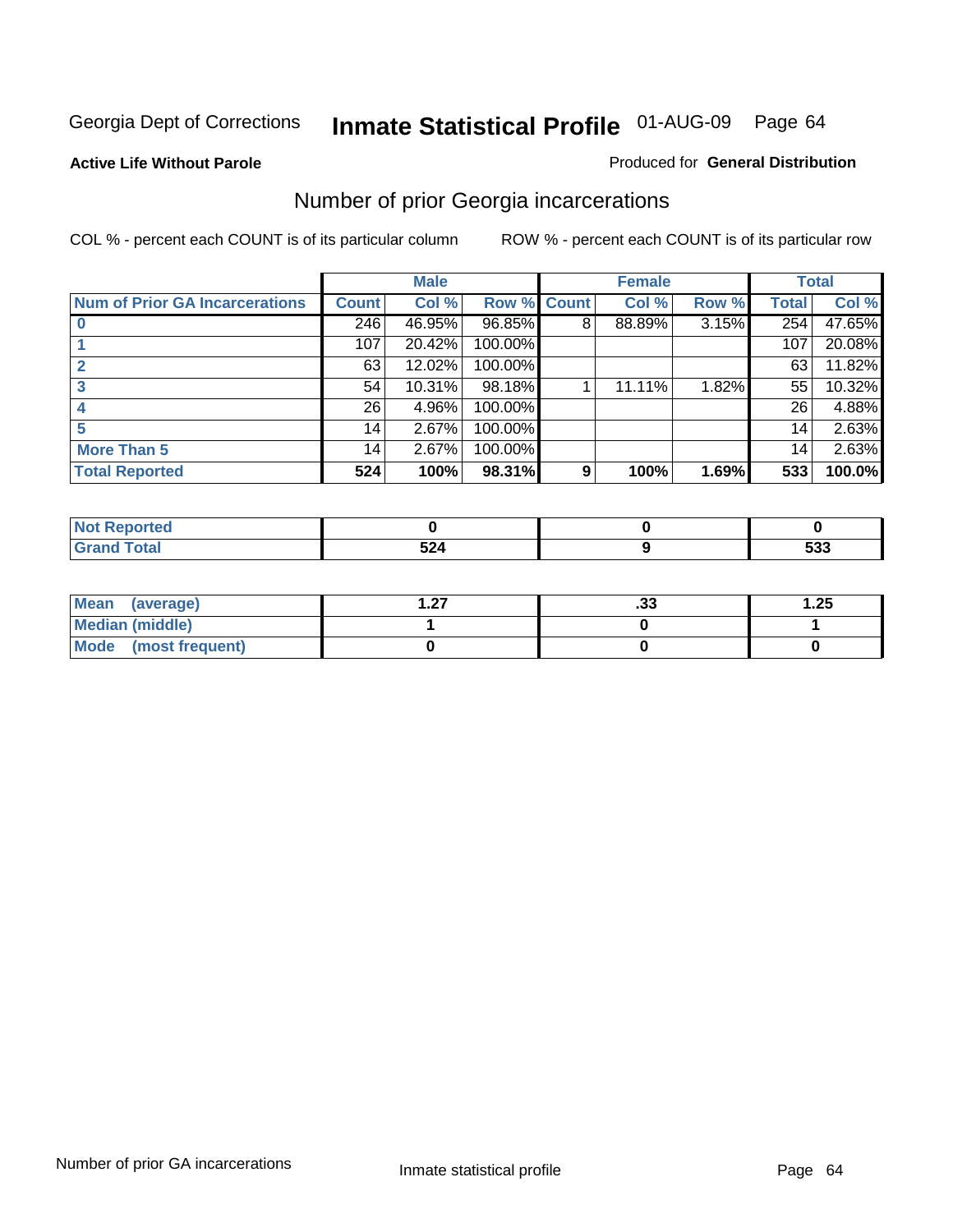**Active Life Without Parole** 

Produced for **General Distribution**

## Prison sentence in years

COL % - percent each COUNT is of its particular column ROW % - percent each COUNT is of its particular row

|                                 |                  | <b>Male</b> |                    | <b>Female</b> |       |             | Total   |
|---------------------------------|------------------|-------------|--------------------|---------------|-------|-------------|---------|
| <b>Prison Sentence In Years</b> | <b>Count</b>     | Col %       | <b>Row % Count</b> | Col %         | Row % | $\tau$ otal | Col %   |
| <b>Life Without Parole</b>      | 524 <sub>1</sub> | $100.00\%$  | 98.31%             | 100.00%       | 1.69% | 533         | 100.00% |
| <b>Total Reported</b>           | 524              | 100%        | 98.31%             | 100%          | 1.69% | 533         | 100%    |

| <b>Reported</b>  |       |     |
|------------------|-------|-----|
| <b>Total</b>     | E Q 1 | につつ |
| $\mathsf{C}$ and | ЭZ    | ააა |

#### **Determinate (numeric) sentences only**

| <b>Mean</b> | (average) |  |  |
|-------------|-----------|--|--|

**All sentences (including determinate), with life, life without parole, and death sentences figured at 45 years**

| Me           |             |        |              |
|--------------|-------------|--------|--------------|
| mе<br>.<br>. | ᠇<br>$\sim$ | $\sim$ | т.<br>$\sim$ |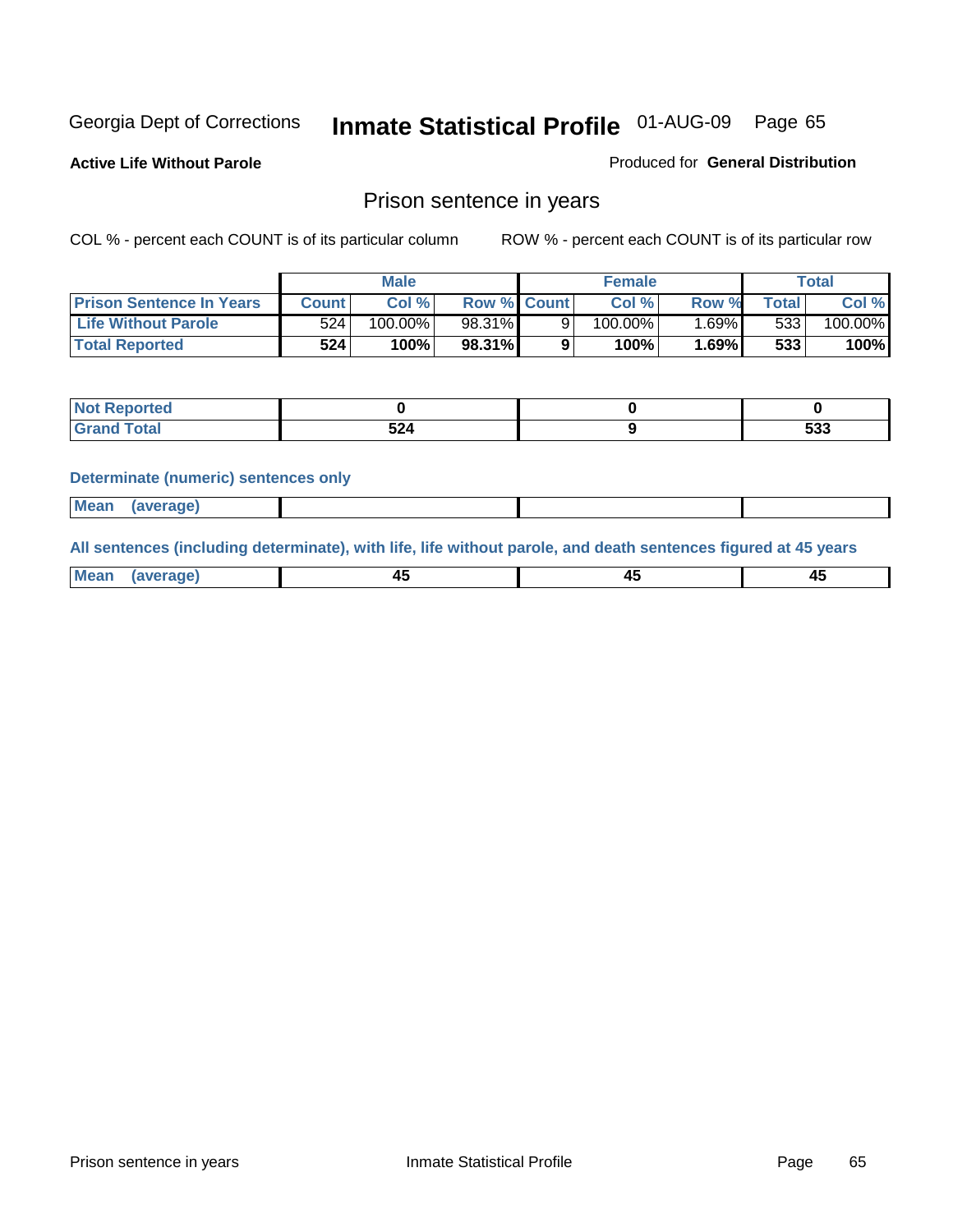#### **Active Life Without Parole**

#### Produced for **General Distribution**

## Primary offense, broken out into felonies vs misdemeanors

|                                  | <b>Male</b> |         |                    |    | <b>Female</b> | Total    |              |            |
|----------------------------------|-------------|---------|--------------------|----|---------------|----------|--------------|------------|
| <b>Felonies and Misdemeanors</b> | Count l     | Col %   | <b>Row % Count</b> |    | Col%          | Row %    | <b>Total</b> | Col %      |
| <b>Felonies</b>                  | 524         | 100.00% | 98.31%             | 91 | 100.00%       | $1.69\%$ | 533          | $100.00\%$ |
| <b>Total Reported</b>            | 524         | 100%    | 98.31%             |    | 100%          | .69%     | 533          | 100%       |

| <b>Not Reported</b>  |      |                |     |
|----------------------|------|----------------|-----|
| <b>otal</b><br>Grand | v. T | $-$ .<br>24۰ ن | 533 |

| M <sub>0</sub><br>. | צאור<br>. | . |
|---------------------|-----------|---|
|---------------------|-----------|---|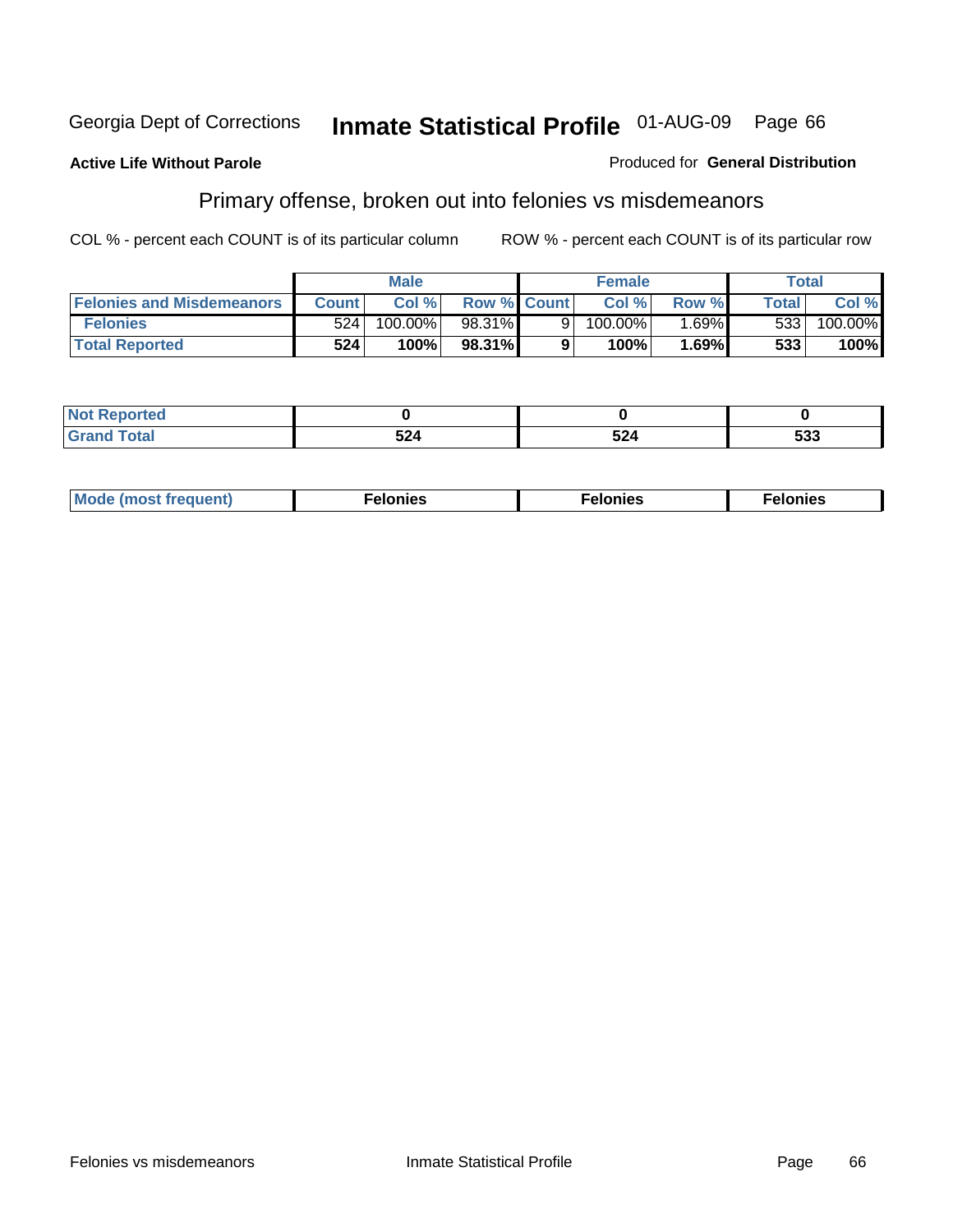#### **Active Life Without Parole**

#### Produced for **General Distribution**

## Primary offense, broken out into six broad crime categories

|                                  | <b>Male</b>  |        |             | <b>Female</b> |         |       | <b>Total</b> |         |  |
|----------------------------------|--------------|--------|-------------|---------------|---------|-------|--------------|---------|--|
| <b>Crime Categories</b>          | <b>Count</b> | Col %  | Row % Count |               | Col %   | Row % | <b>Total</b> | Col %   |  |
| <b>Violent</b>                   | 434          | 82.82% | 97.97%      | 9             | 100.00% | 2.03% | 443          | 83.11%  |  |
| <b>Sex Crime</b><br>$\mathbf{2}$ | 77           | 14.69% | 100.00%     |               | .00%    |       | 77           | 14.45%  |  |
| <b>Property</b><br>3             |              | .38%   | 100.00%     |               | .00%    |       |              | $.38\%$ |  |
| <b>Drug</b><br>4                 | 10           | 1.91%  | 100.00%     |               | .00%    |       | 10           | 1.88%   |  |
| <b>Other</b><br>6                |              | .19%   | 100.00%     |               | .00%    |       |              | .19%    |  |
| <b>Total Reported</b>            | 524          | 100%   | 98.31%      | 9             | 100%    | 1.69% | 533          | 100%    |  |

| Reported<br>NOT<br>$\sim$ |                     |     |
|---------------------------|---------------------|-----|
| <b>Total</b><br>Grand     | <u>-n.l.</u><br>524 | 533 |

| Mc | - - | 'חםור |  |
|----|-----|-------|--|
|    |     |       |  |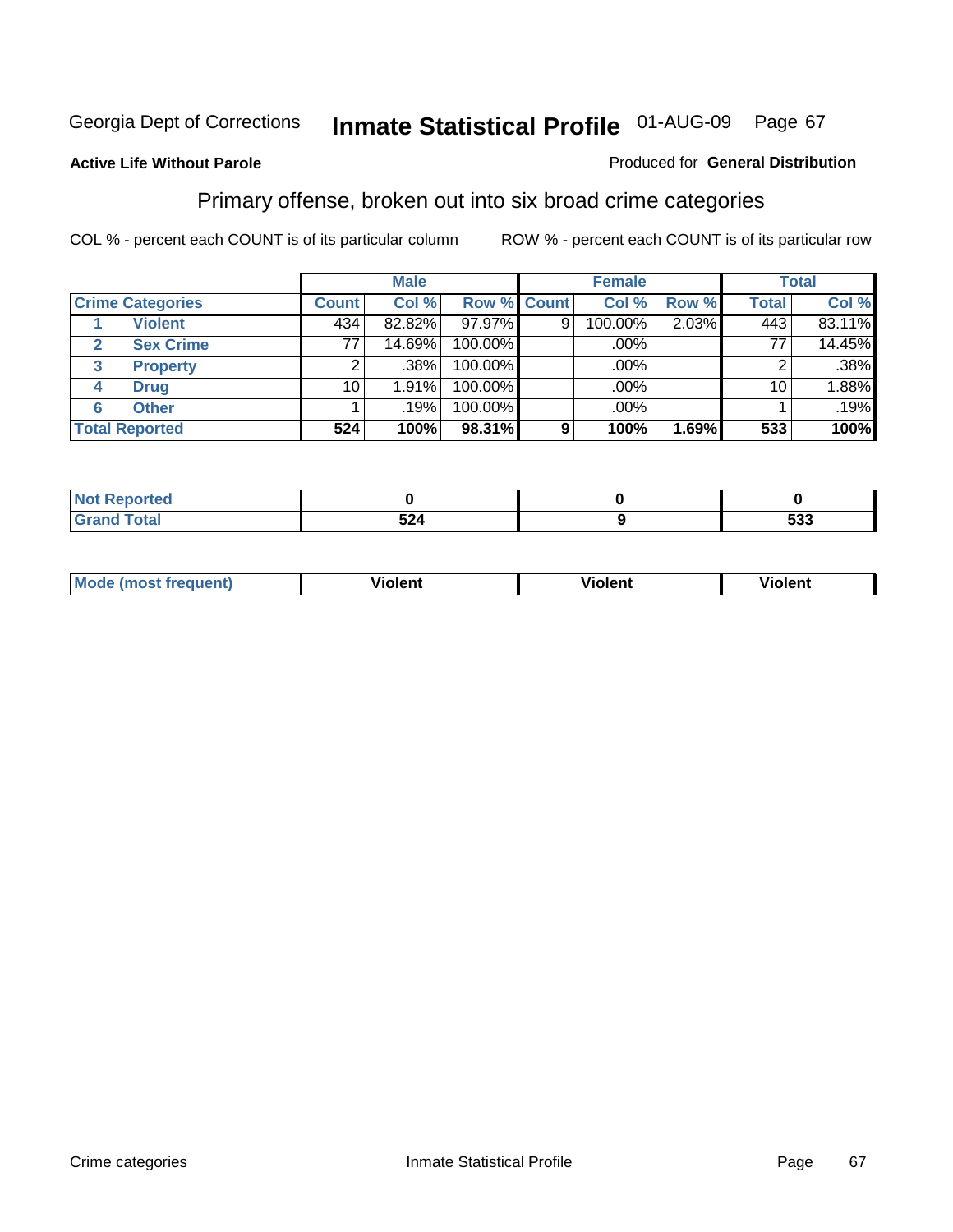#### **Active Life Without Parole**

#### Produced for **General Distribution**

## Primary offense, detailed offense code

|      |                                 |                 | <b>Male</b> |         |              | <b>Female</b> |       |              | <b>Total</b> |
|------|---------------------------------|-----------------|-------------|---------|--------------|---------------|-------|--------------|--------------|
|      | <b>Primary Offense</b>          | <b>Count</b>    | Col %       | Row %   | <b>Count</b> | Col %         | Row % | <b>Total</b> | Col %        |
| 1101 | <b>Murder</b>                   | 300             | 57.25%      | 97.40%  | 8            | 88.89%        | 2.60% | 308          | 57.79%       |
| 1311 | <b>Kidnapping</b>               | 58              | 11.07%      | 100.00% |              |               |       | 58           | 10.88%       |
| 1601 | <b>Burglary</b>                 | 2               | .38%        | 100.00% |              |               |       | 2            | .38%         |
| 1902 | <b>Armed Robbery</b>            | $\overline{75}$ | 14.31%      | 98.68%  | 1            | 11.11%        | 1.32% | 76           | 14.26%       |
| 1911 | <b>Hijacking Motor Vehicle</b>  |                 | .19%        | 100.00% |              |               |       |              | .19%         |
| 2001 | Rape                            | 54              | 10.31%      | 100.00% |              |               |       | 54           | 10.13%       |
| 2003 | <b>Aggrav Sodomy</b>            | 4               | .76%        | 100.00% |              |               |       | 4            | .75%         |
| 2009 | <b>Aggrav Sexual Battery</b>    | 5               | .95%        | 100.00% |              |               |       | 5            | .94%         |
| 2019 | <b>Child Molestation</b>        | $\overline{3}$  | .57%        | 100.00% |              |               |       | 3            | .56%         |
| 2021 | <b>Aggrav Child Molestation</b> | 11              | 2.10%       | 100.00% |              |               |       | 11           | 2.06%        |
| 2912 | <b>Poss Of Certain</b>          |                 | .19%        | 100.00% |              |               |       |              | .19%         |
|      | <b>Weapons</b>                  |                 |             |         |              |               |       |              |              |
| 4012 | <b>Viol Ga Cntrl Sbst Act</b>   |                 | .19%        | 100.00% |              |               |       |              | .19%         |
| 4018 | <b>S/D Cont Sub School</b>      |                 | .19%        | 100.00% |              |               |       |              | .19%         |
| 4021 | <b>S/D Cocaine</b>              | 3               | .57%        | 100.00% |              |               |       | 3            | .56%         |
| 4022 | <b>Poss Of Cocaine</b>          | 4               | .76%        | 100.00% |              |               |       | 4            | .75%         |
| 4134 | <b>Att/Consprcy Commt</b>       | 1               | .19%        | 100.00% |              |               |       | 1            | .19%         |
|      | C/S/Of                          |                 |             |         |              |               |       |              |              |
|      | <b>Total Rported</b>            | 524             | 100%        | 98.31%  | 9            | 100%          | 1.69% | 533          | 100%         |

| <b>Not</b><br><b>Reported</b> |           |      |
|-------------------------------|-----------|------|
| <b>Total</b>                  | <b>-0</b> | - 22 |
| $\sim$ .                      | 944       | ააა  |

| Mode (most frequent) | 1101 Murder | 1101 Murder | 1101 Murder |
|----------------------|-------------|-------------|-------------|
|----------------------|-------------|-------------|-------------|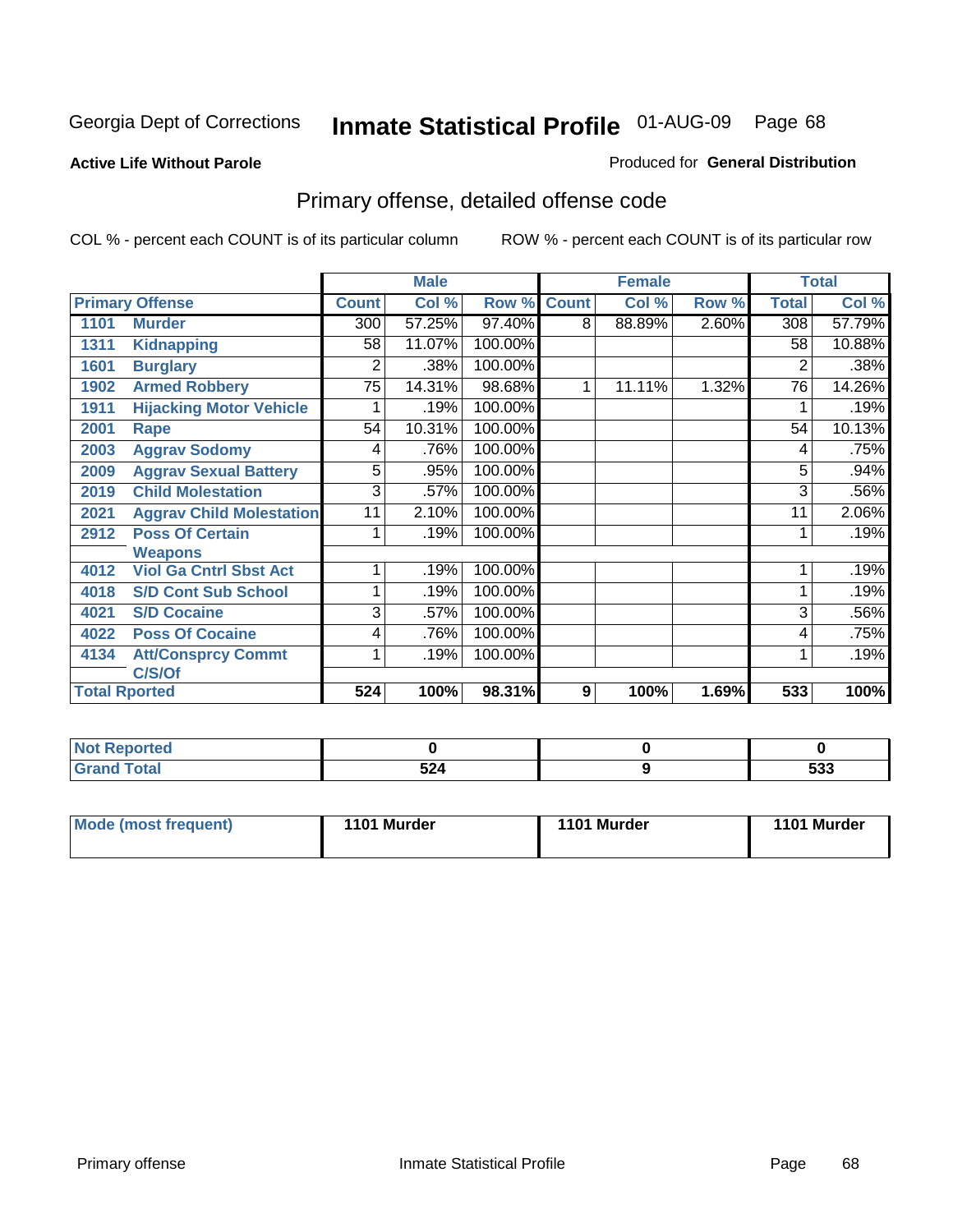**Active Life Without Parole** 

Produced for **General Distribution**

## County of conviction of primary offense

|                         |                             |                 | <b>Male</b> |             |              | <b>Female</b> |        |                 | <b>Total</b> |
|-------------------------|-----------------------------|-----------------|-------------|-------------|--------------|---------------|--------|-----------------|--------------|
|                         | <b>County of Conviction</b> | <b>Count</b>    | Col %       | Row % Count |              | Col %         | Row %  | <b>Total</b>    | Col %        |
| 1                       | <b>Appling</b>              | 1               | .19%        | 100.00%     |              |               |        | 1               | .19%         |
| $\overline{2}$          | <b>Atkinson</b>             | 1               | .19%        | 100.00%     |              |               |        | 1               | .19%         |
| $\overline{\mathbf{3}}$ | <b>Bacon</b>                | $\overline{2}$  | .38%        | 100.00%     |              |               |        | $\overline{2}$  | .38%         |
| 5                       | <b>Baldwin</b>              | $\overline{5}$  | .95%        | 100.00%     |              |               |        | $\overline{5}$  | .94%         |
| 6                       | <b>Banks</b>                | 1               | .19%        | 100.00%     |              |               |        | $\mathbf{1}$    | .19%         |
| $\overline{7}$          | <b>Barrow</b>               | $\overline{3}$  | .57%        | 100.00%     |              |               |        | $\overline{3}$  | .56%         |
| 8                       | <b>Bartow</b>               | $\overline{3}$  | .57%        | 100.00%     |              |               |        | $\overline{3}$  | .56%         |
| 9                       | <b>Ben Hill</b>             | 4               | .76%        | 100.00%     |              |               |        | 4               | .75%         |
| 10                      | <b>Berrien</b>              | 1               | .19%        | 100.00%     |              |               |        | 1               | .19%         |
| 11                      | <b>Bibb</b>                 | $\overline{16}$ | 3.05%       | 100.00%     |              |               |        | $\overline{16}$ | 3.00%        |
| 12                      | <b>Bleckley</b>             | $\mathbf 1$     | .19%        | 100.00%     |              |               |        | $\mathbf 1$     | .19%         |
| 13                      | <b>Brantley</b>             | $\overline{2}$  | .38%        | 100.00%     |              |               |        | $\overline{2}$  | .38%         |
| $\overline{14}$         | <b>Brooks</b>               | 1               | .19%        | 100.00%     |              |               |        | $\mathbf{1}$    | .19%         |
| 16                      | <b>Bulloch</b>              | 4               | .76%        | 80.00%      | 1            | 11.11%        | 20.00% | 5               | .94%         |
| 17                      | <b>Burke</b>                | $\overline{6}$  | 1.15%       | 100.00%     |              |               |        | 6               | 1.13%        |
| 18                      | <b>Butts</b>                | 3               | .57%        | 100.00%     |              |               |        | $\overline{3}$  | .56%         |
| 20                      | <b>Camden</b>               | $\overline{2}$  | .38%        | 100.00%     |              |               |        | $\overline{2}$  | .38%         |
| 22                      | <b>Carroll</b>              | $\overline{2}$  | .38%        | 100.00%     |              |               |        | $\overline{2}$  | .38%         |
| 23                      | <b>Catoosa</b>              | 1               | .19%        | 100.00%     |              |               |        | $\mathbf{1}$    | .19%         |
| 24                      | <b>Charlton</b>             | 1               | .19%        | 100.00%     |              |               |        | 1               | .19%         |
| 25                      | <b>Chatham</b>              | $\overline{23}$ | 4.39%       | 100.00%     |              |               |        | $\overline{23}$ | 4.32%        |
| 28                      | <b>Cherokee</b>             | $\overline{2}$  | .38%        | 100.00%     |              |               |        | $\overline{2}$  | .38%         |
| 29                      | <b>Clarke</b>               | $\overline{12}$ | 2.29%       | 100.00%     |              |               |        | $\overline{12}$ | 2.25%        |
| 31                      | <b>Clayton</b>              | $\overline{18}$ | 3.44%       | 100.00%     |              |               |        | 18              | 3.38%        |
| 33                      | <b>Cobb</b>                 | $\overline{18}$ | 3.44%       | 94.74%      | $\mathbf{1}$ | 11.11%        | 5.26%  | $\overline{19}$ | 3.56%        |
| 34                      | <b>Coffee</b>               | 4               | .76%        | 100.00%     |              |               |        | 4               | .75%         |
| 35                      | <b>Colquitt</b>             | 4               | .76%        | 100.00%     |              |               |        | 4               | .75%         |
| 36                      | <b>Columbia</b>             | 5               | .95%        | 100.00%     |              |               |        | $\overline{5}$  | .94%         |
| 37                      | <b>Cook</b>                 | $\overline{3}$  | .57%        | 100.00%     |              |               |        | $\overline{3}$  | .56%         |
| 38                      | <b>Coweta</b>               | 3               | .57%        | 100.00%     |              |               |        | $\overline{3}$  | .56%         |
| 40                      | <b>Crisp</b>                | 1               | .19%        | 100.00%     |              |               |        | 1               | .19%         |
| 41                      | <b>Dade</b>                 | 1               | .19%        | 100.00%     |              |               |        | 1               | .19%         |
| 43                      | <b>Decatur</b>              | $\overline{2}$  | .38%        | 100.00%     |              |               |        | $\overline{2}$  | .38%         |
| 44                      | <b>Dekalb</b>               | 40              | 7.63%       | 97.56%      | $\mathbf{1}$ | 11.11%        | 2.44%  | $\overline{41}$ | 7.69%        |
| 45                      | <b>Dodge</b>                | $\mathbf 1$     | .19%        | 100.00%     |              |               |        | 1               | .19%         |
| 46                      | <b>Dooly</b>                | $\overline{2}$  | .38%        | 100.00%     |              |               |        | $\overline{2}$  | .38%         |
| 47                      | <b>Dougherty</b>            | $\overline{19}$ | 3.63%       | 100.00%     |              |               |        | 19              | 3.56%        |
| 48                      | <b>Douglas</b>              | $\overline{15}$ | 2.86%       | 93.75%      | $\mathbf{1}$ | 11.11%        | 6.25%  | 16              | 3.00%        |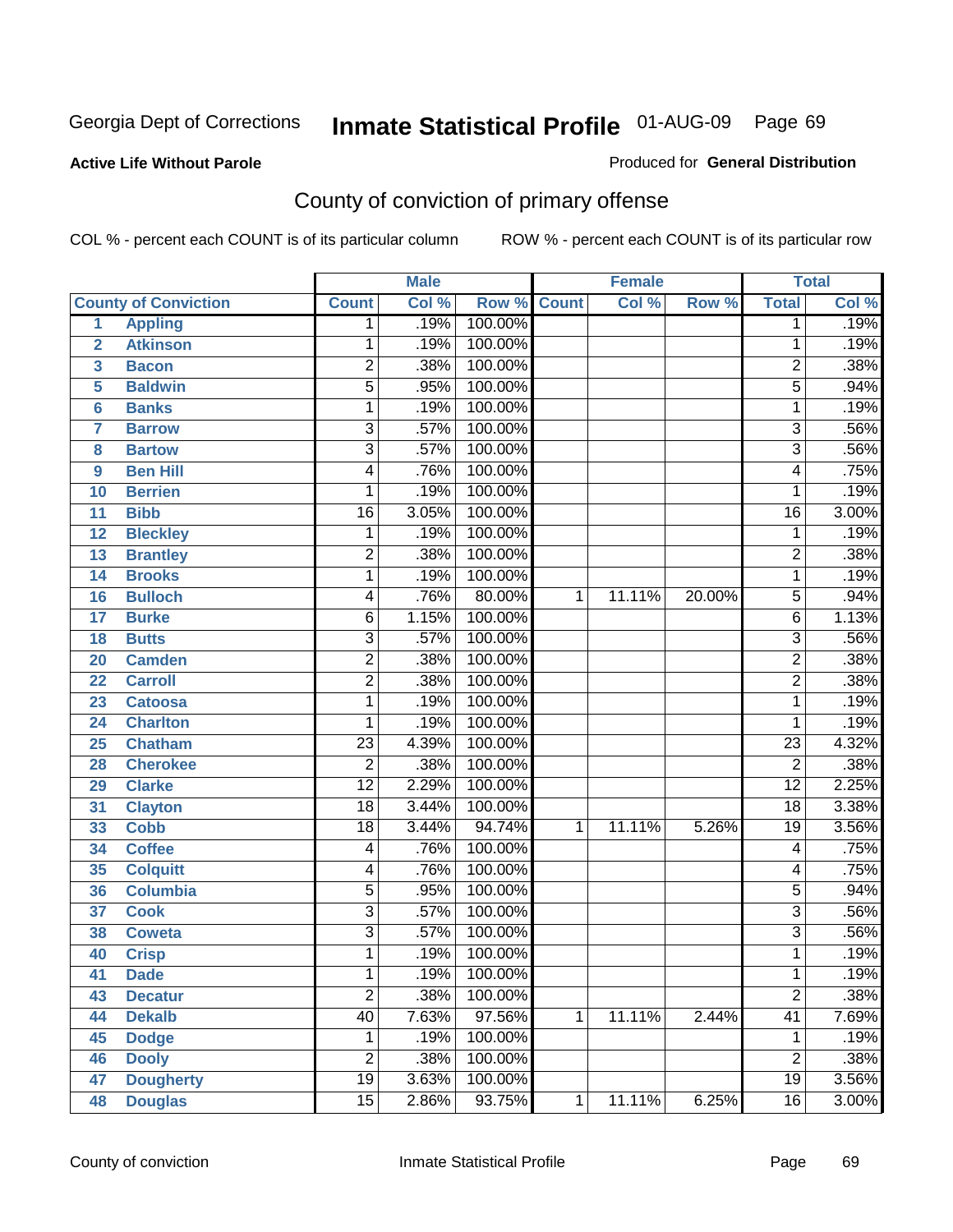#### **Active Life Without Parole**

#### Produced for **General Distribution**

## County of conviction of primary offense

|                 |                             | <b>Male</b>     |       | <b>Female</b>      |   | <b>Total</b> |        |                 |       |
|-----------------|-----------------------------|-----------------|-------|--------------------|---|--------------|--------|-----------------|-------|
|                 | <b>County of Conviction</b> | <b>Count</b>    | Col % | <b>Row % Count</b> |   | Col %        | Row %  | <b>Total</b>    | Col % |
| 49              | <b>Early</b>                | 1               | .19%  | 100.00%            |   |              |        | 1               | .19%  |
| 51              | <b>Effingham</b>            | 2               | .38%  | 100.00%            |   |              |        | $\overline{2}$  | .38%  |
| 52              | <b>Elbert</b>               | $\overline{2}$  | .38%  | 100.00%            |   |              |        | $\overline{2}$  | .38%  |
| 53              | <b>Emanuel</b>              | 1               | .19%  | 100.00%            |   |              |        | 1               | .19%  |
| 56              | <b>Fayette</b>              | 3               | .57%  | 100.00%            |   |              |        | $\overline{3}$  | .56%  |
| $\overline{57}$ | <b>Floyd</b>                | 5               | .95%  | 100.00%            |   |              |        | 5               | .94%  |
| 58              | <b>Forsyth</b>              | 1               | .19%  | 100.00%            |   |              |        | 1               | .19%  |
| 59              | <b>Franklin</b>             | $\overline{2}$  | .38%  | 100.00%            |   |              |        | $\overline{2}$  | .38%  |
| 60              | <b>Fulton</b>               | $\overline{52}$ | 9.92% | 100.00%            |   |              |        | $\overline{52}$ | 9.76% |
| 61              | Gilmer                      | 1               | .19%  | 100.00%            |   |              |        | 1               | .19%  |
| 63              | <b>Glynn</b>                | $\overline{15}$ | 2.86% | 100.00%            |   |              |        | $\overline{15}$ | 2.81% |
| 66              | <b>Greene</b>               | 1               | .19%  | 100.00%            |   |              |        | 1               | .19%  |
| 67              | <b>Gwinnett</b>             | 8               | 1.53% | 88.89%             | 1 | 11.11%       | 11.11% | 9               | 1.69% |
| 68              | <b>Habersham</b>            | $\overline{3}$  | .57%  | 100.00%            |   |              |        | $\overline{3}$  | .56%  |
| 69              | <b>Hall</b>                 | $\overline{10}$ | 1.91% | 100.00%            |   |              |        | $\overline{10}$ | 1.88% |
| 71              | <b>Haralson</b>             | $\overline{2}$  | .38%  | 100.00%            |   |              |        | $\overline{2}$  | .38%  |
| $\overline{72}$ | <b>Harris</b>               | 1               | .19%  | 100.00%            |   |              |        | 1               | .19%  |
| 73              | <b>Hart</b>                 | 4               | .76%  | 100.00%            |   |              |        | 4               | .75%  |
| 75              | <b>Henry</b>                | $\overline{10}$ | 1.91% | 100.00%            |   |              |        | 10              | 1.88% |
| 76              | <b>Houston</b>              | 7               | 1.34% | 100.00%            |   |              |        | $\overline{7}$  | 1.31% |
| 77              | <b>Irwin</b>                | 1               | .19%  | 100.00%            |   |              |        | 1               | .19%  |
| 78              | <b>Jackson</b>              | 8               | 1.53% | 100.00%            |   |              |        | 8               | 1.50% |
| 79              | <b>Jasper</b>               | 1               | .19%  | 100.00%            |   |              |        | 1               | .19%  |
| 80              | <b>Jeff Davis</b>           | 1               | .19%  | 100.00%            |   |              |        | 1               | .19%  |
| 81              | <b>Jefferson</b>            | 1               | .19%  | 100.00%            |   |              |        | 1               | .19%  |
| 84              | <b>Jones</b>                | 1               | .19%  | 100.00%            |   |              |        | 1               | .19%  |
| 87              | <b>Laurens</b>              | $\overline{3}$  | .57%  | 100.00%            |   |              |        | 3               | .56%  |
| 88              | Lee                         | $\overline{2}$  | .38%  | 100.00%            |   |              |        | $\overline{2}$  | .38%  |
| 89              | <b>Liberty</b>              | 5               | .95%  | 100.00%            |   |              |        | $\overline{5}$  | .94%  |
| 91              | Long                        | $\overline{3}$  | .57%  | 100.00%            |   |              |        | $\overline{3}$  | .56%  |
| 92              | <b>Lowndes</b>              | 4               | .76%  | 100.00%            |   |              |        | 4               | .75%  |
| 95              | <b>Madison</b>              | 1               | .19%  | 100.00%            |   |              |        | 1               | .19%  |
| 96              | <b>Marion</b>               | 1               | .19%  | 100.00%            |   |              |        | 1               | .19%  |
| 98              | <b>Mcintosh</b>             | 1               | .19%  | 100.00%            |   |              |        | 1               | .19%  |
| 100             | <b>Miller</b>               | 1               | .19%  | 100.00%            |   |              |        | 1               | .19%  |
| 102             | <b>Monroe</b>               | $\overline{3}$  | .57%  | 100.00%            |   |              |        | $\overline{3}$  | .56%  |
| 106             | <b>Muscogee</b>             | $\overline{17}$ | 3.24% | 100.00%            |   |              |        | $\overline{17}$ | 3.19% |
| 107             | <b>Newton</b>               | $\overline{4}$  | .76%  | 80.00%             | 1 | 11.11%       | 20.00% | $\overline{5}$  | .94%  |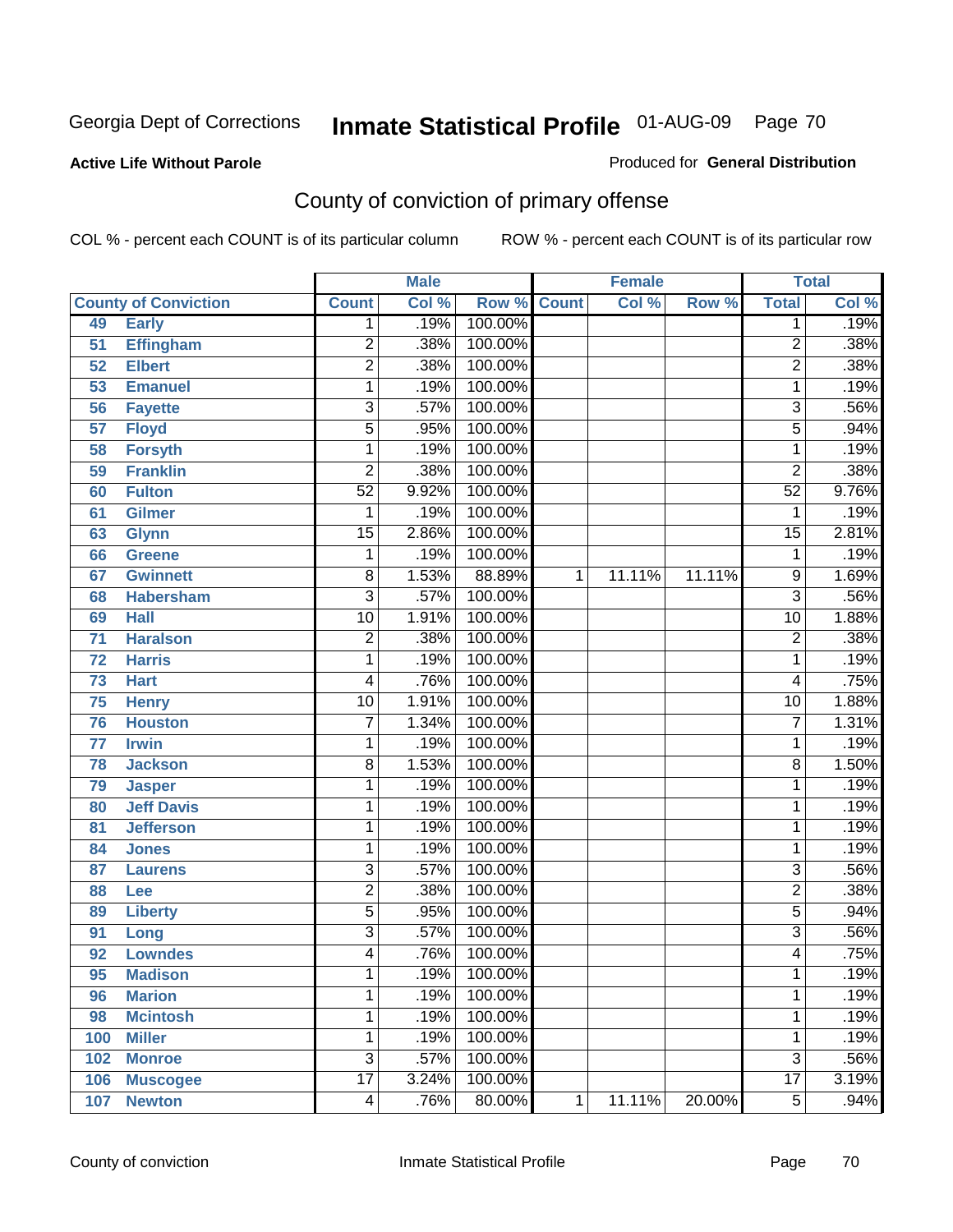#### **Active Life Without Parole**

#### Produced for **General Distribution**

## County of conviction of primary offense

|                                     |                         | <b>Male</b> |         |              | <b>Female</b> |        |                 | <b>Total</b> |
|-------------------------------------|-------------------------|-------------|---------|--------------|---------------|--------|-----------------|--------------|
| <b>County of Conviction</b>         | <b>Count</b>            | Col %       | Row %   | <b>Count</b> | Col %         | Row %  | <b>Total</b>    | Col %        |
| 109<br><b>Oglethorpe</b>            | 1                       | .19%        | 100.00% |              |               |        | 1               | .19%         |
| <b>Paulding</b><br>110              | 1                       | .19%        | 100.00% |              |               |        | 1               | .19%         |
| <b>Pierce</b><br>113                | $\overline{2}$          | .38%        | 100.00% |              |               |        | $\overline{2}$  | .38%         |
| <b>Pike</b><br>114                  | $\overline{\mathbf{3}}$ | .57%        | 75.00%  | 1            | 11.11%        | 25.00% | 4               | .75%         |
| $\overline{115}$<br><b>Polk</b>     | $\overline{2}$          | .38%        | 100.00% |              |               |        | $\overline{2}$  | .38%         |
| <b>Pulaski</b><br>116               | 1                       | .19%        | 100.00% |              |               |        | 1               | .19%         |
| 117<br><b>Putnam</b>                | 4                       | .76%        | 100.00% |              |               |        | 4               | .75%         |
| 119<br><b>Rabun</b>                 | 1                       | .19%        | 100.00% |              |               |        | 1               | .19%         |
| <b>Randolph</b><br>120              | 1                       | .19%        | 100.00% |              |               |        | 1               | .19%         |
| <b>Richmond</b><br>$\overline{121}$ | $\overline{23}$         | 4.39%       | 95.83%  | 1            | 11.11%        | 4.17%  | $\overline{24}$ | 4.50%        |
| <b>Rockdale</b><br>122              | 4                       | .76%        | 100.00% |              |               |        | 4               | .75%         |
| <b>Spalding</b><br>126              | 5                       | .95%        | 100.00% |              |               |        | 5               | .94%         |
| <b>Stephens</b><br>127              | $\overline{2}$          | .38%        | 100.00% |              |               |        | $\overline{2}$  | .38%         |
| 129<br><b>Sumter</b>                | 1                       | .19%        | 100.00% |              |               |        | $\mathbf{1}$    | .19%         |
| <b>Tattnall</b><br>132              | $\overline{1}$          | .19%        | 100.00% |              |               |        | $\mathbf{1}$    | .19%         |
| 135<br><b>Terrell</b>               | 1                       | .19%        | 100.00% |              |               |        | 1               | .19%         |
| 136<br><b>Thomas</b>                | $\overline{3}$          | .57%        | 100.00% |              |               |        | $\overline{3}$  | .56%         |
| $\overline{137}$<br><b>Tift</b>     | $\overline{5}$          | .95%        | 100.00% |              |               |        | $\overline{5}$  | .94%         |
| <b>Toombs</b><br>138                | $\overline{6}$          | 1.15%       | 100.00% |              |               |        | 6               | 1.13%        |
| 139<br><b>Towns</b>                 | 1                       | .19%        | 100.00% |              |               |        | 1               | .19%         |
| 141<br><b>Troup</b>                 | 1                       | .19%        | 100.00% |              |               |        | $\mathbf{1}$    | .19%         |
| $\overline{142}$<br><b>Turner</b>   | $\overline{1}$          | .19%        | 100.00% |              |               |        | $\overline{1}$  | .19%         |
| <b>Union</b><br>144                 | 1                       | .19%        | 100.00% |              |               |        | 1               | .19%         |
| 145<br><b>Upson</b>                 | $\overline{2}$          | .38%        | 100.00% |              |               |        | $\overline{2}$  | .38%         |
| <b>Walker</b><br>146                | $\overline{3}$          | .57%        | 75.00%  | 1            | 11.11%        | 25.00% | 4               | .75%         |
| <b>Walton</b><br>147                | 4                       | .76%        | 100.00% |              |               |        | 4               | .75%         |
| <b>Ware</b><br>148                  | 9                       | 1.72%       | 100.00% |              |               |        | 9               | 1.69%        |
| <b>Washington</b><br>150            | $\overline{3}$          | .57%        | 100.00% |              |               |        | $\overline{3}$  | .56%         |
| 151<br><b>Wayne</b>                 | $\overline{2}$          | .38%        | 100.00% |              |               |        | $\overline{2}$  | .38%         |
| <b>Whitfield</b><br>155             | $\overline{6}$          | 1.15%       | 100.00% |              |               |        | $\overline{6}$  | 1.13%        |
| <b>Wilkes</b><br>157                | 1                       | .19%        | 100.00% |              |               |        | 1               | .19%         |
| 159<br><b>Worth</b>                 | 1                       | .19%        | 100.00% |              |               |        | 1               | .19%         |
| <b>Total Rported</b>                | 524                     | 100%        | 98.31%  | 9            | 100%          | 1.69%  | 533             | 100%         |

| ' Teo        |             |            |
|--------------|-------------|------------|
| <b>Total</b> | ミウル<br>JL-1 | raa<br>ააა |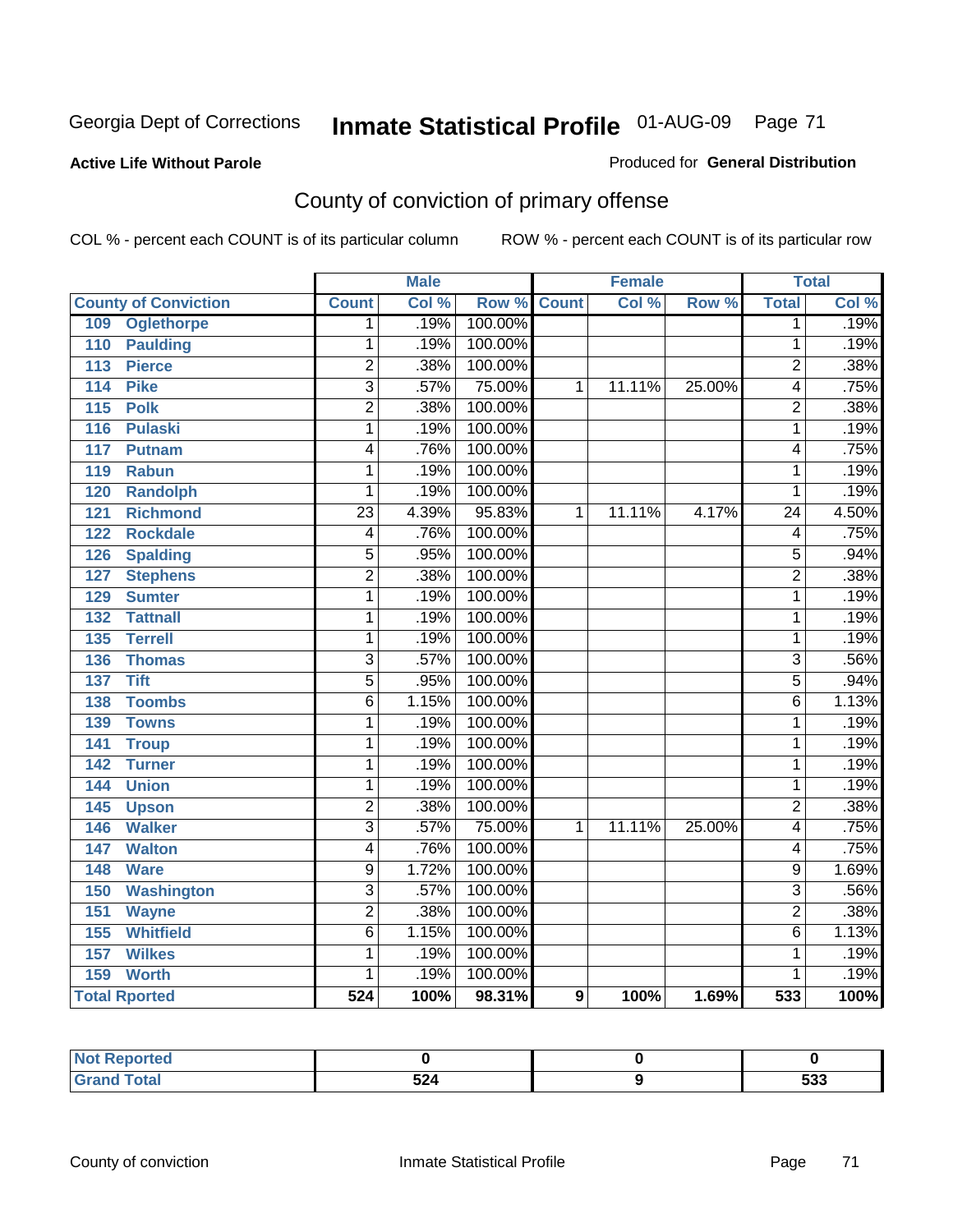**Active Life Without Parole** 

Produced for **General Distribution**

## County of conviction of primary offense

|                             | <b>Male</b>        | <b>SPACE</b> | Total                          |
|-----------------------------|--------------------|--------------|--------------------------------|
| Mode<br>`frequent)<br>lmost | ulton <sup>-</sup> | Walker       | $\overline{\phantom{a}}$ ulton |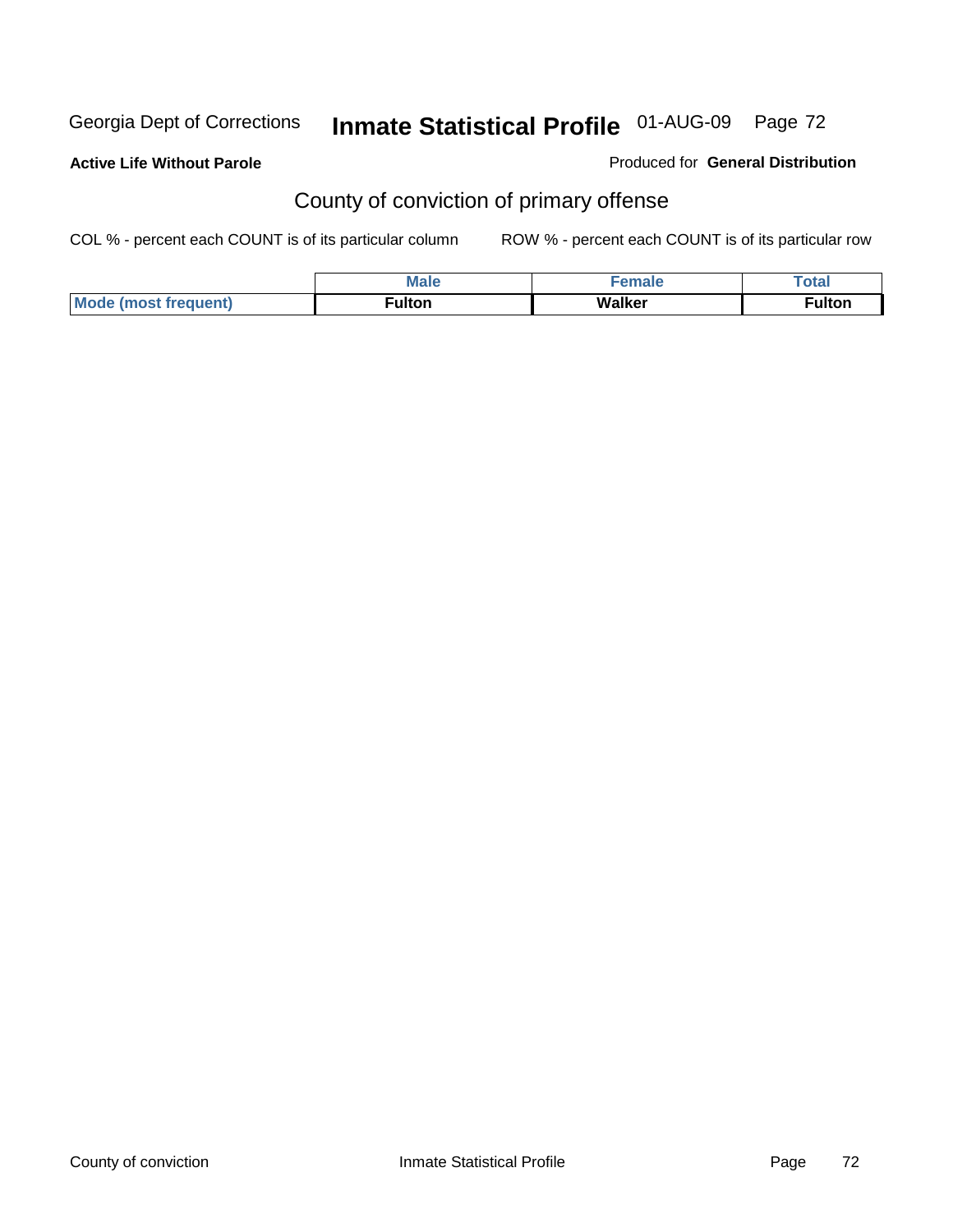#### **Active Life Without Parole**

#### Produced for **General Distribution**

# Circuit of conviction of primary offense

|                         |                                 |                 | <b>Male</b> |         |              | <b>Female</b> |        |                 | <b>Total</b> |
|-------------------------|---------------------------------|-----------------|-------------|---------|--------------|---------------|--------|-----------------|--------------|
|                         | <b>Circuit of Conviction</b>    | <b>Count</b>    | Col %       | Row %   | <b>Count</b> | Col %         | Row %  | <b>Total</b>    | Col %        |
| 1                       | <b>Alapaha Circuit</b>          | $\overline{5}$  | .95%        | 100.00% |              |               |        | 5               | .94%         |
| $\overline{2}$          | <b>Alcovy Circuit</b>           | $\overline{8}$  | 1.53%       | 88.89%  | 1            | 11.11%        | 11.11% | $\overline{9}$  | 1.69%        |
| $\overline{\mathbf{3}}$ | <b>Atlanta Circuit</b>          | $\overline{52}$ | 9.92%       | 100.00% |              |               |        | $\overline{52}$ | 9.76%        |
| 4                       | <b>Atlantic Circuit</b>         | $\overline{10}$ | 1.91%       | 100.00% |              |               |        | 10              | 1.88%        |
| 5                       | <b>Augusta Circuit</b>          | $\overline{34}$ | 6.49%       | 97.14%  | 1            | 11.11%        | 2.86%  | $\overline{35}$ | 6.57%        |
| $6\phantom{a}$          | <b>Blue Ridge Circuit</b>       | $\overline{2}$  | .38%        | 100.00% |              |               |        | $\overline{2}$  | .38%         |
| $\overline{\mathbf{7}}$ | <b>Brunswick Circuit</b>        | $\overline{21}$ | 4.01%       | 100.00% |              |               |        | $\overline{21}$ | 3.94%        |
| 8                       | <b>Chattahoochee Circuit</b>    | $\overline{19}$ | 3.63%       | 100.00% |              |               |        | $\overline{19}$ | 3.56%        |
| 9                       | <b>Cherokee Circuit</b>         | $\overline{3}$  | .57%        | 100.00% |              |               |        | $\overline{3}$  | .56%         |
| 10                      | <b>Clayton Circuit</b>          | $\overline{18}$ | 3.44%       | 100.00% |              |               |        | $\overline{18}$ | 3.38%        |
| 11                      | <b>Cobb Circuit</b>             | 18              | 3.44%       | 94.74%  | 1            | 11.11%        | 5.26%  | 19              | 3.56%        |
| 12                      | <b>Conasauga Circuit</b>        | $\overline{6}$  | 1.15%       | 100.00% |              |               |        | 6               | 1.13%        |
| $\overline{13}$         | <b>Cordele Circuit</b>          | 7               | 1.34%       | 100.00% |              |               |        | $\overline{7}$  | 1.31%        |
| 14                      | <b>Coweta Circuit</b>           | $\overline{6}$  | 1.15%       | 100.00% |              |               |        | $\overline{6}$  | 1.13%        |
| 15                      | <b>Dougherty Circuit</b>        | $\overline{19}$ | 3.63%       | 100.00% |              |               |        | $\overline{19}$ | 3.56%        |
| 16                      | <b>Dublin Circuit</b>           | $\overline{3}$  | .57%        | 100.00% |              |               |        | $\overline{3}$  | .56%         |
| 17                      | <b>Eastern Circuit</b>          | $\overline{23}$ | 4.39%       | 100.00% |              |               |        | $\overline{23}$ | 4.32%        |
| 18                      | <b>Flint Circuit</b>            | $\overline{10}$ | 1.91%       | 100.00% |              |               |        | 10              | 1.88%        |
| 19                      | <b>Griffin Circuit</b>          | $\overline{13}$ | 2.48%       | 92.86%  | $\mathbf{1}$ | 11.11%        | 7.14%  | 14              | 2.63%        |
| 20                      | <b>Gwinnett Circuit</b>         | $\overline{8}$  | 1.53%       | 88.89%  | 1            | 11.11%        | 11.11% | $\overline{9}$  | 1.69%        |
| 21                      | <b>Houston Circuit</b>          | 7               | 1.34%       | 100.00% |              |               |        | $\overline{7}$  | 1.31%        |
| 22                      | <b>Lookout Mountain Circuit</b> | $\overline{5}$  | .95%        | 83.33%  | 1            | 11.11%        | 16.67% | $\overline{6}$  | 1.13%        |
| 23                      | <b>Macon Circuit</b>            | $\overline{16}$ | 3.05%       | 100.00% |              |               |        | $\overline{16}$ | 3.00%        |
| 24                      | <b>Middle Circuit</b>           | 11              | 2.10%       | 100.00% |              |               |        | $\overline{11}$ | 2.06%        |
| 25                      | <b>Mountain Circuit</b>         | 6               | 1.15%       | 100.00% |              |               |        | $\overline{6}$  | 1.13%        |
| 26                      | <b>Northeastern Circuit</b>     | $\overline{10}$ | 1.91%       | 100.00% |              |               |        | $\overline{10}$ | 1.88%        |
| 27                      | <b>Northern Circuit</b>         | 10              | 1.91%       | 100.00% |              |               |        | 10              | 1.88%        |
| 28                      | <b>Ocmulgee Circuit</b>         | $\overline{12}$ | 2.29%       | 100.00% |              |               |        | $\overline{12}$ | 2.25%        |
| 29                      | <b>Oconee Circuit</b>           | $\overline{3}$  | .57%        | 100.00% |              |               |        | $\overline{3}$  | .56%         |
| 30                      | <b>Ogeechee Circuit</b>         | $\overline{6}$  | 1.15%       | 85.71%  | 1            | 11.11%        | 14.29% | $\overline{7}$  | 1.31%        |
| $\overline{31}$         | <b>Pataula Circuit</b>          | 4               | .76%        | 100.00% |              |               |        | 4               | .75%         |
| 32                      | <b>Piedmont Circuit</b>         | 12              | 2.29%       | 100.00% |              |               |        | 12              | 2.25%        |
| 33                      | <b>Rome Circuit</b>             | $\overline{5}$  | .95%        | 100.00% |              |               |        | $\overline{5}$  | .94%         |
| 34                      | <b>South Georgia Circuit</b>    | $\overline{2}$  | .38%        | 100.00% |              |               |        | $\overline{2}$  | .38%         |
| 35                      | <b>Southern Circuit</b>         | $\overline{12}$ | 2.29%       | 100.00% |              |               |        | $\overline{12}$ | 2.25%        |
| 36                      | <b>Southwestern Circuit</b>     | $\overline{3}$  | .57%        | 100.00% |              |               |        | $\overline{3}$  | .56%         |
| 37                      | <b>Stone Mountain Circuit</b>   | 40              | 7.63%       | 97.56%  | 1            | 11.11%        | 2.44%  | $\overline{41}$ | 7.69%        |
| 38                      | <b>Tallapoosa Circuit</b>       | 4               | .76%        | 100.00% |              |               |        | 4               | .75%         |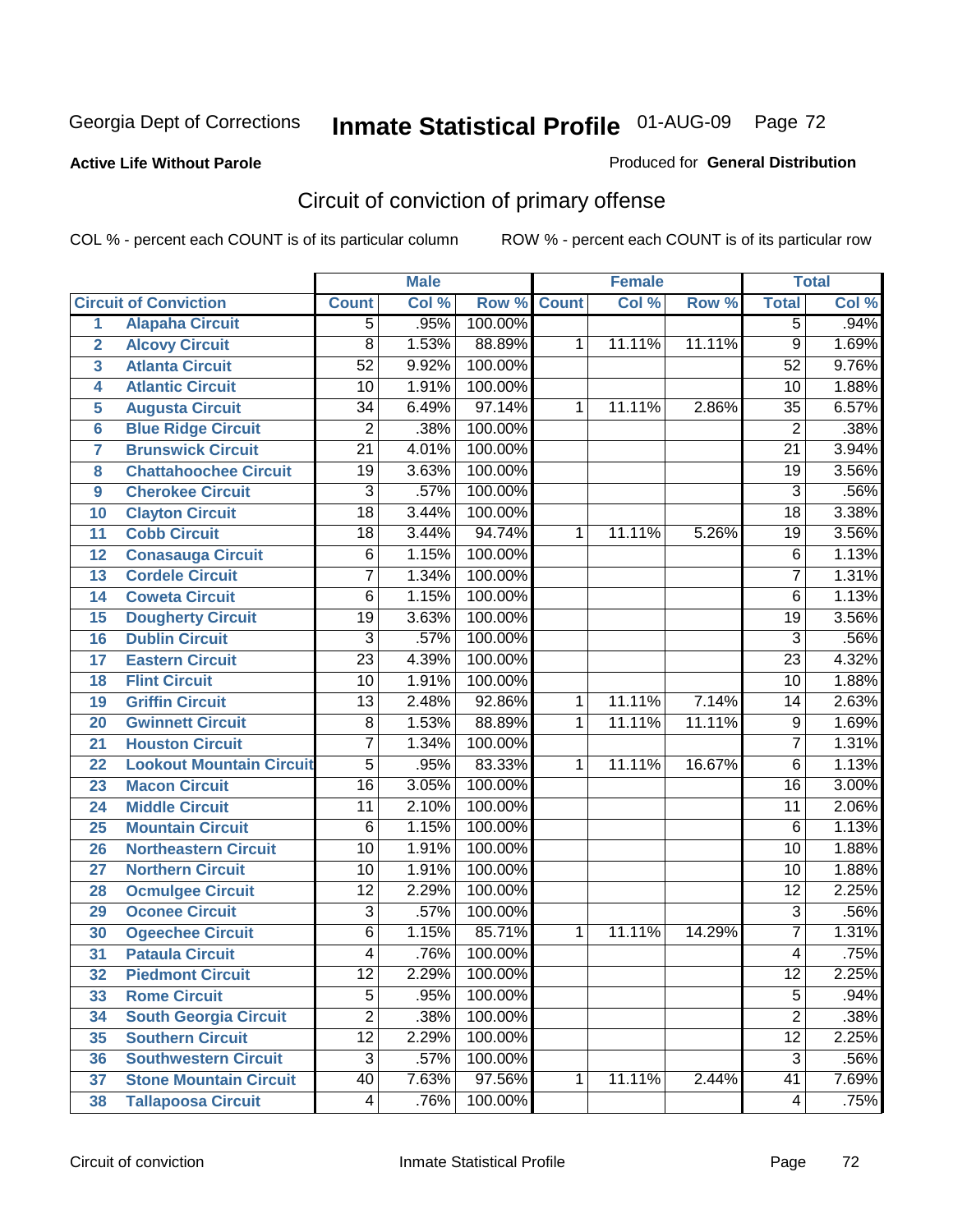#### **Active Life Without Parole**

#### Produced for **General Distribution**

# Circuit of conviction of primary offense

|                      |                              |                 | <b>Male</b> |         |              | <b>Female</b> |       |              | <b>Total</b> |
|----------------------|------------------------------|-----------------|-------------|---------|--------------|---------------|-------|--------------|--------------|
|                      | <b>Circuit of Conviction</b> | <b>Count</b>    | Col %       | Row %   | <b>Count</b> | Col %         | Row % | <b>Total</b> | Col %        |
| 39                   | <b>Tifton Circuit</b>        | 8               | 1.53%       | 100.00% |              |               |       | 8            | $1.50\%$     |
| 40                   | <b>Toombs Circuit</b>        |                 | .19%        | 100.00% |              |               |       |              | .19%         |
| 41                   | <b>Waycross Circuit</b>      | 20              | 3.82%       | 100.00% |              |               |       | 20           | 3.75%        |
| 42                   | <b>Western Circuit</b>       | 12              | 2.29%       | 100.00% |              |               |       | 12           | 2.25%        |
| 43                   | <b>Rockdale Circuit</b>      | 4               | .76%        | 100.00% |              |               |       | 4            | .75%         |
| 44                   | <b>Douglas Circuit</b>       | 15 <sub>1</sub> | 2.86%       | 93.75%  |              | 11.11%        | 6.25% | 16           | 3.00%        |
| 45                   | <b>Appalachian Circuit</b>   |                 | .19%        | 100.00% |              |               |       |              | .19%         |
| 46                   | <b>Enotah Circuit</b>        | $\overline{2}$  | .38%        | 100.00% |              |               |       | 2            | .38%         |
| 47                   | <b>Bell-Forsyth Circuit</b>  |                 | .19%        | 100.00% |              |               |       |              | .19%         |
| 48                   | <b>Towaliga Circuit</b>      | 6               | 1.15%       | 100.00% |              |               |       | 6            | 1.13%        |
| 49                   | <b>Paulding Circuit</b>      |                 | .19%        | 100.00% |              |               |       |              | .19%         |
| <b>Total Rported</b> |                              | 524             | 100%        | 98.31%  | 9            | 100%          | 1.69% | 533          | 100%         |

| <b>eported</b><br>w      |     |     |
|--------------------------|-----|-----|
| <b>otal</b>              | 591 | -^^ |
| $\sim$ . $\sim$ . $\sim$ | JZ4 | ააა |

|  | M | *****<br>⊡alilu | chee | .<br>''ILC |
|--|---|-----------------|------|------------|
|--|---|-----------------|------|------------|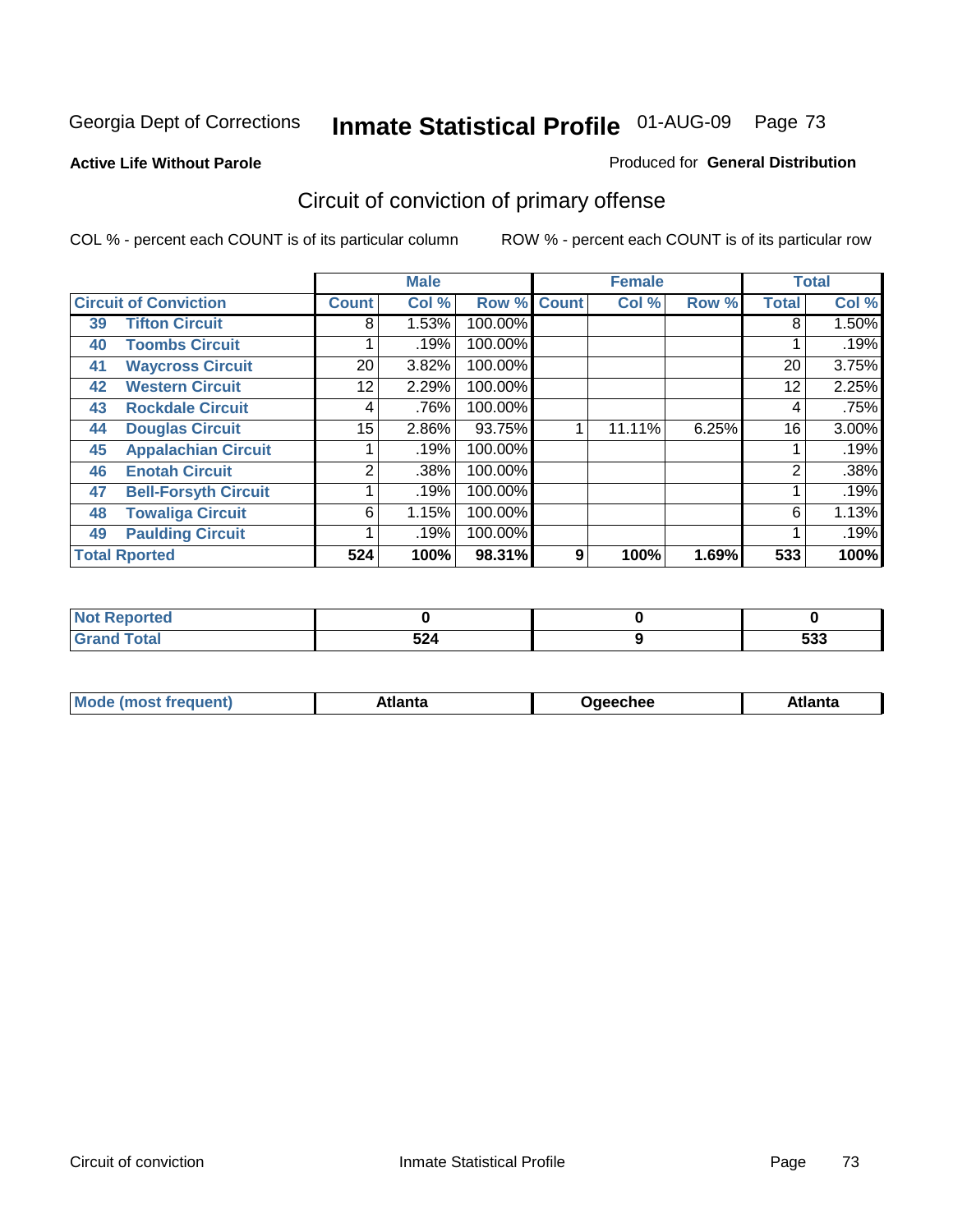### **Active Life Without Parole**

#### Produced for **General Distribution**

## Years served (jail + prison) in this incarceration

|                       | <b>Male</b>     |       | <b>Female</b> |                |        | <b>Total</b>        |                 |        |
|-----------------------|-----------------|-------|---------------|----------------|--------|---------------------|-----------------|--------|
| <b>Years Served</b>   | <b>Count</b>    | Col % | Row %         | <b>Count</b>   | Col %  | Row %               | <b>Total</b>    | Col %  |
| Less than one year    | $\overline{9}$  | 1.73% | 100.00%       |                |        |                     | $\overline{9}$  | 1.70%  |
| 1 to 1.99 years       | 20              | 3.85% | 100.00%       |                |        |                     | 20              | 3.79%  |
| 2 to 2.99 years       | 20              | 3.85% | 95.24%        | 1              | 12.50% | 4.76%               | 21              | 3.98%  |
| 3 to 3.99 years       | $\overline{17}$ | 3.27% | 94.44%        | $\mathbf{1}$   | 12.50% | 5.56%               | $\overline{18}$ | 3.41%  |
| 4 to 4.99 years       | 27              | 5.19% | 100.00%       |                |        |                     | $\overline{27}$ | 5.11%  |
| 5 to 5.99 years       | 31              | 5.96% | 100.00%       |                |        |                     | 31              | 5.87%  |
| $6$ to $6.99$ years   | $\overline{37}$ | 7.12% | 92.50%        | $\overline{3}$ | 37.50% | 7.50%               | 40              | 7.58%  |
| 7 to 7.99 years       | $\overline{38}$ | 7.31% | 97.44%        | 1              | 12.50% | 2.56%               | $\overline{39}$ | 7.39%  |
| 8 to 8.99 years       | 43              | 8.27% | 100.00%       |                |        |                     | 43              | 8.14%  |
| 9 to 9.99 years       | 49              | 9.42% | 100.00%       |                |        |                     | 49              | 9.28%  |
| 10 to 10.99 years     | 26              | 5.00% | 96.30%        | 1              | 12.50% | 3.70%               | $\overline{27}$ | 5.11%  |
| 11 to 11.99 years     | 45              | 8.65% | 100.00%       |                |        |                     | 45              | 8.52%  |
| 12 to 12.99 years     | $\overline{47}$ | 9.04% | 97.92%        | $\overline{1}$ | 12.50% | 2.08%               | $\overline{48}$ | 9.09%  |
| 13 to 13.99 years     | 35              | 6.73% | 100.00%       |                |        |                     | $\overline{35}$ | 6.63%  |
| 14 to 14.99 years     | 21              | 4.04% | 100.00%       |                |        |                     | 21              | 3.98%  |
| 15 to 15.99 years     | $\overline{20}$ | 3.85% | 100.00%       |                |        |                     | $\overline{20}$ | 3.79%  |
| 16 to 16.99 years     | 11              | 2.12% | 100.00%       |                |        |                     | $\overline{11}$ | 2.08%  |
| 17 to 17.99 years     | 3               | 0.58% | 100.00%       |                |        |                     | $\overline{3}$  | 0.57%  |
| 18 to 18.99 years     | $\overline{6}$  | 1.15% | 100.00%       |                |        |                     | $\overline{6}$  | 1.14%  |
| 19 to 19.99 years     | 2               | 0.38% | 100.00%       |                |        |                     | $\overline{2}$  | 0.38%  |
| 20 to 20.99 years     | 4               | 0.77% | 100.00%       |                |        |                     | 4               | 0.76%  |
| 22 to 22.99 years     | $\overline{3}$  | 0.58% | 100.00%       |                |        |                     | $\overline{3}$  | 0.57%  |
| 25 to 25.99 years     | 1               | 0.19% | 100.00%       |                |        |                     | 1               | 0.19%  |
| 28 to 28.99 years     | 1               | 0.19% | 100.00%       |                |        |                     | 1               | 0.19%  |
| Thirty + years        | 4               | 0.77% | 100.00%       |                |        |                     | 4               | 0.76%  |
| <b>Total Reported</b> | 520             | 100%  | 98.48%        | 8              | 100%   | $\overline{1.52\%}$ | 528             | 100.0% |

| 'No<br><b>Reported</b>      |     |            |
|-----------------------------|-----|------------|
| <b>Total</b><br><b>Gran</b> | 524 | にへへ<br>უაა |
|                             |     |            |

| <b>Mean</b><br>(average) | 9.56              | 7.12            | 9.52                |
|--------------------------|-------------------|-----------------|---------------------|
| Median (middle)          | 9.38              | 6.885           | 9.335               |
| Mode (most frequent)     | 12 to 12.99 years | 3 to 3.99 years | $6$ to $6.99$ years |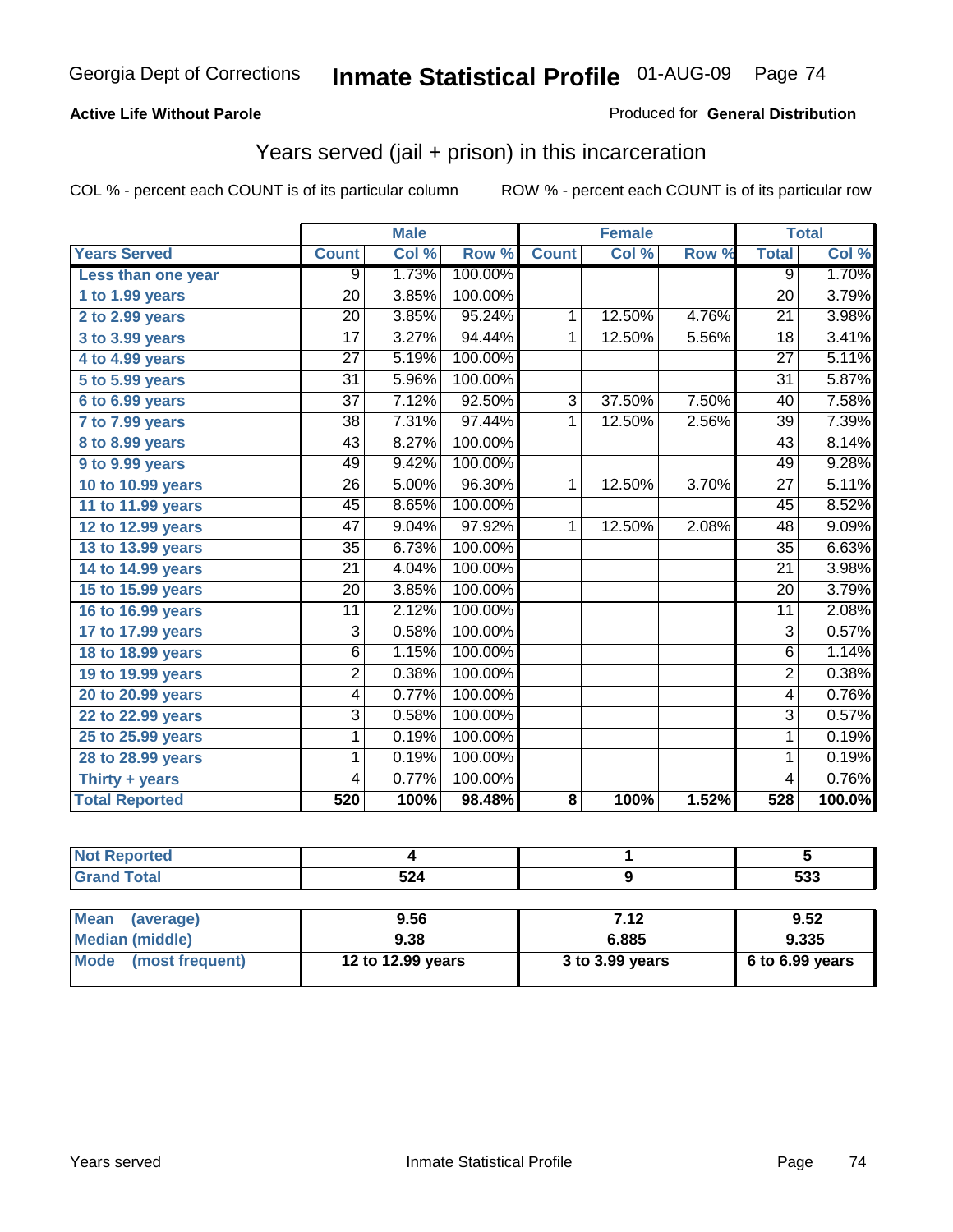### **Active Life Without Parole**

Produced for **General Distribution**

## Results of most recent HIV tests

|                         | <b>Male</b>  |        | <b>Female</b> |              |           | Total  |       |          |
|-------------------------|--------------|--------|---------------|--------------|-----------|--------|-------|----------|
| <b>HIV Test Results</b> | <b>Count</b> | Col %  | Row %         | <b>Count</b> | Col %     | Row %  | Total | Col %    |
| <b>Positive</b>         |              | 0.77%  | 80.00%        |              | $11.11\%$ | 20.00% |       | $0.95\%$ |
| <b>Negative</b>         | 516          | 99.23% | 98.47%        |              | $88.89\%$ | 1.53%  | 524   | 99.05%   |
| <b>Total Reported</b>   | 520          | 100%   | 98.30%        |              | 100%      | 1.70%  | 529   | 100%     |

| <b>Not Reported</b> |             |              |
|---------------------|-------------|--------------|
| <b>Grand Total</b>  | 524<br>$ -$ | r n n<br>ააა |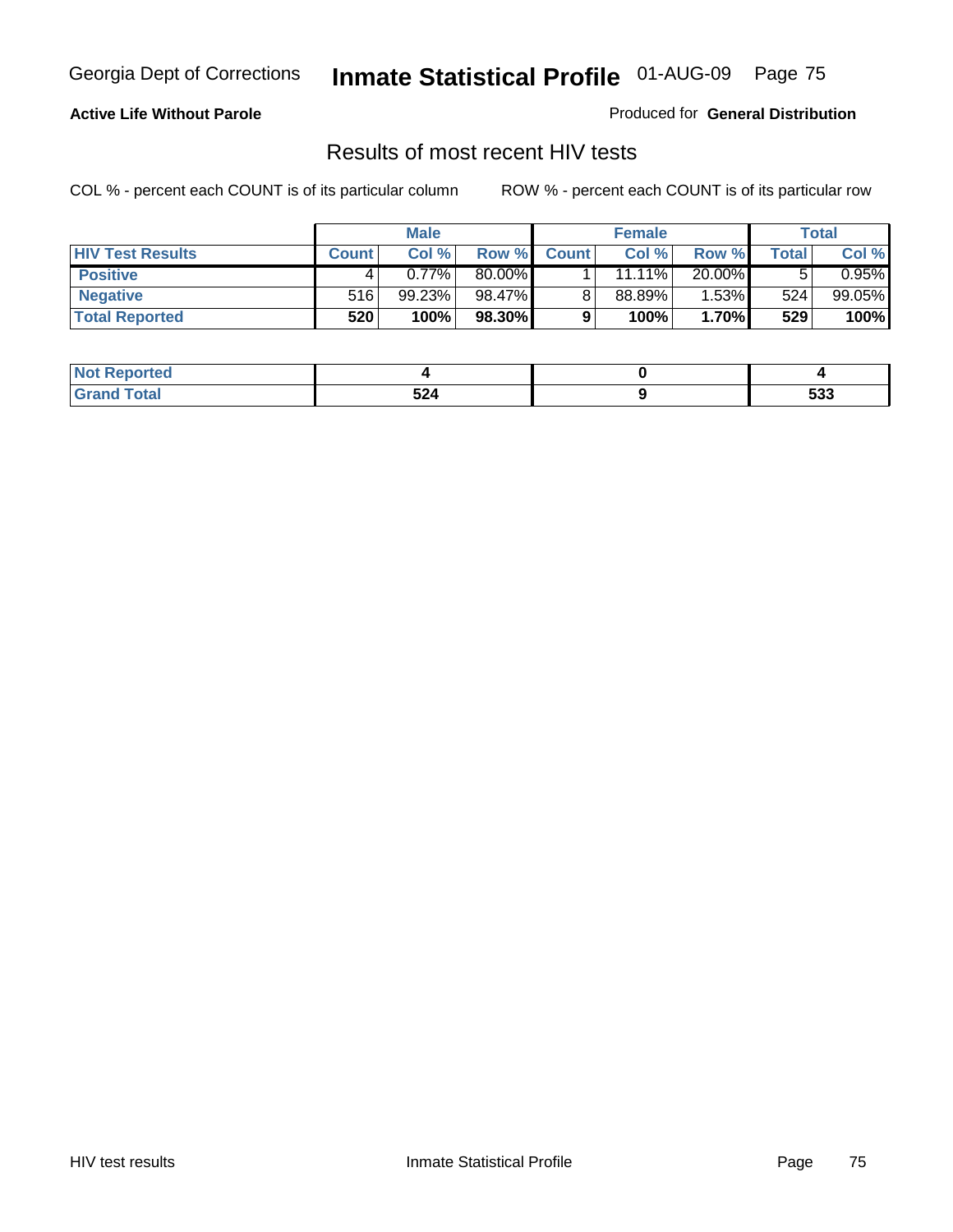### **Active Life Without Parole**

#### Produced for **General Distribution**

## Results of most recent tuberculosis test

|                                  | <b>Male</b>  |           | <b>Female</b> |              |         | Total |       |          |
|----------------------------------|--------------|-----------|---------------|--------------|---------|-------|-------|----------|
| <b>Tuberculosis Test Results</b> | <b>Count</b> | Col %     | Row %         | <b>Count</b> | Col%    | Row % | Total | Col %    |
| <b>Positive on current test</b>  | 79           | $15.28\%$ | 100.00%       |              |         |       | 79    | 15.02%   |
| <b>Positive on previous test</b> | 49           | $9.48\%$  | 100.00%       |              |         |       | 49    | $9.32\%$ |
| <b>Negative</b>                  | 389          | 75.24%    | 97.74%        | 9            | 100.00% | 2.26% | 398   | 75.67%   |
| <b>Total Reported</b>            | 517          | 100%      | 98.29%        |              | 100%    | 1.71% | 526   | 100.0%   |

| <b>Not</b><br>Reported |     |     |
|------------------------|-----|-----|
| <b>Total</b>           | 524 | 533 |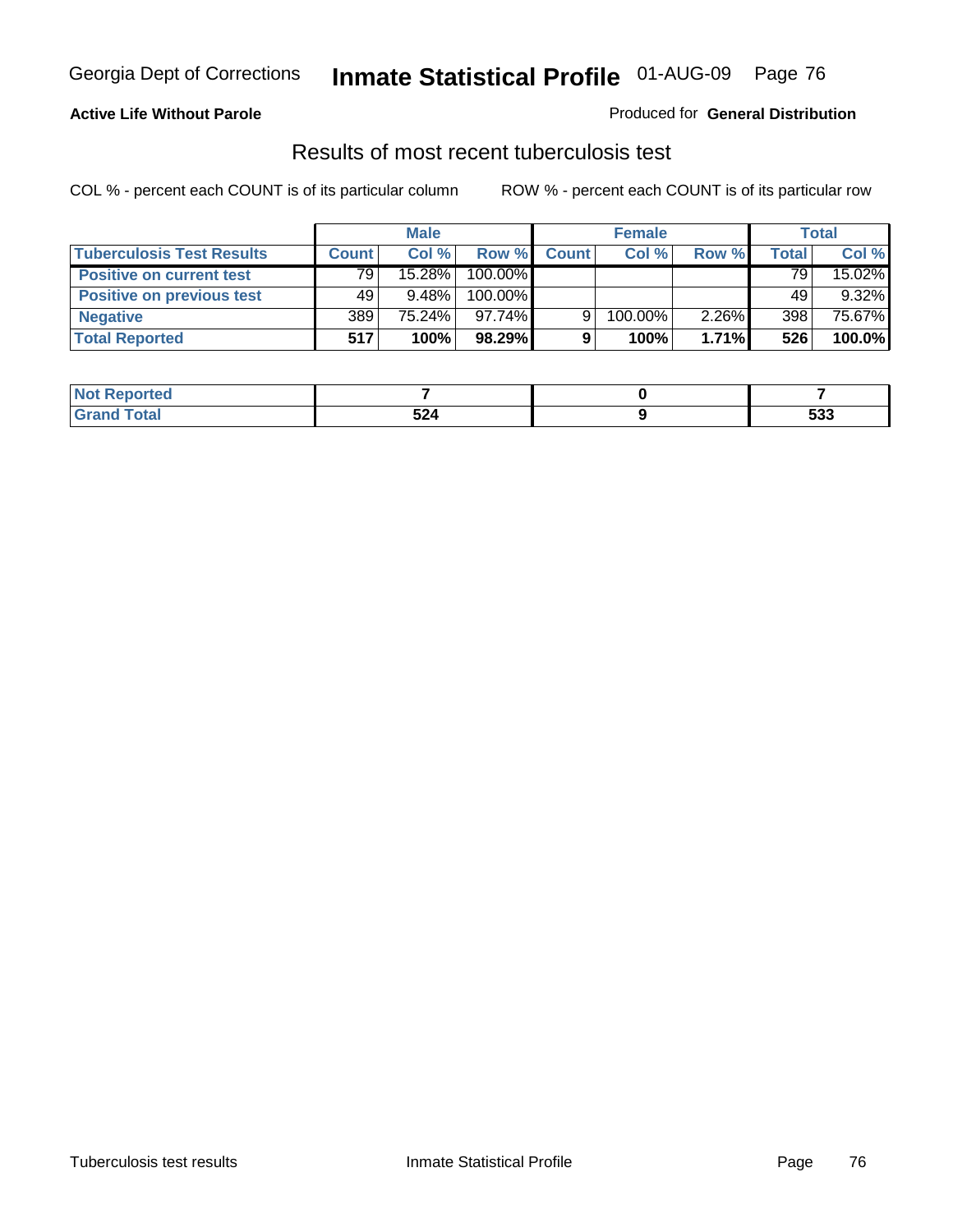### **Active Life Without Parole**

Produced for **General Distribution**

## Results of most recent syphilis test

|                                 | <b>Male</b>  |           | <b>Female</b> |              |           | Total    |       |          |
|---------------------------------|--------------|-----------|---------------|--------------|-----------|----------|-------|----------|
| <b>Syphilis Test Results</b>    | <b>Count</b> | Col %     | Row %         | <b>Count</b> | Col %     | Row %    | Total | Col %    |
| <b>Positive on current test</b> | 15           | $2.91\%$  | 93.75%        |              | $11.11\%$ | $6.25\%$ | 16    | $3.05\%$ |
| <b>Negative</b>                 | 500          | $97.09\%$ | 98.43%        |              | 88.89%    | 1.57%    | 508   | 96.95%   |
| <b>Total Reported</b>           | 515          | 100%      | 98.28%        |              | 100%      | 1.72%    | 524   | 100%     |

| <b>Not Reported</b> |     |            |
|---------------------|-----|------------|
| <b>Total</b>        | 524 | につつ<br>ააა |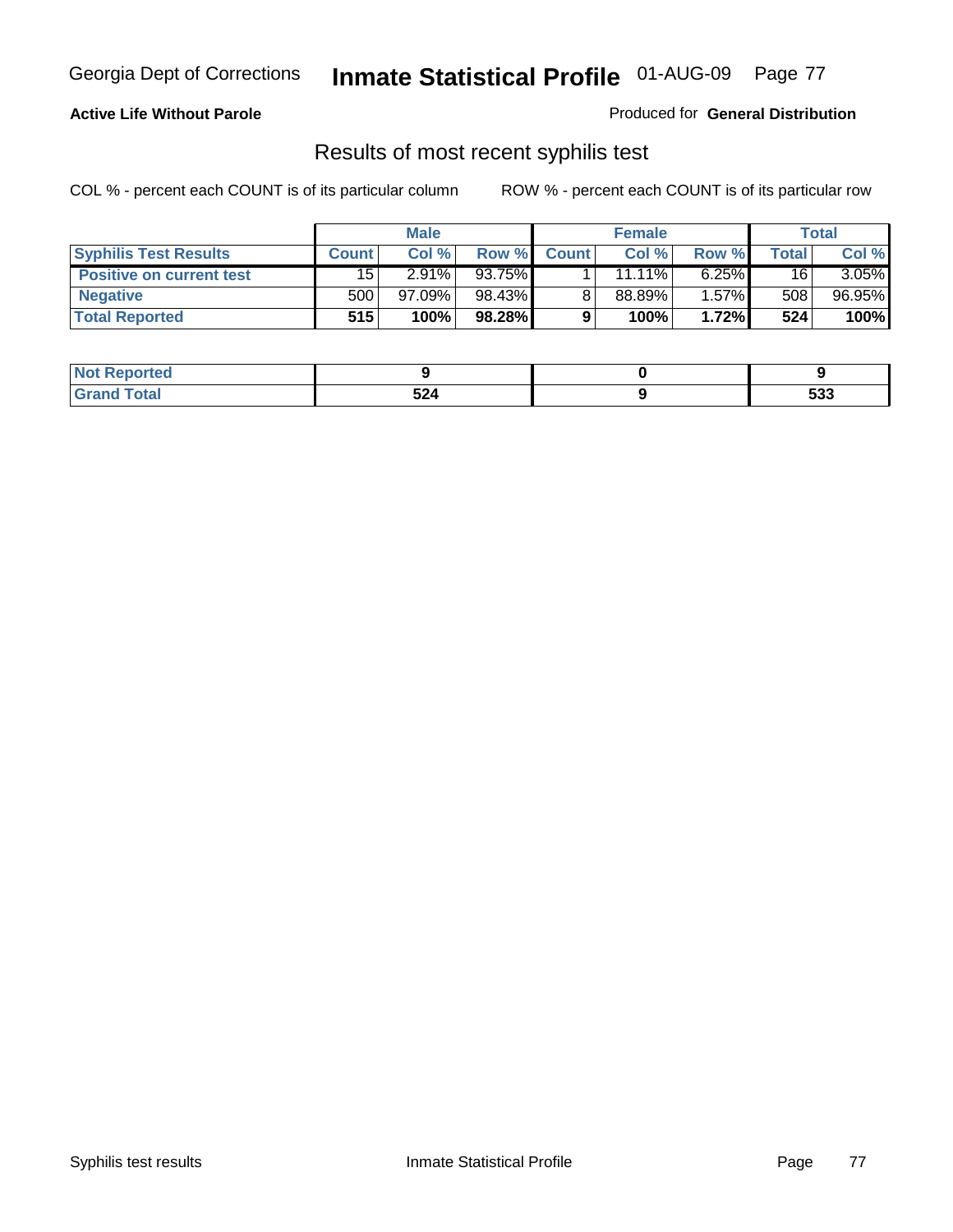### **Active Life Without Parole**

Produced for **General Distribution**

## Results of most recent Hepatitis-C test

|                                 |              | <b>Male</b> |           |              | <b>Female</b> |           |       | Total  |
|---------------------------------|--------------|-------------|-----------|--------------|---------------|-----------|-------|--------|
| <b>Hepatitis-C Test Results</b> | <b>Count</b> | Col %       | Row %     | <b>Count</b> | Col %         | Row %     | Total | Col %  |
| <b>Positive on current test</b> |              | $35.71\%$   | 100.00%   |              |               |           |       | 33.33% |
| <b>Negative</b>                 |              | 64.29%      | $90.00\%$ |              | 100.00%       | $10.00\%$ | 10    | 66.67% |
| <b>Total Reported</b>           | 14           | 100%        | 93.33%    |              | 100%          | 6.67%     | 15    | 100%   |

| <b>Not</b><br>: Reported | 510 | 54 Q<br>JIU         |
|--------------------------|-----|---------------------|
| <b>Total</b>             | 524 | r <u>n</u> n<br>ააა |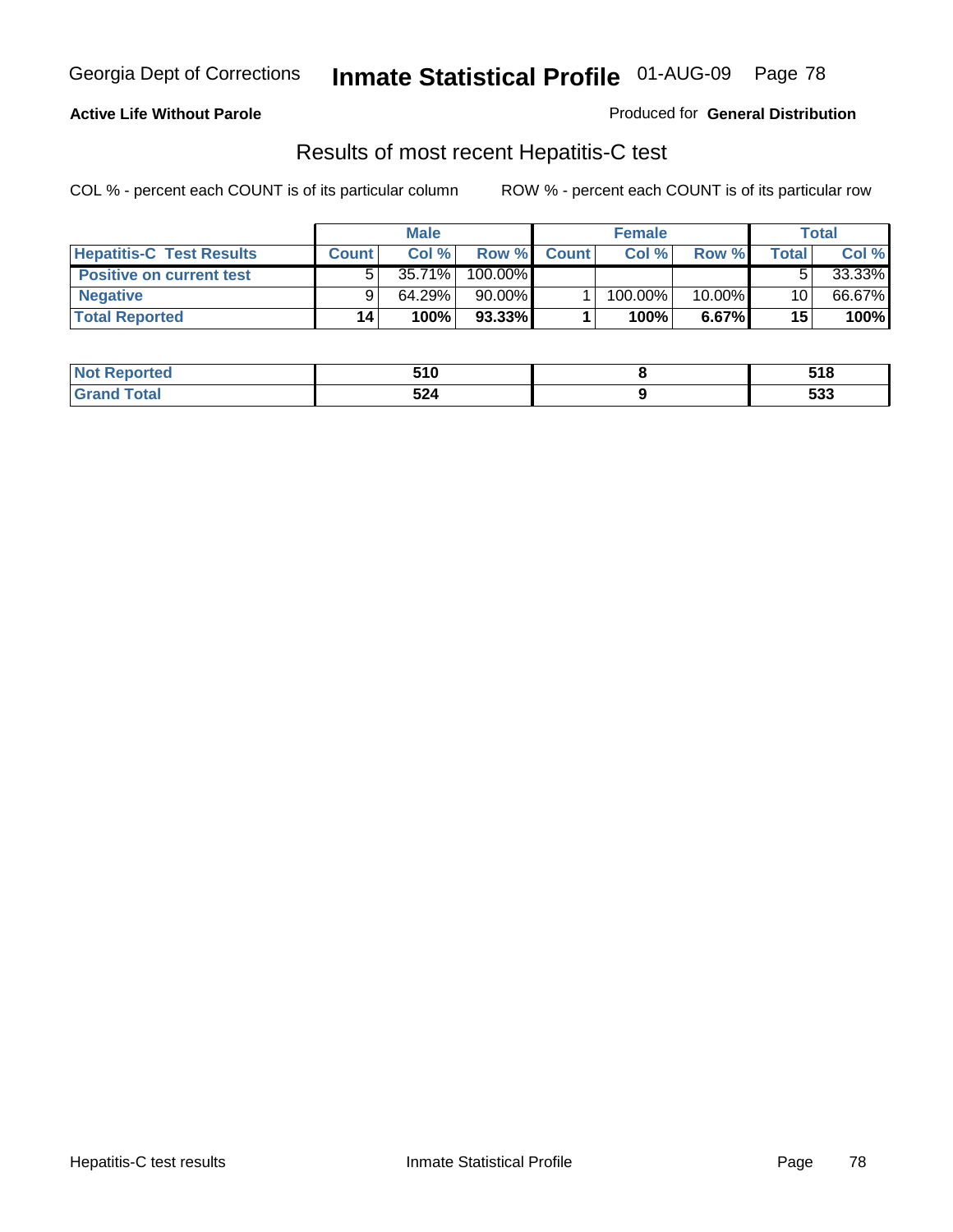### **Active Life Without Parole**

Produced for **General Distribution**

## Results of most recent pregnancy test

|                               |              | <b>Male</b> |          |                | <b>Female</b> |         |                | <b>Total</b> |
|-------------------------------|--------------|-------------|----------|----------------|---------------|---------|----------------|--------------|
| <b>Pregnancy Test Results</b> | <b>Count</b> | Col%        | Row %    | <b>Count</b> Ⅰ | Col %         | Row %   | <b>Total</b> I | Col %        |
| <b>Negative</b>               |              |             |          |                | $100.00\%$    | 100.00% |                | 100.00%      |
| <b>Total Reported</b>         |              | %           | $0.00\%$ |                | 100%          | 100.00% |                | 100%         |

| <b>Reported</b><br><b>NOT</b> | 524<br>$\sim$ $\sim$ | 526        |
|-------------------------------|----------------------|------------|
| 「otal                         | 524                  | にへへ<br>೨೨೨ |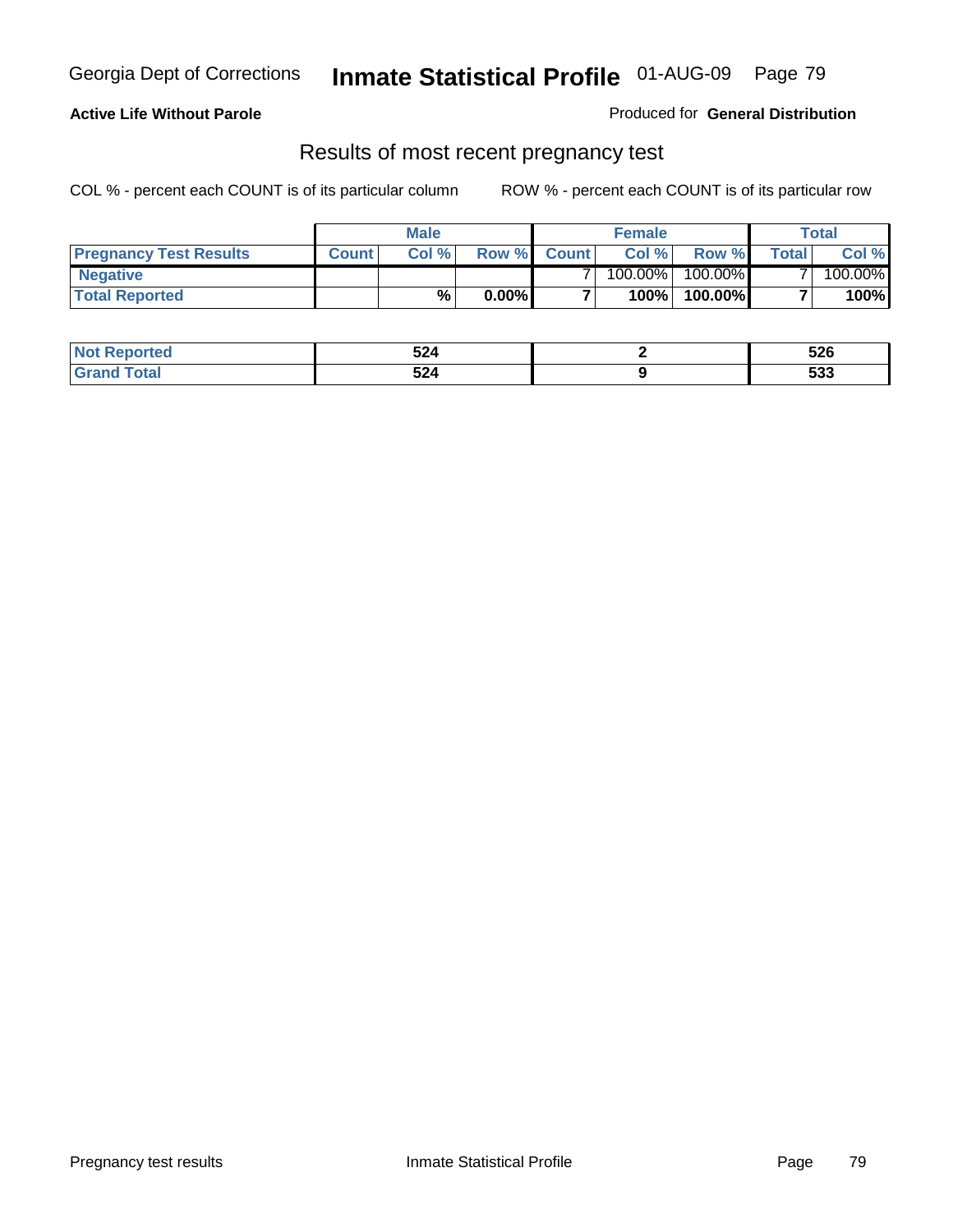### **Active Life Without Parole**

#### Produced for **General Distribution**

## Results of most recent diabetes test

|                                 |              | <b>Male</b> |            |             | <b>Female</b> |          |              | Total   |
|---------------------------------|--------------|-------------|------------|-------------|---------------|----------|--------------|---------|
| <b>Diabetes Test Results</b>    | <b>Count</b> | Col %       |            | Row % Count | Col%          | Row %    | <b>Total</b> | Col %   |
| <b>Positive on current test</b> |              | 100.00%     | $100.00\%$ |             |               |          |              | 100.00% |
| <b>Total Reported</b>           |              | 100%        | 100.00%    |             | %,            | $0.00\%$ |              | 100%    |

| <b>Reported</b>  | にへへ<br>JZZ | EO 4<br>JJ, |
|------------------|------------|-------------|
| <b>otal</b><br>. | 524        | につつ<br>უკ   |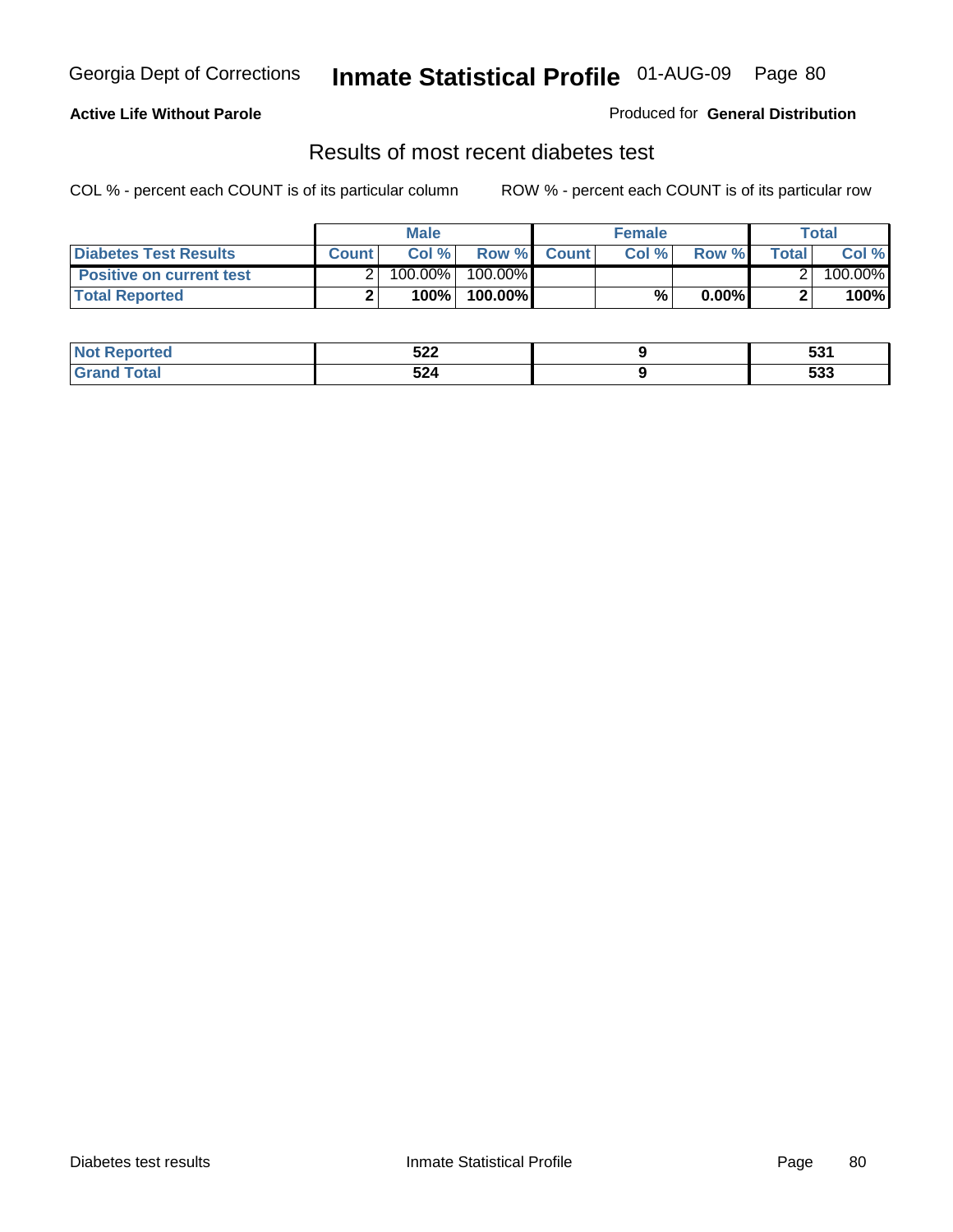### **Active Life Without Parole**

#### Produced for **General Distribution**

## Results of most recent hypertension test

|                                  |              | <b>Male</b> |            |             | <b>Female</b> |          |        | <b>Total</b> |
|----------------------------------|--------------|-------------|------------|-------------|---------------|----------|--------|--------------|
| <b>Hypertension Test Results</b> | <b>Count</b> | Col %       |            | Row % Count | Col%          | Row %    | Totall | Col %        |
| <b>Positive on current test</b>  |              | 100.00%     | $100.00\%$ |             |               |          |        | 100.00%      |
| <b>Total Reported</b>            |              | 100%        | 100.00%    |             | %             | $0.00\%$ |        | 100%         |

| orted      | <b>EA7</b><br>$\sim$ | 526                 |
|------------|----------------------|---------------------|
| <b>ota</b> | 524                  | r n n<br><u>ეკა</u> |